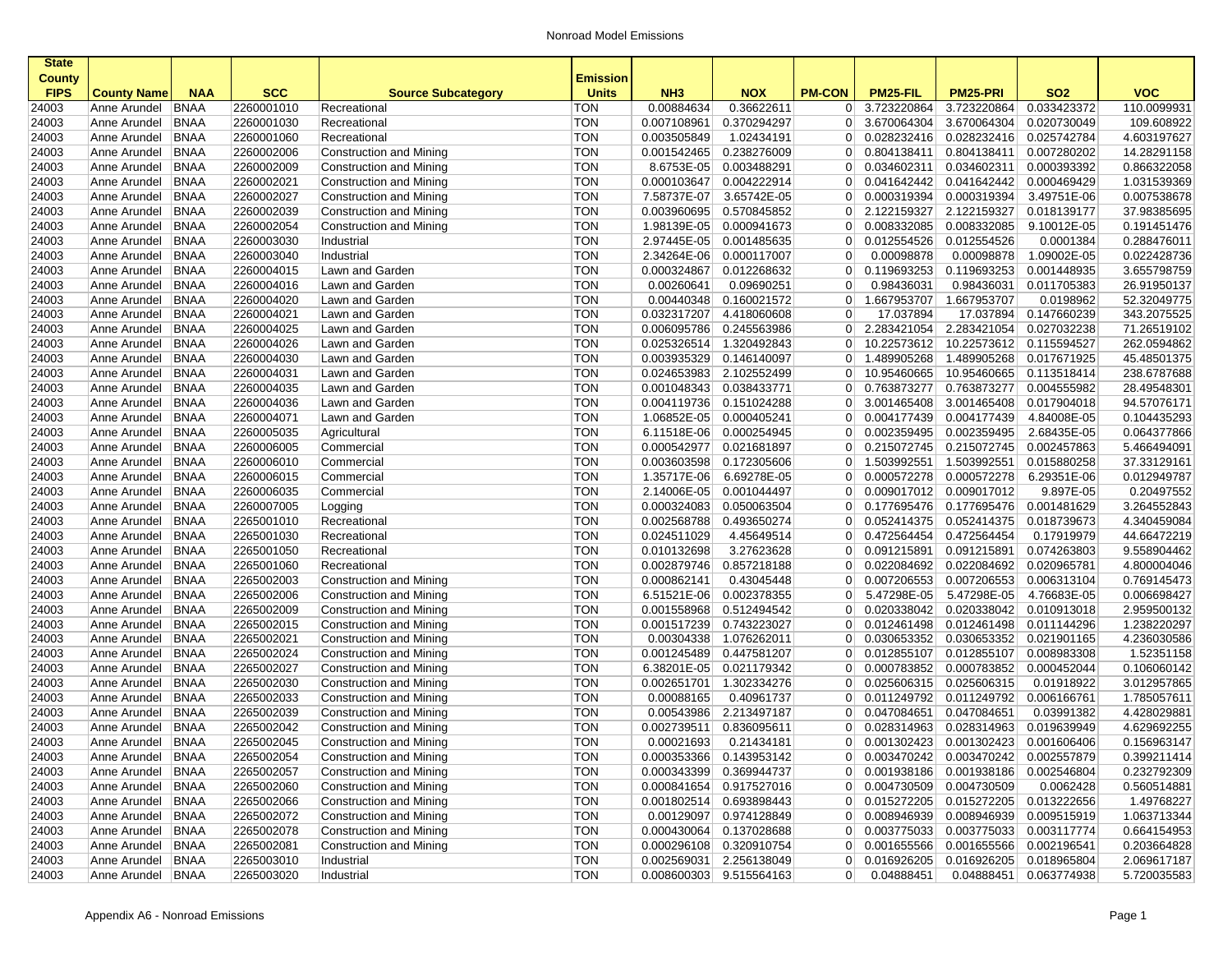| <b>State</b>   |                              |                            |                          |                                         |                          |                            |                            |                                  |                                         |                            |                            |                            |
|----------------|------------------------------|----------------------------|--------------------------|-----------------------------------------|--------------------------|----------------------------|----------------------------|----------------------------------|-----------------------------------------|----------------------------|----------------------------|----------------------------|
| <b>County</b>  |                              |                            |                          |                                         | <b>Emission</b>          |                            |                            |                                  |                                         |                            |                            |                            |
| <b>FIPS</b>    | <b>County Name</b>           | <b>NAA</b>                 | <b>SCC</b>               | <b>Source Subcategory</b>               | <b>Units</b>             | NH <sub>3</sub>            | <b>NOX</b>                 | <b>PM-CON</b>                    | PM25-FIL                                | <b>PM25-PRI</b>            | <b>SO2</b>                 | <b>VOC</b>                 |
| 24003          | Anne Arundel                 | <b>BNAA</b>                | 2265003030               | Industrial                              | TON                      | 0.002102781                | 1.692080452                | $\overline{0}$                   | 0.015623013                             | 0.015623013                | 0.015449631                | 1.775210952                |
| 24003          | Anne Arundel                 | <b>BNAA</b>                | 2265003040               | Industrial                              | <b>TON</b>               | 0.003636462                | 1.502658413                | $\overline{0}$                   | 0.046504052                             | 0.046504052                | 0.025611492                | 6.213469729                |
| 24003          | Anne Arundel                 | <b>BNAA</b>                | 2265003050               | Industrial                              | <b>TON</b>               | 0.000181238                | 0.14944137                 | $\overline{0}$                   | 0.001236475                             | 0.001236475                | 0.001336753                | 0.147039837                |
| 24003          | Anne Arundel                 | <b>BNAA</b>                | 2265003060               | Industrial                              | <b>TON</b>               | 0.000136378                | 0.050352206                | $\overline{0}$                   | 0.001177761                             | 0.001177761                | 0.000998422                | 0.135131325                |
| 24003          | Anne Arundel                 | <b>BNAA</b>                | 2265003070               | Industrial                              | <b>TON</b>               | 0.00089887                 | 0.995161266                | $\overline{0}$                   | 0.00513372                              | 0.00513372                 | 0.006664784                | 0.597005647                |
| 24003          | Anne Arundel                 | <b>BNAA</b>                | 2265004010               | Lawn and Garden                         | <b>TON</b>               | 0.039060973                | 10.28754493                | 0                                | 0.604275196                             | 0.604275196                | 0.266036703                | 143.593839                 |
| 24003          | Anne Arundel                 | <b>BNAA</b>                | 2265004011<br>2265004015 | Lawn and Garden                         | <b>TON</b><br><b>TON</b> | 0.049168257                | 14.21694879<br>0.873023767 | $\overline{0}$                   | 0.81368019                              | 0.81368019                 | 0.332707772<br>0.022659984 | 138.6699659                |
| 24003          | Anne Arundel                 | BNAA                       |                          | Lawn and Garden                         |                          | 0.00333181                 |                            | $\overline{0}$                   | 0.045145444                             | 0.045145444                |                            | 12.36995552                |
| 24003          | Anne Arundel                 | <b>BNAA</b><br><b>BNAA</b> | 2265004016<br>2265004025 | Lawn and Garden                         | <b>TON</b><br><b>TON</b> | 0.025573574                | 7.16640972                 | 0 <sup>1</sup>                   | 0.446145174                             | 0.446145174<br>0.003157838 | 0.174294989                | 69.99779481<br>0.834290017 |
| 24003          | Anne Arundel                 | <b>BNAA</b>                | 2265004026               | Lawn and Garden                         | <b>TON</b>               | 0.000211313<br>0.001178752 | 0.059114326<br>0.368665249 | 0<br>$\overline{0}$              | 0.003157838<br>0.015471559              | 0.015471559                | 0.001438933<br>0.008261934 | 2.627396361                |
| 24003          | Anne Arundel                 |                            | 2265004030               | Lawn and Garden                         | <b>TON</b>               |                            |                            | 0                                |                                         | 0.006207455                |                            |                            |
| 24003          | Anne Arundel                 | <b>BNAA</b>                | 2265004031               | Lawn and Garden                         | <b>TON</b>               | 0.000406419<br>0.050667532 | 0.113439725<br>24.33391758 |                                  | 0.006207455<br>0.42047037               | 0.42047037                 | 0.002760755<br>0.371085854 | 1.485616652<br>51.87928933 |
| 24003          | Anne Arundel                 | <b>BNAA</b>                | 2265004035               | Lawn and Garden                         | <b>TON</b>               |                            |                            | $\overline{0}$<br> 0             |                                         | 0.023288771                |                            | 13.29840666                |
| 24003          | Anne Arundel                 | <b>BNAA</b>                | 2265004036               | Lawn and Garden                         | <b>TON</b>               | 0.004029348<br>0.01582303  | 1.248433154<br>4.90569467  | $\overline{0}$                   | 0.023288771<br>0.091502199              | 0.091502199                | 0.0295158<br>0.115982155   | 17.80607311                |
| 24003          | Anne Arundel                 | <b>BNAA</b>                |                          | Lawn and Garden                         |                          |                            |                            |                                  |                                         |                            |                            |                            |
| 24003          | Anne Arundel                 | <b>BNAA</b>                | 2265004040               | Lawn and Garden                         | <b>TON</b>               | 0.007974339                | 2.68345479                 | $\overline{0}$                   | 0.062405266                             | 0.062405266                | 0.058401153                | 14.3051971                 |
| 24003          | Anne Arundel                 | <b>BNAA</b>                | 2265004041               | Lawn and Garden                         | <b>TON</b>               | 0.005725383                | 1.972284476                | 0                                | 0.048151023                             | 0.048151023                | 0.0419587                  | 5.222938226                |
| 24003          | Anne Arundel                 | <b>BNAA</b>                | 2265004046               | Lawn and Garden                         | <b>TON</b><br><b>TON</b> | 0.006927921                | 2.080800789                | $\overline{0}$                   | 0.054983589                             | 0.054983589                | 0.05057229                 | 8.834851979<br>8.560249225 |
| 24003          | Anne Arundel                 | <b>BNAA</b>                | 2265004051               | Lawn and Garden                         |                          | 0.002973757<br>0.108728502 | 0.815125693                | 0                                | 0.056352051<br>0.864854171              | 0.056352051                | 0.02022969                 |                            |
| 24003          | Anne Arundel                 | <b>BNAA</b>                | 2265004055               | Lawn and Garden                         | <b>TON</b>               |                            | 36.86827586                | $\overline{0}$                   |                                         | 0.864854171                | 0.795464847<br>0.579240588 | 166.1869686                |
| 24003          | Anne Arundel                 | <b>BNAA</b>                | 2265004056<br>2265004066 | Lawn and Garden                         | <b>TON</b><br><b>TON</b> | 0.07909554<br>0.013559351  | 27.54550912<br>8.799077815 | $\overline{0}$                   | 0.675303129                             | 0.675303129<br>0.099456718 |                            | 69.96576067<br>10.16458954 |
| 24003          | Anne Arundel                 | <b>BNAA</b>                | 2265004071               | Lawn and Garden<br>Lawn and Garden      | <b>TON</b>               | 0.244101737                |                            | $\overline{0}$<br>0 <sup>1</sup> | 0.099456718<br>2.195602047              | 2.195602047                | 0.099910461                | 246.0469744                |
| 24003          | Anne Arundel<br>Anne Arundel | <b>BNAA</b>                | 2265004075               |                                         | <b>TON</b>               |                            | 96.47054898<br>1.010966018 |                                  | 0.055231552                             | 0.055231552                | 1.77482061                 |                            |
| 24003          | Anne Arundel                 | <b>BNAA</b><br>BNAA        |                          | Lawn and Garden                         | <b>TON</b>               | 0.003785306                |                            | $\overline{0}$                   | 0.115295186                             |                            | 0.026603108                | 8.205331548<br>17.20617651 |
| 24003          |                              | <b>BNAA</b>                | 2265004076<br>2265005010 | Lawn and Garden<br>Agricultural         | <b>TON</b>               | 0.007921803<br>1.0629E-05  | 2.140480991<br>0.003651151 | 0 <br>$\overline{0}$             | 9.19672E-05                             | 0.115295186<br>9.19672E-05 | 0.055686997<br>7.78406E-05 | 0.009485937                |
| 24003          | Anne Arundel<br>Anne Arundel |                            | 2265005015               |                                         | <b>TON</b>               | 4.43988E-05                | 0.040254444                |                                  | 0.000274484                             | 0.000274484                | 0.000328548                | 0.030340183                |
| 24003          |                              | <b>BNAA</b>                | 2265005020               | Agricultural                            | <b>TON</b>               | 2.5747E-07                 | 0.000267311                | $\overline{0}$<br>0 <sup>1</sup> | 1.41557E-06                             | 1.41557E-06                |                            | 0.000201847                |
| 24003<br>24003 | Anne Arundel<br>Anne Arundel | <b>BNAA</b><br><b>BNAA</b> | 2265005025               | Agricultural<br>Agricultural            | <b>TON</b>               | 2.77908E-05                | 0.028853371                | 0                                | 0.000152807                             | 0.000152807                | 1.91066E-06<br>0.000206232 | 0.025034087                |
| 24003          | Anne Arundel                 | <b>BNAA</b>                | 2265005030               | Agricultural                            | <b>TON</b>               | 9.16365E-06                | 0.002988205                | $\overline{0}$                   | 7.53947E-05                             | 7.53947E-05                | 6.69549E-05                | 0.010007836                |
| 24003          | Anne Arundel                 | <b>BNAA</b>                | 2265005035               | Agricultural                            | <b>TON</b>               | 9.66742E-05                | 0.046904302                | $\overline{0}$                   | 0.000894316                             | 0.000894316                | 0.000697538                | 0.145084198                |
| 24003          | Anne Arundel                 | BNAA                       | 2265005040               | Agricultural                            | <b>TON</b>               | 0.000207731                | 0.045036156                | $\overline{0}$                   | 0.001201283                             | 0.001201283                | 0.001515381                | 0.294746627                |
| 24003          | Anne Arundel                 | <b>BNAA</b>                | 2265005045               | Agricultural                            | <b>TON</b>               | 4.41011E-05                | 0.045787256                | $\overline{0}$                   | 0.000242489                             | 0.000242489                | 0.000327269                | 0.035643495                |
| 24003          |                              | <b>BNAA</b>                | 2265005055               | Agricultural                            | <b>TON</b>               | 6.47842E-05                | 0.054726566                | 0                                | 0.000405221                             | 0.000405221                | 0.000478449                | 0.055149723                |
| 24003          | Anne Arundel<br>Anne Arundel | <b>BNAA</b>                | 2265005060               | Agricultural                            | <b>TON</b>               | 7.85403E-05                | 0.079708123                | $\overline{0}$                   | 0.00046763                              | 0.00046763                 | 0.000581115                | 0.055747145                |
| 24003          | Anne Arundel                 | <b>BNAA</b>                | 2265006005               | Commercial                              | <b>TON</b>               | 0.082717012                | 28.16584112                | 0                                | 0.706487883                             | 0.706487883                | 0.600752236                | 113.2867727                |
| 24003          | Anne Arundel                 | <b>BNAA</b>                | 2265006010               | Commercial                              | <b>TON</b>               | 0.019843485                | 8.522564153                | $\overline{0}$                   | 0.234989556                             | 0.234989556                | 0.140810809                | 32.87105102                |
| 24003          | Anne Arundel                 | BNAA                       | 2265006015               | Commercial                              | <b>TON</b>               | 0.010640023                | 5.872212405                | 0                                | 0.105011029                             | 0.105011029                | 0.076873105                | 13.10150823                |
| 24003          | Anne Arundel                 | BNAA                       | 2265006025               | Commercial                              | <b>TON</b>               | 0.022847737                | 10.6084086                 | $\overline{0}$                   | 0.190302233                             | 0.190302233                | 0.167563911                | 21.57300669                |
| 24003          | Anne Arundel                 | <b>BNAA</b>                | 2265006030               | Commercial                              | <b>TON</b>               | 0.035758742                | 12.4245455                 | 0 <sup>1</sup>                   | 0.404706648                             | 0.404706648                | 0.254574724                | 58.5261147                 |
| 24003          | Anne Arundel                 | <b>BNAA</b>                | 2265006035               | Commercial                              | <b>TON</b>               | 0.001673661                | 0.619957214                | $\overline{0}$                   | 0.016474098                             | 0.016474098                | 0.012121464                | 1.980668013                |
| 24003          | Anne Arundel                 | <b>BNAA</b>                | 2265007010               |                                         | <b>TON</b>               | 0.000476912                | 0.14402999                 | $\overline{0}$                   | 0.003698207                             | 0.003698207                | 0.003481132                | 0.651966909                |
| 24003          | Anne Arundel                 | <b>BNAA</b>                | 2265007015               | Logging                                 | <b>TON</b>               | 5.03207E-06                | 0.001626578                | 0 <sup>1</sup>                   | 7.35643E-05                             | 7.35643E-05                | 3.48544E-05                | 0.009992153                |
| 24003          | Anne Arundel                 | <b>BNAA</b>                | 2265008005               | Logging<br>Airport                      | <b>TON</b>               | 0.004095869                | 3.683144918                | 0 <sup>1</sup>                   | 0.030731152                             | 0.030731152                | 0.02999679                 | 3.734565188                |
| 24003          | Anne Arundel BNAA            |                            | 2267001060               |                                         | <b>TON</b>               |                            | 0.256188696                |                                  | $0$ 0.001200409                         | 0.001200409 0.000278229    |                            | 0.069409289                |
| 24003          | Anne Arundel BNAA            |                            | 2267002003               | Recreational<br>Construction and Mining | <b>TON</b>               |                            | 0.200196832                |                                  | 0 0.000943782                           |                            | 0.000943782 0.000217205    | 0.054570753                |
| 24003          | Anne Arundel   BNAA          |                            | 2267002015               | Construction and Mining                 | TON                      |                            | 0.342842482                |                                  | 0 0.001627585 0.001627585 0.000371544   |                            |                            | 0.094109167                |
| 24003          | Anne Arundel                 | BNAA                       | 2267002021               | Construction and Mining                 | <b>TON</b>               |                            | 0.052971974                |                                  | 0  0.000247755                          | 0.000247755                | 5.75462E-05                | 0.014325556                |
| 24003          | Anne Arundel                 | BNAA                       | 2267002024               | Construction and Mining                 | <b>TON</b>               |                            | 0.034964165                | 0                                | 0.000165203                             | 0.000165203                | 3.79206E-05                | 0.009552252                |
| 24003          | Anne Arundel   BNAA          |                            | 2267002030               | Construction and Mining                 | <b>TON</b>               |                            | 0.615415656                |                                  | $0$ 0.002900635                         |                            | 0.002900635 0.000667721    | 0.16771867                 |
| 24003          | Anne Arundel   BNAA          |                            | 2267002033               | Construction and Mining                 | <b>TON</b>               |                            | 0.202972625                | $\overline{0}$                   | 0.00094322                              | 0.00094322                 | 0.000220729                | 0.05453828                 |
| 24003          | Anne Arundel   BNAA          |                            | 2267002039               | Construction and Mining                 | TON                      |                            | 0.585397212                |                                  | $0$ 0.002805381                         | 0.002805381                | 0.000633416                | 0.162210934                |
| 24003          | Anne Arundel   BNAA          |                            | 2267002045               | Construction and Mining                 | <b>TON</b>               |                            | 0.21667984                 |                                  | $0$ 0.001013911 0.001013911 0.000235372 |                            |                            | 0.058625733                |
|                |                              |                            |                          |                                         |                          |                            |                            |                                  |                                         |                            |                            |                            |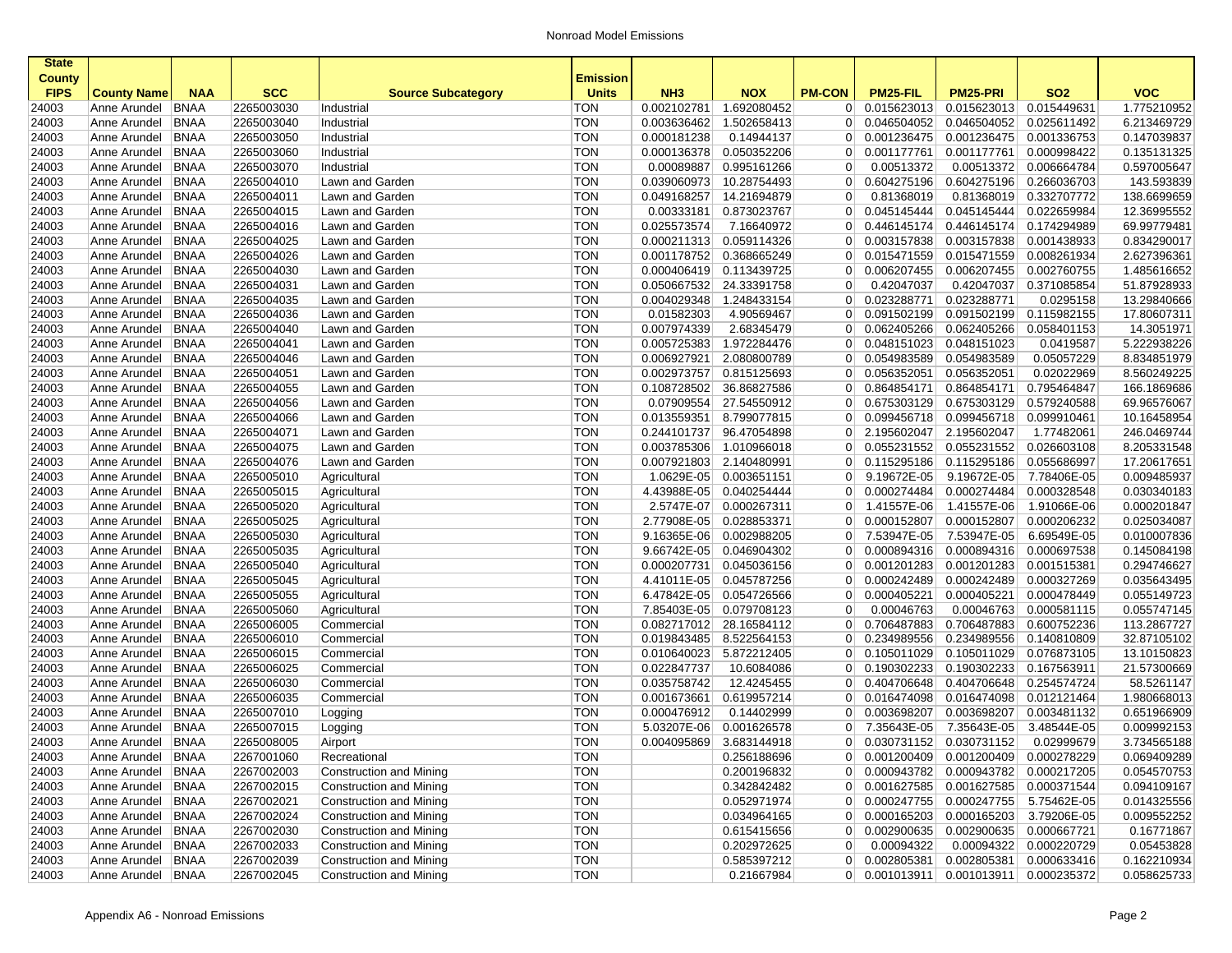| <b>State</b>   |                              |                            |                          |                                                    |                          |                 |                            |                                  |                                       |                            |                            |                            |
|----------------|------------------------------|----------------------------|--------------------------|----------------------------------------------------|--------------------------|-----------------|----------------------------|----------------------------------|---------------------------------------|----------------------------|----------------------------|----------------------------|
| <b>County</b>  |                              |                            |                          |                                                    | <b>Emission</b>          |                 |                            |                                  |                                       |                            |                            |                            |
| <b>FIPS</b>    | <b>County Name</b>           | <b>NAA</b>                 | <b>SCC</b>               | <b>Source Subcategory</b>                          | <b>Units</b>             | NH <sub>3</sub> | <b>NOX</b>                 | <b>PM-CON</b>                    | PM25-FIL                              | <b>PM25-PRI</b>            | <b>SO2</b>                 | <b>VOC</b>                 |
| 24003          | Anne Arundel                 | <b>BNAA</b>                | 2267002054               | Construction and Mining                            | <b>TON</b>               |                 | 0.035065404                | $\overline{0}$                   | 0.000164159                           | 0.000164159                | 3.80876E-05                | 0.009491886                |
| 24003<br>24003 | Anne Arundel                 | <b>BNAA</b><br><b>BNAA</b> | 2267002057<br>2267002060 | Construction and Mining<br>Construction and Mining | <b>TON</b><br><b>TON</b> |                 | 0.391724161<br>0.977309808 | $\overline{0}$<br>$\overline{0}$ | 0.001841592<br>0.004619601            | 0.001841592<br>0.004619601 | 0.000425195<br>0.001059876 | 0.106483343<br>0.267111607 |
| 24003          | Anne Arundel<br>Anne Arundel | <b>BNAA</b>                | 2267002066               | Construction and Mining                            | <b>TON</b>               |                 | 0.102689904                | $\overline{0}$                   | 0.000487152                           | 0.000487152                | 0.0001113                  | 0.028167808                |
| 24003          | Anne Arundel                 | <b>BNAA</b>                | 2267002072               | Construction and Mining                            | <b>TON</b>               |                 | 0.803785365                | $\overline{0}$                   | 0.003767972                           | 0.003767972                | 0.000872871                | 0.217869266                |
| 24003          | Anne Arundel                 | <b>BNAA</b>                | 2267002081               | Construction and Mining                            | <b>TON</b>               |                 | 0.325445763                | $\overline{0}$                   | 0.001520334                           | 0.001520334                | 0.000353616                | 0.087907752                |
| 24003          | Anne Arundel                 | <b>BNAA</b>                | 2267003010               | Industrial                                         | <b>TON</b>               |                 | 2.623698088                | $\overline{0}$                   | 0.012222753                           | 0.012222753                | 0.00285208                 | 0.706736198                |
| 24003          | Anne Arundel                 | <b>BNAA</b>                | 2267003020               | Industrial                                         | <b>TON</b>               |                 | 247.1968294                | 0                                | 1.165678579                           | 1.165678579                | 0.268185485                | 67.40111767                |
| 24003          | Anne Arundel                 | <b>BNAA</b>                | 2267003030               | Industrial                                         | <b>TON</b>               |                 | 1.881889442                | $\overline{0}$                   | 0.008957328                           | 0.008957328                | 0.002038554                | 0.517924836                |
| 24003          | Anne Arundel                 | <b>BNAA</b>                | 2267003040               | Industrial                                         | <b>TON</b>               |                 | 0.581495138                | 0                                | 0.002749758                           | 0.002749758                | 0.00063058                 | 0.158994748                |
| 24003          | Anne Arundel                 | <b>BNAA</b>                | 2267003050               | Industrial                                         | <b>TON</b>               |                 | 0.141569517                | $\overline{0}$                   | 0.000660194                           | 0.000660194                | 0.000153867                | 0.038173291                |
| 24003          | Anne Arundel                 | <b>BNAA</b>                | 2267003070               | Industrial                                         | <b>TON</b>               |                 | 1.150229853                | $\overline{0}$                   | 0.005487781                           | 0.005487781                | 0.001245498                | 0.317310933                |
| 24003          | Anne Arundel                 | <b>BNAA</b>                | 2267004066               | Lawn and Garden                                    | <b>TON</b>               |                 | 6.502538689                | $\overline{0}$                   | 0.030758787                           | 0.030758787                | 0.007051062                | 1.778514717                |
| 24003          | Anne Arundel                 | <b>BNAA</b>                | 2267005055               | Agricultural                                       | <b>TON</b>               |                 | 0.00062152                 | $\overline{0}$                   | 2.92053E-06                           | 2.92053E-06                | 6.74678E-07                | 0.000168869                |
| 24003          | Anne Arundel                 | <b>BNAA</b>                | 2267005060               | Agricultural                                       | <b>TON</b>               |                 | 0.000959167                | 0                                | 4.55732E-06                           | 4.55732E-06                | 1.03932E-06                | 0.00026351                 |
| 24003          | Anne Arundel                 | <b>BNAA</b>                | 2267006005               | Commercial                                         | <b>TON</b>               |                 | 11.84585849                | $\overline{0}$                   | 0.054081711                           | 0.054081711                | 0.012951117                | 2.405444451                |
| 24003          | Anne Arundel                 | <b>BNAA</b>                | 2267006010               | Commercial                                         | <b>TON</b>               |                 | 2.756961108                | 0                                | 0.01274663                            | 0.01274663                 | 0.003008291                | 0.566944159                |
| 24003          | Anne Arundel                 | <b>BNAA</b>                | 2267006015               | Commercial                                         | <b>TON</b>               |                 | 3.32735076                 | $\overline{0}$                   | 0.015515225                           | 0.015515225                | 0.003625824                | 0.690085692                |
| 24003          | Anne Arundel                 | <b>BNAA</b>                | 2267006025               | Commercial                                         | <b>TON</b>               |                 | 4.14918556                 | $\overline{0}$                   | 0.019322698                           | 0.019322698                | 0.004510606                | 1.117264613                |
| 24003          | Anne Arundel                 | <b>BNAA</b>                | 2267006030               | Commercial                                         | <b>TON</b>               |                 | 0.053595681                | 0                                | 0.00024712                            | 0.00024712                 | 5.83571E-05                | 0.014288803                |
| 24003          | Anne Arundel                 | <b>BNAA</b>                | 2267006035               | Commercial                                         | <b>TON</b>               |                 | 0.052270026                | $\overline{0}$                   | 0.000244668                           | 0.000244668                | 5.69242E-05                | 0.010882316                |
| 24003          | Anne Arundel                 | <b>BNAA</b>                | 2267008005               | Airport                                            | <b>TON</b>               |                 | 3.94009666                 | 0                                | 0.018539494                           | 0.018539494                | 0.004276153                | 1.071978694                |
| 24003          | Anne Arundel                 | <b>BNAA</b>                | 2268002081               | Construction and Mining                            | <b>TON</b>               |                 | 0.012792678                | $\overline{0}$                   | 5.97615E-05                           | 5.97615E-05                | 1.17596E-05                | 0.000203667                |
| 24003          | Anne Arundel                 | <b>BNAA</b>                | 2268003020               | Industrial                                         | <b>TON</b>               |                 | 17.9961584                 | 0                                | 0.084966652                           | 0.084966652                | 0.016477143                | 0.289565659                |
| 24003          | Anne Arundel                 | <b>BNAA</b>                | 2268003030               | Industrial                                         | <b>TON</b>               |                 | 0.020451252                | $\overline{0}$                   | 9.66107E-05                           | 9.66107E-05                | 1.87211E-05                | 0.000329248                |
| 24003          | Anne Arundel                 | <b>BNAA</b>                | 2268003040               | Industrial                                         | <b>TON</b>               |                 | 0.011142064                | $\overline{0}$                   | 5.26247E-05                           | 5.26247E-05                | 1.02002E-05                | 0.000179345                |
| 24003          | Anne Arundel                 | BNAA                       | 2268003060               | Industrial                                         | <b>TON</b>               |                 | 0.064562554                | $\overline{0}$                   | 0.000305967                           | 0.000305967                | 5.90291E-05                | 0.001042733                |
| 24003          | Anne Arundel                 | <b>BNAA</b>                | 2268003070               | Industrial                                         | <b>TON</b>               |                 | 0.083044362                | $\overline{0}$                   | 0.000396341                           | 0.000396341                | 7.57225E-05                | 0.001350728                |
| 24003          | Anne Arundel                 | <b>BNAA</b>                | 2268005055               | Agricultural                                       | <b>TON</b>               |                 | 0.000918937                | 0                                | 4.60528E-06                           | 4.60528E-06                | 8.21814E-07                | 1.56948E-05                |
| 24003          | Anne Arundel                 | <b>BNAA</b>                | 2268005060               | Agricultural                                       | <b>TON</b>               |                 | 0.067907377                | $\overline{0}$                   | 0.000335644                           | 0.000335644                | 6.10731E-05                | 0.001143873                |
| 24003          | Anne Arundel                 | <b>BNAA</b>                | 2268006005               | Commercial                                         | <b>TON</b>               |                 | 3.88401531                 | $\overline{0}$                   | 0.017904778                           | 0.017904778                | 0.003746724                | 0.046940887                |
| 24003          | Anne Arundel                 | <b>BNAA</b>                | 2268006010               | Commercial                                         | <b>TON</b>               |                 | 0.198292487                | $\overline{0}$                   | 0.000921101                           | 0.000921101                | 0.000190832                | 0.002414846                |
| 24003          | Anne Arundel                 | <b>BNAA</b>                | 2268006015               | Commercial                                         | <b>TON</b>               |                 | 0.281335108                | $\overline{0}$                   | 0.001318823                           | 0.001318823                | 0.000269978                | 0.003457554                |
| 24003          | Anne Arundel                 | <b>BNAA</b>                | 2268006020               | Commercial                                         | <b>TON</b>               |                 | 10.07814214                | $\overline{0}$                   | 0.051412017                           | 0.051412017                | 0.008946581                | 0.175211745                |
| 24003          | Anne Arundel                 | <b>BNAA</b>                | 2270001060               | Recreational                                       | <b>TON</b>               | 0.001732544     | 2.650760361                | $\overline{0}$                   | 0.458403607                           | 0.458403607                | 0.299903227                | 0.847093093                |
| 24003          | Anne Arundel                 | <b>BNAA</b>                | 2270002003               | Construction and Mining                            | <b>TON</b>               | 0.011500149     | 16.23436796                | $\overline{0}$                   | 1.465694469                           | 1.465694469                | 2.009747322                | 1.565509341                |
| 24003          | Anne Arundel                 | <b>BNAA</b>                | 2270002006               | Construction and Mining                            | <b>TON</b>               | 4.60953E-05     | 0.035694447                | $\overline{0}$                   | 0.004030886                           | 0.004030886                | 0.008051328                | 0.005803417                |
| 24003          | Anne Arundel                 | <b>BNAA</b>                | 2270002009               | Construction and Mining                            | <b>TON</b>               | 0.000309745     | 0.556317335                | 0                                | 0.06585736                            | 0.06585736                 | 0.053850959                | 0.097218901                |
| 24003          | Anne Arundel                 | <b>BNAA</b>                | 2270002015               | Construction and Mining                            | <b>TON</b>               | 0.028811999     | 40.28048598                | $\overline{0}$                   | 4.106172667                           | 4.106172667                | 5.029005938                | 4.437868567                |
| 24003          | Anne Arundel                 | <b>BNAA</b>                | 2270002018               | Construction and Mining                            | <b>TON</b>               | 0.031331057     | 46.65425904                | $\overline{0}$                   | 3.292531196                           | 3.292531196                | 5.475462289                | 3.25789793                 |
| 24003          | Anne Arundel                 | <b>BNAA</b>                | 2270002021               | Construction and Mining                            | <b>TON</b>               | 0.001727084     | 2.561204606                | 0                                | 0.258500799                           | 0.258500799                | 0.301370296                | 0.285546186                |
| 24003          | Anne Arundel                 | <b>BNAA</b>                | 2270002024               | Construction and Mining                            | <b>TON</b>               | 0.001066208     | 1.726123389                | $\overline{0}$                   | 0.182682428                           | 0.182682428                | 0.185959753                | 0.197157382                |
| 24003          | Anne Arundel                 | <b>BNAA</b>                | 2270002027               | Construction and Mining                            | <b>TON</b>               | 0.00318601      | 4.86300825                 | 0                                | 0.579623787                           | 0.579623787                | 0.554081686                | 0.95930063                 |
| 24003          | Anne Arundel                 | <b>BNAA</b>                | 2270002030               | Construction and Mining                            | <b>TON</b>               | 0.013672542     | 18.74564788                | 0                                | 2.4083646                             |                            | 2.4083646 2.384161427      | 2.643201144                |
| 24003          | Anne Arundel                 | BNAA                       | 2270002033               | Construction and Mining                            | <b>TON</b>               | 0.011762902     | 22.23551386                | 0 <sup>1</sup>                   | 1.695209264                           | 1.695209264 2.052042439    |                            | 2.071001684                |
| 24003          | Anne Arundel BNAA            |                            | 2270002036               | Construction and Mining                            | <b>TON</b>               | 0.116728765     | 160.963412                 | $\overline{0}$                   | 12.2618425                            |                            | 12.2618425 20.39663854     | 12.84509199                |
| 24003          | Anne Arundel   BNAA          |                            | 2270002039               | Construction and Mining                            | <b>TON</b>               | 0.000968873     | 1.262510434                | 0 <sup>1</sup>                   | 0.184261206                           | 0.184261206 0.168836617    |                            | 0.213145675                |
| 24003          | Anne Arundel BNAA            |                            | 2270002042               | Construction and Mining                            | <b>TON</b>               | 0.000458244     | 0.83343865                 | 0 <sup>1</sup>                   | 0.074240224                           | 0.074240224                | 0.079859752                | 0.099474343                |
| 24003          | Anne Arundel                 | <b>BNAA</b>                | 2270002045               | Construction and Mining                            | <b>TON</b>               | 0.026664834     | 43.87528711                | 0 <sup>1</sup>                   | 2.680067528                           | 2.680067528                | 4.65749496                 | 3.349846673                |
| 24003          | Anne Arundel                 | BNAA                       | 2270002048               | Construction and Mining                            | <b>TON</b>               | 0.029042004     | 40.886418                  | 0                                | 2.925423268                           | 2.925423268                | 5.074657557                | 3.197574262                |
| 24003          | Anne Arundel                 | <b>BNAA</b>                | 2270002051               | Construction and Mining                            | <b>TON</b>               | 0.09985334      | 151.9759271                | 0                                | 9.68539571                            | 9.68539571                 | 17.44748826                | 11.08460913                |
| 24003          | Anne Arundel   BNAA          |                            | 2270002054               | Construction and Mining                            | <b>TON</b>               | 0.004701556     | 7.685441513                | 0                                | 0.559408609                           | 0.559408609 0.820820429    |                            | 0.681319944                |
| 24003          | Anne Arundel BNAA            |                            | 2270002057               | Construction and Mining                            | <b>TON</b>               |                 | 0.037381655 51.46029478    |                                  | 0 6.153247536 6.153247536 6.522111923 |                            |                            | 6.380809546                |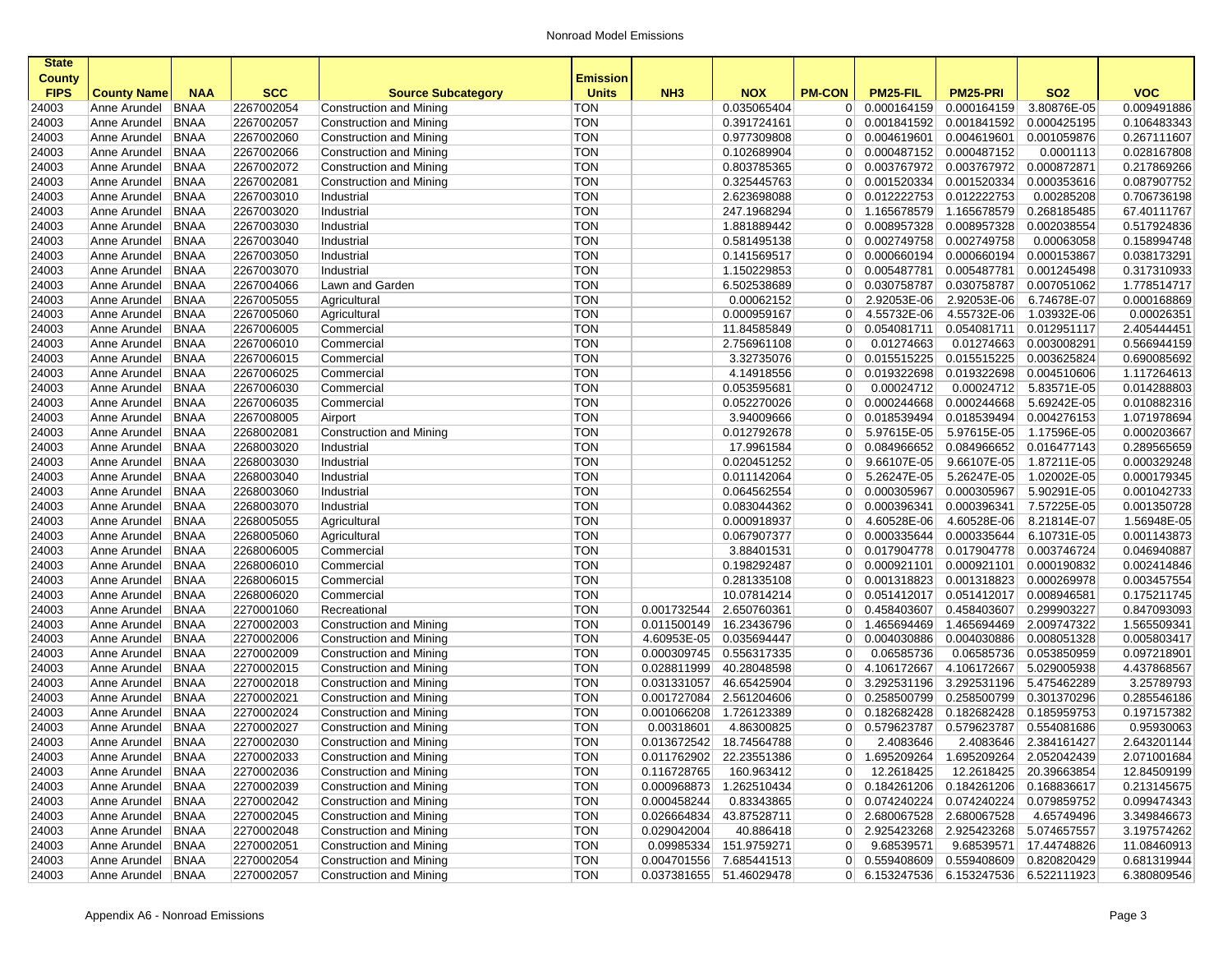| <b>State</b>                 |                     |             |            |                           |                                 |                 |                         |                |                 |                                       |                        |             |
|------------------------------|---------------------|-------------|------------|---------------------------|---------------------------------|-----------------|-------------------------|----------------|-----------------|---------------------------------------|------------------------|-------------|
| <b>County</b><br><b>FIPS</b> | <b>County Name</b>  | <b>NAA</b>  | <b>SCC</b> | <b>Source Subcategory</b> | <b>Emission</b><br><b>Units</b> | NH <sub>3</sub> | <b>NOX</b>              | <b>PM-CON</b>  | PM25-FIL        | <b>PM25-PRI</b>                       | <b>SO2</b>             | <b>VOC</b>  |
| 24003                        | Anne Arundel        | <b>BNAA</b> | 2270002060 | Construction and Mining   | TON                             | 0.127083528     | 197.1241261             | 0              | 15.41225951     | 15.41225951                           | 22.19743329            | 15.96928275 |
| 24003                        | Anne Arundel        | <b>BNAA</b> | 2270002066 | Construction and Mining   | <b>TON</b>                      | 0.077293385     | 119.7600031             | $\overline{0}$ | 18.26463218     | 18.26463218                           | 13.42360758            | 27.56735883 |
| 24003                        | Anne Arundel        | <b>BNAA</b> | 2270002069 | Construction and Mining   | <b>TON</b>                      | 0.116290591     | 173.2575852             | $\overline{0}$ | 12.69405831     | 12.69405831                           | 20.31539583            | 13.88029445 |
| 24003                        | Anne Arundel        | <b>BNAA</b> | 2270002072 | Construction and Mining   | <b>TON</b>                      | 0.05306525      | 76.78749669             | 0 <sup>1</sup> | 15.70581899     | 15.70581899                           | 9.182694336            | 26.61570377 |
| 24003                        | Anne Arundel        | <b>BNAA</b> | 2270002075 | Construction and Mining   | <b>TON</b>                      | 0.01251105      | 20.88632427             | $\overline{0}$ | 1.662338738     | 1.662338738                           | 2.183970352            | 1.875285759 |
| 24003                        | Anne Arundel        | <b>BNAA</b> | 2270002078 | Construction and Mining   | <b>TON</b>                      | 0.000163643     | 0.246830682             | $\overline{0}$ | 0.048610311     | 0.048610311                           | 0.028322786            | 0.080890007 |
| 24003                        | Anne Arundel        | <b>BNAA</b> | 2270002081 | Construction and Mining   | <b>TON</b>                      | 0.011989626     | 20.30068416             | 0 <sup>1</sup> | 1.744578972     | 1.744578972                           | 2.093146348            | 1.751812464 |
| 24003                        | Anne Arundel        | <b>BNAA</b> | 2270003010 | Industrial                | <b>TON</b>                      | 0.001672882     | 2.727403128             | $\overline{0}$ | 0.470548634     | 0.470548634                           | 0.289634931            | 0.804254534 |
| 24003                        | Anne Arundel        | <b>BNAA</b> | 2270003020 | Industrial                | <b>TON</b>                      | 0.024145284     | 28.78084865             | 0 <sup>1</sup> | 3.180041716     | 3.180041716                           | 4.218248586            | 2.838714672 |
| 24003                        | Anne Arundel        | <b>BNAA</b> | 2270003030 | Industrial                | <b>TON</b>                      | 0.010541888     | 15.2557142              | 0 <sup>1</sup> | 1.156170326     | 1.156170326                           | 1.840712849            | 1.467848575 |
| 24003                        | Anne Arundel        | <b>BNAA</b> | 2270003040 | Industrial                | <b>TON</b>                      | 0.010702584     | 17.37795787             | 0 <sup>1</sup> | 1.251017892     | 1.251017892                           | 1.868344288            | 1.589281554 |
| 24003                        | Anne Arundel        | <b>BNAA</b> | 2270003050 | Industrial                | <b>TON</b>                      | 0.000412713     | 0.802502766             | 0              | 0.099205839     | 0.099205839                           | 0.071666965            | 0.149358227 |
| 24003                        | Anne Arundel        | <b>BNAA</b> | 2270003060 | Industrial                | <b>TON</b>                      | 0.055839918     | 71.62945732             | $\overline{0}$ | 8.01853791      | 8.01853791                            | 9.741831456            | 9.707276553 |
| 24003                        | Anne Arundel        | <b>BNAA</b> | 2270003070 | Industrial                | <b>TON</b>                      | 0.015202655     | 19.67751933             | $\overline{0}$ | 1.555160714     | 1.555160714                           | 2.65695249             | 1.554435378 |
| 24003                        | Anne Arundel        | <b>BNAA</b> | 2270004031 | Lawn and Garden           | <b>TON</b>                      | 2.93786E-06     | 0.004779656             | $\overline{0}$ | 0.000514424     | 0.000514424                           | 0.000510592            | 0.000961611 |
| 24003                        | Anne Arundel        | <b>BNAA</b> | 2270004036 | Lawn and Garden           | <b>TON</b>                      | 0.000776434     | 1.297980069             | $\overline{0}$ | 0.09581138      | 0.09581138                            | 0.135093636            | 0.124632101 |
| 24003                        | Anne Arundel        | <b>BNAA</b> | 2270004046 | Lawn and Garden           | <b>TON</b>                      |                 | 29.63961449             | $\overline{0}$ | 3.570356188     | 3.570356188                           | 3.566892485            | 5.841894342 |
| 24003                        | Anne Arundel        | <b>BNAA</b> | 2270004056 | Lawn and Garden           | <b>TON</b>                      | 0.004231851     | 6.541161038             | $\overline{0}$ | 0.77160934      | 0.77160934                            | 0.735879921            | 1.293789583 |
| 24003                        | Anne Arundel        | <b>BNAA</b> | 2270004066 | Lawn and Garden           | <b>TON</b>                      | 0.02790475      | 44.3065201              | 0              | 4.019097727     | 4.019097727                           | 4.867577857            | 5.009603997 |
| 24003                        | Anne Arundel        | BNAA        | 2270004071 | Lawn and Garden           | <b>TON</b>                      | 0.003287725     | 4.463438561             | $\overline{0}$ | 0.430241977     | 0.430241977                           | 0.573438935            | 0.603360414 |
| 24003                        | Anne Arundel        | <b>BNAA</b> | 2270004076 | Lawn and Garden           | <b>TON</b>                      | 7.84254E-05     | 0.116981231             | $\overline{0}$ | 0.013754548     | 0.013754548                           | 0.013660189            | 0.018707881 |
| 24003                        | Anne Arundel        | <b>BNAA</b> | 2270005010 | Agricultural              | <b>TON</b>                      | 3.93265E-07     | 0.000663903             | $\overline{0}$ | 0.00010254      | 0.00010254                            | 6.83897E-05            | 0.000119157 |
| 24003                        | Anne Arundel        | <b>BNAA</b> | 2270005015 | Agricultural              | <b>TON</b>                      | 0.016980984     | 28.09581757             | $\overline{0}$ | 3.324247124     | 3.324247124                           | 2.960185142            | 3.489214973 |
| 24003                        | Anne Arundel        | <b>BNAA</b> | 2270005020 | Agricultural              | <b>TON</b>                      | 0.001524251     | 2.848305264             | 0              | 0.350874591     | 0.350874591                           | 0.265968055            | 0.254084554 |
| 24003                        | Anne Arundel        | <b>BNAA</b> | 2270005025 | Agricultural              | <b>TON</b>                      | 8.4814E-06      | 0.012129855             | $\overline{0}$ | 0.002007224     | 0.002007224                           | 0.001475               | 0.002555191 |
| 24003                        | Anne Arundel        | BNAA        | 2270005030 | Agricultural              | <b>TON</b>                      | 1.74011E-06     | 0.002692163             | $\overline{0}$ | 0.000441624     | 0.000441624                           | 0.000303038            | 0.000428237 |
| 24003                        | Anne Arundel        | <b>BNAA</b> | 2270005035 | Agricultural              | <b>TON</b>                      | 0.000129462     | 0.201896201             | 0              | 0.027999778     | 0.027999778                           | 0.022523061            | 0.037070483 |
| 24003                        | Anne Arundel        | BNAA        | 2270005040 | Agricultural              | <b>TON</b>                      | 3.24012E-07     | 0.00051889              | $\overline{0}$ | 5.21899E-05     | 5.21899E-05                           | 5.65142E-05            | 5.93144E-05 |
| 24003                        | Anne Arundel        | <b>BNAA</b> | 2270005045 | Agricultural              | <b>TON</b>                      | 0.000119658     | 0.199394194             | $\overline{0}$ | 0.029133295     | 0.029133295                           | 0.020866605            | 0.022870877 |
| 24003                        | Anne Arundel        | <b>BNAA</b> | 2270005055 | Agricultural              | <b>TON</b>                      | 0.000332202     | 0.587607019             | 0 <sup>1</sup> | 0.079004559     | 0.079004559                           | 0.057869142            | 0.077874473 |
| 24003                        | Anne Arundel        | <b>BNAA</b> | 2270005060 | Agricultural              | <b>TON</b>                      | 0.0002441       | 0.368835169             | $\overline{0}$ | 0.037332568     | 0.037332568                           | 0.042561887            | 0.047961346 |
| 24003                        | Anne Arundel        | <b>BNAA</b> | 2270006005 | Commercial                | <b>TON</b>                      | 0.033352971     | 51.57692688             | $\overline{0}$ | 5.469320987     | 5.469320987                           | 5.809998824            | 7.82767862  |
| 24003                        | Anne Arundel        | <b>BNAA</b> | 2270006010 | Commercial                | <b>TON</b>                      | 0.005610894     | 12.2801048              | 0 <sup>1</sup> | 1.326665465     | 1.326665465                           | 1.371222811            | 1.721492323 |
| 24003                        | Anne Arundel        | <b>BNAA</b> | 2270006015 | Commercial                | <b>TON</b>                      | 0.021809872     | 30.999686               | $\overline{0}$ | 3.150254529     | 3.150254529                           | 3.804563089            | 3.880705953 |
| 24003                        | Anne Arundel        | <b>BNAA</b> | 2270006025 | Commercial                | <b>TON</b>                      | 0.12988927      | 15.00855981             | 0 <sup>1</sup> | 3.275877466     | 3.275877466                           | 1.922624204            | 5.907240714 |
| 24003                        | Anne Arundel        | <b>BNAA</b> | 2270006030 | Commercial                | <b>TON</b>                      | 0.000144188     | 1.720327276             | 0              | 0.153077001     | 0.153077001                           | 0.185592418            | 0.245769504 |
| 24003                        | Anne Arundel        | <b>BNAA</b> | 2270006035 | Commercial                | <b>TON</b>                      | 0.000837225     | 1.337589427             | 0              | 0.139812612     | 0.139812612                           | 0.164611662            | 0.180456177 |
| 24003                        | Anne Arundel        | <b>BNAA</b> | 2270007015 | Logging                   | <b>TON</b>                      | 0.005338139     | 7.160077723             | 0              | 0.516293138     | 0.516293138                           | 0.933049188            | 0.520852137 |
| 24003                        | Anne Arundel        | BNAA        | 2270008005 | Airport                   | <b>TON</b>                      | 0.097998946     | 151.535701              | $\overline{0}$ | 12.0200497      | 12.0200497                            | 17.1152844             | 12.77824939 |
| 24003                        | Anne Arundel        | <b>BNAA</b> | 2282005010 | <b>Pleasure Craft</b>     | TON                             | 0.12531567      | 18.32951079             | $\overline{0}$ | 13.39475115     | 13.39475115                           | 0.71583821             | 860.9048764 |
| 24003                        | Anne Arundel        | <b>BNAA</b> | 2282005015 | <b>Pleasure Craft</b>     | <b>TON</b>                      | 0.049812525     | 5.131543609             | $\overline{0}$ | 5.340084699     | 5.340084699                           | 0.289091889            | 291.479332  |
| 24003                        | Anne Arundel        | <b>BNAA</b> | 2282010005 | Pleasure Craft            | <b>TON</b>                      | 0.077951106     | 50.18905463             | 0 <sup>1</sup> | 0.406311112     | 0.406311112                           | 0.577899189            | 84.94286582 |
| 24003                        | Anne Arundel        | BNAA        | 2282020005 | <b>Pleasure Craft</b>     | <b>TON</b>                      | 0.032838384     | 51.3938877              | 0 <sup>1</sup> | 1.377141078     | 1.377141078                           | 6.535991794            | 1.922783965 |
| 24003                        | Anne Arundel        | <b>BNAA</b> | 2282020010 | <b>Pleasure Craft</b>     | <b>TON</b>                      |                 | 0.000154817 0.146014271 | 0 <sup>1</sup> | 0.018813785     | 0.018813785                           | 0.021201552            | 0.036447303 |
| 24003                        | Anne Arundel   BNAA |             | 2285002015 | Railroad                  | TON                             | 0.001301584     | 1.5400088               |                |                 | 0 0.218608171 0.218608171 0.156684435 |                        | 0.298783781 |
| 24003                        | Anne Arundel        | BNAA        | 2285004015 | Railroad                  | TON                             |                 | 8.74804E-05 0.034334048 |                | 0 0.000804556   | 0.000804556 0.000635548               |                        | 0.097001234 |
| 24003                        | Anne Arundel        | BNAA        | 2285006015 |                           | TON                             |                 | 0.003795279             |                | 0 1.77896E-05   | 1.77896E-05                           | 4.12164E-06            | 0.001026733 |
| 24005                        | Baltimore           | <b>BNAA</b> | 2260001010 | Railroad<br>Recreational  | <b>TON</b>                      |                 | 0.00442317 0.183113056  | 0              | 1.86161045      |                                       | 1.86161045 0.016711686 | 55.00499685 |
|                              |                     |             |            |                           | <b>TON</b>                      |                 | 0.00355448 0.185147147  |                | $0$ 1.835032175 | 1.835032175                           | 0.010365024            | 54.8044603  |
| 24005                        | Baltimore           | <b>BNAA</b> | 2260001030 | Recreational              | <b>TON</b>                      |                 | 0.001752924 0.512170961 |                |                 | 0.014116208                           |                        |             |
| 24005                        | <b>Baltimore</b>    | <b>BNAA</b> | 2260001060 | Recreational              |                                 |                 |                         |                | $0$ 0.014116208 |                                       | 0.012871392            | 2.301598815 |
| 24005                        | <b>Baltimore</b>    | <b>BNAA</b> | 2260002006 | Construction and Mining   | <b>TON</b>                      | 0.003572835     | 0.55192231              |                | 0 1.862637824   | 1.862637824                           | 0.01686324             | 33.08372169 |
| 24005                        | Baltimore           | <b>BNAA</b> | 2260002009 | Construction and Mining   | <b>TON</b>                      |                 | 0.000200947 0.008079982 |                | 0 0.080149851   | 0.080149851                           | 0.000911221            | 2.006674761 |
| 24005                        | Baltimore           | <b>BNAA</b> | 2260002021 | Construction and Mining   | <b>TON</b>                      |                 | 0.00024008 0.009781598  |                |                 | 0 0.096457009 0.096457009 0.001087346 |                        | 2.389370091 |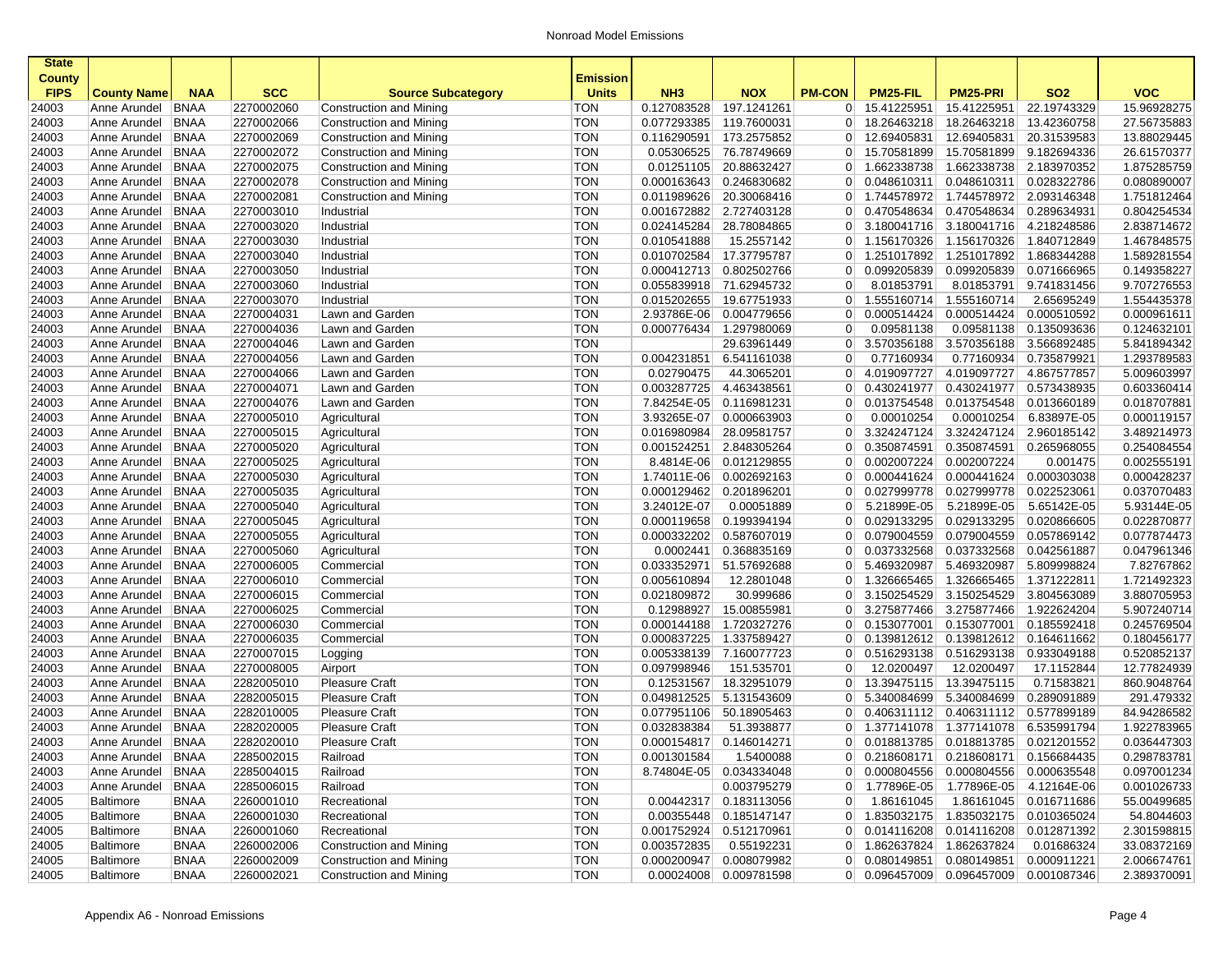| <b>State</b>         |                                      |                            |                          |                                                      |                            |                                |                                                    |                                 |                                         |                                     |                           |                            |
|----------------------|--------------------------------------|----------------------------|--------------------------|------------------------------------------------------|----------------------------|--------------------------------|----------------------------------------------------|---------------------------------|-----------------------------------------|-------------------------------------|---------------------------|----------------------------|
| <b>County</b>        |                                      |                            |                          |                                                      | <b>Emission</b>            |                                |                                                    |                                 |                                         |                                     |                           |                            |
| <b>FIPS</b><br>24005 | <b>County Name</b>                   | <b>NAA</b><br><b>BNAA</b>  | <b>SCC</b><br>2260002027 | <b>Source Subcategory</b><br>Construction and Mining | <b>Units</b><br><b>TON</b> | NH <sub>3</sub><br>1.75747E-06 | <b>NOX</b><br>8.47173E-05                          | <b>PM-CON</b><br>$\overline{0}$ | PM25-FIL<br>0.000739817                 | <b>PM25-PRI</b><br>0.000739817      | <b>SO2</b><br>8.10134E-06 | <b>VOC</b><br>0.017461952  |
| 24005                | <b>Baltimore</b>                     | <b>BNAA</b>                | 2260002039               | Construction and Mining                              | <b>TON</b>                 | 0.009174216                    | 1.322258796                                        | $\overline{0}$                  | 4.91558938                              | 4.91558938                          | 0.042016045               | 87.98257487                |
| 24005                | <b>Baltimore</b><br>Baltimore        | <b>BNAA</b>                | 2260002054               | Construction and Mining                              | <b>TON</b>                 | 4.58953E-05                    | 0.002181211                                        | $\overline{0}$                  | 0.019299732                             | 0.019299732                         | 0.000210788               | 0.443461895                |
| 24005                | <b>Baltimore</b>                     | <b>BNAA</b>                | 2260003030               | Industrial                                           | <b>TON</b>                 | 5.44348E-05                    | 0.00271883                                         | $\overline{0}$                  | 0.022975778                             | 0.022975778                         | 0.000253283               | 0.527933988                |
| 24005                | <b>Baltimore</b>                     | <b>BNAA</b>                | 2260003040               | Industrial                                           | <b>TON</b>                 | 4.28722E-06                    | 0.000214132                                        | $\overline{0}$                  | 0.001809546                             | 0.001809546                         | 1.99483E-05               | 0.041046367                |
| 24005                | <b>Baltimore</b>                     | <b>BNAA</b>                | 2260004015               | Lawn and Garden                                      | <b>TON</b>                 | 0.00053827                     | 0.020327796                                        | $\overline{0}$                  | 0.198318775                             | 0.198318775                         | 0.002400729               | 6.057263332                |
| 24005                | <b>Baltimore</b>                     | <b>BNAA</b>                | 2260004016               | Lawn and Garden                                      | <b>TON</b>                 | 0.003132914                    | 0.116477146                                        | 0                               | 1.183204368                             | 1.183204368                         | 0.01406991                | 32.35733102                |
| 24005                | <b>Baltimore</b>                     | <b>BNAA</b>                | 2260004020               | Lawn and Garden                                      | <b>TON</b>                 | 0.00729609                     | 0.265138448                                        | $\overline{0}$                  | 2.763618986                             | 2.763618986                         | 0.03296585                | 86.68940274                |
| 24005                | <b>Baltimore</b>                     | <b>BNAA</b>                | 2260004021               | Lawn and Garden                                      | <b>TON</b>                 | 0.038845389                    | 5.310523728                                        | $\overline{0}$                  | 20.47960682                             | 20.47960682                         | 0.177488102               | 412.5366455                |
| 24005                | <b>Baltimore</b>                     | <b>BNAA</b>                | 2260004025               | Lawn and Garden                                      | <b>TON</b>                 | 0.010100058                    | 0.406872993                                        | $\overline{0}$                  | 3.783381654                             | 3.783381654                         | 0.044789497               | 118.0787178                |
| 24005                | <b>Baltimore</b>                     | <b>BNAA</b>                | 2260004026               | Lawn and Garden                                      | <b>TON</b>                 | 0.030442555                    | 1.587236861                                        | $\overline{0}$                  | 12.29136952                             | 12.29136952                         | 0.138945013               | 314.9963842                |
| 24005                | <b>Baltimore</b>                     | <b>BNAA</b>                | 2260004030               | Lawn and Garden                                      | <b>TON</b>                 | 0.006520415                    | 0.242138333                                        | $\overline{0}$                  | 2.468611973                             | 2.468611973                         | 0.029280468               | 75.36374841                |
| 24005                | <b>Baltimore</b>                     | <b>BNAA</b>                | 2260004031               | Lawn and Garden                                      | <b>TON</b>                 | 0.029634171                    | 2.52727521                                         | $\mathbf 0$                     | 13.167475                               | 13.167475                           | 0.13644952                | 286.8926917                |
| 24005                | <b>Baltimore</b>                     | <b>BNAA</b>                | 2260004035               | Lawn and Garden                                      | <b>TON</b>                 | 0.001736991                    | 0.063680606                                        | $\overline{0}$                  | 1.265655463                             | 1.265655463                         | 0.00754877                | 47.21393672                |
| 24005                | Baltimore                            | <b>BNAA</b>                | 2260004036               | Lawn and Garden                                      | <b>TON</b>                 | 0.004951936                    | 0.181531687                                        | 0                               | 3.60777126                              | 3.60777126                          | 0.021520688               | 113.6743663                |
| 24005                | <b>Baltimore</b>                     | <b>BNAA</b>                | 2260004071               | Lawn and Garden                                      | <b>TON</b>                 | 1.28437E-05                    | 0.000487101                                        | $\Omega$                        | 0.005021297                             | 0.005021297                         | 5.81779E-05               | 0.125531579                |
| 24005                | <b>Baltimore</b>                     | <b>BNAA</b>                | 2260005035               | Agricultural                                         | <b>TON</b>                 | 1.25102E-05                    | 0.000521555                                        | $\overline{0}$                  | 0.004826952                             | 0.004826952                         | 5.49152E-05               | 0.131701441                |
| 24005                | <b>Baltimore</b>                     | <b>BNAA</b>                | 2260006005               | Commercial                                           | <b>TON</b>                 | 0.000830533                    | 0.03316442                                         | $\overline{0}$                  | 0.328973191                             | 0.328973191                         | 0.003759523               | 8.361496216                |
| 24005                | <b>Baltimore</b>                     | <b>BNAA</b>                | 2260006010               | Commercial                                           | <b>TON</b>                 | 0.005512029                    | 0.26355699                                         | $\overline{0}$                  | 2.300492565                             | 2.300492565                         | 0.024290289               | 57.10158556                |
| 24005                | <b>Baltimore</b>                     | <b>BNAA</b>                | 2260006015               | Commercial                                           | <b>TON</b>                 | 2.07591E-06                    | 0.000102372                                        | $\overline{0}$                  | 0.000875351                             | 0.000875351                         | 9.6265E-06                | 0.01980787                 |
| 24005                | Baltimore                            | <b>BNAA</b>                | 2260006035               | Commercial                                           | <b>TON</b>                 | 3.27342E-05                    | 0.001597653                                        | $\overline{0}$                  | 0.013792335                             | 0.013792335                         | 0.000151384               | 0.313528572                |
| 24005                | Baltimore                            | <b>BNAA</b>                | 2260007005               | Logging                                              | <b>TON</b>                 | 0.000180436                    | 0.027873212                                        | $\Omega$                        | 0.098933219                             | 0.098933219                         | 0.000824908               | 1.81756301                 |
| 24005                | <b>Baltimore</b>                     | <b>BNAA</b>                | 2265001010               | Recreational                                         | <b>TON</b>                 | 0.001284394                    | 0.246825136                                        | $\overline{0}$                  | 0.026207188                             | 0.026207188                         | 0.009369837               | 2.170229525                |
| 24005                | <b>Baltimore</b>                     | <b>BNAA</b>                | 2265001030               | Recreational                                         | <b>TON</b>                 | 0.012255515                    | 2.22824752                                         | $\overline{0}$                  | 0.236282228                             | 0.236282228                         | 0.089599896               | 22.33236102                |
| 24005                | <b>Baltimore</b>                     | <b>BNAA</b>                | 2265001050               | Recreational                                         | <b>TON</b>                 | 0.021391253                    | 6.9164993                                          | $\overline{0}$                  | 0.192566895                             | 0.192566895                         | 0.156779145               | 20.17990997                |
| 24005                | <b>Baltimore</b>                     | <b>BNAA</b>                | 2265001060               | Recreational                                         | <b>TON</b>                 | 0.001439873                    | 0.428609095                                        | $\overline{0}$                  | 0.011042346                             | 0.011042346                         | 0.01048289                | 2.400002011                |
| 24005                | <b>Baltimore</b>                     | <b>BNAA</b>                | 2265002003               | Construction and Mining                              | <b>TON</b>                 | 0.00199699                     | 0.997068141                                        | $\overline{0}$                  | 0.016692645                             | 0.016692645                         | 0.014623137               | 1.781583102                |
| 24005                | <b>Baltimore</b>                     | <b>BNAA</b>                | 2265002006               | Construction and Mining                              | <b>TON</b>                 | 1.50913E-05                    | 0.00550902                                         | $\overline{0}$                  | 0.000126772                             | 0.000126772                         | 0.000110415               | 0.015515666                |
| 24005                | <b>Baltimore</b>                     | <b>BNAA</b>                | 2265002009               | Construction and Mining                              | <b>TON</b>                 | 0.00361106                     | 1.187098819                                        | $\overline{0}$                  | 0.047109312                             | 0.047109312                         | 0.025277988               | 6.855134627                |
| 24005                | <b>Baltimore</b>                     | <b>BNAA</b>                | 2265002015               | Construction and Mining                              | <b>TON</b>                 | 0.003514404                    | 1.72153858                                         | $\overline{0}$                  | 0.028864754                             | 0.028864754                         | 0.0258137                 | 2.868108077                |
| 24005                | <b>Baltimore</b>                     | <b>BNAA</b>                | 2265002021               | Construction and Mining                              | <b>TON</b>                 | 0.007049427                    | 2.492961765                                        | $\overline{0}$                  | 0.071002817                             | 0.071002817                         | 0.050729996               | 9.811980902                |
| 24005                | <b>Baltimore</b>                     | <b>BNAA</b>                | 2265002024               | Construction and Mining                              | <b>TON</b>                 | 0.002884944                    | 1.03673908                                         | $\overline{0}$                  | 0.029776476                             | 0.029776476                         | 0.02080817                | 3.528932703                |
| 24005                | <b>Baltimore</b>                     | <b>BNAA</b>                | 2265002027               | Construction and Mining                              | <b>TON</b>                 | 0.000147827                    | 0.049058027                                        | $\overline{0}$                  | 0.001815648                             | 0.001815648                         | 0.001047077               | 0.245668692                |
| 24005                | <b>Baltimore</b>                     | <b>BNAA</b>                | 2265002030               | Construction and Mining                              | <b>TON</b>                 | 0.006142175                    | 3.016616312                                        | $\mathbf 0$                     | 0.05931229                              | 0.05931229                          | 0.044448278               | 6.978959387                |
| 24005                | <b>Baltimore</b>                     | <b>BNAA</b>                | 2265002033               | Construction and Mining                              | <b>TON</b>                 | 0.002042179                    | 0.948802797                                        | $\Omega$                        | 0.026058061                             | 0.026058061                         | 0.014284161               | 4.134755346                |
| 24005                | <b>Baltimore</b>                     | <b>BNAA</b>                | 2265002039               | Construction and Mining                              | <b>TON</b>                 | 0.01260043                     | 5.12715678                                         | $\overline{0}$                  | 0.109062885                             | 0.109062885                         | 0.09245298                | 10.25671192                |
| 24005                | <b>Baltimore</b>                     | <b>BNAA</b>                | 2265002042               | Construction and Mining                              | <b>TON</b>                 | 0.00634557                     | 1.936660628                                        | $\overline{0}$                  | 0.065586372                             | 0.065586372                         | 0.045492307               | 10.72382515                |
| 24005                | <b>Baltimore</b>                     | <b>BNAA</b>                | 2265002045               | Construction and Mining                              | <b>TON</b>                 | 0.000502478                    | 0.496483141                                        | $\overline{0}$                  | 0.003016822                             | 0.003016822                         | 0.003720941               | 0.363576096                |
| 24005                | <b>Baltimore</b>                     | <b>BNAA</b>                | 2265002054               | Construction and Mining                              | <b>TON</b>                 | 0.000818506                    | 0.333440812                                        | $\overline{0}$                  | 0.008038172                             | 0.008038172                         | 0.005924854               | 0.924699369                |
| 24005                | <b>Baltimore</b>                     | <b>BNAA</b>                | 2265002057               | Construction and Mining                              | <b>TON</b>                 | 0.000795419                    | 0.856908572                                        | 0                               | 0.00448945                              | 0.00448945                          | 0.005899202               | 0.539220343                |
| 24005                |                                      | <b>BNAA</b>                | 2265002060               | Construction and Mining                              | <b>TON</b>                 | 0.001949536                    | 2.12528158                                         | $\overline{0}$                  | 0.010957349                             | 0.010957349                         | 0.014460292               | 1.29832899                 |
| 24005                | <b>Baltimore</b>                     | <b>BNAA</b>                | 2265002066               | Construction and Mining                              | <b>TON</b>                 | 0.004175189                    | 1.607287351                                        | $\overline{0}$                  | 0.035375237                             | 0.035375237                         | 0.030627836               | 3.469103912                |
| 24005                | <b>Baltimore</b><br><b>Baltimore</b> | <b>BNAA</b>                | 2265002072               | <b>Construction and Mining</b>                       | <b>TON</b>                 | 0.002990294                    | 2.256389262                                        | $\overline{0}$                  | 0.020723929                             | 0.020723929                         | 0.022041866               | 2.463895235                |
| 24005                |                                      | <b>BNAA</b>                | 2265002078               | <b>Construction and Mining</b>                       | <b>TON</b>                 | 0.000996164                    | 0.317401604                                        | $\Omega$                        | 0.008744165                             | 0.008744165 0.007221746             |                           | 1.538392058                |
|                      | <b>Baltimore</b>                     |                            |                          |                                                      |                            |                                |                                                    |                                 |                                         |                                     |                           |                            |
| 24005                | <b>Baltimore</b>                     | BNAA                       | 2265002081               | Construction and Mining                              | <b>TON</b><br><b>TON</b>   |                                | 0.000685879 0.743330401<br>0.004701531 4.128911717 | 0                               | $0$ 0.003834811 0.003834811 0.005087882 |                                     | 0.0309763 0.034708928     | 0.471751888                |
| 24005<br>24005       | Baltimore<br><b>Baltimore</b>        | <b>BNAA</b><br><b>BNAA</b> | 2265003010<br>2265003020 | Industrial                                           | <b>TON</b>                 |                                | 0.015739237 17.41423773                            | 0 <sup>1</sup>                  | 0.0309763<br>0.089462533                | 0.089462533 0.116713198             |                           | 3.787563698<br>10.46811898 |
|                      |                                      |                            |                          | Industrial                                           | <b>TON</b>                 |                                | 0.003848257 3.096641236                            | 0                               | 0.028591351                             | 0.028591351                         | 0.02827405                |                            |
| 24005                | Baltimore                            | <b>BNAA</b>                | 2265003030<br>2265003040 | Industrial                                           | <b>TON</b>                 |                                | 0.006655015 2.749984181                            | 0 <sup>1</sup>                  | 0.085106111                             | 0.085106111 0.046871064             |                           | 3.248776794<br>11.37114325 |
| 24005                | <b>Baltimore</b>                     | <b>BNAA</b>                |                          | Industrial                                           |                            |                                | 0.27348956                                         |                                 | 0.002262848                             |                                     |                           |                            |
| 24005                | <b>Baltimore</b>                     | <b>BNAA</b>                | 2265003050               | Industrial                                           | <b>TON</b>                 | 0.000331679                    |                                                    | 0 <sup>1</sup><br> 0            |                                         | 0.002262848 0.002446365             |                           | 0.26909457                 |
| 24005                | <b>Baltimore</b>                     | <b>BNAA</b>                | 2265003060<br>2265003070 | Industrial                                           | <b>TON</b>                 |                                | 0.000208778 0.077082908                            |                                 | $0$ 0.009395114 0.009395114 0.012197083 | 0.001803004 0.001803004 0.001528459 |                           | 0.206869097<br>1.092567705 |
| 24005<br>24005       | <b>Baltimore</b>                     | <b>BNAA</b><br><b>BNAA</b> | 2265004010               | Industrial<br>Lawn and Garden                        | <b>TON</b><br><b>TON</b>   |                                | 0.001645003 1.821224079<br>0.06471981 17.04534973  |                                 | 0 1.001218697 1.001218697 0.440794071   |                                     |                           | 237.9194654                |
|                      | Baltimore                            |                            |                          |                                                      |                            |                                |                                                    |                                 |                                         |                                     |                           |                            |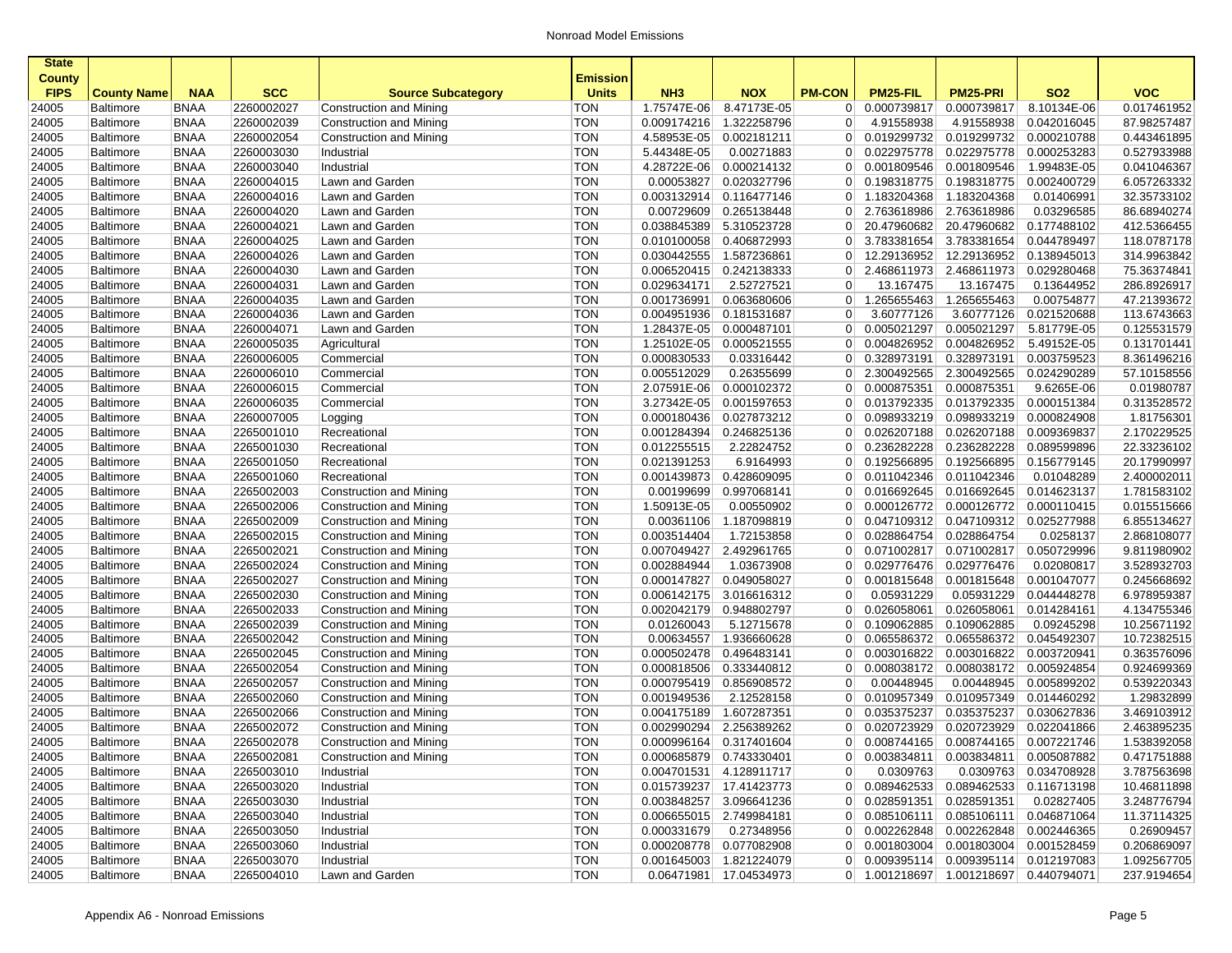| <b>State</b><br><b>County</b> |                                      |                            |                          |                                                    | <b>Emission</b>          |                            |                            |                                  |                                         |                                       |                            |                            |
|-------------------------------|--------------------------------------|----------------------------|--------------------------|----------------------------------------------------|--------------------------|----------------------------|----------------------------|----------------------------------|-----------------------------------------|---------------------------------------|----------------------------|----------------------------|
| <b>FIPS</b>                   | <b>County Name</b>                   | <b>NAA</b>                 | <b>SCC</b>               | <b>Source Subcategory</b>                          | <b>Units</b>             | NH <sub>3</sub>            | <b>NOX</b>                 | <b>PM-CON</b>                    | PM25-FIL                                | <b>PM25-PRI</b>                       | <b>SO2</b>                 | <b>VOC</b>                 |
| 24005                         | Baltimore                            | <b>BNAA</b>                | 2265004011               | Lawn and Garden                                    | <b>TON</b>               | 0.05910041                 | 17.08881979                | $\overline{0}$                   | 0.978046286                             | 0.978046286                           | 0.399915856                | 166.6817661                |
| 24005                         | Baltimore                            | <b>BNAA</b>                | 2265004015               | Lawn and Garden                                    | <b>TON</b>               | 0.005520448                | 1.44650594                 | $\overline{0}$                   | 0.074801121                             | 0.074801121                           | 0.037545143                | 20.49567908                |
| 24005                         | Baltimore                            | <b>BNAA</b>                | 2265004016               | Lawn and Garden                                    | <b>TON</b>               | 0.030739522                | 8.61404841                 | 0                                | 0.536267989                             | 0.536267989                           | 0.209503165                | 84.13758585                |
| 24005                         | <b>Baltimore</b>                     | <b>BNAA</b>                | 2265004025               | Lawn and Garden                                    | <b>TON</b>               | 0.000350122                | 0.097946048                | $\overline{0}$                   | 0.005232197                             | 0.005232197                           | 0.002384157                | 1.382328356                |
| 24005                         | <b>Baltimore</b>                     | <b>BNAA</b>                | 2265004026               | Lawn and Garden                                    | <b>TON</b>               | 0.001416864                | 0.443136869                | $\overline{0}$                   | 0.018596866                             | 0.018596866                           | 0.009930872                | 3.158139284                |
| 24005                         | Baltimore                            | <b>BNAA</b>                | 2265004030               | Lawn and Garden                                    | <b>TON</b>               | 0.000673392                | 0.187957352                | $\overline{0}$                   | 0.010285082                             | 0.010285082                           | 0.004574272                | 2.461506211                |
| 24005                         | Baltimore                            | <b>BNAA</b>                | 2265004031               | Lawn and Garden                                    | <b>TON</b>               | 0.060902545                | 29.24945099                | $\overline{0}$                   | 0.505406797                             | 0.505406797                           | 0.44604646                 | 62.35908018                |
| 24005                         | Baltimore                            | <b>BNAA</b>                | 2265004035               | Lawn and Garden                                    | <b>TON</b>               | 0.006676195                | 2.06851876                 | $\overline{0}$                   | 0.038586974                             | 0.038586974                           | 0.04890449                 | 22.03402282                |
| 24005                         | Baltimore                            | <b>BNAA</b>                | 2265004036               | Lawn and Garden                                    | <b>TON</b>               | 0.019019333                | 5.8966609                  | $\overline{0}$                   | 0.109985944                             | 0.109985944                           | 0.139410929                | 21.40295771                |
| 24005                         | Baltimore                            | <b>BNAA</b>                | 2265004040<br>2265004041 | Lawn and Garden                                    | <b>TON</b>               | 0.013212617                | 4.446194376                | $\overline{0}$                   | 0.103398776                             | 0.103398776                           | 0.096764402                | 23.70216429                |
| 24005                         | <b>Baltimore</b>                     | <b>BNAA</b>                |                          | Lawn and Garden                                    | <b>TON</b>               | 0.006881929                | 2.370692672                | $\overline{0}$                   | 0.057877696                             | 0.057877696                           | 0.050434501                | 6.277989548                |
| 24005                         | <b>Baltimore</b>                     | <b>BNAA</b>                | 2265004046               | Lawn and Garden                                    | <b>TON</b>               | 0.008327384                | 2.501129577                | 0                                | 0.06609046                              | 0.06609046                            | 0.060788063                | 10.61952173                |
| 24005                         | Baltimore                            | <b>BNAA</b>                | 2265004051               | Lawn and Garden                                    | <b>TON</b>               | 0.003574466                | 0.979783843                | $\overline{0}$                   | 0.067735354                             | 0.067735354                           | 0.024316157                | 10.28944856                |
| 24005                         | Baltimore                            | <b>BNAA</b>                | 2265004055               | Lawn and Garden                                    | <b>TON</b>               | 0.18015137                 | 61.08674484                | $\overline{0}$                   | 1.432969812                             | 1.432969812                           | 1.317999256                | 275.3538302                |
| 24005                         | Baltimore                            | <b>BNAA</b>                | 2265004056               | Lawn and Garden                                    | <b>TON</b>               | 0.095073109                | 33.10979532                | 0                                | 0.811716724                             | 0.811716724                           | 0.696249169                | 84.09908472                |
| 24005                         | Baltimore                            | <b>BNAA</b>                | 2265004066               | Lawn and Garden                                    | <b>TON</b>               | 0.016298385                | 10.57652112                | $\overline{0}$                   | 0.119547312                             | 0.119547312                           | 0.120092715                | 12.2178711                 |
| 24005                         | Baltimore                            | <b>BNAA</b>                | 2265004071               | Lawn and Garden                                    | <b>TON</b>               | 0.293411103                | 115.9579239                | $\overline{0}$                   | 2.639121005                             | 2.639121005                           | 2.133340411                | 295.749295<br>13.59534728  |
| 24005                         | <b>Baltimore</b>                     | <b>BNAA</b>                | 2265004075               | Lawn and Garden                                    | <b>TON</b>               | 0.006271844                | 1.675061366                | 0                                | 0.09151271                              | 0.09151271                            | 0.044078473                |                            |
| 24005                         | <b>Baltimore</b>                     | <b>BNAA</b>                | 2265004076               | Lawn and Garden                                    | <b>TON</b>               | 0.009522034                | 2.572865365                | $\mathbf 0$                      | 0.1385852                               | 0.1385852                             | 0.066935958                | 20.68188196                |
| 24005                         | Baltimore                            | <b>BNAA</b>                | 2265005010               | Agricultural                                       | <b>TON</b>               | 2.17443E-05                | 0.007469366                | $\overline{0}$                   | 0.000188142                             | 0.000188142                           | 0.000159243                | 0.019405918                |
| 24005                         | Baltimore                            | <b>BNAA</b>                | 2265005015               | Agricultural                                       | <b>TON</b>               | 9.0829E-05                 | 0.082350795                | $\overline{0}$                   | 0.000561528                             | 0.000561528                           | 0.000672129                | 0.06206863                 |
| 24005                         | Baltimore                            | <b>BNAA</b>                | 2265005020               | Agricultural                                       | <b>TON</b>               | 5.26721E-07                | 0.000546854<br>0.059026972 | 0                                | 2.89591E-06                             | 2.89591E-06                           | 3.90875E-06                | 0.00041293                 |
| 24005                         | <b>Baltimore</b>                     | <b>BNAA</b>                | 2265005025               | Agricultural                                       | <b>TON</b>               | 5.68532E-05                |                            | $\overline{0}$                   | 0.000312606                             | 0.000312606                           | 0.000421901                | 0.051213646                |
| 24005                         | <b>Baltimore</b>                     | <b>BNAA</b>                | 2265005030               | Agricultural                                       | <b>TON</b><br><b>TON</b> | 1.87466E-05                | 0.006113139                | $\overline{0}$                   | 0.000154239                             | 0.000154239                           | 0.000136973                | 0.020473596                |
| 24005                         | Baltimore                            | <b>BNAA</b>                | 2265005035               | Agricultural                                       |                          | 0.000197772                | 0.095954778                | $\overline{0}$                   | 0.001829553                             | 0.001829553                           | 0.001426994                | 0.296806934                |
| 24005                         | Baltimore                            | <b>BNAA</b>                | 2265005040               | Agricultural                                       | <b>TON</b>               | 0.000424967                | 0.092133013                | $\overline{0}$                   | 0.002457533                             | 0.002457533                           | 0.003100101                | 0.602979862                |
| 24005                         | Baltimore                            | <b>BNAA</b>                | 2265005045               | Agricultural                                       | <b>TON</b>               | 9.02201E-05                | 0.093669577                | $\overline{0}$                   | 0.000496073                             | 0.000496073                           | 0.000669513                | 0.072917913                |
| 24005                         | Baltimore                            | <b>BNAA</b>                | 2265005055               | Agricultural                                       | <b>TON</b>               | 0.000132533                | 0.111957233                | $\overline{0}$                   | 0.000828984                             | 0.000828984                           | 0.00097879                 | 0.112822905                |
| 24005                         | Baltimore                            | <b>BNAA</b>                | 2265005060               | Agricultural                                       | <b>TON</b>               | 0.000160674                | 0.16306341                 | $\overline{0}$                   | 0.000956656                             | 0.000956656                           | 0.00118882                 | 0.114045084                |
| 24005                         | Baltimore                            | <b>BNAA</b>                | 2265006005               | Commercial                                         | <b>TON</b>               | 0.126523136                | 43.08219836                | $\overline{0}$                   | 1.080636994                             | 1.080636994                           | 0.918904812                | 173.2823496                |
| 24005                         | <b>Baltimore</b>                     | <b>BNAA</b>                | 2265006010               | Commercial                                         | <b>TON</b>               | 0.030352404                | 13.03603194                | $\overline{0}$                   | 0.359437766                             | 0.359437766                           | 0.215382856                | 50.27924328                |
| 24005                         | Baltimore                            | <b>BNAA</b>                | 2265006015               | Commercial                                         | <b>TON</b><br><b>TON</b> | 0.016274876                | 8.982079298                | $\overline{0}$                   | 0.160623863                             | 0.160623863                           | 0.117584361                | 20.03994055<br>32.99786205 |
| 24005                         | Baltimore                            | <b>BNAA</b>                | 2265006025               | Commercial                                         |                          | 0.034947676                | 16.22651899                | $\overline{0}$                   | 0.291084453                             | 0.291084453                           | 0.256304138                |                            |
| 24005                         | Baltimore                            | <b>BNAA</b>                | 2265006030               | Commercial                                         | <b>TON</b>               | 0.054696225                | 19.00446435                | 0                                | 0.619035364                             | 0.619035364                           | 0.38939505                 | 89.52097764                |
| 24005                         | Baltimore                            | <b>BNAA</b>                | 2265006035               | Commercial                                         | <b>TON</b>               | 0.002560016                | 0.948280568                | $\overline{0}$                   | 0.025198619                             | 0.025198619                           | 0.018540874                | 3.029610605                |
| 24005                         | Baltimore                            | <b>BNAA</b><br><b>BNAA</b> | 2265007010<br>2265007015 | Logging                                            | <b>TON</b><br><b>TON</b> | 0.000265524<br>2.80164E-06 | 0.080189721<br>0.000905609 | $\overline{0}$<br>$\overline{0}$ | 0.002059003<br>4.09575E-05              | 0.002059003<br>4.09575E-05            | 0.001938145<br>1.94055E-05 | 0.362987212<br>0.005563203 |
| 24005                         | <b>Baltimore</b>                     |                            |                          | Logging                                            |                          |                            |                            |                                  |                                         |                                       |                            |                            |
| 24005                         | <b>Baltimore</b><br>Baltimore        | <b>BNAA</b><br><b>BNAA</b> | 2265008005               | Airport                                            | <b>TON</b><br><b>TON</b> | 2.94093E-06<br>0.000285652 | 0.00264458<br>0.095817256  | $\overline{0}$<br>0              | 2.20657E-05<br>0.002571262              | 2.20657E-05<br>0.002571262            | 2.15384E-05<br>0.002098607 | 0.002681501<br>0.221582331 |
| 24005                         |                                      |                            | 2265010010<br>2267001060 | Industrial                                         | <b>TON</b>               |                            |                            | $\overline{0}$                   |                                         |                                       | 0.000139114                | 0.034704645                |
| 24005                         | Baltimore                            | <b>BNAA</b>                |                          | Recreational                                       | <b>TON</b>               |                            | 0.128094349                |                                  | 0.000600205                             | 0.000600205                           |                            |                            |
| 24005                         | Baltimore                            | <b>BNAA</b>                | 2267002003<br>2267002015 | Construction and Mining                            | <b>TON</b>               |                            | 0.46371891<br>0.794131159  | $\overline{0}$<br>$\overline{0}$ | 0.002186096<br>0.003769999              | 0.002186096<br>0.003769999            | 0.000503115                | 0.126403052<br>0.217986467 |
| 24005                         | <b>Baltimore</b><br>Baltimore        | <b>BNAA</b>                |                          | Construction and Mining                            | <b>TON</b>               |                            | 0.122699772                | 0                                | 0.00057388                              |                                       | 0.000860612                |                            |
| 24005                         |                                      | <b>BNAA</b><br><b>BNAA</b> | 2267002021<br>2267002024 | Construction and Mining                            | <b>TON</b>               |                            |                            | $\overline{0}$                   | 0.000382662                             | 0.00057388                            | 0.000133295                | 0.0331825<br>0.022126025   |
| 24005                         | <b>Baltimore</b>                     |                            |                          | Construction and Mining                            |                          |                            | 0.080988019                |                                  |                                         | 0.000382662                           | 8.78361E-05                |                            |
| 24005                         | Baltimore                            | BNAA                       | 2267002030               | Construction and Mining                            | TON<br><b>TON</b>        |                            | 1.42549647                 |                                  | $0$ 0.006718785                         | 0.006718785 0.001546653               |                            | 0.388489258                |
| 24005<br>24005                | Baltimore                            | <b>BNAA</b><br><b>BNAA</b> | 2267002033<br>2267002039 | Construction and Mining<br>Construction and Mining | <b>TON</b>               |                            | 0.470148521<br>1.35596433  | 0 <sup>1</sup>                   | 0.002184795<br>0 0.006498146            | 0.002184795 0.000511277               | 0.006498146 0.001467192    | 0.12632783<br>0.375731617  |
|                               | Baltimore                            |                            | 2267002045               | Construction and Mining                            | <b>TON</b>               |                            | 0.50189876                 |                                  | 0.002348538                             | 0.002348538 0.000545197               |                            |                            |
| 24005<br>24005                | Baltimore                            | <b>BNAA</b><br><b>BNAA</b> | 2267002054               | Construction and Mining                            | <b>TON</b>               |                            | 0.08122252                 | 0 <sup>1</sup><br>0 <sup>1</sup> | 0.000380244                             | 0.000380244                           | 8.82228E-05                | 0.135795661<br>0.021986197 |
| 24005                         | <b>Baltimore</b><br><b>Baltimore</b> | <b>BNAA</b>                | 2267002057               | Construction and Mining                            | <b>TON</b>               |                            | 0.907356579                | 0 <sup>1</sup>                   | 0.004265707                             | 0.004265707 0.000984886               |                            | 0.246648977                |
|                               | <b>Baltimore</b>                     | <b>BNAA</b>                | 2267002060               | Construction and Mining                            | <b>TON</b>               |                            | 2.263757301                | 0                                |                                         | $0.010700452$ 0.010700452 0.002455008 |                            | 0.618714615                |
| 24005<br>24005                | Baltimore                            | <b>BNAA</b>                | 2267002066               | Construction and Mining                            | <b>TON</b>               |                            | 0.237862162                |                                  | 0 0.001128398 0.001128398 0.000257805   |                                       |                            | 0.065245514                |
| 24005                         | Baltimore                            | <b>BNAA</b>                | 2267002072               | Construction and Mining                            | <b>TON</b>               |                            | 1.86182011                 |                                  | $0$ 0.008727811 0.008727811 0.002021844 |                                       |                            | 0.50465385                 |
|                               |                                      |                            |                          |                                                    |                          |                            |                            |                                  |                                         |                                       |                            |                            |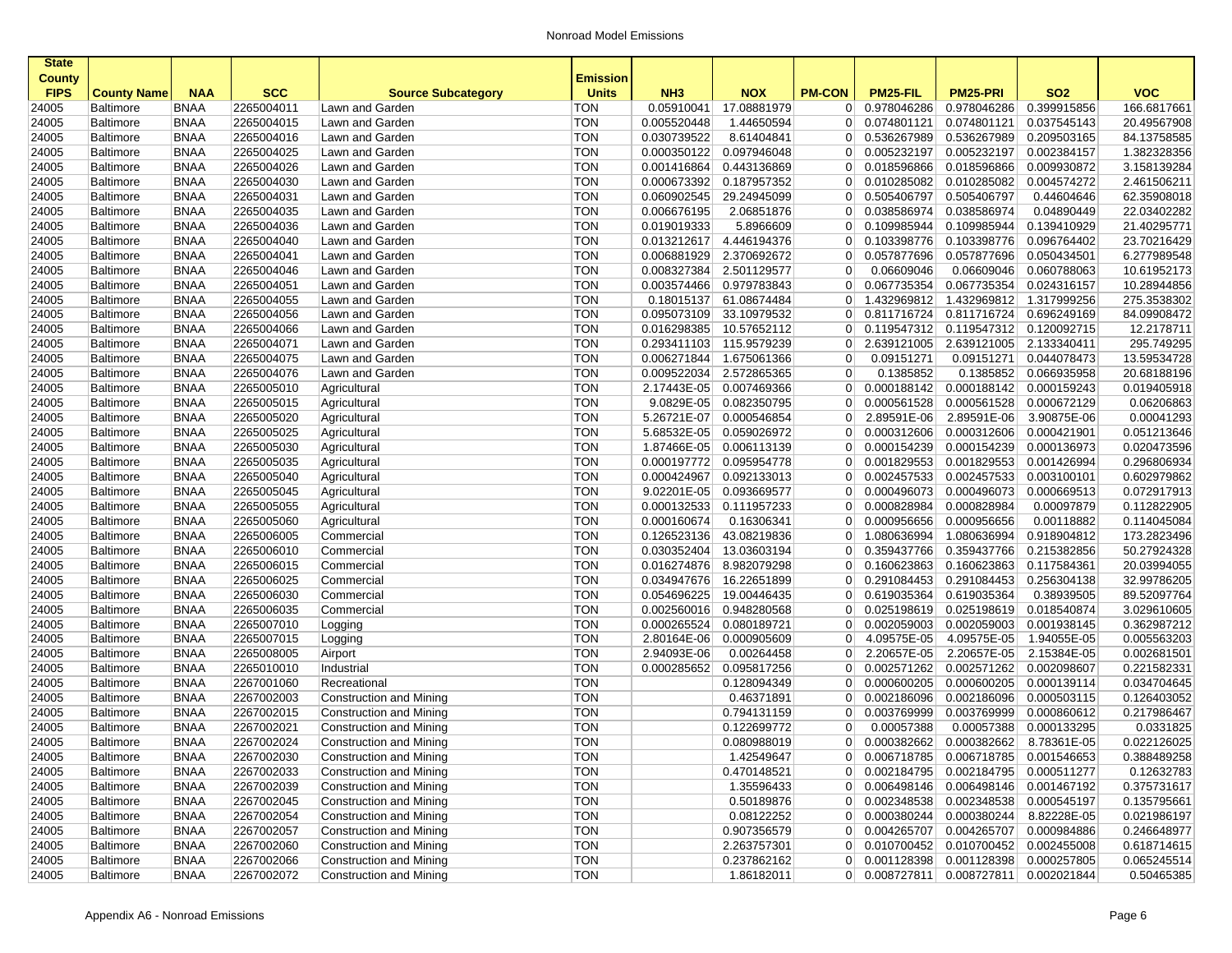| <b>State</b>  |                    |             |            |                           |                 |                 |                         |                 |             |                         |                         |             |
|---------------|--------------------|-------------|------------|---------------------------|-----------------|-----------------|-------------------------|-----------------|-------------|-------------------------|-------------------------|-------------|
| <b>County</b> |                    |             |            |                           | <b>Emission</b> |                 |                         |                 |             |                         |                         |             |
| <b>FIPS</b>   | <b>County Name</b> | <b>NAA</b>  | <b>SCC</b> | <b>Source Subcategory</b> | <b>Units</b>    | NH <sub>3</sub> | <b>NOX</b>              | <b>PM-CON</b>   | PM25-FIL    | <b>PM25-PRI</b>         | <b>SO2</b>              | <b>VOC</b>  |
| 24005         | <b>Baltimore</b>   | <b>BNAA</b> | 2267002081 | Construction and Mining   | <b>TON</b>      |                 | 0.75383487              | $\overline{0}$  | 0.003521572 | 0.003521572             | 0.000819087             | 0.203622038 |
| 24005         | <b>Baltimore</b>   | <b>BNAA</b> | 2267003010 | Industrial                | <b>TON</b>      |                 | 4.801575464             | $\overline{0}$  | 0.022368609 | 0.022368609             | 0.005219533             | 1.293383335 |
| 24005         | <b>Baltimore</b>   | <b>BNAA</b> | 2267003020 | Industrial                | <b>TON</b>      |                 | 452.3897987             | $\overline{0}$  | 2.133284106 | 2.133284106             | 0.490800677             | 123.3493883 |
| 24005         | <b>Baltimore</b>   | <b>BNAA</b> | 2267003030 | Industrial                | <b>TON</b>      |                 | 3.444006658             | $\overline{0}$  | 0.016392619 | 0.016392619 0.003730716 |                         | 0.947843463 |
| 24005         | <b>Baltimore</b>   | <b>BNAA</b> | 2267003040 | Industrial                | <b>TON</b>      |                 | 1.064182226             | $\overline{0}$  | 0.005032276 | 0.005032276             | 0.001154012             | 0.290973007 |
| 24005         | <b>Baltimore</b>   | <b>BNAA</b> | 2267003050 | Industrial                | <b>TON</b>      |                 | 0.259083451             | $\overline{0}$  | 0.001208207 | 0.001208207             | 0.000281589             | 0.069860155 |
| 24005         | <b>Baltimore</b>   | <b>BNAA</b> | 2267003070 | Industrial                | <b>TON</b>      |                 | 2.105011805             | $\overline{0}$  | 0.010043076 | 0.010043076             | 0.002279361             | 0.580704214 |
| 24005         | <b>Baltimore</b>   | <b>BNAA</b> | 2267004066 | Lawn and Garden           | <b>TON</b>      |                 | 7.8160736               | $\overline{0}$  | 0.036972166 | 0.036972166             | 0.0084754               | 2.137780717 |
| 24005         | <b>Baltimore</b>   | <b>BNAA</b> | 2267005055 | Agricultural              | <b>TON</b>      |                 | 0.001271479             | 0               | 5.9747E-06  | 5.9747E-06              | 1.38023E-06             | 0.000345465 |
| 24005         | <b>Baltimore</b>   | <b>BNAA</b> | 2267005060 | Agricultural              | <b>TON</b>      |                 | 0.001962223             | $\overline{0}$  | 9.32316E-06 | 9.32316E-06             | 2.1262E-06              | 0.000539078 |
| 24005         | <b>Baltimore</b>   | <b>BNAA</b> | 2267006005 | Commercial                | <b>TON</b>      |                 | 18.1193099              | 0               | 0.08272286  | 0.08272286              | 0.019809903             | 3.679344526 |
| 24005         | <b>Baltimore</b>   | <b>BNAA</b> | 2267006010 | Commercial                | <b>TON</b>      |                 | 4.217021105             | $\overline{0}$  | 0.019497122 | 0.019497122             | 0.004601453             | 0.867192329 |
| 24005         | <b>Baltimore</b>   | <b>BNAA</b> | 2267006015 | Commercial                | <b>TON</b>      |                 | 5.0894837               | $\overline{0}$  | 0.023731938 | 0.023731938             | 0.005546026             | 1.055548399 |
| 24005         | <b>Baltimore</b>   | <b>BNAA</b> | 2267006025 | Commercial                | <b>TON</b>      |                 | 6.346554112             | $\overline{0}$  | 0.029555813 | 0.029555813             | 0.006899379             | 1.708957123 |
| 24005         | <b>Baltimore</b>   | <b>BNAA</b> | 2267006030 | Commercial                | <b>TON</b>      |                 | 0.081979435             | $\overline{0}$  | 0.000377992 | 0.000377992             | 8.92624E-05             | 0.021856014 |
| 24005         | <b>Baltimore</b>   | <b>BNAA</b> | 2267006035 | Commercial                | <b>TON</b>      |                 | 0.079951722             | $\overline{0}$  | 0.000374241 | 0.000374241             | 8.70708E-05             | 0.016645486 |
| 24005         | Baltimore          | <b>BNAA</b> | 2267008005 | Airport                   | <b>TON</b>      |                 | 0.002829077             | $\overline{0}$  | 1.33118E-05 | 1.33118E-05             | 3.07037E-06             | 0.000769705 |
| 24005         | <b>Baltimore</b>   | <b>BNAA</b> | 2268002081 | Construction and Mining   | <b>TON</b>      |                 | 0.029631871             | $\overline{0}$  | 0.000138427 | 0.000138427             | 2.7239E-05              | 0.000471757 |
| 24005         | <b>Baltimore</b>   | <b>BNAA</b> | 2268003020 | Industrial                | <b>TON</b>      |                 | 32.9343988              | $\overline{0}$  | 0.15549572  | 0.15549572              | 0.03015448              | 0.529928123 |
| 24005         | <b>Baltimore</b>   | <b>BNAA</b> | 2268003030 | Industrial                | <b>TON</b>      |                 | 0.037427414             | $\overline{0}$  | 0.000176805 | 0.000176805             | 3.42612E-05             | 0.000602551 |
| 24005         | <b>Baltimore</b>   | <b>BNAA</b> | 2268003040 | Industrial                | <b>TON</b>      |                 | 0.020390861             | $\overline{0}$  | 9.63075E-05 | 9.63075E-05             | 1.86672E-05             | 0.000328215 |
| 24005         | <b>Baltimore</b>   | <b>BNAA</b> | 2268003060 | Industrial                | <b>TON</b>      |                 | 0.098837168             | $\overline{0}$  | 0.000468397 | 0.000468397             | 9.03662E-05             | 0.001596293 |
| 24005         | <b>Baltimore</b>   | <b>BNAA</b> | 2268003070 | Industrial                | <b>TON</b>      |                 | 0.151977776             | $\overline{0}$  | 0.000725336 | 0.000725336             | 0.000138578             | 0.00247194  |
| 24005         | <b>Baltimore</b>   | <b>BNAA</b> | 2268005055 | Agricultural              | <b>TON</b>      |                 | 0.001879922             | $\overline{0}$  | 9.42128E-06 | 9.42128E-06             | 1.68123E-06             | 3.21077E-05 |
| 24005         | <b>Baltimore</b>   | <b>BNAA</b> | 2268005060 | Agricultural              | <b>TON</b>      |                 | 0.13892196              | $\overline{0}$  | 0.000686646 | 0.000686646             | 0.000124941             | 0.002340085 |
| 24005         | <b>Baltimore</b>   | <b>BNAA</b> | 2268006005 | Commercial                | <b>TON</b>      |                 | 5.940952376             | $\overline{0}$  | 0.027386974 | 0.027386974             | 0.005730953             | 0.071800325 |
| 24005         | <b>Baltimore</b>   | <b>BNAA</b> | 2268006010 | Commercial                | <b>TON</b>      |                 | 0.303306269             | $\overline{0}$  | 0.001408907 | 0.001408907             | 0.000291895             | 0.003693726 |
| 24005         | <b>Baltimore</b>   | <b>BNAA</b> | 2268006015 | Commercial                | <b>TON</b>      |                 | 0.43032746              | 0               | 0.00201726  | 0.00201726              | 0.000412956             | 0.005288641 |
| 24005         | <b>Baltimore</b>   | <b>BNAA</b> | 2268006020 | Commercial                | <b>TON</b>      |                 | 15.41542866             | $\overline{0}$  | 0.078639325 | 0.078639325             | 0.013684604             | 0.268002183 |
| 24005         | <b>Baltimore</b>   | <b>BNAA</b> | 2268010010 | Industrial                | <b>TON</b>      |                 | 0.351384519             | $\Omega$        | 0.001724142 |                         | 0.001724142 0.000316948 | 0.00587586  |
| 24005         | <b>Baltimore</b>   | <b>BNAA</b> | 2270001060 | Recreational              | <b>TON</b>      | 0.000866272     | 1.325380167             | $\overline{0}$  | 0.229201804 | 0.229201804             | 0.149951614             | 0.423546545 |
| 24005         | <b>Baltimore</b>   | <b>BNAA</b> | 2270002003 | Construction and Mining   | <b>TON</b>      | 0.026637968     | 37.60391042             | $\overline{0}$  | 3.395010042 | 3.395010042             | 4.655207825             | 3.626212683 |
| 24005         | <b>Baltimore</b>   | <b>BNAA</b> | 2270002006 | Construction and Mining   | <b>TON</b>      | 0.000106771     | 0.08267957              | $\overline{0}$  | 0.009336801 | 0.009336801             | 0.018649408             | 0.01344254  |
| 24005         | <b>Baltimore</b>   | <b>BNAA</b> | 2270002009 | Construction and Mining   | <b>TON</b>      | 0.000717468     | 1.288606219             | $\overline{0}$  | 0.152546396 | 0.152546396             | 0.124735789             | 0.225189605 |
| 24005         | <b>Baltimore</b>   | <b>BNAA</b> | 2270002015 | Construction and Mining   | <b>TON</b>      | 0.066737665     | 93.30229046             | $\overline{0}$  | 9.511189049 | 9.511189049 11.64876164 |                         | 10.27950135 |
| 24005         | Baltimore          | <b>BNAA</b> | 2270002018 | Construction and Mining   | <b>TON</b>      | 0.072572597     | 108.0659594             | $\mathbf 0$     | 7.62653943  | 7.62653943              | 12.68289518             | 7.546317764 |
| 24005         | <b>Baltimore</b>   | <b>BNAA</b> | 2270002021 | Construction and Mining   | <b>TON</b>      | 0.00400047      | 5.932556648             | $\overline{0}$  | 0.598769282 |                         | 0.598769282 0.698068535 | 0.66141491  |
| 24005         | <b>Baltimore</b>   | <b>BNAA</b> | 2270002024 | Construction and Mining   | <b>TON</b>      | 0.002469674     | 3.998245417             | $\overline{0}$  | 0.423150045 | 0.423150045             | 0.430741356             | 0.456678592 |
| 24005         | <b>Baltimore</b>   | <b>BNAA</b> | 2270002027 | Construction and Mining   | <b>TON</b>      | 0.007379804     | 11.26425884             | $\overline{0}$  | 1.342591289 | 1.342591289             | 1.283427708             | 2.222042391 |
| 24005         | <b>Baltimore</b>   | <b>BNAA</b> | 2270002030 | Construction and Mining   | <b>TON</b>      | 0.031669914     | 43.42082475             | $\overline{0}$  | 5.578531091 | 5.578531091             | 5.522468848             | 6.12248629  |
| 24005         | <b>Baltimore</b>   | <b>BNAA</b> | 2270002033 | Construction and Mining   | <b>TON</b>      | 0.027246586     | 51.50445463             | $\overline{0}$  | 3.926638604 | 3.926638604             | 4.753176806             | 4.797092128 |
| 24005         | <b>Baltimore</b>   | <b>BNAA</b> | 2270002036 | Construction and Mining   | <b>TON</b>      | 0.270380586     | 372.8419676             | 0               | 28.4022895  | 28.4022895              | 47.24503848             | 29.75327837 |
| 24005         | <b>Baltimore</b>   | <b>BNAA</b> | 2270002039 | Construction and Mining   | <b>TON</b>      | 0.002244216     | 2.924371982             | $\overline{0}$  | 0.426807006 | 0.426807006             | 0.391078802             | 0.493712541 |
| 24005         | <b>Baltimore</b>   | <b>BNAA</b> | 2270002042 | Construction and Mining   | <b>TON</b>      |                 | 0.001061437 1.930506426 | $\overline{0}$  | 0.171963742 | 0.171963742 0.184980338 |                         | 0.230413909 |
| 24005         | <b>Baltimore</b>   | BNAA        | 2270002045 | Construction and Mining   | <b>TON</b>      | 0.061764154     | 101.628981              | $\vert 0 \vert$ | 6.20788052  |                         | 6.20788052 10.78822487  | 7.759299767 |
| 24005         | <b>Baltimore</b>   | <b>BNAA</b> | 2270002048 | Construction and Mining   | <b>TON</b>      | 0.067270428     | 94.7058226              | $\overline{0}$  | 6.77620173  | 6.77620173              | 11.7545055              | 7.406588973 |
| 24005         | <b>Baltimore</b>   | <b>BNAA</b> | 2270002051 | Construction and Mining   | <b>TON</b>      | 0.231291786     | 352.0241186             | 0               | 22.43442689 | 22.43442689             | 40.41387858             | 25.67544597 |
| 24005         | <b>Baltimore</b>   | <b>BNAA</b> | 2270002054 | Construction and Mining   | <b>TON</b>      |                 | 0.010890285 17.80190284 | 0               | 1.29576652  |                         | 1.29576652 1.901278591  | 1.578151531 |
| 24005         | <b>Baltimore</b>   | <b>BNAA</b> | 2270002057 | Construction and Mining   | <b>TON</b>      | 0.086587687     | 119.1982532             | $\overline{0}$  | 14.25285959 |                         | 14.25285959 15.10726593 | 14.7799647  |
| 24005         | <b>Baltimore</b>   | <b>BNAA</b> | 2270002060 | Construction and Mining   | <b>TON</b>      | 0.294365482     | 456.6015751             | 0               | 35.69964711 | 35.69964711             | 51.41624795             | 36.98988948 |
| 24005         | <b>Baltimore</b>   | <b>BNAA</b> | 2270002066 | Construction and Mining   | <b>TON</b>      |                 | 0.17903582 277.4018817  | 0               | 42.30663855 |                         | 42.30663855 31.09330248 | 63.8546835  |
| 24005         | <b>Baltimore</b>   | <b>BNAA</b> | 2270002069 | Construction and Mining   | <b>TON</b>      | 0.269365636     | 401.3191339             | $\overline{0}$  | 29.4034369  |                         | 29.4034369 47.05685528  | 32.15113357 |
| 24005         | <b>Baltimore</b>   | <b>BNAA</b> | 2270002072 | Construction and Mining   | <b>TON</b>      |                 | 0.122915837 177.8640321 | 0               | 36.37962499 |                         | 36.37962499 21.27001329 | 61.65035538 |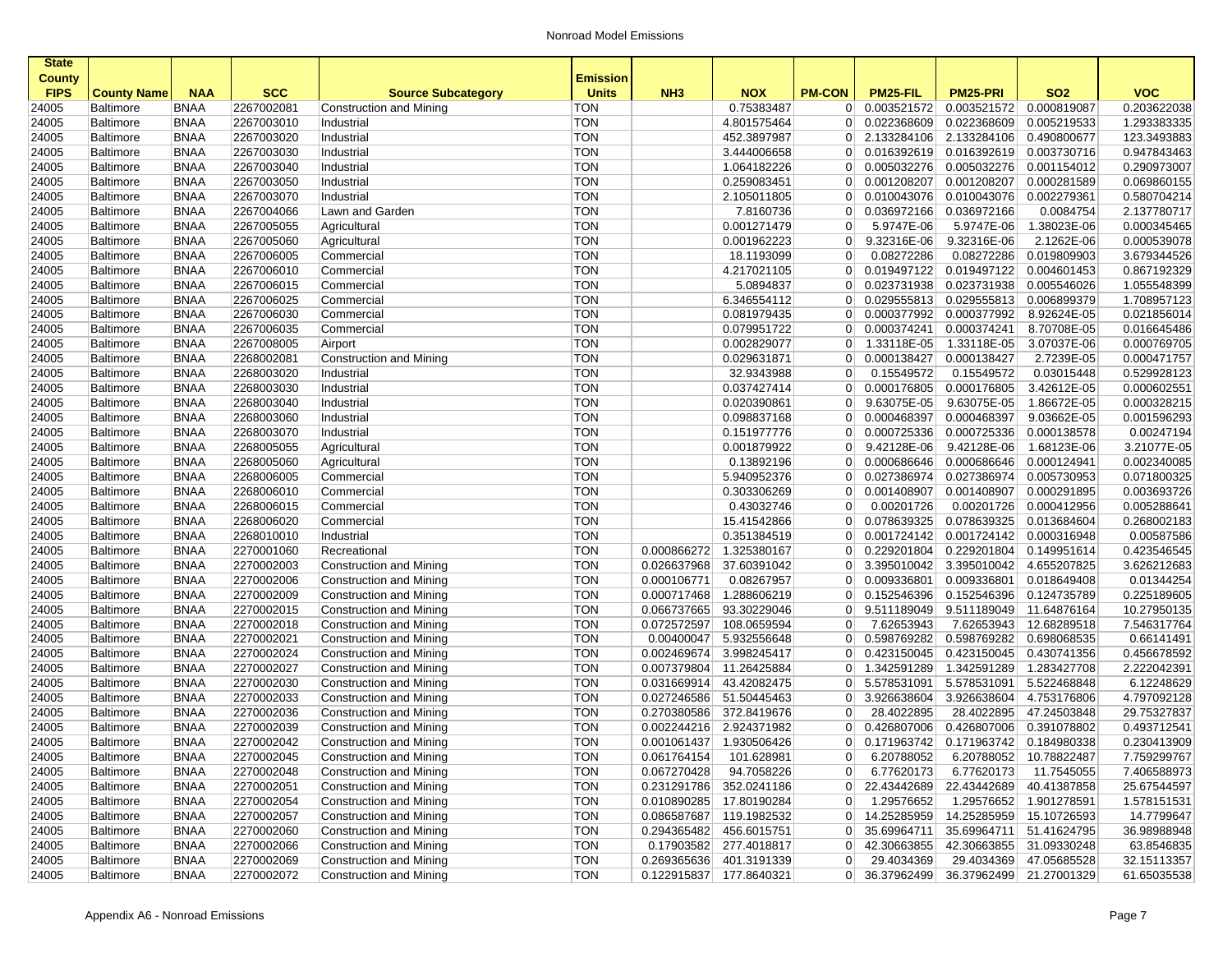| <b>State</b>                 |                    |             |            |                           |                                 |                 |                         |                |                                       |                         |                         |             |
|------------------------------|--------------------|-------------|------------|---------------------------|---------------------------------|-----------------|-------------------------|----------------|---------------------------------------|-------------------------|-------------------------|-------------|
| <b>County</b><br><b>FIPS</b> | <b>County Name</b> | <b>NAA</b>  | <b>SCC</b> | <b>Source Subcategory</b> | <b>Emission</b><br><b>Units</b> | NH <sub>3</sub> | <b>NOX</b>              | <b>PM-CON</b>  | PM25-FIL                              | <b>PM25-PRI</b>         | <b>SO2</b>              | <b>VOC</b>  |
| 24005                        | Baltimore          | <b>BNAA</b> | 2270002075 | Construction and Mining   | <b>TON</b>                      | 0.028979532     | 48.37930571             | $\overline{0}$ | 3.850500069                           | 3.850500069             | 5.058763222             | 4.343752363 |
| 24005                        | Baltimore          | <b>BNAA</b> | 2270002078 | Construction and Mining   | <b>TON</b>                      | 0.000379048     | 0.571737597             | $\overline{0}$ | 0.112596788                           | 0.112596788             | 0.065604492             | 0.18736673  |
| 24005                        | Baltimore          | <b>BNAA</b> | 2270002081 | Construction and Mining   | <b>TON</b>                      | 0.027771752     | 47.02278045             | $\mathbf 0$    | 4.04099458                            | 4.04099458              | 4.848386409             | 4.057749509 |
| 24005                        | Baltimore          | <b>BNAA</b> | 2270003010 | Industrial                | <b>TON</b>                      | 0.003061506     | 4.991364162             | $\overline{0}$ | 0.861141366                           | 0.861141366             | 0.530054906             | 1.471849594 |
| 24005                        | <b>Baltimore</b>   | <b>BNAA</b> | 2270003020 | Industrial                | <b>TON</b>                      | 0.044187787     | 52.67123592             | $\overline{0}$ | 5.819728624                           | 5.819728624             | 7.719729712             | 5.195073287 |
| 24005                        | <b>Baltimore</b>   | <b>BNAA</b> | 2270003030 | Industrial                | <b>TON</b>                      | 0.019292492     | 27.9191684              | $\overline{0}$ | 2.115883478                           | 2.115883478             | 3.368650713             | 2.686279456 |
| 24005                        | <b>Baltimore</b>   | <b>BNAA</b> | 2270003040 | Industrial                | <b>TON</b>                      | 0.019586579     | 31.8030426              | $\overline{0}$ | 2.289462008                           | 2.289462008 3.419218481 |                         | 2.908511411 |
| 24005                        | <b>Baltimore</b>   | <b>BNAA</b> | 2270003050 | Industrial                | <b>TON</b>                      | 0.000755298     | 1.468643748             | $\overline{0}$ | 0.181554557                           | 0.181554557             | 0.13115623              | 0.273337412 |
| 24005                        | Baltimore          | <b>BNAA</b> | 2270003060 | Industrial                | <b>TON</b>                      | 0.085483908     | 109.6557026             | $\overline{0}$ | 12.27537449                           | 12.27537449             | 14.91352055             | 14.86062153 |
| 24005                        | Baltimore          | <b>BNAA</b> | 2270003070 | Industrial                | <b>TON</b>                      | 0.027822068     | 36.01142623             | $\overline{0}$ | 2.846067758                           | 2.846067758             | 4.862434344             | 2.844740289 |
| 24005                        | <b>Baltimore</b>   | <b>BNAA</b> | 2270004031 | Lawn and Garden           | <b>TON</b>                      | 3.53131E-06     | 0.005745163             | $\overline{0}$ | 0.000618339                           | 0.000618339             | 0.000613734             | 0.001155859 |
| 24005                        | <b>Baltimore</b>   | <b>BNAA</b> | 2270004036 | Lawn and Garden           | <b>TON</b>                      | 0.000933276     | 1.560176252             | $\overline{0}$ | 0.115165588                           | 0.115165588             | 0.162382981             | 0.149808189 |
| 24005                        | <b>Baltimore</b>   | <b>BNAA</b> | 2270004046 | Lawn and Garden           | <b>TON</b>                      |                 | 35.62691682             | $\overline{0}$ | 4.291580185                           | 4.291580185 4.287416777 |                         | 7.021976692 |
| 24005                        | <b>Baltimore</b>   | <b>BNAA</b> | 2270004056 | Lawn and Garden           | <b>TON</b>                      | 0.0050867       | 7.862497724             | $\overline{0}$ | 0.927477018                           | 0.927477018 0.884530145 |                         | 1.555139488 |
| 24005                        | <b>Baltimore</b>   | <b>BNAA</b> | 2270004066 | Lawn and Garden           | <b>TON</b>                      | 0.033541603     | 53.25658709             | $\overline{0}$ | 4.830968972                           | 4.830968972 5.850844981 |                         | 6.021561057 |
| 24005                        | Baltimore          | <b>BNAA</b> | 2270004071 | Lawn and Garden           | <b>TON</b>                      | 0.003951857     | 5.365068151             | $\overline{0}$ | 0.517152311                           | 0.517152311             | 0.689275529             | 0.725241251 |
| 24005                        | <b>Baltimore</b>   | <b>BNAA</b> | 2270004076 | Lawn and Garden           | <b>TON</b>                      | 9.42676E-05     | 0.140611836             | $\overline{0}$ | 0.016533014                           | 0.016533014             | 0.016419593             | 0.022486935 |
| 24005                        | <b>Baltimore</b>   | <b>BNAA</b> | 2270005010 | Agricultural              | <b>TON</b>                      | 8.04524E-07     | 0.001358184             | $\overline{0}$ | 0.000209772                           | 0.000209772 0.000139909 |                         | 0.000243766 |
| 24005                        | <b>Baltimore</b>   | <b>BNAA</b> | 2270005015 | Agricultural              | <b>TON</b>                      | 0.034738958     | 57.47720112             | $\overline{0}$ | 6.800600162                           | 6.800600162             | 6.055817917             | 7.138084213 |
| 24005                        | <b>Baltimore</b>   | <b>BNAA</b> | 2270005020 | Agricultural              | <b>TON</b>                      | 0.003118247     | 5.826939343             | $\overline{0}$ | 0.717803989                           | 0.717803989             | 0.544105891             | 0.519795145 |
| 24005                        | <b>Baltimore</b>   | <b>BNAA</b> | 2270005025 | Agricultural              | <b>TON</b>                      | 1.73509E-05     | 0.02481473              | $\overline{0}$ | 0.004106291                           | 0.004106291             | 0.003017491             | 0.005227299 |
| 24005                        | <b>Baltimore</b>   | <b>BNAA</b> | 2270005030 | Agricultural              | <b>TON</b>                      | 3.55985E-06     | 0.005507509             | 0              | 0.000903456                           | 0.000903456             | 0.000619942             | 0.000876068 |
| 24005                        | Baltimore          | <b>BNAA</b> | 2270005035 | Agricultural              | <b>TON</b>                      | 0.000264847     | 0.413030464             | $\Omega$       | 0.057280728                           | 0.057280728             | 0.046076697             | 0.07583718  |
| 24005                        | <b>Baltimore</b>   | <b>BNAA</b> | 2270005040 | Agricultural              | <b>TON</b>                      | 6.6285E-07      | 0.001061522             | $\overline{0}$ | 0.000106768                           | 0.000106768             | 0.000115614             | 0.000121343 |
| 24005                        | <b>Baltimore</b>   | <b>BNAA</b> | 2270005045 | Agricultural              | <b>TON</b>                      | 0.000244791     | 0.407911971             | $\overline{0}$ | 0.059599627                           | 0.059599627             | 0.042687992             | 0.046788244 |
| 24005                        | <b>Baltimore</b>   | <b>BNAA</b> | 2270005055 | Agricultural              | <b>TON</b>                      | 0.000679605     | 1.202100923             | $\overline{0}$ | 0.161624095                           | 0.161624095 0.118386181 |                         | 0.159312216 |
| 24005                        | <b>Baltimore</b>   | <b>BNAA</b> | 2270005060 | Agricultural              | <b>TON</b>                      | 0.00049937      | 0.754546999             | $\overline{0}$ | 0.076373348                           | 0.076373348             | 0.087071262             | 0.098117239 |
| 24005                        | Baltimore          | <b>BNAA</b> | 2270006005 | Commercial                | <b>TON</b>                      | 0.051016383     | 78.89156712             | $\Omega$       | 8.365820635                           | 8.365820635 8.886918004 |                         | 11.97314144 |
| 24005                        | <b>Baltimore</b>   | <b>BNAA</b> | 2270006010 | Commercial                | <b>TON</b>                      | 0.00858237      | 18.78352965             | $\overline{0}$ | 2.029254616                           | 2.029254616 2.097409223 |                         | 2.633178047 |
| 24005                        | <b>Baltimore</b>   | <b>BNAA</b> | 2270006015 | Commercial                | <b>TON</b>                      | 0.03336017      | 47.41681981             | $\overline{0}$ | 4.818598872                           | 4.818598872 5.819422935 |                         | 5.93589038  |
| 24005                        | <b>Baltimore</b>   | <b>BNAA</b> | 2270006025 | Commercial                | <b>TON</b>                      | 0.198677367     | 22.95694772             | $\overline{0}$ | 5.010750352                           | 5.010750352 2.940827412 |                         | 9.035658242 |
| 24005                        | <b>Baltimore</b>   | <b>BNAA</b> | 2270006030 | Commercial                | <b>TON</b>                      | 0.000220549     | 2.631395919             | $\overline{0}$ | 0.234145095                           | 0.234145095             | 0.283880369             | 0.375926661 |
| 24005                        | <b>Baltimore</b>   | <b>BNAA</b> | 2270006035 | Commercial                | <b>TON</b>                      | 0.001280611     | 2.045963836             | $\overline{0}$ | 0.213856009                           | 0.213856009             | 0.251788403             | 0.276024022 |
| 24005                        | <b>Baltimore</b>   | <b>BNAA</b> | 2270007015 | Logging                   | <b>TON</b>                      | 0.002972047     | 3.986424603             | $\overline{0}$ | 0.287449895                           | 0.287449895             | 0.519481804             | 0.289988149 |
| 24005                        | Baltimore          | <b>BNAA</b> | 2270008005 | Airport                   | <b>TON</b>                      | 7.03654E-05     | 0.108806022             | $\Omega$       | 0.008630665                           | 0.008630665             | 0.012289156             | 0.009175069 |
| 24005                        | <b>Baltimore</b>   | <b>BNAA</b> | 2270010010 | Industrial                | <b>TON</b>                      | 0.000854374     | 0.998874249             | $\overline{0}$ | 0.063114293                           | 0.063114293             | 0.102860403             | 0.082456108 |
| 24005                        | <b>Baltimore</b>   | <b>BNAA</b> | 2282005010 | <b>Pleasure Craft</b>     | <b>TON</b>                      | 0.096473172     | 14.11081343             | $\overline{0}$ | 10.31183184                           | 10.31183184             | 0.551081794             | 662.7600911 |
| 24005                        | <b>Baltimore</b>   | <b>BNAA</b> | 2282005015 | Pleasure Craft            | <b>TON</b>                      | 0.038347737     | 3.950473835             | $\overline{0}$ | 4.111017519                           | 4.111017519 0.222554859 |                         | 224.3928094 |
| 24005                        | <b>Baltimore</b>   | <b>BNAA</b> | 2282010005 | <b>Pleasure Craft</b>     | <b>TON</b>                      | 0.044646916     | 28.74605124             | $\overline{0}$ | 0.232716879                           | 0.232716879             | 0.33099487              | 48.65148476 |
| 24005                        | Baltimore          | <b>BNAA</b> | 2282020005 | <b>Pleasure Craft</b>     | <b>TON</b>                      | 0.018808362     | 29.43612673             | $\overline{0}$ | 0.788764993                           | 0.788764993             | 3.743524583             | 1.101284908 |
| 24005                        | Baltimore          | <b>BNAA</b> | 2282020010 | <b>Pleasure Craft</b>     | <b>TON</b>                      | 0.000119185     | 0.112407808             | $\overline{0}$ | 0.014483627                           | 0.014483627             | 0.016321828             | 0.028058638 |
| 24005                        | <b>Baltimore</b>   | <b>BNAA</b> | 2285002015 | Railroad                  | <b>TON</b>                      | 0.002513284     | 2.973668297             | $\overline{0}$ | 0.422119782                           | 0.422119782             | 0.302548619             | 0.576934239 |
| 24005                        | <b>Baltimore</b>   | <b>BNAA</b> | 2285004015 | Railroad                  | <b>TON</b>                      | 0.00016892      | 0.066297068             | $\overline{0}$ | 0.001553551                           | 0.001553551             | 0.001227206             | 0.187303794 |
| 24005                        | <b>Baltimore</b>   | <b>BNAA</b> | 2285006015 | Railroad                  | <b>TON</b>                      |                 | 0.007328466             | $\overline{0}$ | 3.43506E-05                           | 3.43506E-05             | 7.95865E-06             | 0.001982562 |
| 24013                        | Carroll            | BNAA        | 2260001010 | Recreational              | TON                             |                 | 0.00442317 0.183113056  | 0              | 1.86161045                            |                         | 1.86161045 0.016711686  | 55.00499685 |
| 24013                        | Carroll            | <b>BNAA</b> | 2260001030 | Recreational              | <b>TON</b>                      |                 | 0.00355448 0.185147147  | 0 <sup>1</sup> | 1.835032175                           | 1.835032175 0.010365024 |                         | 54.8044603  |
| 24013                        | Carroll            | <b>BNAA</b> | 2260001060 | Recreational              | <b>TON</b>                      |                 | 0.001752924 0.512170961 | 0 <sup>1</sup> | 0.014116208                           |                         | 0.014116208 0.012871392 | 2.301598815 |
| 24013                        | Carroll            | <b>BNAA</b> | 2260002006 | Construction and Mining   | <b>TON</b>                      |                 | 0.000453281 0.070021688 | 0              | 0.236310525                           |                         | 0.236310525 0.002139418 | 4.197290141 |
| 24013                        | Carroll            | <b>BNAA</b> | 2260002009 | Construction and Mining   | <b>TON</b>                      |                 | 2.54939E-05 0.001025097 | $\overline{0}$ | 0.01016851                            | 0.01016851              | 0.000115605             | 0.254584279 |
| 24013                        | Carroll            | <b>BNAA</b> | 2260002021 | Construction and Mining   | <b>TON</b>                      |                 | 3.04586E-05 0.001240979 | 0              | 0.012237378                           | 0.012237378             | 0.00013795              | 0.30313634  |
| 24013                        | Carroll            | <b>BNAA</b> | 2260002027 | Construction and Mining   | <b>TON</b>                      | 2.22968E-07     | 1.0748E-05              | 0              | 9.38596E-05                           |                         | 9.38596E-05 1.02781E-06 | 0.002215376 |
| 24013                        | Carroll            | <b>BNAA</b> | 2260002039 | Construction and Mining   | <b>TON</b>                      |                 | 0.001163921 0.167753292 | 0 <sup>1</sup> | 0.623634571                           | 0.623634571 0.005330522 |                         | 11.16223738 |
| 24013                        | Carroll            | <b>BNAA</b> | 2260002054 | Construction and Mining   | TON                             |                 | 5.82267E-06 0.000276727 |                | 0 0.002448533 0.002448533 2.67423E-05 |                         |                         | 0.05626145  |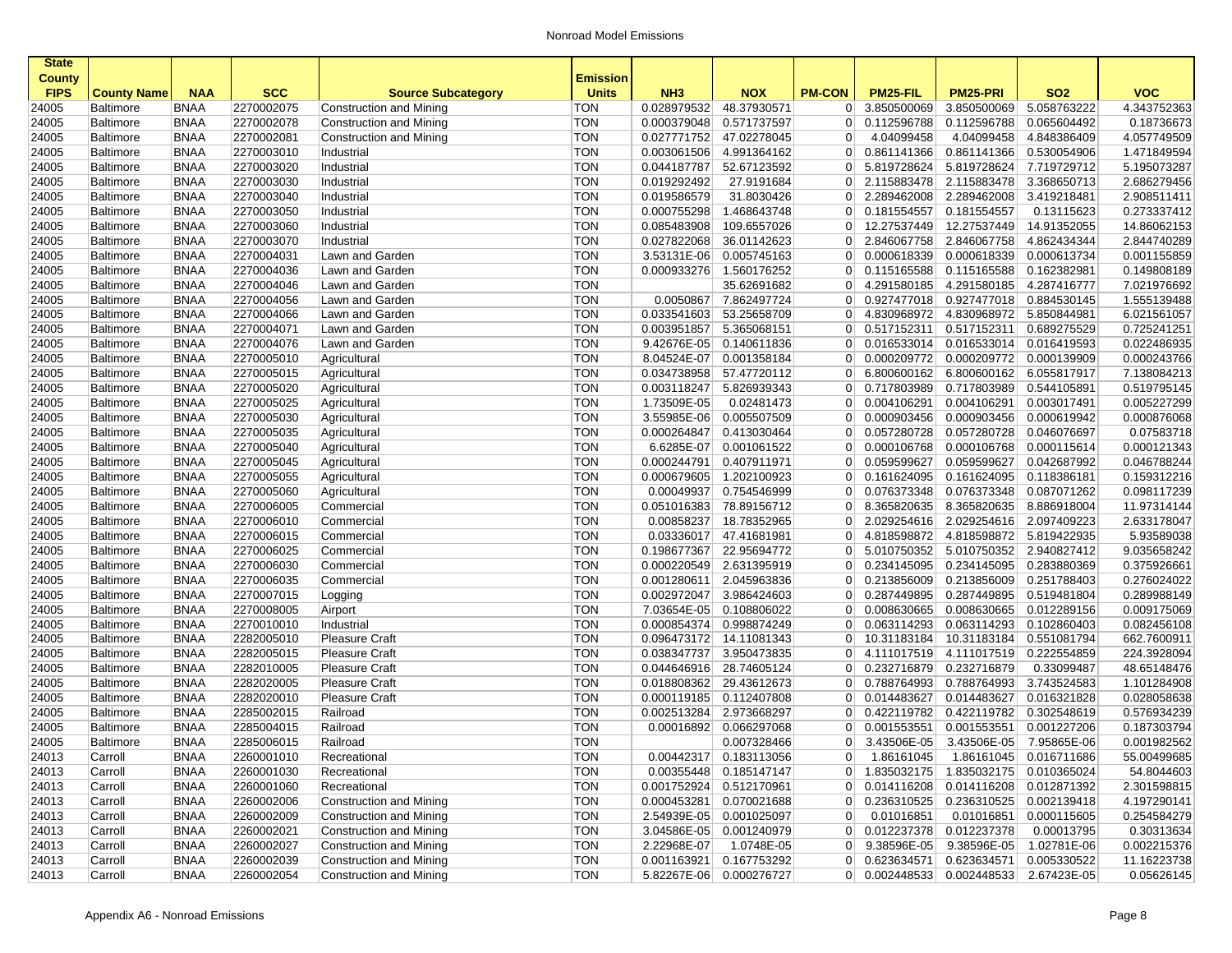| <b>BNAA</b><br>2260003030<br>7.58665E-06<br>0.000378927<br>0.003202165<br>0.003202165<br>3.53004E-05<br>0.073578859<br>24013<br>Carroll<br>Industrial<br><b>TON</b><br>$\overline{0}$<br><b>TON</b><br>5.97516E-07<br>2.98439E-05<br>0.000252199<br>2.78022E-06<br>0.005720687<br>24013<br><b>BNAA</b><br>2260003040<br>$\overline{0}$<br>0.000252199<br>Carroll<br>Industrial<br><b>BNAA</b><br>2260004015<br><b>TON</b><br>9.59787E-05<br>0.003624645<br>0.035362176<br>0.035362176<br>0.000428074<br>1.080069236<br>24013<br>Carroll<br>Lawn and Garden<br>0<br>2260004016<br><b>TON</b><br>0.000987738<br>0.036722655<br>0.37303803<br>0.37303803<br>0.00443593<br>10.20154724<br>Carroll<br><b>BNAA</b><br>Lawn and Garden<br>$\overline{0}$<br><b>BNAA</b><br>2260004020<br><b>TON</b><br>0.001300964<br>0.005878133<br>15.45756749<br>Carroll<br>Lawn and Garden<br>0.047276772<br>$\overline{0}$<br>0.492780262<br>0.492780262<br><b>TON</b><br>130.0636326<br><b>BNAA</b><br>2260004021<br>Lawn and Garden<br>0.012247088<br>1.674289968<br>$\overline{0}$<br>6.45676424<br>6.45676424<br>0.055958051<br>Carroll<br><b>TON</b><br><b>BNAA</b><br>2260004025<br>0.674613962<br>0.674613962<br>21.05458909<br>Carroll<br>Lawn and Garden<br>0.001800939<br>0.072549431<br>$\overline{0}$<br>0.007986405<br><b>TON</b><br>0.00959786<br>3.875195449<br>3.875195449<br>99.31135857<br>Carroll<br><b>BNAA</b><br>2260004026<br>Lawn and Garden<br>0.50042049<br>$\overline{0}$<br>0.043806273<br>2260004030<br><b>TON</b><br>0.001162654<br>0.043175631<br>0.440177638<br>0.440177638<br>0.005220994<br>13.43809268<br>24013<br>Carroll<br><b>BNAA</b><br>Lawn and Garden<br>$\overline{0}$<br><b>BNAA</b><br>2260004031<br><b>TON</b><br>0.009342996<br>90.45088554<br>Carroll<br>Lawn and Garden<br>0.796793702<br>$\overline{0}$<br>4.151411919<br>4.151411919<br>0.0430195<br><b>BNAA</b><br>2260004035<br><b>TON</b><br>0.000309723<br>0.011354874<br>0.225678731<br>0.225678731<br>0.001346019<br>8.418706069<br>Carroll<br>Lawn and Garden<br>$\overline{0}$<br><b>BNAA</b><br>2260004036<br><b>TON</b><br>1.13745017<br>35.83900236<br>Carroll<br>Lawn and Garden<br>0.001561235<br>0.05723291<br>$\overline{0}$<br>1.13745017<br>0.006784995<br><b>TON</b><br><b>BNAA</b><br>2260004071<br>Lawn and Garden<br>4.04933E-06<br>0.000153572<br>0.001583103<br>0.001583103<br>1.83422E-05<br>0.039577319<br>Carroll<br>$\overline{0}$<br><b>TON</b><br>0.341407625<br>Carroll<br><b>BNAA</b><br>2260005035<br>Agricultural<br>3.24299E-05<br>0.001352019<br>$\overline{0}$<br>0.012512835<br>0.012512835<br>0.000142356<br><b>TON</b><br>1.37699238<br>24013<br>Carroll<br><b>BNAA</b><br>2260006005<br>Commercial<br>0.000136774<br>0.005461601<br>$\overline{0}$<br>0.05417614<br>0.05417614<br>0.000619128<br><b>BNAA</b><br>2260006010<br><b>TON</b><br>0.000907735<br>0.378850933<br>0.378850933<br>0.004000186<br>9.403633485<br>24013<br>Carroll<br>Commercial<br>0.04340323<br>$\overline{0}$<br><b>BNAA</b><br>2260006015<br><b>TON</b><br>3.41866E-07<br>1.68589E-05<br>0.000144155<br>1.58532E-06<br>0.00326201<br>24013<br>Carroll<br>Commercial<br>$\overline{0}$<br>0.000144155<br><b>BNAA</b><br>2260006035<br><b>TON</b><br>5.39075E-06<br>0.000263105<br>0.002271357<br>0.002271357<br>2.49302E-05<br>0.05163268<br>24013<br>Carroll<br>Commercial<br>$\overline{0}$<br><b>TON</b><br><b>BNAA</b><br>2260007005<br>0.000135892<br>0.0209923<br>0.074510097<br>0.000621267<br>1.368870799<br>24013<br>Carroll<br>$\overline{0}$<br>0.074510097<br>Logging<br>2.170229525<br><b>BNAA</b><br>2265001010<br><b>TON</b><br>0.001284394<br>0.246825136<br>0.026207188<br>0.026207188<br>0.009369837<br>24013<br>Carroll<br>Recreational<br>$\overline{0}$<br>2265001030<br><b>TON</b><br>2.22824752<br>0.236282228<br>0.236282228<br>22.33236102<br>24013<br>Carroll<br><b>BNAA</b><br>0.012255515<br>$\overline{0}$<br>0.089599896<br>Recreational<br><b>BNAA</b><br>2265001050<br><b>TON</b><br>0.007880988<br>2.548184<br>0.070945696<br>0.070945696<br>0.057760739<br>7.434704086<br>24013<br>Carroll<br>Recreational<br>$\overline{0}$<br>2265001060<br><b>TON</b><br>0.428609095<br>0.011042346<br>0.011042346<br>2.400002011<br>24013<br>Carroll<br><b>BNAA</b><br>Recreational<br>0.001439873<br>0<br>0.01048289<br><b>BNAA</b><br>2265002003<br><b>TON</b><br>0.126496767<br>0.002117775<br>0.226027185<br>24013<br>Carroll<br>Construction and Mining<br>0.000253356<br>$\overline{0}$<br>0.002117775<br>0.001855219<br><b>TON</b><br><b>BNAA</b><br>2265002006<br>1.91461E-06<br>0.000698922<br>1.60833E-05<br>1.60833E-05<br>0.001968453<br>24013<br>Carroll<br>Construction and Mining<br>$\overline{0}$<br>1.40082E-05<br>Construction and Mining<br><b>TON</b><br>24013<br>Carroll<br><b>BNAA</b><br>2265002009<br>0.000458131<br>0.150605713<br>$\overline{0}$<br>0.005976698<br>0.005976698<br>0.003206986<br>0.869702198<br>0.363873242<br><b>BNAA</b><br>2265002015<br><b>TON</b><br>0.000445868<br>0.218409414<br>0.003662035<br>0.003662035<br>0.003274951<br>24013<br>Carroll<br>Construction and Mining<br>$\overline{0}$<br>2265002021<br><b>TON</b><br>0.000894352<br>0.316278869<br>$\boxed{0.009008036}$<br>0.009008036<br>1.24483347<br>24013<br>Carroll<br><b>BNAA</b><br>Construction and Mining<br>$\overline{0}$<br>0.00643605<br>2265002024<br><b>TON</b><br>0.000366009<br>0.003777704<br>0.003777704<br>0.447711199<br>24013<br>Carroll<br><b>BNAA</b><br><b>Construction and Mining</b><br>0.131529763<br>$\overline{0}$<br>0.002639906<br><b>BNAA</b><br>2265002027<br><b>TON</b><br>1.87547E-05<br>0.006223929<br>0.000230349<br>0.000230349<br>0.031167674<br>24013<br>Carroll<br>Construction and Mining<br>$\overline{0}$<br>0.000132841<br><b>TON</b><br><b>BNAA</b><br>2265002030<br>Construction and Mining<br>0.00077925<br>0.382714269<br>0.007524875<br>0.007524875<br>0.005639096<br>0.885411685<br>24013<br>Carroll<br>$\overline{0}$<br><b>TON</b><br><b>BNAA</b><br>0.000259089<br>0.003305953<br>0.524571157<br>24013<br>Carroll<br>2265002033<br>Construction and Mining<br>0.120373406<br>$\overline{0}$<br>0.003305953<br>0.001812213<br><b>TON</b><br>Carroll<br><b>BNAA</b><br>2265002039<br>Construction and Mining<br>0.001598601<br>0.650475848<br>$\overline{0}$<br>0.013836669<br>0.013836669<br>0.011729392<br>1.301255962<br>24013<br><b>BNAA</b><br>2265002042<br><b>TON</b><br>0.000805054<br>0.245701676<br>0.00832086<br>0.00832086<br>0.005771551<br>1.360518035<br>24013<br>Carroll<br>Construction and Mining<br>$\overline{0}$<br><b>BNAA</b><br>2265002045<br><b>TON</b><br>6.37487E-05<br>0.062988183<br>$\overline{0}$<br>0.00038274<br>0.00038274<br>0.000472071<br>0.046126436<br>24013<br>Carroll<br>Construction and Mining<br><b>BNAA</b><br>2265002054<br><b>TON</b><br>0.000103843<br>0.001019793<br>0.001019793<br>0.000751679<br>0.11731543<br>24013<br>Carroll<br>Construction and Mining<br>0.042303211<br>$\overline{0}$<br><b>BNAA</b><br>2265002057<br><b>TON</b><br>0.000100914<br>0.108714896<br>0.000569571<br>0.000569571<br>0.068410194<br>24013<br>Carroll<br>Construction and Mining<br>$\overline{0}$<br>0.000748424<br><b>TON</b><br><b>BNAA</b><br>2265002060<br>Construction and Mining<br>0.269631764<br>0.164717344<br>24013<br>Carroll<br>0.000247335<br>$\overline{0}$<br>0.001390145<br>0.001390145<br>0.001834559<br><b>BNAA</b><br><b>TON</b><br>0.004488011<br>0.440120794<br>24013<br>Carroll<br>2265002066<br><b>Construction and Mining</b><br>0.000529701<br>0.2039145<br>$\overline{0}$<br>0.004488011<br>0.003885715<br>2265002072<br>0.286265226<br>0.002796423<br>0.312591237<br>24013<br>Carroll<br><b>BNAA</b><br>Construction and Mining<br><b>TON</b><br>0.000379375<br>$\overline{0}$<br>0.002629218<br>0.002629218<br><b>BNAA</b><br>2265002078<br><b>TON</b><br>0.000126382<br>0.040268337<br>0.001109361<br>0.000916214<br>0.195173838<br>24013<br>Carroll<br>Construction and Mining<br>$\overline{0}$<br>0.001109361<br><b>BNAA</b><br>2265002081<br><b>TON</b><br>8.70166E-05<br>0.000486518<br>0.059850566<br>24013<br>Carroll<br>Construction and Mining<br>0.094305385<br>$\overline{0}$<br>0.000486518<br>0.000645493<br><b>TON</b><br>24013<br>Carroll<br><b>BNAA</b><br>2265003010<br>Industrial<br>0.000655259<br>0.575451877<br>0.004317208<br>0.004317208<br>0.004837429<br>0.527877753<br>$\overline{0}$<br><b>TON</b><br><b>BNAA</b><br>0.012468511<br>1.458955509<br>24013<br>2265003020<br>0.002193598<br>2.427045194<br>0<br>0.012468511<br>0.016266472<br>Carroll<br>Industrial<br>24013<br>Carroll<br>BNAA<br>2265003030<br>Industrial<br>TON<br>0.000536337<br>0.43158302<br>0 0.003984815 0.003984815 0.003940592<br>0.452786327<br>24013<br><b>BNAA</b><br>2265003040<br><b>TON</b><br>0.000927518 0.383268938<br>0 0.011861352 0.011861352 0.006532483<br>1.584811397<br>Carroll<br>Industrial<br>2265003050<br>0.037504066<br>24013<br><b>BNAA</b><br><b>TON</b><br>4.62266E-05 0.038116603<br>0 0.000315376 0.000315376 0.000340953<br>Carroll<br>Industrial<br>2265003060<br>4.32763E-05 0.015978029<br>0 0.000373733 <br>0.000373733 0.000316825<br>24013<br>Carroll<br><b>BNAA</b><br>Industrial<br><b>TON</b><br>0.042880587<br><b>TON</b><br>0.000229266 0.253826404<br>0   0.001309409  <br>0.001309409 0.001699924<br>0.152272605<br>24013<br><b>BNAA</b><br>2265003070<br>Industrial<br>Carroll<br><b>TON</b><br>$0$ 0.178527069<br>42.42336569<br>24013<br>Carroll<br><b>BNAA</b><br>2265004010<br>Lawn and Garden<br>0.011540175 3.039352426<br>0.178527069 0.078597891<br><b>BNAA</b><br>2265004011<br>Lawn and Garden<br><b>TON</b><br>0.018633045 5.387725144<br>0 0.308356261 0.308356261 0.126084577<br>52.55105531<br>24013<br>Carroll<br>$\boxed{0}$ 0.013337771 0.013337771 0.006694666<br>3.654579812<br>24013<br>Carroll<br><b>BNAA</b><br>2265004015<br>Lawn and Garden<br><b>TON</b><br>0.00098435 0.257926149<br>2265004016<br>$0$ 0.169073373 0.169073373 0.066051688<br>26.52670971<br>24013<br>Carroll<br><b>BNAA</b><br>Lawn and Garden<br><b>TON</b><br>0.009691488<br>2.71581798 | <b>State</b><br><b>County</b><br><b>FIPS</b> | <b>County Name</b> | <b>NAA</b> | <b>SCC</b> | <b>Source Subcategory</b> | <b>Emission</b><br><b>Units</b> | NH <sub>3</sub> | <b>NOX</b> | <b>PM-CON</b> | <b>PM25-FIL</b> | <b>PM25-PRI</b> | <b>SO2</b> | <b>VOC</b> |
|----------------------------------------------------------------------------------------------------------------------------------------------------------------------------------------------------------------------------------------------------------------------------------------------------------------------------------------------------------------------------------------------------------------------------------------------------------------------------------------------------------------------------------------------------------------------------------------------------------------------------------------------------------------------------------------------------------------------------------------------------------------------------------------------------------------------------------------------------------------------------------------------------------------------------------------------------------------------------------------------------------------------------------------------------------------------------------------------------------------------------------------------------------------------------------------------------------------------------------------------------------------------------------------------------------------------------------------------------------------------------------------------------------------------------------------------------------------------------------------------------------------------------------------------------------------------------------------------------------------------------------------------------------------------------------------------------------------------------------------------------------------------------------------------------------------------------------------------------------------------------------------------------------------------------------------------------------------------------------------------------------------------------------------------------------------------------------------------------------------------------------------------------------------------------------------------------------------------------------------------------------------------------------------------------------------------------------------------------------------------------------------------------------------------------------------------------------------------------------------------------------------------------------------------------------------------------------------------------------------------------------------------------------------------------------------------------------------------------------------------------------------------------------------------------------------------------------------------------------------------------------------------------------------------------------------------------------------------------------------------------------------------------------------------------------------------------------------------------------------------------------------------------------------------------------------------------------------------------------------------------------------------------------------------------------------------------------------------------------------------------------------------------------------------------------------------------------------------------------------------------------------------------------------------------------------------------------------------------------------------------------------------------------------------------------------------------------------------------------------------------------------------------------------------------------------------------------------------------------------------------------------------------------------------------------------------------------------------------------------------------------------------------------------------------------------------------------------------------------------------------------------------------------------------------------------------------------------------------------------------------------------------------------------------------------------------------------------------------------------------------------------------------------------------------------------------------------------------------------------------------------------------------------------------------------------------------------------------------------------------------------------------------------------------------------------------------------------------------------------------------------------------------------------------------------------------------------------------------------------------------------------------------------------------------------------------------------------------------------------------------------------------------------------------------------------------------------------------------------------------------------------------------------------------------------------------------------------------------------------------------------------------------------------------------------------------------------------------------------------------------------------------------------------------------------------------------------------------------------------------------------------------------------------------------------------------------------------------------------------------------------------------------------------------------------------------------------------------------------------------------------------------------------------------------------------------------------------------------------------------------------------------------------------------------------------------------------------------------------------------------------------------------------------------------------------------------------------------------------------------------------------------------------------------------------------------------------------------------------------------------------------------------------------------------------------------------------------------------------------------------------------------------------------------------------------------------------------------------------------------------------------------------------------------------------------------------------------------------------------------------------------------------------------------------------------------------------------------------------------------------------------------------------------------------------------------------------------------------------------------------------------------------------------------------------------------------------------------------------------------------------------------------------------------------------------------------------------------------------------------------------------------------------------------------------------------------------------------------------------------------------------------------------------------------------------------------------------------------------------------------------------------------------------------------------------------------------------------------------------------------------------------------------------------------------------------------------------------------------------------------------------------------------------------------------------------------------------------------------------------------------------------------------------------------------------------------------------------------------------------------------------------------------------------------------------------------------------------------------------------------------------------------------------------------------------------------------------------------------------------------------------------------------------------------------------------------------------------------------------------------------------------------------------------------------------------------------------------------------------------------------------------------------------------------------------------------------------------------------------------------------------------------------------------------------------------------------------------------------------------------------------------------------------------------------------------------------------------------------------------------------------------------------------------------------------------------------------------------------------------------------------------------------------------------------------------------------------------------------------------------------------------------------------------------------------------------------------------------------------------------------------------------------------------------------------------------------------------------------------------------------------------------------------------------------------------------------------------------------------------------------------------------------------------------------------------------------------------------------------------------------------------------------------------------------------------------------------------------------------------------------------------------------------------------------------------------------------------------------------------------------------------------------------------------------------------------------------------------------------------------------------------------------------------------------------------------------------------------------------------------------------------------------------------------------------------------------------------------------------------------------------------------------------------------------------|----------------------------------------------|--------------------|------------|------------|---------------------------|---------------------------------|-----------------|------------|---------------|-----------------|-----------------|------------|------------|
|                                                                                                                                                                                                                                                                                                                                                                                                                                                                                                                                                                                                                                                                                                                                                                                                                                                                                                                                                                                                                                                                                                                                                                                                                                                                                                                                                                                                                                                                                                                                                                                                                                                                                                                                                                                                                                                                                                                                                                                                                                                                                                                                                                                                                                                                                                                                                                                                                                                                                                                                                                                                                                                                                                                                                                                                                                                                                                                                                                                                                                                                                                                                                                                                                                                                                                                                                                                                                                                                                                                                                                                                                                                                                                                                                                                                                                                                                                                                                                                                                                                                                                                                                                                                                                                                                                                                                                                                                                                                                                                                                                                                                                                                                                                                                                                                                                                                                                                                                                                                                                                                                                                                                                                                                                                                                                                                                                                                                                                                                                                                                                                                                                                                                                                                                                                                                                                                                                                                                                                                                                                                                                                                                                                                                                                                                                                                                                                                                                                                                                                                                                                                                                                                                                                                                                                                                                                                                                                                                                                                                                                                                                                                                                                                                                                                                                                                                                                                                                                                                                                                                                                                                                                                                                                                                                                                                                                                                                                                                                                                                                                                                                                                                                                                                                                                                                                                                                                                                                                                                                                                                                                                                                                                                                                                                                                                                                                                                                                                                                                                                                                                                                                                                                                                                                                                                                                                                                                                                                                                                                                                                                                                                                                                                                                                                                                                                                                                                                                                                                                                                                                                                                                                                                                        |                                              |                    |            |            |                           |                                 |                 |            |               |                 |                 |            |            |
|                                                                                                                                                                                                                                                                                                                                                                                                                                                                                                                                                                                                                                                                                                                                                                                                                                                                                                                                                                                                                                                                                                                                                                                                                                                                                                                                                                                                                                                                                                                                                                                                                                                                                                                                                                                                                                                                                                                                                                                                                                                                                                                                                                                                                                                                                                                                                                                                                                                                                                                                                                                                                                                                                                                                                                                                                                                                                                                                                                                                                                                                                                                                                                                                                                                                                                                                                                                                                                                                                                                                                                                                                                                                                                                                                                                                                                                                                                                                                                                                                                                                                                                                                                                                                                                                                                                                                                                                                                                                                                                                                                                                                                                                                                                                                                                                                                                                                                                                                                                                                                                                                                                                                                                                                                                                                                                                                                                                                                                                                                                                                                                                                                                                                                                                                                                                                                                                                                                                                                                                                                                                                                                                                                                                                                                                                                                                                                                                                                                                                                                                                                                                                                                                                                                                                                                                                                                                                                                                                                                                                                                                                                                                                                                                                                                                                                                                                                                                                                                                                                                                                                                                                                                                                                                                                                                                                                                                                                                                                                                                                                                                                                                                                                                                                                                                                                                                                                                                                                                                                                                                                                                                                                                                                                                                                                                                                                                                                                                                                                                                                                                                                                                                                                                                                                                                                                                                                                                                                                                                                                                                                                                                                                                                                                                                                                                                                                                                                                                                                                                                                                                                                                                                                                                        |                                              |                    |            |            |                           |                                 |                 |            |               |                 |                 |            |            |
|                                                                                                                                                                                                                                                                                                                                                                                                                                                                                                                                                                                                                                                                                                                                                                                                                                                                                                                                                                                                                                                                                                                                                                                                                                                                                                                                                                                                                                                                                                                                                                                                                                                                                                                                                                                                                                                                                                                                                                                                                                                                                                                                                                                                                                                                                                                                                                                                                                                                                                                                                                                                                                                                                                                                                                                                                                                                                                                                                                                                                                                                                                                                                                                                                                                                                                                                                                                                                                                                                                                                                                                                                                                                                                                                                                                                                                                                                                                                                                                                                                                                                                                                                                                                                                                                                                                                                                                                                                                                                                                                                                                                                                                                                                                                                                                                                                                                                                                                                                                                                                                                                                                                                                                                                                                                                                                                                                                                                                                                                                                                                                                                                                                                                                                                                                                                                                                                                                                                                                                                                                                                                                                                                                                                                                                                                                                                                                                                                                                                                                                                                                                                                                                                                                                                                                                                                                                                                                                                                                                                                                                                                                                                                                                                                                                                                                                                                                                                                                                                                                                                                                                                                                                                                                                                                                                                                                                                                                                                                                                                                                                                                                                                                                                                                                                                                                                                                                                                                                                                                                                                                                                                                                                                                                                                                                                                                                                                                                                                                                                                                                                                                                                                                                                                                                                                                                                                                                                                                                                                                                                                                                                                                                                                                                                                                                                                                                                                                                                                                                                                                                                                                                                                                                                        |                                              |                    |            |            |                           |                                 |                 |            |               |                 |                 |            |            |
|                                                                                                                                                                                                                                                                                                                                                                                                                                                                                                                                                                                                                                                                                                                                                                                                                                                                                                                                                                                                                                                                                                                                                                                                                                                                                                                                                                                                                                                                                                                                                                                                                                                                                                                                                                                                                                                                                                                                                                                                                                                                                                                                                                                                                                                                                                                                                                                                                                                                                                                                                                                                                                                                                                                                                                                                                                                                                                                                                                                                                                                                                                                                                                                                                                                                                                                                                                                                                                                                                                                                                                                                                                                                                                                                                                                                                                                                                                                                                                                                                                                                                                                                                                                                                                                                                                                                                                                                                                                                                                                                                                                                                                                                                                                                                                                                                                                                                                                                                                                                                                                                                                                                                                                                                                                                                                                                                                                                                                                                                                                                                                                                                                                                                                                                                                                                                                                                                                                                                                                                                                                                                                                                                                                                                                                                                                                                                                                                                                                                                                                                                                                                                                                                                                                                                                                                                                                                                                                                                                                                                                                                                                                                                                                                                                                                                                                                                                                                                                                                                                                                                                                                                                                                                                                                                                                                                                                                                                                                                                                                                                                                                                                                                                                                                                                                                                                                                                                                                                                                                                                                                                                                                                                                                                                                                                                                                                                                                                                                                                                                                                                                                                                                                                                                                                                                                                                                                                                                                                                                                                                                                                                                                                                                                                                                                                                                                                                                                                                                                                                                                                                                                                                                                                                        | 24013                                        |                    |            |            |                           |                                 |                 |            |               |                 |                 |            |            |
|                                                                                                                                                                                                                                                                                                                                                                                                                                                                                                                                                                                                                                                                                                                                                                                                                                                                                                                                                                                                                                                                                                                                                                                                                                                                                                                                                                                                                                                                                                                                                                                                                                                                                                                                                                                                                                                                                                                                                                                                                                                                                                                                                                                                                                                                                                                                                                                                                                                                                                                                                                                                                                                                                                                                                                                                                                                                                                                                                                                                                                                                                                                                                                                                                                                                                                                                                                                                                                                                                                                                                                                                                                                                                                                                                                                                                                                                                                                                                                                                                                                                                                                                                                                                                                                                                                                                                                                                                                                                                                                                                                                                                                                                                                                                                                                                                                                                                                                                                                                                                                                                                                                                                                                                                                                                                                                                                                                                                                                                                                                                                                                                                                                                                                                                                                                                                                                                                                                                                                                                                                                                                                                                                                                                                                                                                                                                                                                                                                                                                                                                                                                                                                                                                                                                                                                                                                                                                                                                                                                                                                                                                                                                                                                                                                                                                                                                                                                                                                                                                                                                                                                                                                                                                                                                                                                                                                                                                                                                                                                                                                                                                                                                                                                                                                                                                                                                                                                                                                                                                                                                                                                                                                                                                                                                                                                                                                                                                                                                                                                                                                                                                                                                                                                                                                                                                                                                                                                                                                                                                                                                                                                                                                                                                                                                                                                                                                                                                                                                                                                                                                                                                                                                                                                        | 24013                                        |                    |            |            |                           |                                 |                 |            |               |                 |                 |            |            |
|                                                                                                                                                                                                                                                                                                                                                                                                                                                                                                                                                                                                                                                                                                                                                                                                                                                                                                                                                                                                                                                                                                                                                                                                                                                                                                                                                                                                                                                                                                                                                                                                                                                                                                                                                                                                                                                                                                                                                                                                                                                                                                                                                                                                                                                                                                                                                                                                                                                                                                                                                                                                                                                                                                                                                                                                                                                                                                                                                                                                                                                                                                                                                                                                                                                                                                                                                                                                                                                                                                                                                                                                                                                                                                                                                                                                                                                                                                                                                                                                                                                                                                                                                                                                                                                                                                                                                                                                                                                                                                                                                                                                                                                                                                                                                                                                                                                                                                                                                                                                                                                                                                                                                                                                                                                                                                                                                                                                                                                                                                                                                                                                                                                                                                                                                                                                                                                                                                                                                                                                                                                                                                                                                                                                                                                                                                                                                                                                                                                                                                                                                                                                                                                                                                                                                                                                                                                                                                                                                                                                                                                                                                                                                                                                                                                                                                                                                                                                                                                                                                                                                                                                                                                                                                                                                                                                                                                                                                                                                                                                                                                                                                                                                                                                                                                                                                                                                                                                                                                                                                                                                                                                                                                                                                                                                                                                                                                                                                                                                                                                                                                                                                                                                                                                                                                                                                                                                                                                                                                                                                                                                                                                                                                                                                                                                                                                                                                                                                                                                                                                                                                                                                                                                                                        | 24013                                        |                    |            |            |                           |                                 |                 |            |               |                 |                 |            |            |
|                                                                                                                                                                                                                                                                                                                                                                                                                                                                                                                                                                                                                                                                                                                                                                                                                                                                                                                                                                                                                                                                                                                                                                                                                                                                                                                                                                                                                                                                                                                                                                                                                                                                                                                                                                                                                                                                                                                                                                                                                                                                                                                                                                                                                                                                                                                                                                                                                                                                                                                                                                                                                                                                                                                                                                                                                                                                                                                                                                                                                                                                                                                                                                                                                                                                                                                                                                                                                                                                                                                                                                                                                                                                                                                                                                                                                                                                                                                                                                                                                                                                                                                                                                                                                                                                                                                                                                                                                                                                                                                                                                                                                                                                                                                                                                                                                                                                                                                                                                                                                                                                                                                                                                                                                                                                                                                                                                                                                                                                                                                                                                                                                                                                                                                                                                                                                                                                                                                                                                                                                                                                                                                                                                                                                                                                                                                                                                                                                                                                                                                                                                                                                                                                                                                                                                                                                                                                                                                                                                                                                                                                                                                                                                                                                                                                                                                                                                                                                                                                                                                                                                                                                                                                                                                                                                                                                                                                                                                                                                                                                                                                                                                                                                                                                                                                                                                                                                                                                                                                                                                                                                                                                                                                                                                                                                                                                                                                                                                                                                                                                                                                                                                                                                                                                                                                                                                                                                                                                                                                                                                                                                                                                                                                                                                                                                                                                                                                                                                                                                                                                                                                                                                                                                                        | 24013                                        |                    |            |            |                           |                                 |                 |            |               |                 |                 |            |            |
|                                                                                                                                                                                                                                                                                                                                                                                                                                                                                                                                                                                                                                                                                                                                                                                                                                                                                                                                                                                                                                                                                                                                                                                                                                                                                                                                                                                                                                                                                                                                                                                                                                                                                                                                                                                                                                                                                                                                                                                                                                                                                                                                                                                                                                                                                                                                                                                                                                                                                                                                                                                                                                                                                                                                                                                                                                                                                                                                                                                                                                                                                                                                                                                                                                                                                                                                                                                                                                                                                                                                                                                                                                                                                                                                                                                                                                                                                                                                                                                                                                                                                                                                                                                                                                                                                                                                                                                                                                                                                                                                                                                                                                                                                                                                                                                                                                                                                                                                                                                                                                                                                                                                                                                                                                                                                                                                                                                                                                                                                                                                                                                                                                                                                                                                                                                                                                                                                                                                                                                                                                                                                                                                                                                                                                                                                                                                                                                                                                                                                                                                                                                                                                                                                                                                                                                                                                                                                                                                                                                                                                                                                                                                                                                                                                                                                                                                                                                                                                                                                                                                                                                                                                                                                                                                                                                                                                                                                                                                                                                                                                                                                                                                                                                                                                                                                                                                                                                                                                                                                                                                                                                                                                                                                                                                                                                                                                                                                                                                                                                                                                                                                                                                                                                                                                                                                                                                                                                                                                                                                                                                                                                                                                                                                                                                                                                                                                                                                                                                                                                                                                                                                                                                                                                        | 24013                                        |                    |            |            |                           |                                 |                 |            |               |                 |                 |            |            |
|                                                                                                                                                                                                                                                                                                                                                                                                                                                                                                                                                                                                                                                                                                                                                                                                                                                                                                                                                                                                                                                                                                                                                                                                                                                                                                                                                                                                                                                                                                                                                                                                                                                                                                                                                                                                                                                                                                                                                                                                                                                                                                                                                                                                                                                                                                                                                                                                                                                                                                                                                                                                                                                                                                                                                                                                                                                                                                                                                                                                                                                                                                                                                                                                                                                                                                                                                                                                                                                                                                                                                                                                                                                                                                                                                                                                                                                                                                                                                                                                                                                                                                                                                                                                                                                                                                                                                                                                                                                                                                                                                                                                                                                                                                                                                                                                                                                                                                                                                                                                                                                                                                                                                                                                                                                                                                                                                                                                                                                                                                                                                                                                                                                                                                                                                                                                                                                                                                                                                                                                                                                                                                                                                                                                                                                                                                                                                                                                                                                                                                                                                                                                                                                                                                                                                                                                                                                                                                                                                                                                                                                                                                                                                                                                                                                                                                                                                                                                                                                                                                                                                                                                                                                                                                                                                                                                                                                                                                                                                                                                                                                                                                                                                                                                                                                                                                                                                                                                                                                                                                                                                                                                                                                                                                                                                                                                                                                                                                                                                                                                                                                                                                                                                                                                                                                                                                                                                                                                                                                                                                                                                                                                                                                                                                                                                                                                                                                                                                                                                                                                                                                                                                                                                                                        |                                              |                    |            |            |                           |                                 |                 |            |               |                 |                 |            |            |
|                                                                                                                                                                                                                                                                                                                                                                                                                                                                                                                                                                                                                                                                                                                                                                                                                                                                                                                                                                                                                                                                                                                                                                                                                                                                                                                                                                                                                                                                                                                                                                                                                                                                                                                                                                                                                                                                                                                                                                                                                                                                                                                                                                                                                                                                                                                                                                                                                                                                                                                                                                                                                                                                                                                                                                                                                                                                                                                                                                                                                                                                                                                                                                                                                                                                                                                                                                                                                                                                                                                                                                                                                                                                                                                                                                                                                                                                                                                                                                                                                                                                                                                                                                                                                                                                                                                                                                                                                                                                                                                                                                                                                                                                                                                                                                                                                                                                                                                                                                                                                                                                                                                                                                                                                                                                                                                                                                                                                                                                                                                                                                                                                                                                                                                                                                                                                                                                                                                                                                                                                                                                                                                                                                                                                                                                                                                                                                                                                                                                                                                                                                                                                                                                                                                                                                                                                                                                                                                                                                                                                                                                                                                                                                                                                                                                                                                                                                                                                                                                                                                                                                                                                                                                                                                                                                                                                                                                                                                                                                                                                                                                                                                                                                                                                                                                                                                                                                                                                                                                                                                                                                                                                                                                                                                                                                                                                                                                                                                                                                                                                                                                                                                                                                                                                                                                                                                                                                                                                                                                                                                                                                                                                                                                                                                                                                                                                                                                                                                                                                                                                                                                                                                                                                                        | 24013                                        |                    |            |            |                           |                                 |                 |            |               |                 |                 |            |            |
|                                                                                                                                                                                                                                                                                                                                                                                                                                                                                                                                                                                                                                                                                                                                                                                                                                                                                                                                                                                                                                                                                                                                                                                                                                                                                                                                                                                                                                                                                                                                                                                                                                                                                                                                                                                                                                                                                                                                                                                                                                                                                                                                                                                                                                                                                                                                                                                                                                                                                                                                                                                                                                                                                                                                                                                                                                                                                                                                                                                                                                                                                                                                                                                                                                                                                                                                                                                                                                                                                                                                                                                                                                                                                                                                                                                                                                                                                                                                                                                                                                                                                                                                                                                                                                                                                                                                                                                                                                                                                                                                                                                                                                                                                                                                                                                                                                                                                                                                                                                                                                                                                                                                                                                                                                                                                                                                                                                                                                                                                                                                                                                                                                                                                                                                                                                                                                                                                                                                                                                                                                                                                                                                                                                                                                                                                                                                                                                                                                                                                                                                                                                                                                                                                                                                                                                                                                                                                                                                                                                                                                                                                                                                                                                                                                                                                                                                                                                                                                                                                                                                                                                                                                                                                                                                                                                                                                                                                                                                                                                                                                                                                                                                                                                                                                                                                                                                                                                                                                                                                                                                                                                                                                                                                                                                                                                                                                                                                                                                                                                                                                                                                                                                                                                                                                                                                                                                                                                                                                                                                                                                                                                                                                                                                                                                                                                                                                                                                                                                                                                                                                                                                                                                                                                        | 24013                                        |                    |            |            |                           |                                 |                 |            |               |                 |                 |            |            |
|                                                                                                                                                                                                                                                                                                                                                                                                                                                                                                                                                                                                                                                                                                                                                                                                                                                                                                                                                                                                                                                                                                                                                                                                                                                                                                                                                                                                                                                                                                                                                                                                                                                                                                                                                                                                                                                                                                                                                                                                                                                                                                                                                                                                                                                                                                                                                                                                                                                                                                                                                                                                                                                                                                                                                                                                                                                                                                                                                                                                                                                                                                                                                                                                                                                                                                                                                                                                                                                                                                                                                                                                                                                                                                                                                                                                                                                                                                                                                                                                                                                                                                                                                                                                                                                                                                                                                                                                                                                                                                                                                                                                                                                                                                                                                                                                                                                                                                                                                                                                                                                                                                                                                                                                                                                                                                                                                                                                                                                                                                                                                                                                                                                                                                                                                                                                                                                                                                                                                                                                                                                                                                                                                                                                                                                                                                                                                                                                                                                                                                                                                                                                                                                                                                                                                                                                                                                                                                                                                                                                                                                                                                                                                                                                                                                                                                                                                                                                                                                                                                                                                                                                                                                                                                                                                                                                                                                                                                                                                                                                                                                                                                                                                                                                                                                                                                                                                                                                                                                                                                                                                                                                                                                                                                                                                                                                                                                                                                                                                                                                                                                                                                                                                                                                                                                                                                                                                                                                                                                                                                                                                                                                                                                                                                                                                                                                                                                                                                                                                                                                                                                                                                                                                                                        | 24013                                        |                    |            |            |                           |                                 |                 |            |               |                 |                 |            |            |
|                                                                                                                                                                                                                                                                                                                                                                                                                                                                                                                                                                                                                                                                                                                                                                                                                                                                                                                                                                                                                                                                                                                                                                                                                                                                                                                                                                                                                                                                                                                                                                                                                                                                                                                                                                                                                                                                                                                                                                                                                                                                                                                                                                                                                                                                                                                                                                                                                                                                                                                                                                                                                                                                                                                                                                                                                                                                                                                                                                                                                                                                                                                                                                                                                                                                                                                                                                                                                                                                                                                                                                                                                                                                                                                                                                                                                                                                                                                                                                                                                                                                                                                                                                                                                                                                                                                                                                                                                                                                                                                                                                                                                                                                                                                                                                                                                                                                                                                                                                                                                                                                                                                                                                                                                                                                                                                                                                                                                                                                                                                                                                                                                                                                                                                                                                                                                                                                                                                                                                                                                                                                                                                                                                                                                                                                                                                                                                                                                                                                                                                                                                                                                                                                                                                                                                                                                                                                                                                                                                                                                                                                                                                                                                                                                                                                                                                                                                                                                                                                                                                                                                                                                                                                                                                                                                                                                                                                                                                                                                                                                                                                                                                                                                                                                                                                                                                                                                                                                                                                                                                                                                                                                                                                                                                                                                                                                                                                                                                                                                                                                                                                                                                                                                                                                                                                                                                                                                                                                                                                                                                                                                                                                                                                                                                                                                                                                                                                                                                                                                                                                                                                                                                                                                                        | 24013                                        |                    |            |            |                           |                                 |                 |            |               |                 |                 |            |            |
|                                                                                                                                                                                                                                                                                                                                                                                                                                                                                                                                                                                                                                                                                                                                                                                                                                                                                                                                                                                                                                                                                                                                                                                                                                                                                                                                                                                                                                                                                                                                                                                                                                                                                                                                                                                                                                                                                                                                                                                                                                                                                                                                                                                                                                                                                                                                                                                                                                                                                                                                                                                                                                                                                                                                                                                                                                                                                                                                                                                                                                                                                                                                                                                                                                                                                                                                                                                                                                                                                                                                                                                                                                                                                                                                                                                                                                                                                                                                                                                                                                                                                                                                                                                                                                                                                                                                                                                                                                                                                                                                                                                                                                                                                                                                                                                                                                                                                                                                                                                                                                                                                                                                                                                                                                                                                                                                                                                                                                                                                                                                                                                                                                                                                                                                                                                                                                                                                                                                                                                                                                                                                                                                                                                                                                                                                                                                                                                                                                                                                                                                                                                                                                                                                                                                                                                                                                                                                                                                                                                                                                                                                                                                                                                                                                                                                                                                                                                                                                                                                                                                                                                                                                                                                                                                                                                                                                                                                                                                                                                                                                                                                                                                                                                                                                                                                                                                                                                                                                                                                                                                                                                                                                                                                                                                                                                                                                                                                                                                                                                                                                                                                                                                                                                                                                                                                                                                                                                                                                                                                                                                                                                                                                                                                                                                                                                                                                                                                                                                                                                                                                                                                                                                                                                        | 24013                                        |                    |            |            |                           |                                 |                 |            |               |                 |                 |            |            |
|                                                                                                                                                                                                                                                                                                                                                                                                                                                                                                                                                                                                                                                                                                                                                                                                                                                                                                                                                                                                                                                                                                                                                                                                                                                                                                                                                                                                                                                                                                                                                                                                                                                                                                                                                                                                                                                                                                                                                                                                                                                                                                                                                                                                                                                                                                                                                                                                                                                                                                                                                                                                                                                                                                                                                                                                                                                                                                                                                                                                                                                                                                                                                                                                                                                                                                                                                                                                                                                                                                                                                                                                                                                                                                                                                                                                                                                                                                                                                                                                                                                                                                                                                                                                                                                                                                                                                                                                                                                                                                                                                                                                                                                                                                                                                                                                                                                                                                                                                                                                                                                                                                                                                                                                                                                                                                                                                                                                                                                                                                                                                                                                                                                                                                                                                                                                                                                                                                                                                                                                                                                                                                                                                                                                                                                                                                                                                                                                                                                                                                                                                                                                                                                                                                                                                                                                                                                                                                                                                                                                                                                                                                                                                                                                                                                                                                                                                                                                                                                                                                                                                                                                                                                                                                                                                                                                                                                                                                                                                                                                                                                                                                                                                                                                                                                                                                                                                                                                                                                                                                                                                                                                                                                                                                                                                                                                                                                                                                                                                                                                                                                                                                                                                                                                                                                                                                                                                                                                                                                                                                                                                                                                                                                                                                                                                                                                                                                                                                                                                                                                                                                                                                                                                                                        |                                              |                    |            |            |                           |                                 |                 |            |               |                 |                 |            |            |
|                                                                                                                                                                                                                                                                                                                                                                                                                                                                                                                                                                                                                                                                                                                                                                                                                                                                                                                                                                                                                                                                                                                                                                                                                                                                                                                                                                                                                                                                                                                                                                                                                                                                                                                                                                                                                                                                                                                                                                                                                                                                                                                                                                                                                                                                                                                                                                                                                                                                                                                                                                                                                                                                                                                                                                                                                                                                                                                                                                                                                                                                                                                                                                                                                                                                                                                                                                                                                                                                                                                                                                                                                                                                                                                                                                                                                                                                                                                                                                                                                                                                                                                                                                                                                                                                                                                                                                                                                                                                                                                                                                                                                                                                                                                                                                                                                                                                                                                                                                                                                                                                                                                                                                                                                                                                                                                                                                                                                                                                                                                                                                                                                                                                                                                                                                                                                                                                                                                                                                                                                                                                                                                                                                                                                                                                                                                                                                                                                                                                                                                                                                                                                                                                                                                                                                                                                                                                                                                                                                                                                                                                                                                                                                                                                                                                                                                                                                                                                                                                                                                                                                                                                                                                                                                                                                                                                                                                                                                                                                                                                                                                                                                                                                                                                                                                                                                                                                                                                                                                                                                                                                                                                                                                                                                                                                                                                                                                                                                                                                                                                                                                                                                                                                                                                                                                                                                                                                                                                                                                                                                                                                                                                                                                                                                                                                                                                                                                                                                                                                                                                                                                                                                                                                                        |                                              |                    |            |            |                           |                                 |                 |            |               |                 |                 |            |            |
|                                                                                                                                                                                                                                                                                                                                                                                                                                                                                                                                                                                                                                                                                                                                                                                                                                                                                                                                                                                                                                                                                                                                                                                                                                                                                                                                                                                                                                                                                                                                                                                                                                                                                                                                                                                                                                                                                                                                                                                                                                                                                                                                                                                                                                                                                                                                                                                                                                                                                                                                                                                                                                                                                                                                                                                                                                                                                                                                                                                                                                                                                                                                                                                                                                                                                                                                                                                                                                                                                                                                                                                                                                                                                                                                                                                                                                                                                                                                                                                                                                                                                                                                                                                                                                                                                                                                                                                                                                                                                                                                                                                                                                                                                                                                                                                                                                                                                                                                                                                                                                                                                                                                                                                                                                                                                                                                                                                                                                                                                                                                                                                                                                                                                                                                                                                                                                                                                                                                                                                                                                                                                                                                                                                                                                                                                                                                                                                                                                                                                                                                                                                                                                                                                                                                                                                                                                                                                                                                                                                                                                                                                                                                                                                                                                                                                                                                                                                                                                                                                                                                                                                                                                                                                                                                                                                                                                                                                                                                                                                                                                                                                                                                                                                                                                                                                                                                                                                                                                                                                                                                                                                                                                                                                                                                                                                                                                                                                                                                                                                                                                                                                                                                                                                                                                                                                                                                                                                                                                                                                                                                                                                                                                                                                                                                                                                                                                                                                                                                                                                                                                                                                                                                                                                        |                                              |                    |            |            |                           |                                 |                 |            |               |                 |                 |            |            |
|                                                                                                                                                                                                                                                                                                                                                                                                                                                                                                                                                                                                                                                                                                                                                                                                                                                                                                                                                                                                                                                                                                                                                                                                                                                                                                                                                                                                                                                                                                                                                                                                                                                                                                                                                                                                                                                                                                                                                                                                                                                                                                                                                                                                                                                                                                                                                                                                                                                                                                                                                                                                                                                                                                                                                                                                                                                                                                                                                                                                                                                                                                                                                                                                                                                                                                                                                                                                                                                                                                                                                                                                                                                                                                                                                                                                                                                                                                                                                                                                                                                                                                                                                                                                                                                                                                                                                                                                                                                                                                                                                                                                                                                                                                                                                                                                                                                                                                                                                                                                                                                                                                                                                                                                                                                                                                                                                                                                                                                                                                                                                                                                                                                                                                                                                                                                                                                                                                                                                                                                                                                                                                                                                                                                                                                                                                                                                                                                                                                                                                                                                                                                                                                                                                                                                                                                                                                                                                                                                                                                                                                                                                                                                                                                                                                                                                                                                                                                                                                                                                                                                                                                                                                                                                                                                                                                                                                                                                                                                                                                                                                                                                                                                                                                                                                                                                                                                                                                                                                                                                                                                                                                                                                                                                                                                                                                                                                                                                                                                                                                                                                                                                                                                                                                                                                                                                                                                                                                                                                                                                                                                                                                                                                                                                                                                                                                                                                                                                                                                                                                                                                                                                                                                                                        |                                              |                    |            |            |                           |                                 |                 |            |               |                 |                 |            |            |
|                                                                                                                                                                                                                                                                                                                                                                                                                                                                                                                                                                                                                                                                                                                                                                                                                                                                                                                                                                                                                                                                                                                                                                                                                                                                                                                                                                                                                                                                                                                                                                                                                                                                                                                                                                                                                                                                                                                                                                                                                                                                                                                                                                                                                                                                                                                                                                                                                                                                                                                                                                                                                                                                                                                                                                                                                                                                                                                                                                                                                                                                                                                                                                                                                                                                                                                                                                                                                                                                                                                                                                                                                                                                                                                                                                                                                                                                                                                                                                                                                                                                                                                                                                                                                                                                                                                                                                                                                                                                                                                                                                                                                                                                                                                                                                                                                                                                                                                                                                                                                                                                                                                                                                                                                                                                                                                                                                                                                                                                                                                                                                                                                                                                                                                                                                                                                                                                                                                                                                                                                                                                                                                                                                                                                                                                                                                                                                                                                                                                                                                                                                                                                                                                                                                                                                                                                                                                                                                                                                                                                                                                                                                                                                                                                                                                                                                                                                                                                                                                                                                                                                                                                                                                                                                                                                                                                                                                                                                                                                                                                                                                                                                                                                                                                                                                                                                                                                                                                                                                                                                                                                                                                                                                                                                                                                                                                                                                                                                                                                                                                                                                                                                                                                                                                                                                                                                                                                                                                                                                                                                                                                                                                                                                                                                                                                                                                                                                                                                                                                                                                                                                                                                                                                                        |                                              |                    |            |            |                           |                                 |                 |            |               |                 |                 |            |            |
|                                                                                                                                                                                                                                                                                                                                                                                                                                                                                                                                                                                                                                                                                                                                                                                                                                                                                                                                                                                                                                                                                                                                                                                                                                                                                                                                                                                                                                                                                                                                                                                                                                                                                                                                                                                                                                                                                                                                                                                                                                                                                                                                                                                                                                                                                                                                                                                                                                                                                                                                                                                                                                                                                                                                                                                                                                                                                                                                                                                                                                                                                                                                                                                                                                                                                                                                                                                                                                                                                                                                                                                                                                                                                                                                                                                                                                                                                                                                                                                                                                                                                                                                                                                                                                                                                                                                                                                                                                                                                                                                                                                                                                                                                                                                                                                                                                                                                                                                                                                                                                                                                                                                                                                                                                                                                                                                                                                                                                                                                                                                                                                                                                                                                                                                                                                                                                                                                                                                                                                                                                                                                                                                                                                                                                                                                                                                                                                                                                                                                                                                                                                                                                                                                                                                                                                                                                                                                                                                                                                                                                                                                                                                                                                                                                                                                                                                                                                                                                                                                                                                                                                                                                                                                                                                                                                                                                                                                                                                                                                                                                                                                                                                                                                                                                                                                                                                                                                                                                                                                                                                                                                                                                                                                                                                                                                                                                                                                                                                                                                                                                                                                                                                                                                                                                                                                                                                                                                                                                                                                                                                                                                                                                                                                                                                                                                                                                                                                                                                                                                                                                                                                                                                                                                        |                                              |                    |            |            |                           |                                 |                 |            |               |                 |                 |            |            |
|                                                                                                                                                                                                                                                                                                                                                                                                                                                                                                                                                                                                                                                                                                                                                                                                                                                                                                                                                                                                                                                                                                                                                                                                                                                                                                                                                                                                                                                                                                                                                                                                                                                                                                                                                                                                                                                                                                                                                                                                                                                                                                                                                                                                                                                                                                                                                                                                                                                                                                                                                                                                                                                                                                                                                                                                                                                                                                                                                                                                                                                                                                                                                                                                                                                                                                                                                                                                                                                                                                                                                                                                                                                                                                                                                                                                                                                                                                                                                                                                                                                                                                                                                                                                                                                                                                                                                                                                                                                                                                                                                                                                                                                                                                                                                                                                                                                                                                                                                                                                                                                                                                                                                                                                                                                                                                                                                                                                                                                                                                                                                                                                                                                                                                                                                                                                                                                                                                                                                                                                                                                                                                                                                                                                                                                                                                                                                                                                                                                                                                                                                                                                                                                                                                                                                                                                                                                                                                                                                                                                                                                                                                                                                                                                                                                                                                                                                                                                                                                                                                                                                                                                                                                                                                                                                                                                                                                                                                                                                                                                                                                                                                                                                                                                                                                                                                                                                                                                                                                                                                                                                                                                                                                                                                                                                                                                                                                                                                                                                                                                                                                                                                                                                                                                                                                                                                                                                                                                                                                                                                                                                                                                                                                                                                                                                                                                                                                                                                                                                                                                                                                                                                                                                                                        |                                              |                    |            |            |                           |                                 |                 |            |               |                 |                 |            |            |
|                                                                                                                                                                                                                                                                                                                                                                                                                                                                                                                                                                                                                                                                                                                                                                                                                                                                                                                                                                                                                                                                                                                                                                                                                                                                                                                                                                                                                                                                                                                                                                                                                                                                                                                                                                                                                                                                                                                                                                                                                                                                                                                                                                                                                                                                                                                                                                                                                                                                                                                                                                                                                                                                                                                                                                                                                                                                                                                                                                                                                                                                                                                                                                                                                                                                                                                                                                                                                                                                                                                                                                                                                                                                                                                                                                                                                                                                                                                                                                                                                                                                                                                                                                                                                                                                                                                                                                                                                                                                                                                                                                                                                                                                                                                                                                                                                                                                                                                                                                                                                                                                                                                                                                                                                                                                                                                                                                                                                                                                                                                                                                                                                                                                                                                                                                                                                                                                                                                                                                                                                                                                                                                                                                                                                                                                                                                                                                                                                                                                                                                                                                                                                                                                                                                                                                                                                                                                                                                                                                                                                                                                                                                                                                                                                                                                                                                                                                                                                                                                                                                                                                                                                                                                                                                                                                                                                                                                                                                                                                                                                                                                                                                                                                                                                                                                                                                                                                                                                                                                                                                                                                                                                                                                                                                                                                                                                                                                                                                                                                                                                                                                                                                                                                                                                                                                                                                                                                                                                                                                                                                                                                                                                                                                                                                                                                                                                                                                                                                                                                                                                                                                                                                                                                                        |                                              |                    |            |            |                           |                                 |                 |            |               |                 |                 |            |            |
|                                                                                                                                                                                                                                                                                                                                                                                                                                                                                                                                                                                                                                                                                                                                                                                                                                                                                                                                                                                                                                                                                                                                                                                                                                                                                                                                                                                                                                                                                                                                                                                                                                                                                                                                                                                                                                                                                                                                                                                                                                                                                                                                                                                                                                                                                                                                                                                                                                                                                                                                                                                                                                                                                                                                                                                                                                                                                                                                                                                                                                                                                                                                                                                                                                                                                                                                                                                                                                                                                                                                                                                                                                                                                                                                                                                                                                                                                                                                                                                                                                                                                                                                                                                                                                                                                                                                                                                                                                                                                                                                                                                                                                                                                                                                                                                                                                                                                                                                                                                                                                                                                                                                                                                                                                                                                                                                                                                                                                                                                                                                                                                                                                                                                                                                                                                                                                                                                                                                                                                                                                                                                                                                                                                                                                                                                                                                                                                                                                                                                                                                                                                                                                                                                                                                                                                                                                                                                                                                                                                                                                                                                                                                                                                                                                                                                                                                                                                                                                                                                                                                                                                                                                                                                                                                                                                                                                                                                                                                                                                                                                                                                                                                                                                                                                                                                                                                                                                                                                                                                                                                                                                                                                                                                                                                                                                                                                                                                                                                                                                                                                                                                                                                                                                                                                                                                                                                                                                                                                                                                                                                                                                                                                                                                                                                                                                                                                                                                                                                                                                                                                                                                                                                                                                        |                                              |                    |            |            |                           |                                 |                 |            |               |                 |                 |            |            |
|                                                                                                                                                                                                                                                                                                                                                                                                                                                                                                                                                                                                                                                                                                                                                                                                                                                                                                                                                                                                                                                                                                                                                                                                                                                                                                                                                                                                                                                                                                                                                                                                                                                                                                                                                                                                                                                                                                                                                                                                                                                                                                                                                                                                                                                                                                                                                                                                                                                                                                                                                                                                                                                                                                                                                                                                                                                                                                                                                                                                                                                                                                                                                                                                                                                                                                                                                                                                                                                                                                                                                                                                                                                                                                                                                                                                                                                                                                                                                                                                                                                                                                                                                                                                                                                                                                                                                                                                                                                                                                                                                                                                                                                                                                                                                                                                                                                                                                                                                                                                                                                                                                                                                                                                                                                                                                                                                                                                                                                                                                                                                                                                                                                                                                                                                                                                                                                                                                                                                                                                                                                                                                                                                                                                                                                                                                                                                                                                                                                                                                                                                                                                                                                                                                                                                                                                                                                                                                                                                                                                                                                                                                                                                                                                                                                                                                                                                                                                                                                                                                                                                                                                                                                                                                                                                                                                                                                                                                                                                                                                                                                                                                                                                                                                                                                                                                                                                                                                                                                                                                                                                                                                                                                                                                                                                                                                                                                                                                                                                                                                                                                                                                                                                                                                                                                                                                                                                                                                                                                                                                                                                                                                                                                                                                                                                                                                                                                                                                                                                                                                                                                                                                                                                                                        |                                              |                    |            |            |                           |                                 |                 |            |               |                 |                 |            |            |
|                                                                                                                                                                                                                                                                                                                                                                                                                                                                                                                                                                                                                                                                                                                                                                                                                                                                                                                                                                                                                                                                                                                                                                                                                                                                                                                                                                                                                                                                                                                                                                                                                                                                                                                                                                                                                                                                                                                                                                                                                                                                                                                                                                                                                                                                                                                                                                                                                                                                                                                                                                                                                                                                                                                                                                                                                                                                                                                                                                                                                                                                                                                                                                                                                                                                                                                                                                                                                                                                                                                                                                                                                                                                                                                                                                                                                                                                                                                                                                                                                                                                                                                                                                                                                                                                                                                                                                                                                                                                                                                                                                                                                                                                                                                                                                                                                                                                                                                                                                                                                                                                                                                                                                                                                                                                                                                                                                                                                                                                                                                                                                                                                                                                                                                                                                                                                                                                                                                                                                                                                                                                                                                                                                                                                                                                                                                                                                                                                                                                                                                                                                                                                                                                                                                                                                                                                                                                                                                                                                                                                                                                                                                                                                                                                                                                                                                                                                                                                                                                                                                                                                                                                                                                                                                                                                                                                                                                                                                                                                                                                                                                                                                                                                                                                                                                                                                                                                                                                                                                                                                                                                                                                                                                                                                                                                                                                                                                                                                                                                                                                                                                                                                                                                                                                                                                                                                                                                                                                                                                                                                                                                                                                                                                                                                                                                                                                                                                                                                                                                                                                                                                                                                                                                                        |                                              |                    |            |            |                           |                                 |                 |            |               |                 |                 |            |            |
|                                                                                                                                                                                                                                                                                                                                                                                                                                                                                                                                                                                                                                                                                                                                                                                                                                                                                                                                                                                                                                                                                                                                                                                                                                                                                                                                                                                                                                                                                                                                                                                                                                                                                                                                                                                                                                                                                                                                                                                                                                                                                                                                                                                                                                                                                                                                                                                                                                                                                                                                                                                                                                                                                                                                                                                                                                                                                                                                                                                                                                                                                                                                                                                                                                                                                                                                                                                                                                                                                                                                                                                                                                                                                                                                                                                                                                                                                                                                                                                                                                                                                                                                                                                                                                                                                                                                                                                                                                                                                                                                                                                                                                                                                                                                                                                                                                                                                                                                                                                                                                                                                                                                                                                                                                                                                                                                                                                                                                                                                                                                                                                                                                                                                                                                                                                                                                                                                                                                                                                                                                                                                                                                                                                                                                                                                                                                                                                                                                                                                                                                                                                                                                                                                                                                                                                                                                                                                                                                                                                                                                                                                                                                                                                                                                                                                                                                                                                                                                                                                                                                                                                                                                                                                                                                                                                                                                                                                                                                                                                                                                                                                                                                                                                                                                                                                                                                                                                                                                                                                                                                                                                                                                                                                                                                                                                                                                                                                                                                                                                                                                                                                                                                                                                                                                                                                                                                                                                                                                                                                                                                                                                                                                                                                                                                                                                                                                                                                                                                                                                                                                                                                                                                                                                        |                                              |                    |            |            |                           |                                 |                 |            |               |                 |                 |            |            |
|                                                                                                                                                                                                                                                                                                                                                                                                                                                                                                                                                                                                                                                                                                                                                                                                                                                                                                                                                                                                                                                                                                                                                                                                                                                                                                                                                                                                                                                                                                                                                                                                                                                                                                                                                                                                                                                                                                                                                                                                                                                                                                                                                                                                                                                                                                                                                                                                                                                                                                                                                                                                                                                                                                                                                                                                                                                                                                                                                                                                                                                                                                                                                                                                                                                                                                                                                                                                                                                                                                                                                                                                                                                                                                                                                                                                                                                                                                                                                                                                                                                                                                                                                                                                                                                                                                                                                                                                                                                                                                                                                                                                                                                                                                                                                                                                                                                                                                                                                                                                                                                                                                                                                                                                                                                                                                                                                                                                                                                                                                                                                                                                                                                                                                                                                                                                                                                                                                                                                                                                                                                                                                                                                                                                                                                                                                                                                                                                                                                                                                                                                                                                                                                                                                                                                                                                                                                                                                                                                                                                                                                                                                                                                                                                                                                                                                                                                                                                                                                                                                                                                                                                                                                                                                                                                                                                                                                                                                                                                                                                                                                                                                                                                                                                                                                                                                                                                                                                                                                                                                                                                                                                                                                                                                                                                                                                                                                                                                                                                                                                                                                                                                                                                                                                                                                                                                                                                                                                                                                                                                                                                                                                                                                                                                                                                                                                                                                                                                                                                                                                                                                                                                                                                                                        |                                              |                    |            |            |                           |                                 |                 |            |               |                 |                 |            |            |
|                                                                                                                                                                                                                                                                                                                                                                                                                                                                                                                                                                                                                                                                                                                                                                                                                                                                                                                                                                                                                                                                                                                                                                                                                                                                                                                                                                                                                                                                                                                                                                                                                                                                                                                                                                                                                                                                                                                                                                                                                                                                                                                                                                                                                                                                                                                                                                                                                                                                                                                                                                                                                                                                                                                                                                                                                                                                                                                                                                                                                                                                                                                                                                                                                                                                                                                                                                                                                                                                                                                                                                                                                                                                                                                                                                                                                                                                                                                                                                                                                                                                                                                                                                                                                                                                                                                                                                                                                                                                                                                                                                                                                                                                                                                                                                                                                                                                                                                                                                                                                                                                                                                                                                                                                                                                                                                                                                                                                                                                                                                                                                                                                                                                                                                                                                                                                                                                                                                                                                                                                                                                                                                                                                                                                                                                                                                                                                                                                                                                                                                                                                                                                                                                                                                                                                                                                                                                                                                                                                                                                                                                                                                                                                                                                                                                                                                                                                                                                                                                                                                                                                                                                                                                                                                                                                                                                                                                                                                                                                                                                                                                                                                                                                                                                                                                                                                                                                                                                                                                                                                                                                                                                                                                                                                                                                                                                                                                                                                                                                                                                                                                                                                                                                                                                                                                                                                                                                                                                                                                                                                                                                                                                                                                                                                                                                                                                                                                                                                                                                                                                                                                                                                                                                                        |                                              |                    |            |            |                           |                                 |                 |            |               |                 |                 |            |            |
|                                                                                                                                                                                                                                                                                                                                                                                                                                                                                                                                                                                                                                                                                                                                                                                                                                                                                                                                                                                                                                                                                                                                                                                                                                                                                                                                                                                                                                                                                                                                                                                                                                                                                                                                                                                                                                                                                                                                                                                                                                                                                                                                                                                                                                                                                                                                                                                                                                                                                                                                                                                                                                                                                                                                                                                                                                                                                                                                                                                                                                                                                                                                                                                                                                                                                                                                                                                                                                                                                                                                                                                                                                                                                                                                                                                                                                                                                                                                                                                                                                                                                                                                                                                                                                                                                                                                                                                                                                                                                                                                                                                                                                                                                                                                                                                                                                                                                                                                                                                                                                                                                                                                                                                                                                                                                                                                                                                                                                                                                                                                                                                                                                                                                                                                                                                                                                                                                                                                                                                                                                                                                                                                                                                                                                                                                                                                                                                                                                                                                                                                                                                                                                                                                                                                                                                                                                                                                                                                                                                                                                                                                                                                                                                                                                                                                                                                                                                                                                                                                                                                                                                                                                                                                                                                                                                                                                                                                                                                                                                                                                                                                                                                                                                                                                                                                                                                                                                                                                                                                                                                                                                                                                                                                                                                                                                                                                                                                                                                                                                                                                                                                                                                                                                                                                                                                                                                                                                                                                                                                                                                                                                                                                                                                                                                                                                                                                                                                                                                                                                                                                                                                                                                                                                        |                                              |                    |            |            |                           |                                 |                 |            |               |                 |                 |            |            |
|                                                                                                                                                                                                                                                                                                                                                                                                                                                                                                                                                                                                                                                                                                                                                                                                                                                                                                                                                                                                                                                                                                                                                                                                                                                                                                                                                                                                                                                                                                                                                                                                                                                                                                                                                                                                                                                                                                                                                                                                                                                                                                                                                                                                                                                                                                                                                                                                                                                                                                                                                                                                                                                                                                                                                                                                                                                                                                                                                                                                                                                                                                                                                                                                                                                                                                                                                                                                                                                                                                                                                                                                                                                                                                                                                                                                                                                                                                                                                                                                                                                                                                                                                                                                                                                                                                                                                                                                                                                                                                                                                                                                                                                                                                                                                                                                                                                                                                                                                                                                                                                                                                                                                                                                                                                                                                                                                                                                                                                                                                                                                                                                                                                                                                                                                                                                                                                                                                                                                                                                                                                                                                                                                                                                                                                                                                                                                                                                                                                                                                                                                                                                                                                                                                                                                                                                                                                                                                                                                                                                                                                                                                                                                                                                                                                                                                                                                                                                                                                                                                                                                                                                                                                                                                                                                                                                                                                                                                                                                                                                                                                                                                                                                                                                                                                                                                                                                                                                                                                                                                                                                                                                                                                                                                                                                                                                                                                                                                                                                                                                                                                                                                                                                                                                                                                                                                                                                                                                                                                                                                                                                                                                                                                                                                                                                                                                                                                                                                                                                                                                                                                                                                                                                                                        |                                              |                    |            |            |                           |                                 |                 |            |               |                 |                 |            |            |
|                                                                                                                                                                                                                                                                                                                                                                                                                                                                                                                                                                                                                                                                                                                                                                                                                                                                                                                                                                                                                                                                                                                                                                                                                                                                                                                                                                                                                                                                                                                                                                                                                                                                                                                                                                                                                                                                                                                                                                                                                                                                                                                                                                                                                                                                                                                                                                                                                                                                                                                                                                                                                                                                                                                                                                                                                                                                                                                                                                                                                                                                                                                                                                                                                                                                                                                                                                                                                                                                                                                                                                                                                                                                                                                                                                                                                                                                                                                                                                                                                                                                                                                                                                                                                                                                                                                                                                                                                                                                                                                                                                                                                                                                                                                                                                                                                                                                                                                                                                                                                                                                                                                                                                                                                                                                                                                                                                                                                                                                                                                                                                                                                                                                                                                                                                                                                                                                                                                                                                                                                                                                                                                                                                                                                                                                                                                                                                                                                                                                                                                                                                                                                                                                                                                                                                                                                                                                                                                                                                                                                                                                                                                                                                                                                                                                                                                                                                                                                                                                                                                                                                                                                                                                                                                                                                                                                                                                                                                                                                                                                                                                                                                                                                                                                                                                                                                                                                                                                                                                                                                                                                                                                                                                                                                                                                                                                                                                                                                                                                                                                                                                                                                                                                                                                                                                                                                                                                                                                                                                                                                                                                                                                                                                                                                                                                                                                                                                                                                                                                                                                                                                                                                                                                                        |                                              |                    |            |            |                           |                                 |                 |            |               |                 |                 |            |            |
|                                                                                                                                                                                                                                                                                                                                                                                                                                                                                                                                                                                                                                                                                                                                                                                                                                                                                                                                                                                                                                                                                                                                                                                                                                                                                                                                                                                                                                                                                                                                                                                                                                                                                                                                                                                                                                                                                                                                                                                                                                                                                                                                                                                                                                                                                                                                                                                                                                                                                                                                                                                                                                                                                                                                                                                                                                                                                                                                                                                                                                                                                                                                                                                                                                                                                                                                                                                                                                                                                                                                                                                                                                                                                                                                                                                                                                                                                                                                                                                                                                                                                                                                                                                                                                                                                                                                                                                                                                                                                                                                                                                                                                                                                                                                                                                                                                                                                                                                                                                                                                                                                                                                                                                                                                                                                                                                                                                                                                                                                                                                                                                                                                                                                                                                                                                                                                                                                                                                                                                                                                                                                                                                                                                                                                                                                                                                                                                                                                                                                                                                                                                                                                                                                                                                                                                                                                                                                                                                                                                                                                                                                                                                                                                                                                                                                                                                                                                                                                                                                                                                                                                                                                                                                                                                                                                                                                                                                                                                                                                                                                                                                                                                                                                                                                                                                                                                                                                                                                                                                                                                                                                                                                                                                                                                                                                                                                                                                                                                                                                                                                                                                                                                                                                                                                                                                                                                                                                                                                                                                                                                                                                                                                                                                                                                                                                                                                                                                                                                                                                                                                                                                                                                                                                        |                                              |                    |            |            |                           |                                 |                 |            |               |                 |                 |            |            |
|                                                                                                                                                                                                                                                                                                                                                                                                                                                                                                                                                                                                                                                                                                                                                                                                                                                                                                                                                                                                                                                                                                                                                                                                                                                                                                                                                                                                                                                                                                                                                                                                                                                                                                                                                                                                                                                                                                                                                                                                                                                                                                                                                                                                                                                                                                                                                                                                                                                                                                                                                                                                                                                                                                                                                                                                                                                                                                                                                                                                                                                                                                                                                                                                                                                                                                                                                                                                                                                                                                                                                                                                                                                                                                                                                                                                                                                                                                                                                                                                                                                                                                                                                                                                                                                                                                                                                                                                                                                                                                                                                                                                                                                                                                                                                                                                                                                                                                                                                                                                                                                                                                                                                                                                                                                                                                                                                                                                                                                                                                                                                                                                                                                                                                                                                                                                                                                                                                                                                                                                                                                                                                                                                                                                                                                                                                                                                                                                                                                                                                                                                                                                                                                                                                                                                                                                                                                                                                                                                                                                                                                                                                                                                                                                                                                                                                                                                                                                                                                                                                                                                                                                                                                                                                                                                                                                                                                                                                                                                                                                                                                                                                                                                                                                                                                                                                                                                                                                                                                                                                                                                                                                                                                                                                                                                                                                                                                                                                                                                                                                                                                                                                                                                                                                                                                                                                                                                                                                                                                                                                                                                                                                                                                                                                                                                                                                                                                                                                                                                                                                                                                                                                                                                                                        |                                              |                    |            |            |                           |                                 |                 |            |               |                 |                 |            |            |
|                                                                                                                                                                                                                                                                                                                                                                                                                                                                                                                                                                                                                                                                                                                                                                                                                                                                                                                                                                                                                                                                                                                                                                                                                                                                                                                                                                                                                                                                                                                                                                                                                                                                                                                                                                                                                                                                                                                                                                                                                                                                                                                                                                                                                                                                                                                                                                                                                                                                                                                                                                                                                                                                                                                                                                                                                                                                                                                                                                                                                                                                                                                                                                                                                                                                                                                                                                                                                                                                                                                                                                                                                                                                                                                                                                                                                                                                                                                                                                                                                                                                                                                                                                                                                                                                                                                                                                                                                                                                                                                                                                                                                                                                                                                                                                                                                                                                                                                                                                                                                                                                                                                                                                                                                                                                                                                                                                                                                                                                                                                                                                                                                                                                                                                                                                                                                                                                                                                                                                                                                                                                                                                                                                                                                                                                                                                                                                                                                                                                                                                                                                                                                                                                                                                                                                                                                                                                                                                                                                                                                                                                                                                                                                                                                                                                                                                                                                                                                                                                                                                                                                                                                                                                                                                                                                                                                                                                                                                                                                                                                                                                                                                                                                                                                                                                                                                                                                                                                                                                                                                                                                                                                                                                                                                                                                                                                                                                                                                                                                                                                                                                                                                                                                                                                                                                                                                                                                                                                                                                                                                                                                                                                                                                                                                                                                                                                                                                                                                                                                                                                                                                                                                                                                                        |                                              |                    |            |            |                           |                                 |                 |            |               |                 |                 |            |            |
|                                                                                                                                                                                                                                                                                                                                                                                                                                                                                                                                                                                                                                                                                                                                                                                                                                                                                                                                                                                                                                                                                                                                                                                                                                                                                                                                                                                                                                                                                                                                                                                                                                                                                                                                                                                                                                                                                                                                                                                                                                                                                                                                                                                                                                                                                                                                                                                                                                                                                                                                                                                                                                                                                                                                                                                                                                                                                                                                                                                                                                                                                                                                                                                                                                                                                                                                                                                                                                                                                                                                                                                                                                                                                                                                                                                                                                                                                                                                                                                                                                                                                                                                                                                                                                                                                                                                                                                                                                                                                                                                                                                                                                                                                                                                                                                                                                                                                                                                                                                                                                                                                                                                                                                                                                                                                                                                                                                                                                                                                                                                                                                                                                                                                                                                                                                                                                                                                                                                                                                                                                                                                                                                                                                                                                                                                                                                                                                                                                                                                                                                                                                                                                                                                                                                                                                                                                                                                                                                                                                                                                                                                                                                                                                                                                                                                                                                                                                                                                                                                                                                                                                                                                                                                                                                                                                                                                                                                                                                                                                                                                                                                                                                                                                                                                                                                                                                                                                                                                                                                                                                                                                                                                                                                                                                                                                                                                                                                                                                                                                                                                                                                                                                                                                                                                                                                                                                                                                                                                                                                                                                                                                                                                                                                                                                                                                                                                                                                                                                                                                                                                                                                                                                                                                        |                                              |                    |            |            |                           |                                 |                 |            |               |                 |                 |            |            |
|                                                                                                                                                                                                                                                                                                                                                                                                                                                                                                                                                                                                                                                                                                                                                                                                                                                                                                                                                                                                                                                                                                                                                                                                                                                                                                                                                                                                                                                                                                                                                                                                                                                                                                                                                                                                                                                                                                                                                                                                                                                                                                                                                                                                                                                                                                                                                                                                                                                                                                                                                                                                                                                                                                                                                                                                                                                                                                                                                                                                                                                                                                                                                                                                                                                                                                                                                                                                                                                                                                                                                                                                                                                                                                                                                                                                                                                                                                                                                                                                                                                                                                                                                                                                                                                                                                                                                                                                                                                                                                                                                                                                                                                                                                                                                                                                                                                                                                                                                                                                                                                                                                                                                                                                                                                                                                                                                                                                                                                                                                                                                                                                                                                                                                                                                                                                                                                                                                                                                                                                                                                                                                                                                                                                                                                                                                                                                                                                                                                                                                                                                                                                                                                                                                                                                                                                                                                                                                                                                                                                                                                                                                                                                                                                                                                                                                                                                                                                                                                                                                                                                                                                                                                                                                                                                                                                                                                                                                                                                                                                                                                                                                                                                                                                                                                                                                                                                                                                                                                                                                                                                                                                                                                                                                                                                                                                                                                                                                                                                                                                                                                                                                                                                                                                                                                                                                                                                                                                                                                                                                                                                                                                                                                                                                                                                                                                                                                                                                                                                                                                                                                                                                                                                                                        |                                              |                    |            |            |                           |                                 |                 |            |               |                 |                 |            |            |
|                                                                                                                                                                                                                                                                                                                                                                                                                                                                                                                                                                                                                                                                                                                                                                                                                                                                                                                                                                                                                                                                                                                                                                                                                                                                                                                                                                                                                                                                                                                                                                                                                                                                                                                                                                                                                                                                                                                                                                                                                                                                                                                                                                                                                                                                                                                                                                                                                                                                                                                                                                                                                                                                                                                                                                                                                                                                                                                                                                                                                                                                                                                                                                                                                                                                                                                                                                                                                                                                                                                                                                                                                                                                                                                                                                                                                                                                                                                                                                                                                                                                                                                                                                                                                                                                                                                                                                                                                                                                                                                                                                                                                                                                                                                                                                                                                                                                                                                                                                                                                                                                                                                                                                                                                                                                                                                                                                                                                                                                                                                                                                                                                                                                                                                                                                                                                                                                                                                                                                                                                                                                                                                                                                                                                                                                                                                                                                                                                                                                                                                                                                                                                                                                                                                                                                                                                                                                                                                                                                                                                                                                                                                                                                                                                                                                                                                                                                                                                                                                                                                                                                                                                                                                                                                                                                                                                                                                                                                                                                                                                                                                                                                                                                                                                                                                                                                                                                                                                                                                                                                                                                                                                                                                                                                                                                                                                                                                                                                                                                                                                                                                                                                                                                                                                                                                                                                                                                                                                                                                                                                                                                                                                                                                                                                                                                                                                                                                                                                                                                                                                                                                                                                                                                                        |                                              |                    |            |            |                           |                                 |                 |            |               |                 |                 |            |            |
|                                                                                                                                                                                                                                                                                                                                                                                                                                                                                                                                                                                                                                                                                                                                                                                                                                                                                                                                                                                                                                                                                                                                                                                                                                                                                                                                                                                                                                                                                                                                                                                                                                                                                                                                                                                                                                                                                                                                                                                                                                                                                                                                                                                                                                                                                                                                                                                                                                                                                                                                                                                                                                                                                                                                                                                                                                                                                                                                                                                                                                                                                                                                                                                                                                                                                                                                                                                                                                                                                                                                                                                                                                                                                                                                                                                                                                                                                                                                                                                                                                                                                                                                                                                                                                                                                                                                                                                                                                                                                                                                                                                                                                                                                                                                                                                                                                                                                                                                                                                                                                                                                                                                                                                                                                                                                                                                                                                                                                                                                                                                                                                                                                                                                                                                                                                                                                                                                                                                                                                                                                                                                                                                                                                                                                                                                                                                                                                                                                                                                                                                                                                                                                                                                                                                                                                                                                                                                                                                                                                                                                                                                                                                                                                                                                                                                                                                                                                                                                                                                                                                                                                                                                                                                                                                                                                                                                                                                                                                                                                                                                                                                                                                                                                                                                                                                                                                                                                                                                                                                                                                                                                                                                                                                                                                                                                                                                                                                                                                                                                                                                                                                                                                                                                                                                                                                                                                                                                                                                                                                                                                                                                                                                                                                                                                                                                                                                                                                                                                                                                                                                                                                                                                                                                        |                                              |                    |            |            |                           |                                 |                 |            |               |                 |                 |            |            |
|                                                                                                                                                                                                                                                                                                                                                                                                                                                                                                                                                                                                                                                                                                                                                                                                                                                                                                                                                                                                                                                                                                                                                                                                                                                                                                                                                                                                                                                                                                                                                                                                                                                                                                                                                                                                                                                                                                                                                                                                                                                                                                                                                                                                                                                                                                                                                                                                                                                                                                                                                                                                                                                                                                                                                                                                                                                                                                                                                                                                                                                                                                                                                                                                                                                                                                                                                                                                                                                                                                                                                                                                                                                                                                                                                                                                                                                                                                                                                                                                                                                                                                                                                                                                                                                                                                                                                                                                                                                                                                                                                                                                                                                                                                                                                                                                                                                                                                                                                                                                                                                                                                                                                                                                                                                                                                                                                                                                                                                                                                                                                                                                                                                                                                                                                                                                                                                                                                                                                                                                                                                                                                                                                                                                                                                                                                                                                                                                                                                                                                                                                                                                                                                                                                                                                                                                                                                                                                                                                                                                                                                                                                                                                                                                                                                                                                                                                                                                                                                                                                                                                                                                                                                                                                                                                                                                                                                                                                                                                                                                                                                                                                                                                                                                                                                                                                                                                                                                                                                                                                                                                                                                                                                                                                                                                                                                                                                                                                                                                                                                                                                                                                                                                                                                                                                                                                                                                                                                                                                                                                                                                                                                                                                                                                                                                                                                                                                                                                                                                                                                                                                                                                                                                                                        |                                              |                    |            |            |                           |                                 |                 |            |               |                 |                 |            |            |
|                                                                                                                                                                                                                                                                                                                                                                                                                                                                                                                                                                                                                                                                                                                                                                                                                                                                                                                                                                                                                                                                                                                                                                                                                                                                                                                                                                                                                                                                                                                                                                                                                                                                                                                                                                                                                                                                                                                                                                                                                                                                                                                                                                                                                                                                                                                                                                                                                                                                                                                                                                                                                                                                                                                                                                                                                                                                                                                                                                                                                                                                                                                                                                                                                                                                                                                                                                                                                                                                                                                                                                                                                                                                                                                                                                                                                                                                                                                                                                                                                                                                                                                                                                                                                                                                                                                                                                                                                                                                                                                                                                                                                                                                                                                                                                                                                                                                                                                                                                                                                                                                                                                                                                                                                                                                                                                                                                                                                                                                                                                                                                                                                                                                                                                                                                                                                                                                                                                                                                                                                                                                                                                                                                                                                                                                                                                                                                                                                                                                                                                                                                                                                                                                                                                                                                                                                                                                                                                                                                                                                                                                                                                                                                                                                                                                                                                                                                                                                                                                                                                                                                                                                                                                                                                                                                                                                                                                                                                                                                                                                                                                                                                                                                                                                                                                                                                                                                                                                                                                                                                                                                                                                                                                                                                                                                                                                                                                                                                                                                                                                                                                                                                                                                                                                                                                                                                                                                                                                                                                                                                                                                                                                                                                                                                                                                                                                                                                                                                                                                                                                                                                                                                                                                                        |                                              |                    |            |            |                           |                                 |                 |            |               |                 |                 |            |            |
|                                                                                                                                                                                                                                                                                                                                                                                                                                                                                                                                                                                                                                                                                                                                                                                                                                                                                                                                                                                                                                                                                                                                                                                                                                                                                                                                                                                                                                                                                                                                                                                                                                                                                                                                                                                                                                                                                                                                                                                                                                                                                                                                                                                                                                                                                                                                                                                                                                                                                                                                                                                                                                                                                                                                                                                                                                                                                                                                                                                                                                                                                                                                                                                                                                                                                                                                                                                                                                                                                                                                                                                                                                                                                                                                                                                                                                                                                                                                                                                                                                                                                                                                                                                                                                                                                                                                                                                                                                                                                                                                                                                                                                                                                                                                                                                                                                                                                                                                                                                                                                                                                                                                                                                                                                                                                                                                                                                                                                                                                                                                                                                                                                                                                                                                                                                                                                                                                                                                                                                                                                                                                                                                                                                                                                                                                                                                                                                                                                                                                                                                                                                                                                                                                                                                                                                                                                                                                                                                                                                                                                                                                                                                                                                                                                                                                                                                                                                                                                                                                                                                                                                                                                                                                                                                                                                                                                                                                                                                                                                                                                                                                                                                                                                                                                                                                                                                                                                                                                                                                                                                                                                                                                                                                                                                                                                                                                                                                                                                                                                                                                                                                                                                                                                                                                                                                                                                                                                                                                                                                                                                                                                                                                                                                                                                                                                                                                                                                                                                                                                                                                                                                                                                                                                        |                                              |                    |            |            |                           |                                 |                 |            |               |                 |                 |            |            |
|                                                                                                                                                                                                                                                                                                                                                                                                                                                                                                                                                                                                                                                                                                                                                                                                                                                                                                                                                                                                                                                                                                                                                                                                                                                                                                                                                                                                                                                                                                                                                                                                                                                                                                                                                                                                                                                                                                                                                                                                                                                                                                                                                                                                                                                                                                                                                                                                                                                                                                                                                                                                                                                                                                                                                                                                                                                                                                                                                                                                                                                                                                                                                                                                                                                                                                                                                                                                                                                                                                                                                                                                                                                                                                                                                                                                                                                                                                                                                                                                                                                                                                                                                                                                                                                                                                                                                                                                                                                                                                                                                                                                                                                                                                                                                                                                                                                                                                                                                                                                                                                                                                                                                                                                                                                                                                                                                                                                                                                                                                                                                                                                                                                                                                                                                                                                                                                                                                                                                                                                                                                                                                                                                                                                                                                                                                                                                                                                                                                                                                                                                                                                                                                                                                                                                                                                                                                                                                                                                                                                                                                                                                                                                                                                                                                                                                                                                                                                                                                                                                                                                                                                                                                                                                                                                                                                                                                                                                                                                                                                                                                                                                                                                                                                                                                                                                                                                                                                                                                                                                                                                                                                                                                                                                                                                                                                                                                                                                                                                                                                                                                                                                                                                                                                                                                                                                                                                                                                                                                                                                                                                                                                                                                                                                                                                                                                                                                                                                                                                                                                                                                                                                                                                                                        |                                              |                    |            |            |                           |                                 |                 |            |               |                 |                 |            |            |
|                                                                                                                                                                                                                                                                                                                                                                                                                                                                                                                                                                                                                                                                                                                                                                                                                                                                                                                                                                                                                                                                                                                                                                                                                                                                                                                                                                                                                                                                                                                                                                                                                                                                                                                                                                                                                                                                                                                                                                                                                                                                                                                                                                                                                                                                                                                                                                                                                                                                                                                                                                                                                                                                                                                                                                                                                                                                                                                                                                                                                                                                                                                                                                                                                                                                                                                                                                                                                                                                                                                                                                                                                                                                                                                                                                                                                                                                                                                                                                                                                                                                                                                                                                                                                                                                                                                                                                                                                                                                                                                                                                                                                                                                                                                                                                                                                                                                                                                                                                                                                                                                                                                                                                                                                                                                                                                                                                                                                                                                                                                                                                                                                                                                                                                                                                                                                                                                                                                                                                                                                                                                                                                                                                                                                                                                                                                                                                                                                                                                                                                                                                                                                                                                                                                                                                                                                                                                                                                                                                                                                                                                                                                                                                                                                                                                                                                                                                                                                                                                                                                                                                                                                                                                                                                                                                                                                                                                                                                                                                                                                                                                                                                                                                                                                                                                                                                                                                                                                                                                                                                                                                                                                                                                                                                                                                                                                                                                                                                                                                                                                                                                                                                                                                                                                                                                                                                                                                                                                                                                                                                                                                                                                                                                                                                                                                                                                                                                                                                                                                                                                                                                                                                                                                                        |                                              |                    |            |            |                           |                                 |                 |            |               |                 |                 |            |            |
|                                                                                                                                                                                                                                                                                                                                                                                                                                                                                                                                                                                                                                                                                                                                                                                                                                                                                                                                                                                                                                                                                                                                                                                                                                                                                                                                                                                                                                                                                                                                                                                                                                                                                                                                                                                                                                                                                                                                                                                                                                                                                                                                                                                                                                                                                                                                                                                                                                                                                                                                                                                                                                                                                                                                                                                                                                                                                                                                                                                                                                                                                                                                                                                                                                                                                                                                                                                                                                                                                                                                                                                                                                                                                                                                                                                                                                                                                                                                                                                                                                                                                                                                                                                                                                                                                                                                                                                                                                                                                                                                                                                                                                                                                                                                                                                                                                                                                                                                                                                                                                                                                                                                                                                                                                                                                                                                                                                                                                                                                                                                                                                                                                                                                                                                                                                                                                                                                                                                                                                                                                                                                                                                                                                                                                                                                                                                                                                                                                                                                                                                                                                                                                                                                                                                                                                                                                                                                                                                                                                                                                                                                                                                                                                                                                                                                                                                                                                                                                                                                                                                                                                                                                                                                                                                                                                                                                                                                                                                                                                                                                                                                                                                                                                                                                                                                                                                                                                                                                                                                                                                                                                                                                                                                                                                                                                                                                                                                                                                                                                                                                                                                                                                                                                                                                                                                                                                                                                                                                                                                                                                                                                                                                                                                                                                                                                                                                                                                                                                                                                                                                                                                                                                                                                        |                                              |                    |            |            |                           |                                 |                 |            |               |                 |                 |            |            |
|                                                                                                                                                                                                                                                                                                                                                                                                                                                                                                                                                                                                                                                                                                                                                                                                                                                                                                                                                                                                                                                                                                                                                                                                                                                                                                                                                                                                                                                                                                                                                                                                                                                                                                                                                                                                                                                                                                                                                                                                                                                                                                                                                                                                                                                                                                                                                                                                                                                                                                                                                                                                                                                                                                                                                                                                                                                                                                                                                                                                                                                                                                                                                                                                                                                                                                                                                                                                                                                                                                                                                                                                                                                                                                                                                                                                                                                                                                                                                                                                                                                                                                                                                                                                                                                                                                                                                                                                                                                                                                                                                                                                                                                                                                                                                                                                                                                                                                                                                                                                                                                                                                                                                                                                                                                                                                                                                                                                                                                                                                                                                                                                                                                                                                                                                                                                                                                                                                                                                                                                                                                                                                                                                                                                                                                                                                                                                                                                                                                                                                                                                                                                                                                                                                                                                                                                                                                                                                                                                                                                                                                                                                                                                                                                                                                                                                                                                                                                                                                                                                                                                                                                                                                                                                                                                                                                                                                                                                                                                                                                                                                                                                                                                                                                                                                                                                                                                                                                                                                                                                                                                                                                                                                                                                                                                                                                                                                                                                                                                                                                                                                                                                                                                                                                                                                                                                                                                                                                                                                                                                                                                                                                                                                                                                                                                                                                                                                                                                                                                                                                                                                                                                                                                                                        |                                              |                    |            |            |                           |                                 |                 |            |               |                 |                 |            |            |
|                                                                                                                                                                                                                                                                                                                                                                                                                                                                                                                                                                                                                                                                                                                                                                                                                                                                                                                                                                                                                                                                                                                                                                                                                                                                                                                                                                                                                                                                                                                                                                                                                                                                                                                                                                                                                                                                                                                                                                                                                                                                                                                                                                                                                                                                                                                                                                                                                                                                                                                                                                                                                                                                                                                                                                                                                                                                                                                                                                                                                                                                                                                                                                                                                                                                                                                                                                                                                                                                                                                                                                                                                                                                                                                                                                                                                                                                                                                                                                                                                                                                                                                                                                                                                                                                                                                                                                                                                                                                                                                                                                                                                                                                                                                                                                                                                                                                                                                                                                                                                                                                                                                                                                                                                                                                                                                                                                                                                                                                                                                                                                                                                                                                                                                                                                                                                                                                                                                                                                                                                                                                                                                                                                                                                                                                                                                                                                                                                                                                                                                                                                                                                                                                                                                                                                                                                                                                                                                                                                                                                                                                                                                                                                                                                                                                                                                                                                                                                                                                                                                                                                                                                                                                                                                                                                                                                                                                                                                                                                                                                                                                                                                                                                                                                                                                                                                                                                                                                                                                                                                                                                                                                                                                                                                                                                                                                                                                                                                                                                                                                                                                                                                                                                                                                                                                                                                                                                                                                                                                                                                                                                                                                                                                                                                                                                                                                                                                                                                                                                                                                                                                                                                                                                                        |                                              |                    |            |            |                           |                                 |                 |            |               |                 |                 |            |            |
|                                                                                                                                                                                                                                                                                                                                                                                                                                                                                                                                                                                                                                                                                                                                                                                                                                                                                                                                                                                                                                                                                                                                                                                                                                                                                                                                                                                                                                                                                                                                                                                                                                                                                                                                                                                                                                                                                                                                                                                                                                                                                                                                                                                                                                                                                                                                                                                                                                                                                                                                                                                                                                                                                                                                                                                                                                                                                                                                                                                                                                                                                                                                                                                                                                                                                                                                                                                                                                                                                                                                                                                                                                                                                                                                                                                                                                                                                                                                                                                                                                                                                                                                                                                                                                                                                                                                                                                                                                                                                                                                                                                                                                                                                                                                                                                                                                                                                                                                                                                                                                                                                                                                                                                                                                                                                                                                                                                                                                                                                                                                                                                                                                                                                                                                                                                                                                                                                                                                                                                                                                                                                                                                                                                                                                                                                                                                                                                                                                                                                                                                                                                                                                                                                                                                                                                                                                                                                                                                                                                                                                                                                                                                                                                                                                                                                                                                                                                                                                                                                                                                                                                                                                                                                                                                                                                                                                                                                                                                                                                                                                                                                                                                                                                                                                                                                                                                                                                                                                                                                                                                                                                                                                                                                                                                                                                                                                                                                                                                                                                                                                                                                                                                                                                                                                                                                                                                                                                                                                                                                                                                                                                                                                                                                                                                                                                                                                                                                                                                                                                                                                                                                                                                                                                        |                                              |                    |            |            |                           |                                 |                 |            |               |                 |                 |            |            |
|                                                                                                                                                                                                                                                                                                                                                                                                                                                                                                                                                                                                                                                                                                                                                                                                                                                                                                                                                                                                                                                                                                                                                                                                                                                                                                                                                                                                                                                                                                                                                                                                                                                                                                                                                                                                                                                                                                                                                                                                                                                                                                                                                                                                                                                                                                                                                                                                                                                                                                                                                                                                                                                                                                                                                                                                                                                                                                                                                                                                                                                                                                                                                                                                                                                                                                                                                                                                                                                                                                                                                                                                                                                                                                                                                                                                                                                                                                                                                                                                                                                                                                                                                                                                                                                                                                                                                                                                                                                                                                                                                                                                                                                                                                                                                                                                                                                                                                                                                                                                                                                                                                                                                                                                                                                                                                                                                                                                                                                                                                                                                                                                                                                                                                                                                                                                                                                                                                                                                                                                                                                                                                                                                                                                                                                                                                                                                                                                                                                                                                                                                                                                                                                                                                                                                                                                                                                                                                                                                                                                                                                                                                                                                                                                                                                                                                                                                                                                                                                                                                                                                                                                                                                                                                                                                                                                                                                                                                                                                                                                                                                                                                                                                                                                                                                                                                                                                                                                                                                                                                                                                                                                                                                                                                                                                                                                                                                                                                                                                                                                                                                                                                                                                                                                                                                                                                                                                                                                                                                                                                                                                                                                                                                                                                                                                                                                                                                                                                                                                                                                                                                                                                                                                                                        |                                              |                    |            |            |                           |                                 |                 |            |               |                 |                 |            |            |
|                                                                                                                                                                                                                                                                                                                                                                                                                                                                                                                                                                                                                                                                                                                                                                                                                                                                                                                                                                                                                                                                                                                                                                                                                                                                                                                                                                                                                                                                                                                                                                                                                                                                                                                                                                                                                                                                                                                                                                                                                                                                                                                                                                                                                                                                                                                                                                                                                                                                                                                                                                                                                                                                                                                                                                                                                                                                                                                                                                                                                                                                                                                                                                                                                                                                                                                                                                                                                                                                                                                                                                                                                                                                                                                                                                                                                                                                                                                                                                                                                                                                                                                                                                                                                                                                                                                                                                                                                                                                                                                                                                                                                                                                                                                                                                                                                                                                                                                                                                                                                                                                                                                                                                                                                                                                                                                                                                                                                                                                                                                                                                                                                                                                                                                                                                                                                                                                                                                                                                                                                                                                                                                                                                                                                                                                                                                                                                                                                                                                                                                                                                                                                                                                                                                                                                                                                                                                                                                                                                                                                                                                                                                                                                                                                                                                                                                                                                                                                                                                                                                                                                                                                                                                                                                                                                                                                                                                                                                                                                                                                                                                                                                                                                                                                                                                                                                                                                                                                                                                                                                                                                                                                                                                                                                                                                                                                                                                                                                                                                                                                                                                                                                                                                                                                                                                                                                                                                                                                                                                                                                                                                                                                                                                                                                                                                                                                                                                                                                                                                                                                                                                                                                                                                                        |                                              |                    |            |            |                           |                                 |                 |            |               |                 |                 |            |            |
|                                                                                                                                                                                                                                                                                                                                                                                                                                                                                                                                                                                                                                                                                                                                                                                                                                                                                                                                                                                                                                                                                                                                                                                                                                                                                                                                                                                                                                                                                                                                                                                                                                                                                                                                                                                                                                                                                                                                                                                                                                                                                                                                                                                                                                                                                                                                                                                                                                                                                                                                                                                                                                                                                                                                                                                                                                                                                                                                                                                                                                                                                                                                                                                                                                                                                                                                                                                                                                                                                                                                                                                                                                                                                                                                                                                                                                                                                                                                                                                                                                                                                                                                                                                                                                                                                                                                                                                                                                                                                                                                                                                                                                                                                                                                                                                                                                                                                                                                                                                                                                                                                                                                                                                                                                                                                                                                                                                                                                                                                                                                                                                                                                                                                                                                                                                                                                                                                                                                                                                                                                                                                                                                                                                                                                                                                                                                                                                                                                                                                                                                                                                                                                                                                                                                                                                                                                                                                                                                                                                                                                                                                                                                                                                                                                                                                                                                                                                                                                                                                                                                                                                                                                                                                                                                                                                                                                                                                                                                                                                                                                                                                                                                                                                                                                                                                                                                                                                                                                                                                                                                                                                                                                                                                                                                                                                                                                                                                                                                                                                                                                                                                                                                                                                                                                                                                                                                                                                                                                                                                                                                                                                                                                                                                                                                                                                                                                                                                                                                                                                                                                                                                                                                                                                        |                                              |                    |            |            |                           |                                 |                 |            |               |                 |                 |            |            |
|                                                                                                                                                                                                                                                                                                                                                                                                                                                                                                                                                                                                                                                                                                                                                                                                                                                                                                                                                                                                                                                                                                                                                                                                                                                                                                                                                                                                                                                                                                                                                                                                                                                                                                                                                                                                                                                                                                                                                                                                                                                                                                                                                                                                                                                                                                                                                                                                                                                                                                                                                                                                                                                                                                                                                                                                                                                                                                                                                                                                                                                                                                                                                                                                                                                                                                                                                                                                                                                                                                                                                                                                                                                                                                                                                                                                                                                                                                                                                                                                                                                                                                                                                                                                                                                                                                                                                                                                                                                                                                                                                                                                                                                                                                                                                                                                                                                                                                                                                                                                                                                                                                                                                                                                                                                                                                                                                                                                                                                                                                                                                                                                                                                                                                                                                                                                                                                                                                                                                                                                                                                                                                                                                                                                                                                                                                                                                                                                                                                                                                                                                                                                                                                                                                                                                                                                                                                                                                                                                                                                                                                                                                                                                                                                                                                                                                                                                                                                                                                                                                                                                                                                                                                                                                                                                                                                                                                                                                                                                                                                                                                                                                                                                                                                                                                                                                                                                                                                                                                                                                                                                                                                                                                                                                                                                                                                                                                                                                                                                                                                                                                                                                                                                                                                                                                                                                                                                                                                                                                                                                                                                                                                                                                                                                                                                                                                                                                                                                                                                                                                                                                                                                                                                                                        |                                              |                    |            |            |                           |                                 |                 |            |               |                 |                 |            |            |
|                                                                                                                                                                                                                                                                                                                                                                                                                                                                                                                                                                                                                                                                                                                                                                                                                                                                                                                                                                                                                                                                                                                                                                                                                                                                                                                                                                                                                                                                                                                                                                                                                                                                                                                                                                                                                                                                                                                                                                                                                                                                                                                                                                                                                                                                                                                                                                                                                                                                                                                                                                                                                                                                                                                                                                                                                                                                                                                                                                                                                                                                                                                                                                                                                                                                                                                                                                                                                                                                                                                                                                                                                                                                                                                                                                                                                                                                                                                                                                                                                                                                                                                                                                                                                                                                                                                                                                                                                                                                                                                                                                                                                                                                                                                                                                                                                                                                                                                                                                                                                                                                                                                                                                                                                                                                                                                                                                                                                                                                                                                                                                                                                                                                                                                                                                                                                                                                                                                                                                                                                                                                                                                                                                                                                                                                                                                                                                                                                                                                                                                                                                                                                                                                                                                                                                                                                                                                                                                                                                                                                                                                                                                                                                                                                                                                                                                                                                                                                                                                                                                                                                                                                                                                                                                                                                                                                                                                                                                                                                                                                                                                                                                                                                                                                                                                                                                                                                                                                                                                                                                                                                                                                                                                                                                                                                                                                                                                                                                                                                                                                                                                                                                                                                                                                                                                                                                                                                                                                                                                                                                                                                                                                                                                                                                                                                                                                                                                                                                                                                                                                                                                                                                                                                                        |                                              |                    |            |            |                           |                                 |                 |            |               |                 |                 |            |            |
|                                                                                                                                                                                                                                                                                                                                                                                                                                                                                                                                                                                                                                                                                                                                                                                                                                                                                                                                                                                                                                                                                                                                                                                                                                                                                                                                                                                                                                                                                                                                                                                                                                                                                                                                                                                                                                                                                                                                                                                                                                                                                                                                                                                                                                                                                                                                                                                                                                                                                                                                                                                                                                                                                                                                                                                                                                                                                                                                                                                                                                                                                                                                                                                                                                                                                                                                                                                                                                                                                                                                                                                                                                                                                                                                                                                                                                                                                                                                                                                                                                                                                                                                                                                                                                                                                                                                                                                                                                                                                                                                                                                                                                                                                                                                                                                                                                                                                                                                                                                                                                                                                                                                                                                                                                                                                                                                                                                                                                                                                                                                                                                                                                                                                                                                                                                                                                                                                                                                                                                                                                                                                                                                                                                                                                                                                                                                                                                                                                                                                                                                                                                                                                                                                                                                                                                                                                                                                                                                                                                                                                                                                                                                                                                                                                                                                                                                                                                                                                                                                                                                                                                                                                                                                                                                                                                                                                                                                                                                                                                                                                                                                                                                                                                                                                                                                                                                                                                                                                                                                                                                                                                                                                                                                                                                                                                                                                                                                                                                                                                                                                                                                                                                                                                                                                                                                                                                                                                                                                                                                                                                                                                                                                                                                                                                                                                                                                                                                                                                                                                                                                                                                                                                                                                        |                                              |                    |            |            |                           |                                 |                 |            |               |                 |                 |            |            |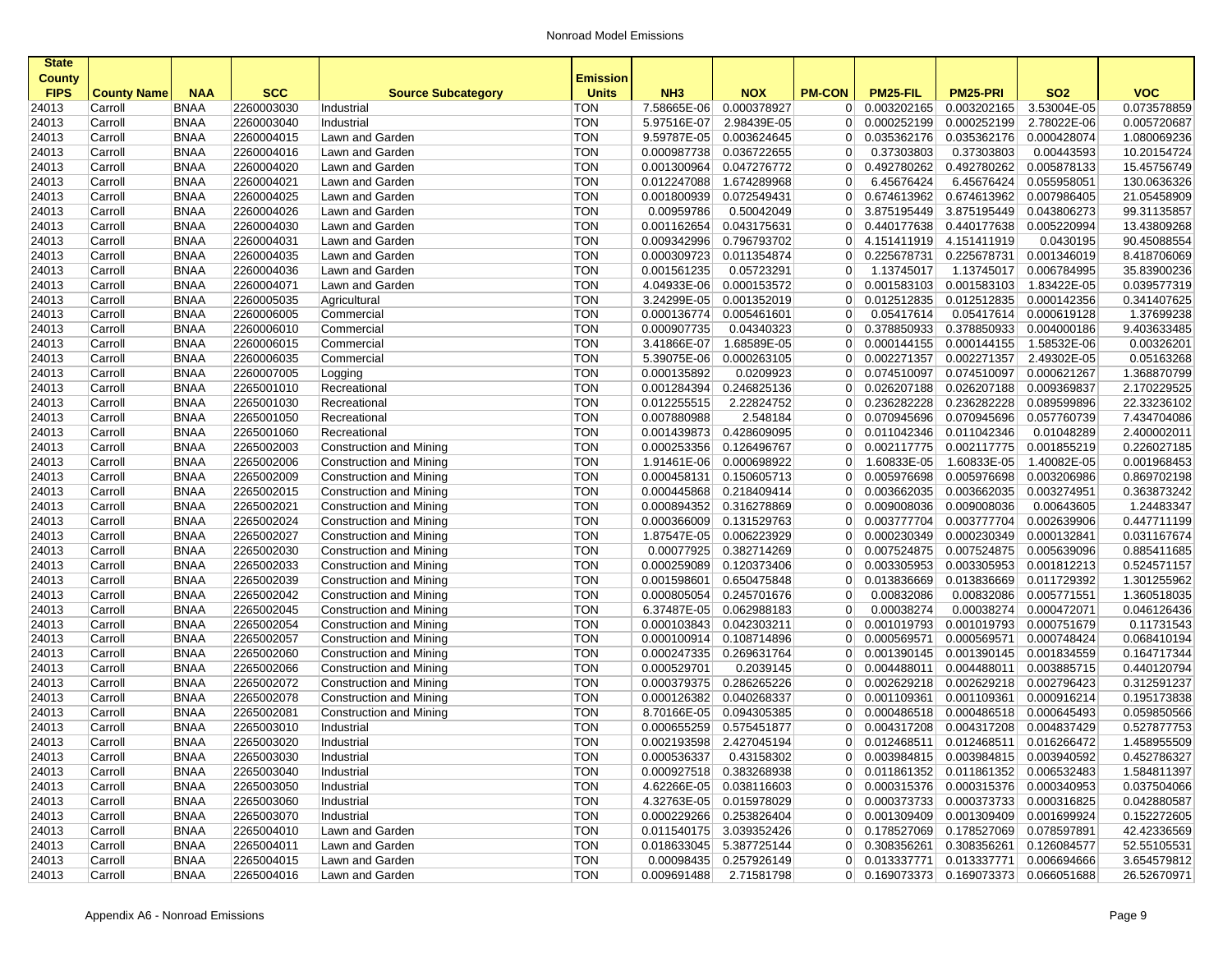| <b>State</b>                 |                    |             |            |                           |                                 |                         |                         |                |                |                                       |                        |             |
|------------------------------|--------------------|-------------|------------|---------------------------|---------------------------------|-------------------------|-------------------------|----------------|----------------|---------------------------------------|------------------------|-------------|
| <b>County</b><br><b>FIPS</b> | <b>County Name</b> | <b>NAA</b>  | <b>SCC</b> | <b>Source Subcategory</b> | <b>Emission</b><br><b>Units</b> | NH <sub>3</sub>         | <b>NOX</b>              | <b>PM-CON</b>  | PM25-FIL       | <b>PM25-PRI</b>                       | <b>SO2</b>             | <b>VOC</b>  |
| 24013                        | Carroll            | <b>BNAA</b> | 2265004025 | Lawn and Garden           | TON                             | 6.24302E-05             | 0.017464737             | 0              | 0.000932952    | 0.000932952                           | 0.000425118            | 0.246482655 |
| 24013                        | Carroll            | <b>BNAA</b> | 2265004026 | Lawn and Garden           | <b>TON</b>                      | 0.000446706             | 0.139711202             | $\overline{0}$ | 0.005863178    | 0.005863178                           | 0.003130983            | 0.99569109  |
| 24013                        | Carroll            | <b>BNAA</b> | 2265004030 | Lawn and Garden           | <b>TON</b>                      | 0.000120072             | 0.033514634             | $\overline{0}$ | 0.001833931    | 0.001833931                           | 0.000815637            | 0.438910612 |
| 24013                        | Carroll            | <b>BNAA</b> | 2265004031 | Lawn and Garden           | <b>TON</b>                      | 0.019201218 9.221701561 |                         | 0 <sup>1</sup> | 0.159343525    | 0.159343525                           | 0.140628531            | 19.66043161 |
| 24013                        | Carroll            | <b>BNAA</b> | 2265004035 | Lawn and Garden           | <b>TON</b>                      | 0.001190431             | 0.368837099             | 0              | 0.006880434    | 0.006880434                           | 0.008720147            | 3.928881355 |
| 24013                        | Carroll            | <b>BNAA</b> | 2265004036 | Lawn and Garden           | <b>TON</b>                      | 0.005996373             | 1.85908616              | $\overline{0}$ | 0.034676125    | 0.034676125                           | 0.043953168            | 6.747877434 |
| 24013                        | Carroll            | <b>BNAA</b> | 2265004040 | Lawn and Garden           | <b>TON</b>                      | 0.002355939             | 0.792799926             | $\overline{0}$ | 0.018437013    | 0.018437013                           | 0.017254038            | 4.226327612 |
| 24013                        | Carroll            | <b>BNAA</b> | 2265004041 | Lawn and Garden           | <b>TON</b>                      | 0.002169719             | 0.747426698             | $\overline{0}$ | 0.01824755     | 0.01824755                            | 0.015900877            | 1.979310514 |
| 24013                        | Carroll            | <b>BNAA</b> | 2265004046 | Lawn and Garden           | <b>TON</b>                      | 0.002625439             | 0.788550545             | $\overline{0}$ | 0.020836852    | 0.020836852                           | 0.019165125            | 3.34809908  |
| 24013                        | Carroll            | <b>BNAA</b> | 2265004051 | Lawn and Garden           | <b>TON</b>                      | 0.00112695              | 0.308904056             | $\overline{0}$ | 0.021355451    | 0.021355451                           | 0.007666343            | 3.244034318 |
| 24013                        | Carroll            | <b>BNAA</b> | 2265004055 | Lawn and Garden           | <b>TON</b>                      | 0.032122751             | 10.89236401             | $\overline{0}$ | 0.255512533    | 0.255512533                           | 0.235012148            | 49.09828066 |
| 24013                        | Carroll            | <b>BNAA</b> | 2265004056 | Lawn and Garden           | <b>TON</b>                      | 0.029974437             | 10.43878242             | $\overline{0}$ | 0.25591622     | 0.25591622                            | 0.219511881            | 26.51457097 |
| 24013                        | Carroll            | <b>BNAA</b> | 2265004066 | Lawn and Garden           | <b>TON</b>                      | 0.005138519             | 3.334541991             | $\overline{0}$ | 0.03769061     | 0.03769061                            | 0.037862563            | 3.852023131 |
| 24013                        | Carroll            | <b>BNAA</b> | 2265004071 | Lawn and Garden           | <b>TON</b>                      | 0.092505997             | 36.55895562             | $\overline{0}$ | 0.832056173    | 0.832056173                           | 0.672594769            | 93.24317635 |
| 24013                        | Carroll            | <b>BNAA</b> | 2265004075 | Lawn and Garden           | <b>TON</b>                      | 0.001118331             | 0.298679813             | $\overline{0}$ | 0.016317611    | 0.016317611                           | 0.007859623            | 2.424183284 |
| 24013                        | Carroll            | <b>BNAA</b> | 2265004076 | Lawn and Garden           | <b>TON</b>                      | 0.003002086             | 0.811167251             | $\overline{0}$ | 0.043692833    | 0.043692833                           | 0.02110342             | 6.520537614 |
| 24013                        | Carroll            | <b>BNAA</b> | 2265005010 | Agricultural              | <b>TON</b>                      | 5.63675E-05             | 0.019362723             | $\overline{0}$ | 0.000487719    | 0.000487719                           | 0.000412803            | 0.050305662 |
| 24013                        | Carroll            | <b>BNAA</b> | 2265005015 | Agricultural              | <b>TON</b>                      | 0.000235455             | 0.213476695             | $\overline{0}$ | 0.001455641    | 0.001455641                           | 0.001742351            | 0.160899551 |
| 24013                        | Carroll            | <b>BNAA</b> | 2265005020 | Agricultural              | <b>TON</b>                      | 1.36541E-06             | 0.001417601             | $\overline{0}$ | 7.50701E-06    | 7.50701E-06                           | 1.01326E-05            | 0.001070432 |
| 24013                        | Carroll            | <b>BNAA</b> | 2265005025 | Agricultural              | <b>TON</b>                      |                         | 0.00014738 0.153014716  | $\overline{0}$ | 0.000810364    | 0.000810364                           | 0.001093688            | 0.132760349 |
| 24013                        | Carroll            | <b>BNAA</b> | 2265005030 | Agricultural              | <b>TON</b>                      | 4.85965E-05             | 0.015846996             | $\overline{0}$ | 0.000399832    | 0.000399832                           | 0.000355074            | 0.053073389 |
| 24013                        | Carroll            | <b>BNAA</b> | 2265005035 | Agricultural              | <b>TON</b>                      | 0.000512681             | 0.248742109             | $\overline{0}$ | 0.004742723    | 0.004742723                           | 0.003699174            | 0.769408066 |
| 24013                        | Carroll            | <b>BNAA</b> | 2265005040 | Agricultural              | <b>TON</b>                      | 0.001101636             | 0.238834998             | $\overline{0}$ | 0.006370624    | 0.006370624                           | 0.008036344            | 1.563095483 |
| 24013                        | Carroll            | <b>BNAA</b> | 2265005045 | Agricultural              | <b>TON</b>                      | 0.000233876             | 0.242818215             | $\overline{0}$ | 0.001285962    | 0.001285962                           | 0.001735568            | 0.189023987 |
| 24013                        | Carroll            | <b>BNAA</b> | 2265005055 | Agricultural              | <b>TON</b>                      | 0.000343562             | 0.290225026             | $\overline{0}$ | 0.002148962    | 0.002148962                           | 0.002537302            | 0.292469095 |
| 24013                        | Carroll            | <b>BNAA</b> | 2265005060 | Agricultural              | <b>TON</b>                      | 0.000416513 0.422706774 |                         | $\overline{0}$ | 0.002479925    | 0.002479925                           | 0.00308176             | 0.295637318 |
| 24013                        | Carroll            | <b>BNAA</b> | 2265006005 | Commercial                | <b>TON</b>                      | 0.020836152             | 7.09488584              | $\overline{0}$ | 0.177962053    | 0.177962053                           | 0.151327583            | 28.53657809 |
| 24013                        | Carroll            | <b>BNAA</b> | 2265006010 | Commercial                | <b>TON</b>                      | 0.004998511             | 2.146806938             | $\overline{0}$ | 0.059193126    | 0.059193126                           | 0.035469799            | 8.28011346  |
| 24013                        | Carroll            | <b>BNAA</b> | 2265006015 | Commercial                | <b>TON</b>                      | 0.002680188             | 1.479191649             | $\overline{0}$ | 0.026451945    | 0.026451945                           | 0.019364091            | 3.300228385 |
| 24013                        | Carroll            | <b>BNAA</b> | 2265006025 | Commercial                | <b>TON</b>                      | 0.005755272 2.672224394 |                         | $\overline{0}$ | 0.047936528    | 0.047936528                           | 0.042208817            | 5.43417189  |
| 24013                        | Carroll            | <b>BNAA</b> | 2265006030 | Commercial                | <b>TON</b>                      |                         | 0.009007513 3.129703424 | $\overline{0}$ | 0.101944314    | 0.101944314                           | 0.064126562            | 14.74254195 |
| 24013                        | Carroll            | <b>BNAA</b> | 2265006035 | Commercial                | <b>TON</b>                      | 0.00042159              | 0.156165257             | $\overline{0}$ | 0.004149773    | 0.004149773                           | 0.003053358            | 0.498923977 |
| 24013                        | Carroll            | <b>BNAA</b> | 2265007010 | Logging                   | <b>TON</b>                      | 0.000199976             | 0.060393708             | $\overline{0}$ | 0.001550708    | 0.001550708                           | 0.001459685            | 0.27337847  |
| 24013                        | Carroll            | <b>BNAA</b> | 2265007015 | Logging                   | <b>TON</b>                      | 2.11001E-06             | 0.000682046             | $\overline{0}$ | 3.08465E-05    | 3.08465E-05                           | 1.46149E-05            | 0.004189844 |
| 24013                        | Carroll            | <b>BNAA</b> | 2265008005 | Airport                   | <b>TON</b>                      | 1.10985E-06             | 0.000998014             | $\overline{0}$ | 8.32716E-06    | 8.32716E-06                           | 8.12817E-06            | 0.001011948 |
| 24013                        | Carroll            | <b>BNAA</b> | 2265010010 | Industrial                | <b>TON</b>                      | 0.000285652             | 0.095817256             | 0              | 0.002571262    | 0.002571262                           | 0.002098607            | 0.221582331 |
| 24013                        | Carroll            | <b>BNAA</b> | 2267001060 | Recreational              | <b>TON</b>                      |                         | 0.128094349             | $\overline{0}$ | 0.000600205    | 0.000600205                           | 0.000139114            | 0.034704645 |
| 24013                        | Carroll            | <b>BNAA</b> | 2267002003 | Construction and Mining   | <b>TON</b>                      |                         | 0.058831428             | $\overline{0}$ | 0.000277347    | 0.000277347                           | 6.38295E-05            | 0.016036594 |
| 24013                        | Carroll            | <b>BNAA</b> | 2267002015 | Construction and Mining   | <b>TON</b>                      |                         | 0.100750408             | $\overline{0}$ | 0.000478295    | 0.000478295                           | 0.000109185            | 0.027655665 |
| 24013                        | Carroll            | <b>BNAA</b> | 2267002021 | Construction and Mining   | TON                             |                         | 0.015566764             | $\overline{0}$ | 7.28074E-05    | 7.28074E-05                           | 1.6911E-05             | 0.004209821 |
| 24013                        | Carroll            | <b>BNAA</b> | 2267002024 | Construction and Mining   | <b>TON</b>                      |                         | 0.010274847             | $\overline{0}$ | 4.85478E-05    | 4.85478E-05                           | 1.11437E-05            | 0.002807101 |
| 24013                        | Carroll            | <b>BNAA</b> | 2267002030 | Construction and Mining   | <b>TON</b>                      |                         | 0.180850927             | $\overline{0}$ | 0.000852404    | 0.000852404                           | 0.000196222            | 0.049287138 |
| 24013                        | Carroll            | <b>BNAA</b> | 2267002033 | Construction and Mining   | <b>TON</b>                      |                         | 0.059647144             | $\overline{0}$ | 0.000277182    | 0.000277182                           | 6.48651E-05            | 0.016027051 |
| 24013                        | Carroll            | <b>BNAA</b> | 2267002039 | Construction and Mining   | <b>TON</b>                      |                         | 0.172029475             | 01             | 0.000824412    | 0.000824412 0.000186141               |                        | 0.047668593 |
| 24013                        | Carroll            | BNAA        | 2267002045 | Construction and Mining   | TON                             |                         | 0.063675255             |                | 0  0.000297956 | 0.000297956 6.91684E-05               |                        | 0.017228223 |
| 24013                        | Carroll            | <b>BNAA</b> | 2267002054 | Construction and Mining   | TON                             |                         | 0.010304597             | 0              | 4.8241E-05     |                                       | 4.8241E-05 1.11927E-05 | 0.002789361 |
| 24013                        | Carroll            | <b>BNAA</b> | 2267002057 | Construction and Mining   | TON                             |                         | 0.115115168             |                |                | 0 0.000541185 0.000541185 0.000124951 |                        | 0.03129204  |
| 24013                        | Carroll            | <b>BNAA</b> | 2267002060 | Construction and Mining   | TON                             |                         | 0.287200017             |                |                | 0 0.001357553 0.001357553 0.000311464 |                        | 0.078495533 |
| 24013                        | Carroll            | <b>BNAA</b> | 2267002066 | Construction and Mining   | <b>TON</b>                      |                         | 0.030177269             |                |                | $0$ 0.000143158 0.000143158           | 3.27074E-05            | 0.008277615 |
| 24013                        | Carroll            | <b>BNAA</b> | 2267002072 | Construction and Mining   | <b>TON</b>                      |                         | 0.236206746             |                |                | 0 0.001107286 0.001107286 0.000256509 |                        | 0.06402479  |
| 24013                        | Carroll            | <b>BNAA</b> | 2267002081 | Construction and Mining   | <b>TON</b>                      |                         | 0.095638074             |                |                | 0 0.000446777 0.000446777 0.000103916 |                        | 0.02583327  |
| 24013                        | Carroll            | <b>BNAA</b> | 2267003010 | Industrial                | <b>TON</b>                      |                         | 0.669201911             |                |                | 0 0.003117543 0.003117543 0.000727453 |                        | 0.180260544 |
| 24013                        | Carroll            | <b>BNAA</b> | 2267003020 | Industrial                | <b>TON</b>                      |                         | 63.05016394             |                |                | 0 0.297318628 0.297318628 0.068403541 |                        | 17.19136734 |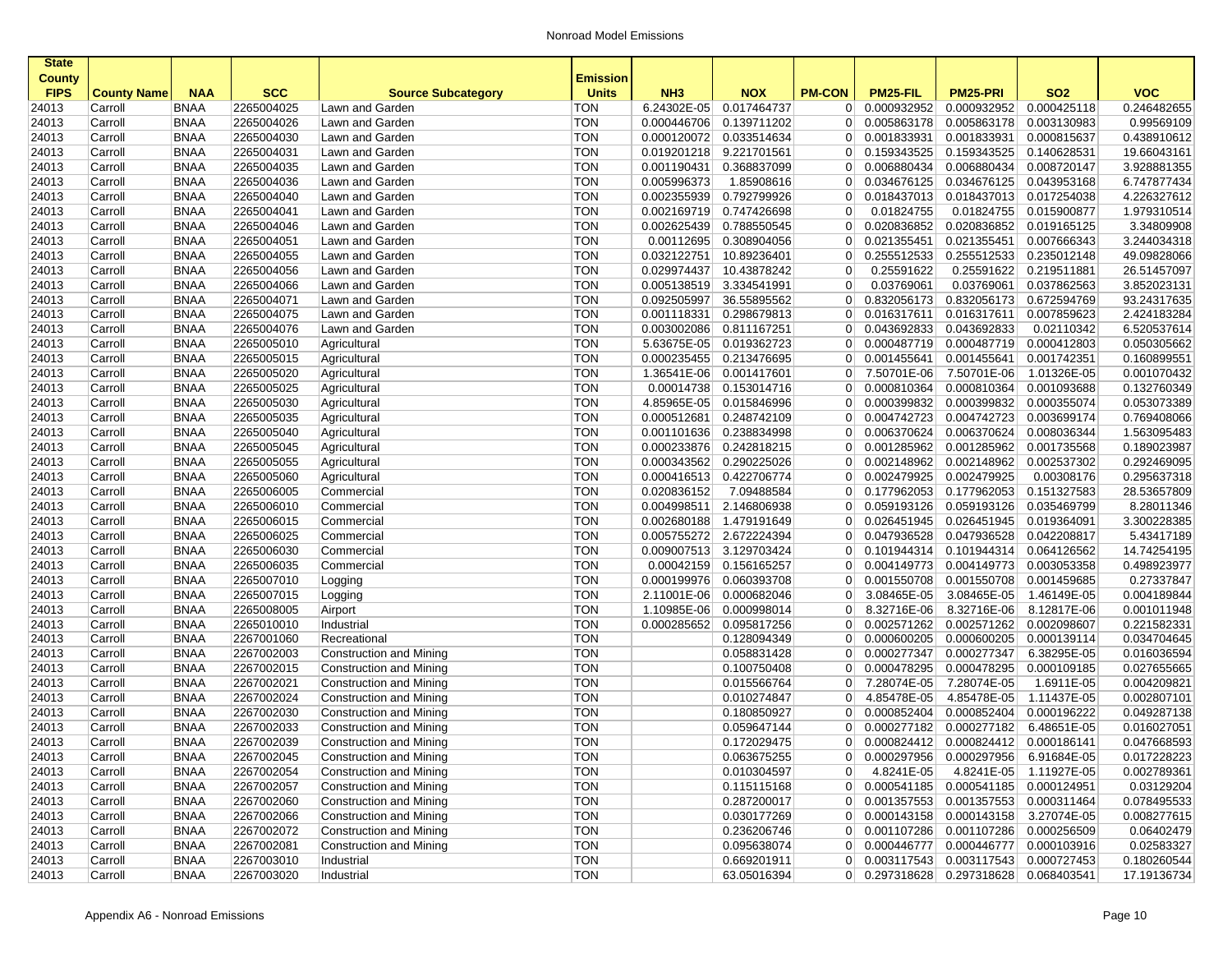| <b>State</b>   |                    |                     |                          |                                                    |                   |                                                    |             |                |                                       |                           |                         |                            |
|----------------|--------------------|---------------------|--------------------------|----------------------------------------------------|-------------------|----------------------------------------------------|-------------|----------------|---------------------------------------|---------------------------|-------------------------|----------------------------|
| <b>County</b>  |                    |                     |                          |                                                    | Emission          |                                                    |             |                |                                       |                           |                         |                            |
| <b>FIPS</b>    | <b>County Name</b> | <b>NAA</b>          | <b>SCC</b>               | <b>Source Subcategory</b>                          | <b>Units</b>      | NH <sub>3</sub>                                    | <b>NOX</b>  | <b>PM-CON</b>  | PM25-FIL                              | <b>PM25-PRI</b>           | SO <sub>2</sub>         | <b>VOC</b>                 |
| 24013          | Carroll            | <b>BNAA</b>         | 2267003030               | Industrial                                         | <b>TON</b>        |                                                    | 0.479995803 | $\overline{0}$ | 0.002284661                           | 0.002284661               | 0.000519955             | 0.132102205                |
| 24013          | Carroll            | <b>BNAA</b>         | 2267003040               | Industrial                                         | <b>TON</b>        |                                                    | 0.148316486 | $\overline{0}$ | 0.000701355                           | 0.000701355               | 0.000160836             | 0.040553292                |
| 24013          | Carroll            | <b>BNAA</b>         | 2267003050               | Industrial                                         | <b>TON</b>        |                                                    | 0.036108803 | $\overline{0}$ | 0.000168389                           | 0.000168389               | 3.92454E-05             | 0.009736502                |
| 24013          | Carroll            | <b>BNAA</b>         | 2267003070               | Industrial                                         | <b>TON</b>        |                                                    | 0.293378292 | $\overline{0}$ | 0.001399717                           | 0.001399717               | 0.000317678             | 0.080933511                |
| 24013          | Carroll            | <b>BNAA</b>         | 2267004066               | Lawn and Garden                                    | <b>TON</b>        |                                                    | 2.464234218 | $\overline{0}$ | 0.011656502                           | 0.011656502               | 0.002672105             | 0.673994752                |
| 24013          | Carroll            | <b>BNAA</b>         | 2267005055               | Agricultural                                       | <b>TON</b>        |                                                    | 0.003296035 | $\overline{0}$ | 1.54881E-05                           | 1.54881E-05               | 3.57794E-06             | 0.000895545                |
| 24013          | Carroll            | <b>BNAA</b>         | 2267005060               | Agricultural                                       | <b>TON</b>        |                                                    | 0.005086641 | $\overline{0}$ | 2.41683E-05                           | 2.41683E-05               | 5.51171E-06             | 0.001397443                |
| 24013          | Carroll            | <b>BNAA</b>         | 2267006005               | Commercial                                         | <b>TON</b>        |                                                    | 2.983934062 | $\overline{0}$ | 0.013623011                           | 0.013623011               | 0.003262345             | 0.605923798                |
| 24013          | Carroll            | <b>BNAA</b>         | 2267006010               | Commercial                                         | <b>TON</b>        |                                                    | 0.694469736 | $\overline{0}$ | 0.003210836                           | 0.003210836               | 0.000757779             | 0.142811431                |
| 24013          | Carroll            | <b>BNAA</b>         | 2267006015               | Commercial                                         | <b>TON</b>        |                                                    | 0.83814908  | $\overline{0}$ | 0.003908236                           | 0.003908236               | 0.000913334             | 0.173830389                |
| 24013          | Carroll            | <b>BNAA</b>         | 2267006025               | Commercial                                         | <b>TON</b>        |                                                    | 1.045166629 | $\overline{0}$ | 0.004867326                           | 0.004867326               | 0.001136207             | 0.281435406                |
| 24013          | Carroll            | <b>BNAA</b>         | 2267006030               | Commercial                                         | <b>TON</b>        |                                                    | 0.013500581 | $\overline{0}$ | 6.22487E-05                           | 6.22487E-05               | 1.47E-05                | 0.003599304                |
| 24013          | Carroll            | <b>BNAA</b>         | 2267006035               | Commercial                                         | <b>TON</b>        |                                                    | 0.013166653 | $\overline{0}$ | 6.1631E-05                            | 6.1631E-05                | 1.4339E-05              | 0.002741221                |
| 24013          | Carroll            | <b>BNAA</b>         | 2267008005               | Airport                                            | <b>TON</b>        |                                                    | 0.00106764  | $\overline{0}$ | 5.02361E-06                           | 5.02361E-06               | 1.1587E-06              | 0.000290472                |
| 24013          | Carroll            | <b>BNAA</b>         | 2268002081               | Construction and Mining                            | <b>TON</b>        |                                                    | 0.003759358 | $\overline{0}$ | 1.7562E-05                            | 1.7562E-05                | 3.45578E-06             | 5.98511E-05                |
| 24013          | Carroll            | <b>BNAA</b>         | 2268003020               | Industrial                                         | <b>TON</b>        |                                                    | 4.5901104   | $\overline{0}$ | 0.021671644                           | 0.021671644               | 0.00420267              | 0.073856784                |
| 24013          | Carroll            | <b>BNAA</b>         | 2268003030               | Industrial                                         | <b>TON</b>        |                                                    | 0.005216308 | $\overline{0}$ | 2.46416E-05                           | 2.46416E-05               | 4.77503E-06             | 8.39783E-05                |
| 24013          | Carroll            | <b>BNAA</b>         | 2268003040               | Industrial                                         | <b>TON</b>        |                                                    | 0.002841901 | $\overline{0}$ | 1.34225E-05                           | 1.34225E-05               | 2.60167E-06             | 4.57438E-05                |
| 24013          | Carroll            | <b>BNAA</b>         | 2268003060               | Industrial                                         | <b>TON</b>        |                                                    | 0.020487331 | $\overline{0}$ | 9.7091E-05                            | 9.7091E-05                | 1.87314E-05             | 0.000330886                |
| 24013          | Carroll            | <b>BNAA</b>         | 2268003070               | Industrial                                         | <b>TON</b>        |                                                    | 0.021181343 | $\overline{0}$ | 0.000101091                           | 0.000101091               | 1.93138E-05             | 0.000344518                |
| 24013          | Carroll            | <b>BNAA</b>         | 2268005055               | Agricultural                                       | <b>TON</b>        |                                                    | 0.004873293 | $\overline{0}$ | 2.44226E-05                           | 2.44226E-05               | 4.35823E-06             | 8.32322E-05                |
| 24013          | Carroll            | <b>BNAA</b>         | 2268005060               | Agricultural                                       | <b>TON</b>        |                                                    | 0.36012526  | $\overline{0}$ | 0.001779982                           | 0.001779982               | 0.000323882             | 0.006066166                |
| 24013          | Carroll            | <b>BNAA</b>         | 2268006005               | Commercial                                         | <b>TON</b>        |                                                    | 0.978371158 | $\overline{0}$ | 0.004510157                           | 0.004510157               | 0.000943788             | 0.011824261                |
| 24013          | Carroll            | <b>BNAA</b>         | 2268006010               | Commercial                                         | <b>TON</b>        |                                                    | 0.049949247 | $\overline{0}$ | 0.000232022                           | 0.000232022               | 4.807E-05               | 0.000608292                |
| 24013          | Carroll            | <b>BNAA</b>         | 2268006015               | Commercial                                         | <b>TON</b>        |                                                    | 0.070867418 | $\overline{0}$ | 0.000332207                           | 0.000332207               | 6.80066E-05             | 0.000870947                |
| 24013          | Carroll            | <b>BNAA</b>         | 2268006020               | Commercial                                         | <b>TON</b>        |                                                    | 2.538652016 | $\overline{0}$ | 0.012950524                           | 0.012950524               | 0.002253615             | 0.044135281                |
| 24013          | Carroll            | <b>BNAA</b>         | 2268010010               | Industrial                                         | <b>TON</b>        |                                                    | 0.351384519 | $\overline{0}$ | 0.001724142                           | 0.001724142               | 0.000316948             | 0.00587586                 |
| 24013          | Carroll            | <b>BNAA</b>         | 2270001060               | Recreational                                       | <b>TON</b>        | 0.000866272                                        | 1.325380167 | $\overline{0}$ | 0.229201804                           | 0.229201804               | 0.149951614             | 0.423546545                |
| 24013          | Carroll            | <b>BNAA</b>         | 2270002003               | Construction and Mining                            | <b>TON</b>        | 0.003379525                                        | 4.770760015 | $\overline{0}$ | 0.430720588                           | 0.430720588               | 0.590600267             | 0.460052969                |
| 24013          | Carroll            | <b>BNAA</b>         | 2270002006               | Construction and Mining                            | <b>TON</b>        | 1.35459E-05                                        | 0.010489452 | $\overline{0}$ | 0.001184548                           | 0.001184548               | 0.002366027             | 0.001705438                |
| 24013          | Carroll            | <b>BNAA</b>         | 2270002009               | <b>Construction and Mining</b>                     | <b>TON</b>        | 9.10243E-05                                        | 0.163483827 | $\overline{0}$ | 0.019353367                           | 0.019353367               | 0.01582507              | 0.028569517                |
| 24013          | Carroll            | <b>BNAA</b>         | 2270002015               | Construction and Mining                            | <b>TON</b>        | 0.008466922                                        | 11.83714301 | $\overline{0}$ | 1.206672433                           | 1.206672433               | 1.477863544             | 1.304147253                |
| 24013          | Carroll            | <b>BNAA</b>         | 2270002018               | Construction and Mining                            | <b>TON</b>        | 0.009207193                                        | 13.71018989 | $\overline{0}$ | 0.967569307                           | 0.967569307               | 1.60906274              | 0.957391702                |
| 24013          | Carroll            | <b>BNAA</b>         | 2270002021               | Construction and Mining                            | <b>TON</b>        | 0.000507535                                        | 0.752655884 | $\overline{0}$ | 0.075965095                           | 0.075965095               | 0.088563064             | 0.083912865                |
| 24013          | Carroll            | <b>BNAA</b>         | 2270002024               | Construction and Mining                            | <b>TON</b>        | 0.000313324                                        | 0.507252296 | $\overline{0}$ | 0.053684507                           | 0.053684507               | 0.054647606             | 0.057938231                |
| 24013          | Carroll            | <b>BNAA</b>         | 2270002027               | Construction and Mining                            | <b>TON</b>        | 0.000936266                                        | 1.429082197 | $\overline{0}$ | 0.17033285                            | 0.17033285                | 0.162826839             | 0.281907691                |
| 24013          | Carroll            | <b>BNAA</b>         | 2270002030               | Construction and Mining                            | <b>TON</b>        | 0.004017922                                        | 5.508744739 | $\overline{0}$ | 0.707741121                           | 0.707741121               | 0.700628588             | 0.776752044                |
| 24013          | Carroll            | <b>BNAA</b>         | 2270002033               | Construction and Mining                            | <b>TON</b>        | 0.003456739                                        | 6.534304271 | $\overline{0}$ | 0.498167625                           | 0.498167625               | 0.603029456             | 0.608600956                |
| 24013          | Carroll            | <b>BNAA</b>         | 2270002036               | Construction and Mining                            | <b>TON</b>        | 0.03430284                                         | 47.301983   | $\overline{0}$ | 3.603362142                           | 3.603362142               | 5.993917692             | 3.774760422                |
| 24013          | Carroll            | <b>BNAA</b>         | 2270002039               | Construction and Mining                            | <b>TON</b>        | 0.000284721                                        | 0.371011342 | $\overline{0}$ | 0.054148461                           | 0.054148461               | 0.049615668             | 0.06263668                 |
| 24013          | Carroll            | <b>BNAA</b>         | 2270002042               | Construction and Mining                            | <b>TON</b>        | 0.000134663                                        | 0.244920883 | $\overline{0}$ | 0.02181682                            | 0.02181682                | 0.02346822              | 0.029232319                |
| 24013          | Carroll            | <b>BNAA</b>         | 2270002045               | Construction and Mining                            | <b>TON</b>        | 0.00783594                                         | 12.8935399  | $\overline{0}$ | 0.787585905                           | 0.787585905               | 1.368688398             | 0.984412488                |
| 24013          | Carroll            | <b>BNAA</b>         | 2270002048               | <b>Construction and Mining</b>                     | <b>TON</b>        | 0.008534514                                        | 12.01520661 | $\overline{0}$ | 0.85968806                            | 0.85968806                | 1.491279078             | 0.93966451                 |
| 24013          | Carroll            | <b>BNAA</b>         | 2270002051               | Construction and Mining                            | <b>TON</b>        | 0.029343694                                        | 44.66085072 | 0              | 2.846227169                           | 2.846227169 5.127257254   |                         | 3.257411073                |
|                |                    |                     |                          |                                                    |                   |                                                    |             |                |                                       |                           |                         |                            |
| 24013<br>24013 | Carroll<br>Carroll | BNAA<br><b>BNAA</b> | 2270002054<br>2270002057 | Construction and Mining<br>Construction and Mining | TON<br><b>TON</b> | 0.001381637 2.258504708<br>0.010985269 15.12253061 |             | 0 <sup>1</sup> | $0$ 0.164392241                       | $0.164392241$ 0.241212791 |                         | 0.200218071<br>1.875115296 |
| 24013          | Carroll            | <b>BNAA</b>         | 2270002060               | Construction and Mining                            | <b>TON</b>        | 0.037345774 57.92846144                            |             |                | 0 4.529168862                         | 4.529168862 6.523114006   |                         | 4.692860203                |
| 24013          | Carroll            | <b>BNAA</b>         | 2270002066               | Construction and Mining                            | <b>TON</b>        | 0.022714047                                        | 35.19362435 | $\overline{0}$ | 5.367389678                           | 5.367389678 3.944767781   |                         | 8.101162533                |
|                | Carroll            | <b>BNAA</b>         | 2270002069               | Construction and Mining                            | <b>TON</b>        | 0.034174075 50.91484772                            |             |                | 0 3.730376631                         |                           | 3.730376631 5.970043279 | 4.078973423                |
| 24013<br>24013 | Carroll            | <b>BNAA</b>         | 2270002072               | Construction and Mining                            | <b>TON</b>        | 0.015594176 22.56538291                            |             | 0 <sup>1</sup> | 4.615436626                           |                           | 4.615436626 2.698499409 | 7.821501866                |
| 24013          | Carroll            | <b>BNAA</b>         | 2270002075               | Construction and Mining                            | <b>TON</b>        | 0.003676596 6.137820821                            |             | 0 <sup>1</sup> | 0.488508038                           | 0.488508038               | 0.64179883              | 0.551086327                |
|                |                    |                     | 2270002078               | Construction and Mining                            | <b>TON</b>        | 4.80894E-05 0.072535621                            |             |                | $0$ 0.014285011                       |                           | 0.008323158             | 0.023770979                |
| 24013          | Carroll            | <b>BNAA</b>         |                          |                                                    |                   |                                                    |             |                |                                       | 0.014285011               |                         |                            |
| 24013          | Carroll            | <b>BNAA</b>         | 2270002081               | Construction and Mining                            | <b>TON</b>        | 0.003523367 5.965720298                            |             |                | 0 0.512675833 0.512675833 0.615108614 |                           |                         | 0.514801519                |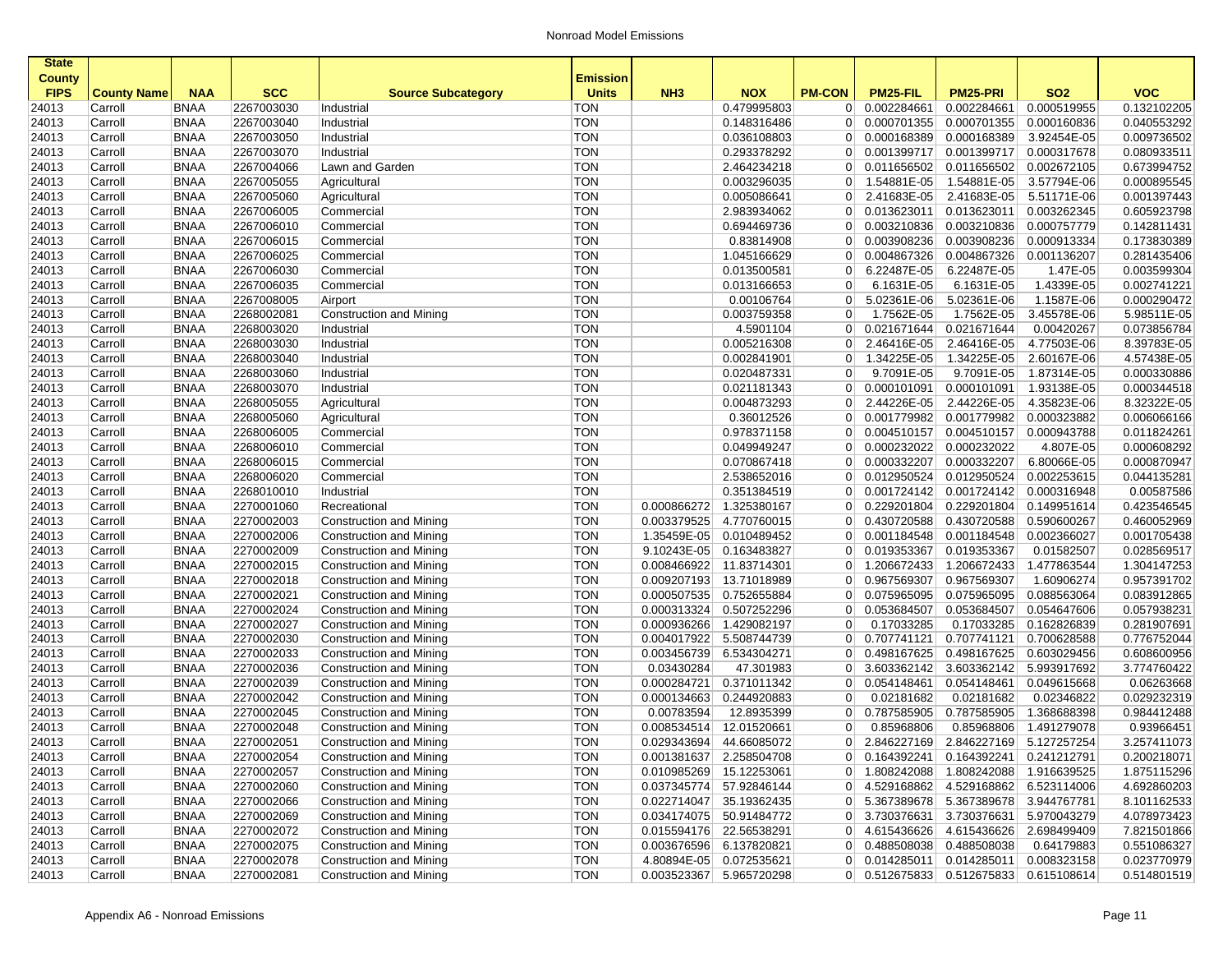| <b>State</b>                 |                    |             |            |                           |                                 |                 |                         |                |                                         |                         |                         |             |
|------------------------------|--------------------|-------------|------------|---------------------------|---------------------------------|-----------------|-------------------------|----------------|-----------------------------------------|-------------------------|-------------------------|-------------|
| <b>County</b><br><b>FIPS</b> | <b>County Name</b> | <b>NAA</b>  | <b>SCC</b> | <b>Source Subcategory</b> | <b>Emission</b><br><b>Units</b> | NH <sub>3</sub> | <b>NOX</b>              | <b>PM-CON</b>  | PM25-FIL                                | <b>PM25-PRI</b>         | <b>SO2</b>              | <b>VOC</b>  |
| 24013                        | Carroll            | <b>BNAA</b> | 2270003010 | Industrial                | TON                             | 0.000426686     | 0.695653024             | 0 <sup>1</sup> | 0.120018409                             | 0.120018409             | 0.073874456             | 0.205133623 |
| 24013                        | Carroll            | <b>BNAA</b> | 2270003020 | Industrial                | <b>TON</b>                      | 0.00615851      | 7.340859631             | 0 <sup>1</sup> | 0.811103254                             | 0.811103254             | 1.075908921             | 0.724044201 |
| 24013                        | Carroll            | <b>BNAA</b> | 2270003030 | Industrial                | <b>TON</b>                      | 0.00268882      | 3.891131285             | 0              | 0.294893479                             | 0.294893479             | 0.469493306             | 0.374390315 |
| 24013                        | Carroll            | <b>BNAA</b> | 2270003040 | Industrial                | <b>TON</b>                      | 0.002729807     | 4.43243196              | $\overline{0}$ | 0.31908534                              | 0.31908534              | 0.476540984             | 0.405363063 |
| 24013                        | Carroll            | <b>BNAA</b> | 2270003050 | Industrial                | <b>TON</b>                      | 0.000105267     | 0.204686816             | $\overline{0}$ | 0.025303497                             | 0.025303497             | 0.018279417             | 0.038095394 |
| 24013                        | Carroll            | <b>BNAA</b> | 2270003060 | Industrial                | <b>TON</b>                      | 0.017719418     | 22.72983676             | $\overline{0}$ | 2.544484896                             | 2.544484896             | 3.09132938              | 3.08036435  |
| 24013                        | Carroll            | <b>BNAA</b> | 2270003070 | Industrial                | <b>TON</b>                      |                 | 0.003877598 5.018959835 | 0 <sup>1</sup> | 0.396660209                             | 0.396660209             | 0.677683909             | 0.396475189 |
| 24013                        | Carroll            | <b>BNAA</b> | 2270004031 | Lawn and Garden           | <b>TON</b>                      | 1.11334E-06     | 0.001811322             | $\overline{0}$ | 0.000194949                             | 0.000194949             | 0.000193497             | 0.000364417 |
| 24013                        | Carroll            | <b>BNAA</b> | 2270004036 | Lawn and Garden           | <b>TON</b>                      | 0.000294241     | 0.491888924             |                | $0$ 0.036309153                         | 0.036309153             | 0.05119575              | 0.047231196 |
| 24013                        | Carroll            | <b>BNAA</b> | 2270004046 | Lawn and Garden           | <b>TON</b>                      |                 | 11.23237468             | 0 <sup>1</sup> | 1.353039825                             | 1.353039825             | 1.351727176             | 2.213873136 |
| 24013                        | Carroll            | <b>BNAA</b> | 2270004056 | Lawn and Garden           | <b>TON</b>                      | 0.001603723     | 2.478870695             | 0 <sup>1</sup> | 0.292412878                             | 0.292412878             | 0.278872687             | 0.490300899 |
| 24013                        | Carroll            | <b>BNAA</b> | 2270004066 | Lawn and Garden           | <b>TON</b>                      | 0.010574922     | 16.79061778             | 0              | 1.523097112                             | 1.523097112             | 1.844641387             | 1.898464324 |
| 24013                        | Carroll            | <b>BNAA</b> | 2270004071 | Lawn and Garden           | <b>TON</b>                      | 0.001245933     | 1.691486696             | $\overline{0}$ | 0.163046627                             | 0.163046627             | 0.217313253             | 0.228652441 |
| 24013                        | Carroll            | <b>BNAA</b> | 2270004076 | Lawn and Garden           | <b>TON</b>                      | 2.97205E-05     | 0.044331787             | 0 <sup>1</sup> | 0.005212492                             | 0.005212492             | 0.005176733             | 0.007089631 |
| 24013                        | Carroll            | <b>BNAA</b> | 2270005010 | Agricultural              | <b>TON</b>                      | 2.08555E-06     | 0.0035208               | $\overline{0}$ | 0.000543789                             | 0.000543789             | 0.000362683             | 0.000631911 |
| 24013                        | Carroll            | <b>BNAA</b> | 2270005015 | Agricultural              | <b>TON</b>                      | 0.09005327      | 148.9972712             | $\Omega$       | 17.62909157                             | 17.62909157             | 15.69840438             | 18.50394601 |
| 24013                        | Carroll            | <b>BNAA</b> | 2270005020 | Agricultural              | <b>TON</b>                      | 0.008083385     | 15.10508537             | $\overline{0}$ | 1.860752301                             | 1.860752301             | 1.410477397             | 1.347456984 |
| 24013                        | Carroll            | <b>BNAA</b> | 2270005025 | Agricultural              | <b>TON</b>                      | 4.49784E-05     | 0.064326844             | $\overline{0}$ | 0.010644675                             | 0.010644675             | 0.007822195             | 0.013550646 |
| 24013                        | Carroll            | <b>BNAA</b> | 2270005030 | Agricultural              | <b>TON</b>                      | 9.22815E-06     | 0.014277033             | 0              | 0.002342015                             | 0.002342015             | 0.001607065             | 0.002271017 |
| 24013                        | Carroll            | <b>BNAA</b> | 2270005035 | Agricultural              | <b>TON</b>                      | 0.00068656      | 1.070692556             | $\overline{0}$ | 0.148487957                             | 0.148487957             | 0.119443919             | 0.196591566 |
| 24013                        | Carroll            | <b>BNAA</b> | 2270005040 | Agricultural              | <b>TON</b>                      |                 | 1.7183E-06 0.002751767  | 0 <sup>1</sup> | 0.000276773                             | 0.000276773             | 0.000299705             | 0.000314555 |
| 24013                        | Carroll            | <b>BNAA</b> | 2270005045 | Agricultural              | <b>TON</b>                      |                 | 0.000634569 1.057423965 | $\overline{0}$ | 0.154499205                             | 0.154499205             | 0.110659432             | 0.121288454 |
| 24013                        | Carroll            | <b>BNAA</b> | 2270005055 | Agricultural              | <b>TON</b>                      |                 | 0.00176173 3.116187706  |                | 0 0.418975661                           | 0.418975661             | 0.306890676             | 0.412982598 |
| 24013                        | Carroll            | <b>BNAA</b> | 2270005060 | Agricultural              | <b>TON</b>                      |                 | 0.001294509 1.956000573 | $\overline{0}$ | 0.197981456                             | 0.197981456             | 0.225713489             | 0.254347809 |
| 24013                        | Carroll            | <b>BNAA</b> | 2270006005 | Commercial                | <b>TON</b>                      | 0.008401508     | 12.99206366             | $\overline{0}$ | 1.37770458                              | 1.37770458              | 1.463520254             | 1.971767336 |
| 24013                        | Carroll            | <b>BNAA</b> | 2270006010 | Commercial                | <b>TON</b>                      | 0.001413366     | 3.093319474             | $\overline{0}$ | 0.334182814                             | 0.334182814             | 0.345406683             | 0.433638444 |
| 24013                        | Carroll            | <b>BNAA</b> | 2270006015 | Commercial                | <b>TON</b>                      | 0.005493838     | 7.808722393             | $\overline{0}$ | 0.793539121                             | 0.793539121             | 0.95835735              | 0.977537507 |
| 24013                        | Carroll            | <b>BNAA</b> | 2270006025 | Commercial                | <b>TON</b>                      |                 | 0.032718695 3.780608536 | 0 <sup>1</sup> | 0.825183126                             | 0.825183126             | 0.48430293              | 1.488015212 |
| 24013                        | Carroll            | <b>BNAA</b> | 2270006030 | Commercial                | <b>TON</b>                      | 3.63205E-05     | 0.433344974             | 0 <sup>1</sup> | 0.038559609                             | 0.038559609             | 0.046750142             | 0.061908557 |
| 24013                        | Carroll            | <b>BNAA</b> | 2270006035 | Commercial                | <b>TON</b>                      | 0.000210894     | 0.33693453              | 0 <sup>1</sup> | 0.035218352                             | 0.035218352             | 0.041465152             | 0.045456338 |
| 24013                        | Carroll            | <b>BNAA</b> | 2270007015 | Logging                   | <b>TON</b>                      | 0.002238353     | 3.002316678             | $\overline{0}$ | 0.216488634                             | 0.216488634             | 0.391240027             | 0.218400291 |
| 24013                        | Carroll            | <b>BNAA</b> | 2270008005 | Airport                   | <b>TON</b>                      | 2.65546E-05     | 0.041061321             | $\overline{0}$ | 0.003257048                             | 0.003257048             | 0.004637694             | 0.003462496 |
| 24013                        | Carroll            | <b>BNAA</b> | 2270010010 | Industrial                | TON                             |                 | 0.000854374 0.998874249 | 0              | 0.063114293                             | 0.063114293             | 0.102860403             | 0.082456108 |
| 24013                        | Carroll            | <b>BNAA</b> | 2282005010 | <b>Pleasure Craft</b>     | <b>TON</b>                      |                 | 0.00795655 1.163778453  | $\overline{0}$ | 0.850460378                             | 0.850460378             | 0.045450046             | 54.66062751 |
| 24013                        | Carroll            | <b>BNAA</b> | 2282005015 | <b>Pleasure Craft</b>     | <b>TON</b>                      |                 | 0.0031627 0.325812288   | $\Omega$       | 0.339052996                             | 0.339052996             | 0.01835504              | 18.50662349 |
| 24013                        | Carroll            | <b>BNAA</b> | 2282010005 | <b>Pleasure Craft</b>     | <b>TON</b>                      | 0.001930677     | 1.243072459             | $\overline{0}$ | 0.010063433                             | 0.010063433             | 0.014313292             | 2.103847979 |
| 24013                        | Carroll            | <b>BNAA</b> | 2282020005 | <b>Pleasure Craft</b>     | <b>TON</b>                      | 0.000813335     | 1.272913522             | $\overline{0}$ | 0.034108755                             | 0.034108755             | 0.161882137             | 0.047623128 |
| 24013                        | Carroll            | <b>BNAA</b> | 2282020010 | <b>Pleasure Craft</b>     | <b>TON</b>                      | 9.82967E-06     | 0.009270747             | $\overline{0}$ | 0.001194526                             | 0.001194526             | 0.00134613              | 0.002314114 |
| 24013                        | Carroll            | <b>BNAA</b> | 2285002015 | Railroad                  | <b>TON</b>                      | 0.000720618     | 0.852621039             | 0 <sup>1</sup> | 0.121031726                             | 0.121031726             | 0.086747848             | 0.165420695 |
| 24013                        | Carroll            | <b>BNAA</b> | 2285004015 | Railroad                  | TON                             |                 | 4.84333E-05 0.019008938 | $\overline{0}$ | 0.00044544                              | 0.00044544              | 0.000351869             | 0.053704428 |
| 24013                        | Carroll            | <b>BNAA</b> | 2285006015 | Railroad                  | <b>TON</b>                      |                 | 0.002101244             | 0 <sup>1</sup> | 9.84914E-06                             | 9.84914E-06             | 2.28193E-06             | 0.000568447 |
| 24025                        | Harford            | <b>BNAA</b> | 2260001010 | Recreational              | <b>TON</b>                      | 0.00737195      | 0.305188429             | 0              | 3.102684075                             | 3.102684075             | 0.027852809             | 91.67499667 |
| 24025                        | Harford            | <b>BNAA</b> | 2260001030 | Recreational              | <b>TON</b>                      | 0.005924134     | 0.308578575             | 0 <sup>1</sup> | 3.058387004                             | 3.058387004             | 0.01727504              | 91.34076757 |
| 24025                        | Harford            | <b>BNAA</b> | 2260001060 | Recreational              | <b>TON</b>                      | 0.002921541     | 0.853618285             | 0              | 0.023527014                             | 0.023527014             | 0.02145232              | 3.83599809  |
| 24025                        | Harford            | BNAA        | 2260002006 | Construction and Mining   | TON                             | 0.000955099     | 0.147541177             |                | $0$ 0.497924764                         | 0.497924764 0.004507921 |                         | 8.844018923 |
| 24025                        | Harford            | <b>BNAA</b> | 2260002009 | Construction and Mining   | TON                             | 5.37177E-05     | 0.00215996              |                | $0$ 0.021425846                         | 0.021425846             | 0.00024359              | 0.536429007 |
| 24025                        | Harford            | <b>BNAA</b> | 2260002021 | Construction and Mining   | TON                             | 6.41787E-05     | 0.00261484              |                | $0$ 0.025785114                         |                         | 0.025785114 0.000290672 | 0.638732021 |
| 24025                        | Harford            | <b>BNAA</b> | 2260002027 | Construction and Mining   | TON                             |                 | 4.69812E-07 2.26468E-05 | 0              | 0.00019777                              | 0.00019777              | 2.16567E-06             | 0.00466797  |
| 24025                        | Harford            | <b>BNAA</b> | 2260002039 | Construction and Mining   | <b>TON</b>                      |                 | 0.002452473 0.353469322 |                | 0 1.314046862                           |                         | 1.314046862 0.011231828 | 23.5197092  |
| 24025                        | Harford            | <b>BNAA</b> | 2260002054 | Construction and Mining   | <b>TON</b>                      |                 | 1.22688E-05 0.000583086 | 0              | 0.00515925                              | 0.00515925              | 5.63482E-05             | 0.118547276 |
| 24025                        | Harford            | <b>BNAA</b> | 2260003030 | Industrial                | <b>TON</b>                      |                 | 1.22516E-05 0.000611924 | 0              | 0.00517113                              | 0.00517113              | 5.70061E-05             | 0.118821451 |
| 24025                        | Harford            | <b>BNAA</b> | 2260003040 | Industrial                | <b>TON</b>                      |                 | 9.6492E-07 4.81944E-05  |                | 0  0.000407272                          | 0.000407272 4.48973E-06 |                         | 0.009238255 |
| 24025                        | Harford            | <b>BNAA</b> | 2260004015 | Lawn and Garden           | <b>TON</b>                      |                 | 0.000146361 0.005527339 |                | $0$ 0.053924941 0.053924941 0.000652783 |                         |                         | 1.647032967 |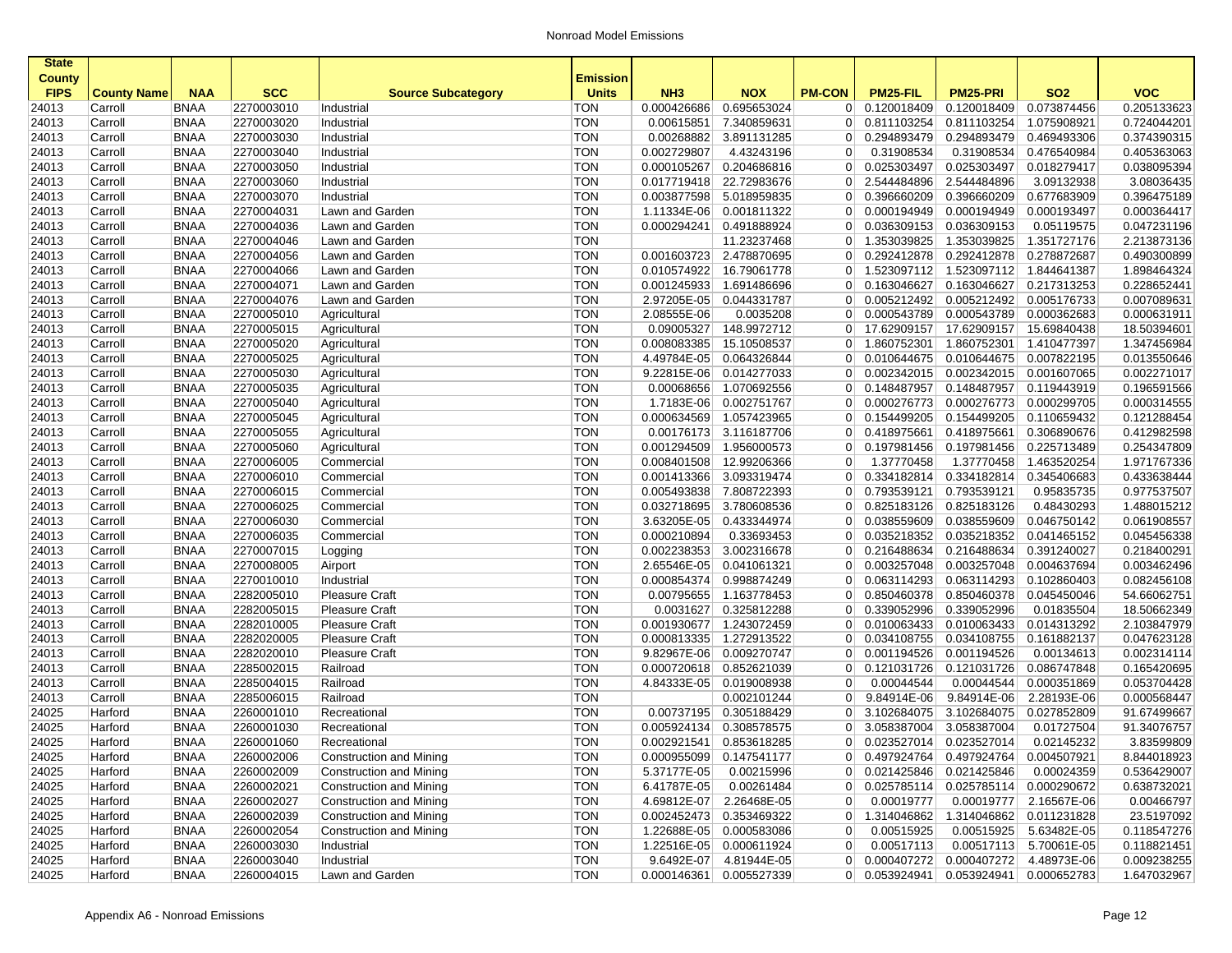| <b>State</b>                 |                    |                            |                          |                                                    |                                 |                           |                           |                     |                                      |                                              |                           |                            |
|------------------------------|--------------------|----------------------------|--------------------------|----------------------------------------------------|---------------------------------|---------------------------|---------------------------|---------------------|--------------------------------------|----------------------------------------------|---------------------------|----------------------------|
| <b>County</b><br><b>FIPS</b> | <b>County Name</b> | <b>NAA</b>                 | <b>SCC</b>               | <b>Source Subcategory</b>                          | <b>Emission</b><br><b>Units</b> | NH <sub>3</sub>           | <b>NOX</b>                | <b>PM-CON</b>       | PM25-FIL                             | <b>PM25-PRI</b>                              | <b>SO2</b>                | <b>VOC</b>                 |
| 24025                        | Harford            | <b>BNAA</b>                | 2260004016               | Lawn and Garden                                    | TON                             | 0.000720135               | 0.026773566               | 0                   | 0.271972675                          | 0.271972675                                  | 0.003234125               | 7.437692151                |
| 24025                        | Harford            | <b>BNAA</b>                | 2260004020               | Lawn and Garden                                    | <b>TON</b>                      | 0.001983883               | 0.072093904               | 0 <sup>1</sup>      | 0.751456773                          | 0.751456773                                  | 0.008963758               | 23.5717519                 |
| 24025                        | Harford            | <b>BNAA</b>                | 2260004021               | Lawn and Garden                                    | <b>TON</b>                      | 0.008929045               | 1.220682768               | $\overline{0}$      | 4.7074652                            | 4.7074652                                    | 0.04079761                | 94.82613385                |
| 24025                        | Harford            | <b>BNAA</b>                | 2260004025               | Lawn and Garden                                    | <b>TON</b>                      | 0.002746311               | 0.110633001               | $\overline{0}$      | 1.028740894                          | 1.028740894                                  | 0.01217873                | 32.10683279                |
| 24025                        | Harford            | <b>BNAA</b>                | 2260004026               | Lawn and Garden                                    | <b>TON</b>                      | 0.006997559               | 0.364844015               | 0                   | 2.825307796                          | 2.825307796                                  | 0.031938055               | 72.40542123                |
| 24025                        | Harford            | <b>BNAA</b>                | 2260004030               | Lawn and Garden                                    | <b>TON</b>                      | 0.001772969               | 0.065839934               | $\overline{0}$      | 0.671241306                          | 0.671241306                                  | 0.007961664               | 20.49218747                |
| 24025                        | Harford            | <b>BNAA</b>                | 2260004031               | Lawn and Garden                                    | <b>TON</b>                      | 0.006811744               | 0.580922316               | 0                   | 3.026690434                          | 3.026690434                                  | 0.031364439               | 65.94547519                |
| 24025                        | Harford            | <b>BNAA</b>                | 2260004035               | Lawn and Garden                                    | <b>TON</b>                      | 0.000472306               | 0.017315418               | $\overline{0}$      | 0.34414486                           | 0.34414486                                   | 0.002052589               | 12.83795966                |
| 24025                        | Harford            | <b>BNAA</b>                | 2260004036               | Lawn and Garden                                    | <b>TON</b>                      | 0.001138258               | 0.041727077               | $\overline{0}$      | 0.829286381                          | 0.829286381                                  | 0.004946769               | 26.12931637                |
| 24025                        | Harford            | <b>BNAA</b>                | 2260004071               | Lawn and Garden                                    | <b>TON</b>                      | 2.95227E-06               | 0.000111965               | 0                   | 0.001154201                          | 0.001154201                                  | 1.33728E-05               | 0.028854826                |
| 24025                        | Harford            | <b>BNAA</b>                | 2260005035               | Agricultural                                       | <b>TON</b>                      | 1.47727E-05               | 0.000615881               | $\overline{0}$      | 0.005699929                          | 0.005699929                                  | 6.48468E-05               | 0.155520264                |
| 24025                        | Harford            | <b>BNAA</b>                | 2260006005               | Commercial                                         | <b>TON</b>                      | 0.000185387               | 0.007402772               | $\overline{0}$      | 0.073431518                          | 0.073431518                                  | 0.000839179               | 1.866405477                |
| 24025                        | Harford            | <b>BNAA</b>                | 2260006010               | Commercial                                         | <b>TON</b>                      | 0.001230364               | 0.058829684               | $\overline{0}$      | 0.513502804                          | 0.513502804                                  | 0.005421939               | 12.74588974                |
| 24025                        | Harford            | <b>BNAA</b>                | 2260006015               | Commercial                                         | <b>TON</b>                      | 4.63372E-07               | 2.28509E-05               | $\overline{0}$      | 0.000195391                          | 0.000195391                                  | 2.14877E-06               | 0.0044214                  |
| 24025                        | Harford            | <b>BNAA</b>                | 2260006035               | Commercial                                         | <b>TON</b>                      | 7.30674E-06               | 0.000356619               | $\overline{0}$      | 0.003078646                          | 0.003078646                                  | 3.3791E-05                | 0.069984061                |
| 24025                        | Harford            | <b>BNAA</b>                | 2260007005               | Logging                                            | <b>TON</b>                      | 0.000205274               | 0.031710234               | $\overline{0}$      | 0.112552355                          | 0.112552355                                  | 0.000938464               | 2.067768434                |
| 24025                        | Harford            | <b>BNAA</b>                | 2265001010               | Recreational                                       | <b>TON</b>                      | 0.002140657               | 0.411375241               | $\overline{0}$      | 0.043678648                          | 0.043678648                                  | 0.015616394               | 3.61704928                 |
| 24025                        | Harford            | <b>BNAA</b>                | 2265001030               | Recreational                                       | <b>TON</b>                      | 0.020425858               | 3.71374604                | $\overline{0}$      | 0.393803709                          | 0.393803709                                  | 0.149333156               | 37.22060215                |
| 24025                        | Harford            | <b>BNAA</b>                | 2265001050               | Recreational                                       | <b>TON</b>                      | 0.010132698               | 3.27623628                | $\overline{0}$      | 0.091215891                          | 0.091215891                                  | 0.074263803               | 9.558904462                |
| 24025                        | Harford            | <b>BNAA</b>                | 2265001060               | Recreational                                       | <b>TON</b>                      | 0.002399789               | 0.7143485                 | $\overline{0}$      | 0.01840391                           | 0.01840391                                   | 0.017471484               | 4.000003399                |
| 24025                        | Harford            | <b>BNAA</b>                | 2265002003               | Construction and Mining                            | <b>TON</b>                      | 0.00053384                | 0.266538607               | $\overline{0}$      | 0.004462317                          | 0.004462317                                  | 0.003909092               | 0.476257004                |
| 24025                        | Harford            | <b>BNAA</b>                | 2265002006               | Construction and Mining                            | <b>TON</b>                      | 4.03424E-06               | 0.001472684               | $\overline{0}$      | 3.38889E-05                          | 3.38889E-05                                  | 2.95163E-05               | 0.004147684                |
| 24025                        | Harford            | <b>BNAA</b>                | 2265002009               | Construction and Mining                            | <b>TON</b>                      | 0.000965317               | 0.317338049               | $\overline{0}$      | 0.012593372                          | 0.012593372                                  | 0.006757371               | 1.832530687                |
| 24025                        | Harford            | <b>BNAA</b>                | 2265002015               | Construction and Mining                            | <b>TON</b>                      | 0.000939479               | 0.460205765               | $\overline{0}$      | 0.007716194                          | 0.007716194                                  | 0.006900579               | 0.766709439                |
| 24025                        | Harford            | <b>BNAA</b>                | 2265002021               | Construction and Mining                            | <b>TON</b>                      | 0.001884469               | 0.666424402               | $\overline{0}$      | 0.01898064                           | 0.01898064                                   | 0.013561262               | 2.622961777                |
| 24025                        | Harford            | <b>BNAA</b>                | 2265002024               | Construction and Mining                            | <b>TON</b>                      | 0.00077121                | 0.277143517               | $\overline{0}$      | 0.007959917                          | 0.007959917                                  | 0.005562489               | 0.943362566                |
| 24025                        | Harford            | <b>BNAA</b>                | 2265002027<br>2265002030 | Construction and Mining                            | <b>TON</b>                      | 3.95176E-05               | 0.013114307               | $\overline{0}$      | 0.000485363                          | 0.000485363<br>0.015855501                   | 0.000279907               | 0.065672731                |
| 24025                        | Harford            | <b>BNAA</b>                |                          | Construction and Mining                            | <b>TON</b>                      | 0.001641941               | 0.806408954               | $\overline{0}$      | 0.015855501                          |                                              | 0.011882018               | 1.865631797                |
| 24025                        | Harford            | <b>BNAA</b><br><b>BNAA</b> | 2265002033<br>2265002039 | <b>Construction and Mining</b>                     | <b>TON</b><br><b>TON</b>        | 0.00054592<br>0.003368376 | 0.253636193               | 0<br>$\overline{0}$ | 0.006965902<br>$\boxed{0.029154946}$ | 0.006965902<br>0.029154946                   | 0.003818475               | 1.105312523<br>2.741848254 |
| 24025                        | Harford            | <b>BNAA</b>                | 2265002042               | Construction and Mining<br>Construction and Mining | <b>TON</b>                      | 0.001696313               | 1.37060355<br>0.517712686 | $\overline{0}$      | 0.017532703                          | 0.017532703                                  | 0.024714747<br>0.01216111 | 2.866718114                |
| 24025<br>24025               | Harford<br>Harford | <b>BNAA</b>                | 2265002045               | Construction and Mining                            | <b>TON</b>                      | 0.000134324               | 0.132721036               | $\overline{0}$      | 0.000806464                          | 0.000806464                                  | 0.000994691               | 0.097192012                |
| 24025                        | Harford            | <b>BNAA</b>                | 2265002054               | Construction and Mining                            | <b>TON</b>                      | 0.000218805               | 0.089136181               | $\overline{0}$      | 0.002148783                          | 0.002148783                                  | 0.001583846               | 0.247192798                |
| 24025                        | Harford            | <b>BNAA</b>                | 2265002057               | Construction and Mining                            | <b>TON</b>                      | 0.000212633               | 0.22907081                | $\overline{0}$      | 0.00120013                           | 0.00120013                                   | 0.001576988               | 0.144145645                |
| 24025                        | Harford            | <b>BNAA</b>                | 2265002060               | Construction and Mining                            | <b>TON</b>                      | 0.000521155               | 0.568135241               | $\Omega$            | 0.002929144                          | 0.002929144                                  | 0.003865559               | 0.347072332                |
| 24025                        | Harford            | <b>BNAA</b>                | 2265002066               | Construction and Mining                            | <b>TON</b>                      | 0.001116121               | 0.429663828               | $\overline{0}$      | 0.009456591                          | 0.009456591                                  | 0.008187505               | 0.927368999                |
| 24025                        | Harford            | <b>BNAA</b>                | 2265002072               | Construction and Mining                            | <b>TON</b>                      | 0.000799372               | 0.603183285               | $\overline{0}$      | 0.005539969                          | 0.005539969                                  | 0.005892283               | 0.65865424                 |
| 24025                        | Harford            | <b>BNAA</b>                | 2265002078               | Construction and Mining                            | <b>TON</b>                      | 0.000266297               | 0.084848538               | $\overline{0}$      | 0.002337511                          | 0.002337511                                  | 0.001930534               | 0.41124656                 |
| 24025                        | Harford            | <b>BNAA</b>                | 2265002081               | Construction and Mining                            | <b>TON</b>                      | 0.000183351               | 0.198708821               | $\overline{0}$      | 0.001025131                          | 0.001025131                                  | 0.001360105               | 0.126109823                |
| 24025                        | Harford            | <b>BNAA</b>                | 2265003010               | Industrial                                         | TON                             | 0.001058168               | 0.929289058               | $\overline{0}$      | 0.006971797                          | 0.006971797                                  | 0.007811895               | 0.852462263                |
| 24025                        | Harford            | <b>BNAA</b>                | 2265003020               | Industrial                                         | <b>TON</b>                      | 0.003542411               | 3.919400956               | $\overline{0}$      | 0.020135221                          | 0.020135221                                  | 0.026268496               | 2.356046605                |
| 24025                        | Harford            | <b>BNAA</b>                | 2265003030               | Industrial                                         | <b>TON</b>                      | 0.000866122               | 0.696957256               | $\overline{0}$      | 0.00643502                           | 0.00643502                                   | 0.006363606               | 0.731198189                |
| 24025                        | Harford            | <b>BNAA</b>                | 2265003040               | Industrial                                         | <b>TON</b>                      | 0.001497836               | 0.618935549               | $\overline{0}$      | 0.019154727                          | 0.019154727                                  | 0.010549213               | 2.559289197                |
| 24025                        | Harford            | <b>BNAA</b>                | 2265003050               | Industrial                                         | <b>TON</b>                      |                           | 7.46506E-05 0.061553958   | 0                   | 0.000509296                          | 0.000509296                                  | 0.0005506                 | 0.060564782                |
| 24025                        | Harford            | BNAA                       | 2265003060               | Industrial                                         | TON                             |                           | 6.17573E-05 0.022801357   |                     |                                      | $0  0.000533334   0.000533334   0.000452123$ |                           | 0.061192504                |
| 24025                        | Harford            | <b>BNAA</b>                | 2265003070               | Industrial                                         | <b>TON</b>                      |                           | 0.000370239 0.409900656   |                     |                                      | $0$ 0.002114547 0.002114547 0.002745182      |                           | 0.245902863                |
| 24025                        | Harford            | <b>BNAA</b>                | 2265004010               | Lawn and Garden                                    | TON                             |                           | 0.01759799 4.634808016    |                     | 0 0.272241776                        | 0.272241776 0.119856497                      |                           | 64.69277997                |
| 24025                        | Harford            | <b>BNAA</b>                | 2265004011               | Lawn and Garden                                    | <b>TON</b>                      |                           | 0.013584887 3.928055419   | $\overline{0}$      | 0.22481482                           |                                              | 0.22481482 0.091925111    | 38.31365676                |
| 24025                        | Harford            | <b>BNAA</b>                | 2265004015               | Lawn and Garden                                    | <b>TON</b>                      | 0.001501067               | 0.393320031               |                     | $0$ 0.020339204                      | 0.020339204                                  | 0.010208915               | 5.572988414                |
| 24025                        | Harford            | <b>BNAA</b>                | 2265004016               | Lawn and Garden                                    | <b>TON</b>                      | 0.007065821               | 1.98003472                |                     | $0$ 0.123267156                      | 0.123267156                                  | 0.04815663                | 19.33995871                |
| 24025                        | Harford            | <b>BNAA</b>                | 2265004025               | Lawn and Garden                                    | <b>TON</b>                      | 9.52018E-05               | 0.02663255                |                     | 0 0.001422689                        | 0.001422689 0.000648277                      |                           | 0.375869469                |
| 24025                        | Harford            | BNAA                       | 2265004026               | Lawn and Garden                                    | <b>TON</b>                      |                           | 0.000325682 0.101859932   |                     | 0 0.004274696                        | 0.004274696 0.002282721                      |                           | 0.725933386                |
| 24025                        | Harford            | <b>BNAA</b>                | 2265004030               | Lawn and Garden                                    | <b>TON</b>                      |                           | 0.000183102 0.051107558   |                     |                                      | 0 0.002796621 0.002796621 0.001243792        |                           | 0.669309096                |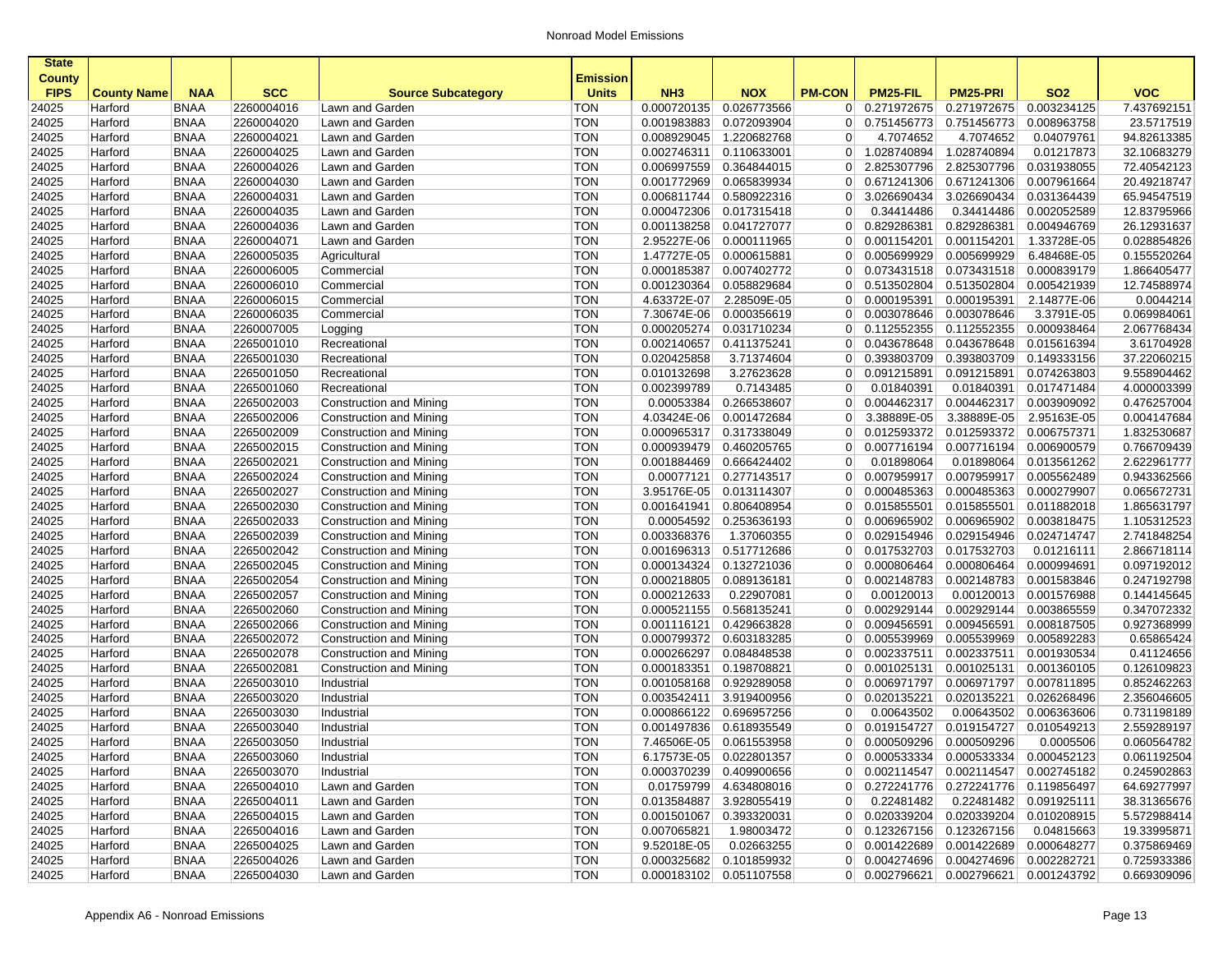| <b>State</b><br><b>County</b> |                    |             |            |                                | <b>Emission</b> |                 |             |                |                                         |                         |                        |             |
|-------------------------------|--------------------|-------------|------------|--------------------------------|-----------------|-----------------|-------------|----------------|-----------------------------------------|-------------------------|------------------------|-------------|
| <b>FIPS</b>                   | <b>County Name</b> | <b>NAA</b>  | <b>SCC</b> | <b>Source Subcategory</b>      | <b>Units</b>    | NH <sub>3</sub> | <b>NOX</b>  | <b>PM-CON</b>  | <b>PM25-FIL</b>                         | <b>PM25-PRI</b>         | <b>SO2</b>             | <b>VOC</b>  |
| 24025                         | Harford            | <b>BNAA</b> | 2265004031 | Lawn and Garden                | <b>TON</b>      | 0.013999126     | 6.723311164 | $\overline{0}$ | 0.116173368                             | 0.116173368             | 0.102528732            | 14.33392728 |
| 24025                         | Harford            | <b>BNAA</b> | 2265004035 | Lawn and Garden                | <b>TON</b>      | 0.001815327     | 0.562451719 | $\overline{0}$ | 0.010492199                             | 0.010492199             | 0.013297638            | 5.991279604 |
| 24025                         | Harford            | <b>BNAA</b> | 2265004036 | Lawn and Garden                | <b>TON</b>      | 0.004371805     | 1.355413114 | $\overline{0}$ | 0.025281492                             | 0.025281492             | 0.032045153            | 4.919708098 |
| 24025                         | Harford            | <b>BNAA</b> | 2265004040 | Lawn and Garden                | <b>TON</b>      | 0.003592648     | 1.20896657  | $\overline{0}$ | 0.028115203                             | 0.028115203             | 0.026311248            | 6.444865351 |
| 24025                         | Harford            | <b>BNAA</b> | 2265004041 | Lawn and Garden                | <b>TON</b>      | 0.001581888     | 0.544930053 | $\overline{0}$ | 0.013303831                             | 0.013303831             | 0.01159293             | 1.443065612 |
| 24025                         | Harford            | <b>BNAA</b> | 2265004046 | Lawn and Garden                | <b>TON</b>      | 0.001914142     | 0.574912422 | $\overline{0}$ | 0.015191627                             | 0.015191627             | 0.013972811            | 2.441015024 |
| 24025                         | Harford            | <b>BNAA</b> | 2265004051 | Lawn and Garden                | <b>TON</b>      | 0.000821631     | 0.225214195 | $\overline{0}$ | 0.015569723                             | 0.015569723             | 0.005589339            | 2.365144001 |
| 24025                         | Harford            | <b>BNAA</b> | 2265004055 | Lawn and Garden                | <b>TON</b>      | 0.048985033     | 16.61012208 | $\overline{0}$ | 0.389639415                             | 0.389639415             | 0.358377716            | 74.87157434 |
| 24025                         | Harford            | <b>BNAA</b> | 2265004056 | Lawn and Garden                | <b>TON</b>      | 0.021853609     | 7.61065391  | $\overline{0}$ | 0.186582091                             | 0.186582091             | 0.160040599            | 19.33110779 |
| 24025                         | Harford            | <b>BNAA</b> | 2265004066 | Lawn and Garden                | <b>TON</b>      | 0.003746365     | 2.431130891 | $\overline{0}$ | 0.027479278                             | 0.027479278             | 0.027604645            | 2.808413467 |
| 24025                         | Harford            | <b>BNAA</b> | 2265004071 | Lawn and Garden                | <b>TON</b>      | 0.0674438       | 26.65421561 | $\overline{0}$ | 0.606631263                             | 0.606631263             | 0.490371959            | 67.98125767 |
| 24025                         | Harford            | <b>BNAA</b> | 2265004075 | Lawn and Garden                | <b>TON</b>      | 0.00170538      | 0.455466634 | $\overline{0}$ | 0.024883259                             | 0.024883259             | 0.011985396            | 3.69671647  |
| 24025                         | Harford            | <b>BNAA</b> | 2265004076 | Lawn and Garden                | <b>TON</b>      | 0.002188745     | 0.591401665 | $\overline{0}$ | 0.031855347                             | 0.031855347             | 0.015385973            | 4.753960158 |
| 24025                         | Harford            | <b>BNAA</b> | 2265005010 | Agricultural                   | <b>TON</b>      | 2.56769E-05     | 0.008820236 | $\overline{0}$ | 0.000222169                             | 0.000222169             | 0.000188043            | 0.022915568 |
| 24025                         | Harford            | <b>BNAA</b> | 2265005015 | Agricultural                   | <b>TON</b>      | 0.000107256     | 0.097244316 | $\overline{0}$ | 0.000663083                             | 0.000663083             | 0.000793687            | 0.073294028 |
| 24025                         | Harford            | <b>BNAA</b> | 2265005020 | Agricultural                   | <b>TON</b>      | 6.21981E-07     | 0.000645755 | $\overline{0}$ | 3.41964E-06                             | 3.41964E-06             | 4.61566E-06            | 0.00048761  |
| 24025                         | Harford            | <b>BNAA</b> | 2265005025 | Agricultural                   | <b>TON</b>      | 6.71354E-05     | 0.069702275 | $\overline{0}$ | 0.000369142                             | 0.000369142             | 0.000498204            | 0.060475872 |
| 24025                         | Harford            | <b>BNAA</b> | 2265005030 | Agricultural                   | <b>TON</b>      | 2.2137E-05      | 0.007218729 | $\overline{0}$ | 0.000182134                             | 0.000182134             | 0.000161746            | 0.024176341 |
| 24025                         | Harford            | <b>BNAA</b> | 2265005035 | Agricultural                   | <b>TON</b>      | 0.00023354      | 0.11330865  | $\overline{0}$ | 0.002160436                             | 0.002160436             | 0.001685072            | 0.350485856 |
| 24025                         | Harford            | <b>BNAA</b> | 2265005040 | Agricultural                   | <b>TON</b>      | 0.000501824     | 0.108795695 | $\overline{0}$ | 0.002901989                             | 0.002901989             | 0.003660769            | 0.712031591 |
| 24025                         | Harford            | <b>BNAA</b> | 2265005045 | Agricultural                   | <b>TON</b>      | 0.000106537     | 0.110610156 | $\overline{0}$ | 0.00058579                              | 0.00058579              | 0.000790597            | 0.086105457 |
| 24025                         | Harford            | <b>BNAA</b> | 2265005055 | Agricultural                   | <b>TON</b>      | 0.000156502     | 0.132205225 | $\overline{0}$ | 0.000978909                             | 0.000978909             | 0.001155808            | 0.133227457 |
| 24025                         | Harford            | <b>BNAA</b> | 2265005060 | Agricultural                   | <b>TON</b>      | 0.000189733     | 0.192554189 | $\overline{0}$ | 0.001129672                             | 0.001129672             | 0.001403824            | 0.13467067  |
| 24025                         | Harford            | <b>BNAA</b> | 2265006005 | Commercial                     | <b>TON</b>      | 0.028241773     | 9.61656271  | $\overline{0}$ | 0.241213628                             | 0.241213628             | 0.205112696            | 38.67909814 |
| 24025                         | Harford            | <b>BNAA</b> | 2265006010 | Commercial                     | <b>TON</b>      | 0.00677509      | 2.909828745 | $\overline{0}$ | 0.080231647                             | 0.080231647             | 0.048076536            | 11.22304568 |
| 24025                         | Harford            | <b>BNAA</b> | 2265006015 | Commercial                     | <b>TON</b>      | 0.003632785     | 2.004928527 | $\overline{0}$ | 0.035853541                             | 0.035853541             | 0.026246509            | 4.473201301 |
| 24025                         | Harford            | <b>BNAA</b> | 2265006025 | Commercial                     | <b>TON</b>      | 0.007800821     | 3.621991144 | $\overline{0}$ | 0.064974216                             | 0.064974216             | 0.057210751            | 7.365594789 |
| 24025                         | Harford            | <b>BNAA</b> | 2265006030 | Commercial                     | <b>TON</b>      | 0.012208979     | 4.242068183 | $\overline{0}$ | 0.138177542                             | 0.138177542             | 0.08691854             | 19.98236234 |
| 24025                         | Harford            | <b>BNAA</b> | 2265006035 | Commercial                     | <b>TON</b>      | 0.000571432     | 0.211669781 | $\overline{0}$ | 0.005624692                             | 0.005624692             | 0.004138588            | 0.676252394 |
| 24025                         | Harford            | <b>BNAA</b> | 2265007010 | Logging                        | <b>TON</b>      | 0.000302076     | 0.091228625 | $\overline{0}$ | 0.002342445                             | 0.002342445             | 0.00220495             | 0.412955978 |
| 24025                         | Harford            | <b>BNAA</b> | 2265007015 | Logging                        | <b>TON</b>      | 3.18731E-06     | 0.001030275 | $\overline{0}$ | 4.65957E-05                             | 4.65957E-05             | 2.20768E-05            | 0.006329032 |
| 24025                         | Harford            | <b>BNAA</b> | 2265010010 | Industrial                     | <b>TON</b>      | 0.000129842     | 0.043553299 | $\overline{0}$ | 0.001168756                             | 0.001168756             | 0.000953912            | 0.100719242 |
| 24025                         | Harford            | <b>BNAA</b> | 2267001060 | Recreational                   | <b>TON</b>      |                 | 0.213490569 | $\overline{0}$ | 0.001000341                             | 0.001000341             | 0.000231857            | 0.057841073 |
| 24025                         | Harford            | <b>BNAA</b> | 2267002003 | Construction and Mining        | <b>TON</b>      |                 | 0.123962431 | $\overline{0}$ | 0.000584392                             | 0.000584392             | 0.000134494            | 0.033790361 |
| 24025                         | Harford            | <b>BNAA</b> | 2267002015 | Construction and Mining        | <b>TON</b>      |                 | 0.212289019 | $\overline{0}$ | 0.001007805                             | 0.001007805             | 0.000230061            | 0.058272658 |
| 24025                         | Harford            | <b>BNAA</b> | 2267002021 | Construction and Mining        | <b>TON</b>      |                 | 0.032800389 | $\overline{0}$ | 0.000153411                             | 0.000153411             | 3.56327E-05            | 0.008870423 |
| 24025                         | Harford            | <b>BNAA</b> | 2267002024 | Construction and Mining        | <b>TON</b>      |                 | 0.021649908 | $\overline{0}$ | 0.000102294                             | 0.000102294             | 2.34805E-05            | 0.005914781 |
| 24025                         | Harford            | <b>BNAA</b> | 2267002030 | Construction and Mining        | <b>TON</b>      |                 | 0.381067067 | $\overline{0}$ | 0.001796081                             | 0.001796081             | 0.000413455            | 0.10385186  |
| 24025                         | Harford            | <b>BNAA</b> | 2267002033 | Construction and Mining        | <b>TON</b>      |                 | 0.125681209 | $\overline{0}$ | 0.000584045                             | 0.000584045             | 0.000136676            | 0.033770253 |
| 24025                         | Harford            | <b>BNAA</b> | 2267002039 | Construction and Mining        | <b>TON</b>      |                 | 0.362479566 | $\overline{0}$ | 0.0017371                               | 0.0017371               | 0.000392213            | 0.100441457 |
| 24025                         | Harford            | <b>BNAA</b> | 2267002045 | <b>Construction and Mining</b> | <b>TON</b>      |                 | 0.13416875  | $\overline{0}$ | 0.000627817                             | 0.000627817             | 0.000145743            | 0.036301214 |
| 24025                         | Harford            | <b>BNAA</b> | 2267002054 | Construction and Mining        | <b>TON</b>      |                 | 0.021712594 | $\overline{0}$ | 0.000101648                             | 0.000101648             | 2.35839E-05            | 0.005877402 |
| 24025                         | Harford            | <b>BNAA</b> | 2267002057 | Construction and Mining        | <b>TON</b>      |                 | 0.242556685 | $\overline{0}$ | 0.001140319                             | 0.001140319             | 0.000263282            | 0.065934782 |
| 24025                         | Harford            | <b>BNAA</b> | 2267002060 | Construction and Mining        | <b>TON</b>      |                 | 0.6051529   | 0              | 0.00286047                              | 0.00286047              | 0.000656278            | 0.165396232 |
| 24025                         | Harford            | BNAA        | 2267002066 | Construction and Mining        | TON             |                 | 0.063585869 |                | 0  0.000301646                          | 0.000301646 6.89171E-05 |                        | 0.017441584 |
| 24025                         | Harford            | <b>BNAA</b> | 2267002072 | Construction and Mining        | <b>TON</b>      |                 | 0.497706138 |                | 0   0.002333139                         | 0.002333139 0.000540484 |                        | 0.134905254 |
| 24025                         | Harford            | <b>BNAA</b> | 2267002081 | Construction and Mining        | <b>TON</b>      |                 | 0.201516914 |                | 0   0.000941395                         | 0.000941395             | 0.00021896             | 0.054432724 |
| 24025                         | Harford            | <b>BNAA</b> | 2267003010 | Industrial                     | <b>TON</b>      |                 | 1.080684713 |                | 0 0.005034475                           | 0.005034475 0.001174754 |                        | 0.291100183 |
| 24025                         | Harford            | <b>BNAA</b> | 2267003020 | Industrial                     | <b>TON</b>      |                 | 101.8188128 |                | 0 0.480135635                           | 0.480135635 0.110463906 |                        | 27.76209541 |
| 24025                         | Harford            | <b>BNAA</b> | 2267003030 | Industrial                     | <b>TON</b>      |                 | 0.775138381 |                | 0 0.003689467                           | 0.003689467 0.000839668 |                        | 0.21332997  |
| 24025                         | Harford            | <b>BNAA</b> | 2267003040 | Industrial                     | <b>TON</b>      |                 | 0.239514186 |                | $0$ 0.001132608                         | 0.001132608 0.000259732 |                        | 0.065488935 |
| 24025                         | Harford            | <b>BNAA</b> | 2267003050 | Industrial                     | <b>TON</b>      |                 | 0.058311593 | $\overline{0}$ | 0.00027193                              |                         | 0.00027193 6.33769E-05 | 0.015723339 |
| 24025                         | Harford            | <b>BNAA</b> | 2267003070 | Industrial                     | <b>TON</b>      |                 | 0.473772438 |                | $0$ 0.002260383 0.002260383 0.000513013 |                         |                        | 0.130698385 |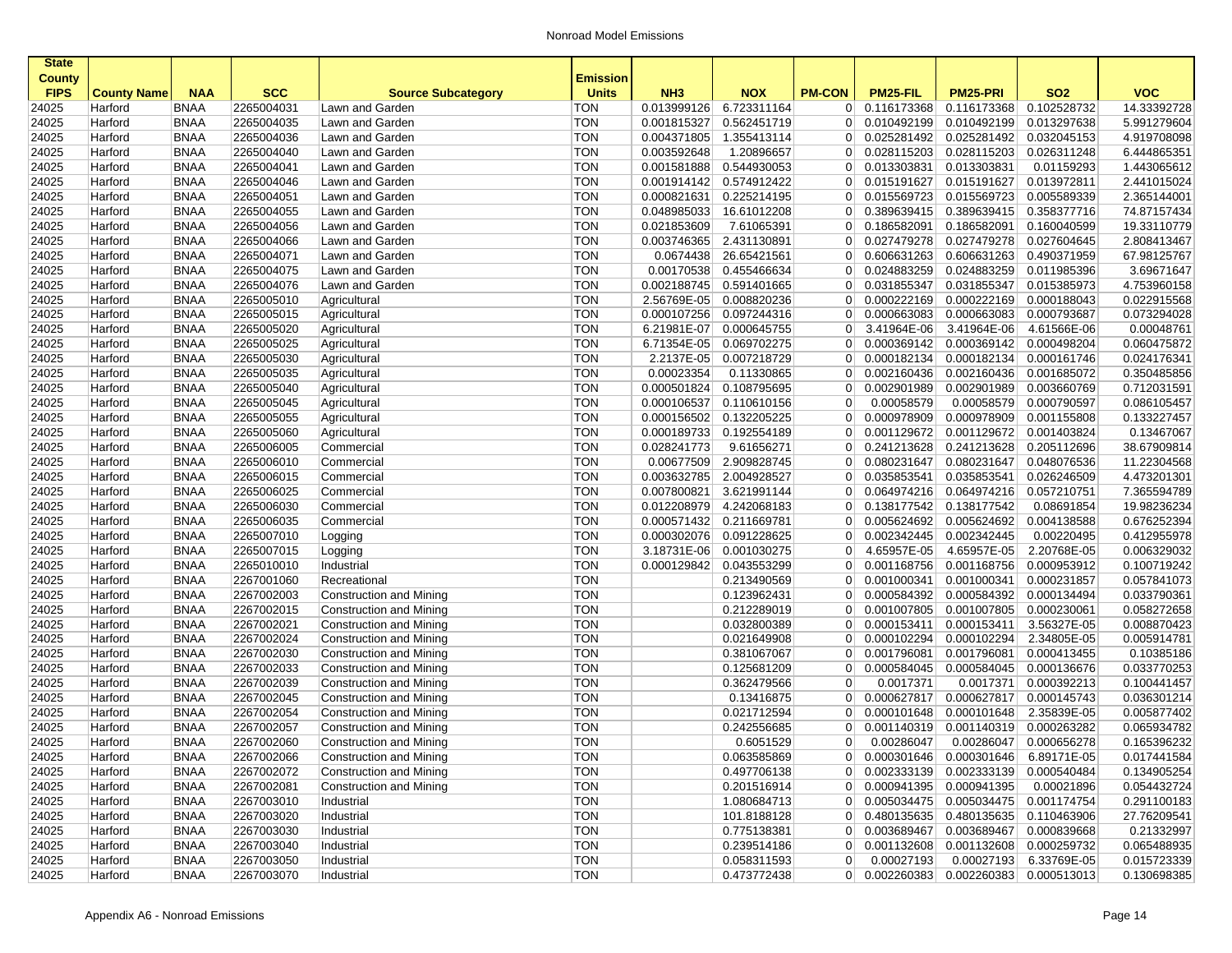| <b>State</b>  |                    |             |                          |                                |                   |                         |                         |                |                                       |                         |                         |             |
|---------------|--------------------|-------------|--------------------------|--------------------------------|-------------------|-------------------------|-------------------------|----------------|---------------------------------------|-------------------------|-------------------------|-------------|
| <b>County</b> |                    |             |                          |                                | Emission          |                         |                         |                |                                       |                         |                         |             |
| <b>FIPS</b>   | <b>County Name</b> | <b>NAA</b>  | <b>SCC</b>               | <b>Source Subcategory</b>      | <b>Units</b>      | NH <sub>3</sub>         | <b>NOX</b>              | <b>PM-CON</b>  | PM25-FIL                              | <b>PM25-PRI</b>         | SO <sub>2</sub>         | <b>VOC</b>  |
| 24025         | Harford            | <b>BNAA</b> | 2267004066               | Lawn and Garden                | TON               |                         | 1.796611315             | $\overline{0}$ | 0.008498463                           | 0.008498463             | 0.001948165             | 0.491392633 |
| 24025         | Harford            | <b>BNAA</b> | 2267005055               | Agricultural                   | <b>TON</b>        |                         | 0.001501432             | $\overline{0}$ | 7.05525E-06                           | 7.05525E-06             | 1.62985E-06             | 0.000407944 |
| 24025         | Harford            | <b>BNAA</b> | 2267005060               | Agricultural                   | <b>TON</b>        |                         | 0.0023171               | $\overline{0}$ | 1.10093E-05                           | 1.10093E-05             | 2.51073E-06             | 0.000636573 |
| 24025         | Harford            | <b>BNAA</b> | 2267006005               | Commercial                     | <b>TON</b>        |                         | 4.044489094             | $\overline{0}$ | 0.018464925                           | 0.018464925             | 0.004421853             | 0.821282292 |
| 24025         | Harford            | <b>BNAA</b> | 2267006010               | Commercial                     | <b>TON</b>        |                         | 0.941299392             | $\overline{0}$ | 0.004352037                           | 0.004352037             | 0.00102711              | 0.193569725 |
| 24025         | Harford            | <b>BNAA</b> | 2267006015               | Commercial                     | <b>TON</b>        |                         | 1.136045532             | $\overline{0}$ | 0.005297308                           | 0.005297308             | 0.001237952             | 0.23561349  |
| 24025         | Harford            | <b>BNAA</b> | 2267006025               | Commercial                     | <b>TON</b>        |                         | 1.4166415               | $\overline{0}$ | 0.00659728                            | 0.00659728              | 0.00154004              | 0.381463682 |
| 24025         | Harford            | <b>BNAA</b> | 2267006030               | Commercial                     | <b>TON</b>        |                         | 0.018298981             | $\overline{0}$ | 8.43732E-05                           | 8.43732E-05             | 1.99247E-05             | 0.004878575 |
| 24025         | Harford            | <b>BNAA</b> | 2267006035               | Commercial                     | <b>TON</b>        |                         | 0.017846368             | $\overline{0}$ | 8.3536E-05                            | 8.3536E-05              | 1.94354E-05             | 0.00371551  |
| 24025         | Harford            | <b>BNAA</b> | 2268002081               | Construction and Mining        | <b>TON</b>        |                         | 0.007921261             | $\overline{0}$ | 3.70045E-05                           | 3.70045E-05             | 7.2816E-06              | 0.000126111 |
| 24025         | Harford            | <b>BNAA</b> | 2268003020               | Industrial                     | <b>TON</b>        |                         | 7.4125048               | $\overline{0}$ | 0.034997232                           | 0.034997232             | 0.006786832             | 0.11927028  |
| 24025         | Harford            | <b>BNAA</b> | 2268003030               | Industrial                     | <b>TON</b>        |                         | 0.008423742             | $\overline{0}$ | 3.97933E-05                           | 3.97933E-05             | 7.71112E-06             | 0.000135615 |
| 24025         | Harford            | <b>BNAA</b> | 2268003040               | Industrial                     | <b>TON</b>        |                         | 0.004589346             | $\overline{0}$ | 2.16758E-05                           | 2.16758E-05             | 4.2014E-06              | 7.3871E-05  |
| 24025         | Harford            | <b>BNAA</b> | 2268003060               | Industrial                     | <b>TON</b>        |                         | 0.029236334             | $\overline{0}$ | 0.000138553                           | 0.000138553             | 2.67306E-05             | 0.000472188 |
| 24025         | Harford            | <b>BNAA</b> | 2268003070               | Industrial                     | <b>TON</b>        |                         | 0.034205449             | $\overline{0}$ | 0.000163251                           | 0.000163251             | 3.11896E-05             | 0.000556357 |
| 24025         | Harford            | <b>BNAA</b> | 2268005055               | Agricultural                   | <b>TON</b>        |                         | 0.002219915             | $\overline{0}$ | 1.11252E-05                           | 1.11252E-05             | 1.98529E-06             | 3.79145E-05 |
| 24025         | Harford            | <b>BNAA</b> | 2268005060               | Agricultural                   | <b>TON</b>        |                         | 0.164046639             | $\overline{0}$ | 0.000810829                           | 0.000810829             | 0.000147537             | 0.0027633   |
| 24025         | Harford            | <b>BNAA</b> | 2268006005               | Commercial                     | <b>TON</b>        |                         | 1.326105459             | $\overline{0}$ | 0.006113164                           | 0.006113164             | 0.001279231             | 0.016026859 |
| 24025         | Harford            | <b>BNAA</b> | 2268006010               | Commercial                     | <b>TON</b>        |                         | 0.067702295             | $\overline{0}$ | 0.000314488                           | 0.000314488             | 6.51551E-05             | 0.000824492 |
| 24025         | Harford            | <b>BNAA</b> | 2268006015               | Commercial                     | <b>TON</b>        |                         | 0.096055239             | $\overline{0}$ | 0.000450281                           | 0.000450281             | 9.21776E-05             | 0.0011805   |
| 24025         | Harford            | <b>BNAA</b> | 2268006020               | Commercial                     | <b>TON</b>        |                         | 3.440943992             | $\overline{0}$ | 0.017553422                           | 0.017553422             | 0.003054599             | 0.059821919 |
| 24025         | Harford            | <b>BNAA</b> | 2268010010               | Industrial                     | <b>TON</b>        |                         | 0.159720235             | $\overline{0}$ | 0.000783701                           | 0.000783701             | 0.000144067             | 0.002670845 |
| 24025         | Harford            | <b>BNAA</b> | 2270001060               | Recreational                   | <b>TON</b>        | 0.001443787             | 2.208967019             | $\overline{0}$ | 0.382003012                           | 0.382003012             | 0.24991936              | 0.705910936 |
| 24025         | Harford            | <b>BNAA</b> | 2270002003               | Construction and Mining        | <b>TON</b>        | 0.007120924             | 10.05236552             | $\overline{0}$ | 0.90756205                            | 0.90756205              | 1.24444108              | 0.969367687 |
| 24025         | Harford            | <b>BNAA</b> | 2270002006               | <b>Construction and Mining</b> | <b>TON</b>        | 2.85423E-05             | 0.022102099             | $\overline{0}$ | 0.002495936                           | 0.002495936             | 0.004985404             | 0.003593492 |
| 24025         | Harford            | <b>BNAA</b> | 2270002009               | Construction and Mining        | <b>TON</b>        | 0.000191795             | 0.344473225             | $\overline{0}$ | 0.04077906                            | 0.04077906              | 0.033344663             | 0.060198211 |
| 24025         | Harford            | <b>BNAA</b> | 2270002015               | Construction and Mining        | <b>TON</b>        | 0.017840468             | 24.94178685             | $\overline{0}$ | 2.542553309                           | 2.542553309             | 3.11397425              | 2.747940369 |
| 24025         | Harford            | <b>BNAA</b> | 2270002018               | Construction and Mining        | <b>TON</b>        | 0.019400277             | 28.88844502             | $\overline{0}$ | 2.038744356                           | 2.038744356             | 3.390421221             | 2.017299332 |
| 24025         | Harford            | <b>BNAA</b> | 2270002021               | Construction and Mining        | <b>TON</b>        | 0.001069415             | 1.58590502              | $\overline{0}$ | 0.160064412                           | 0.160064412             | 0.186609324             | 0.17681099  |
| 24025         | Harford            | <b>BNAA</b> | 2270002024               | Construction and Mining        | <b>TON</b>        | 0.000660199             | 1.068820317             | $\overline{0}$ | 0.113117459                           | 0.113117459             | 0.115146786             | 0.122080389 |
| 24025         | Harford            | <b>BNAA</b> | 2270002027               | <b>Construction and Mining</b> | <b>TON</b>        | 0.001972786             | 3.011188206             | $\overline{0}$ | 0.358904666                           | 0.358904666             | 0.343088921             | 0.594001607 |
| 24025         | Harford            | <b>BNAA</b> | 2270002030               | Construction and Mining        | <b>TON</b>        | 0.008466076             | 11.60735682             | $\overline{0}$ | 1.491266008                           | 1.491266008             | 1.476279327             | 1.636677403 |
| 24025         | Harford            | <b>BNAA</b> | 2270002033               | Construction and Mining        | <b>TON</b>        | 0.007283621             | 13.76829111             | $\overline{0}$ | 1.049678214                           | 1.049678214             | 1.270630313             | 1.282369903 |
| 24025         | Harford            | <b>BNAA</b> | 2270002036               | Construction and Mining        | <b>TON</b>        | 0.072278774             | 99.66899008             | $\overline{0}$ | 7.592566598                           | 7.592566598             | 12.62965497             | 7.953716317 |
| 24025         | Harford            | <b>BNAA</b> | 2270002039               | Construction and Mining        | <b>TON</b>        | 0.000599929             | 0.781749961             | $\overline{0}$ | 0.114095049                           | 0.114095049             | 0.1045441               | 0.131980393 |
| 24025         | Harford            | <b>BNAA</b> | 2270002042               | Construction and Mining        | <b>TON</b>        | 0.000283746             | 0.5160675               | $\overline{0}$ | 0.045969751                           | 0.045969751             | 0.049449378             | 0.061594787 |
| 24025         | Harford            | <b>BNAA</b> | 2270002045               | Construction and Mining        | <b>TON</b>        | 0.016510939             | 27.16769834             | 0 <sup>1</sup> | 1.659505219                           | 1.659505219             | 2.883933681             | 2.074234253 |
| 24025         | Harford            | <b>BNAA</b> | 2270002048               | Construction and Mining        | <b>TON</b>        | 0.017982889             | 25.31698202             | $\overline{0}$ | 1.811430115                           | 1.811430115             | 3.142241842             | 1.979946717 |
| 24025         | Harford            | <b>BNAA</b> | 2270002051               | Construction and Mining        | <b>TON</b>        | 0.061829461             | 94.10391153             | $\overline{0}$ | 5.997223498                           | 5.997223498             | 10.80353257             | 6.86362042  |
| 24025         | Harford            | <b>BNAA</b> | 2270002054               | Construction and Mining        | <b>TON</b>        | 0.002911217             | 4.75884657              | $\overline{0}$ | 0.346387344                           | 0.346387344             | 0.508254265             | 0.421875179 |
| 24025         | Harford            | <b>BNAA</b> | 2270002057               | Construction and Mining        | <b>TON</b>        | 0.023146823             | 31.86435714             | $\overline{0}$ | 3.81010778                            | 3.81010778              | 4.038509701             | 3.951014841 |
| 24025         | Harford            | <b>BNAA</b> | 2270002060               | Construction and Mining        | <b>TON</b>        | 0.078690472             | 122.0598066             | $\overline{0}$ | 9.543313355                           | 9.543313355             | 13.74471199             | 9.888223932 |
| 24025         | Harford            | <b>BNAA</b> | 2270002066               | <b>Construction and Mining</b> | <b>TON</b>        | 0.047860275             | 74.15572142             | $\overline{0}$ | 11.30950999                           | 11.30950999             | 8.311934403             | 17.06978366 |
| 24025         | Harford            | <b>BNAA</b> | 2270002069               | Construction and Mining        | <b>TON</b>        | 0.072007455 107.2815749 |                         | $\Omega$       | 7.860195922                           | 7.860195922             | 12.5793493              | 8.594716666 |
| 24025         | Harford            |             |                          |                                |                   |                         |                         |                | 0 9.725086417                         |                         |                         |             |
|               |                    | BNAA        | 2270002072               | Construction and Mining        | TON<br><b>TON</b> | 0.032858149             | 47.5470294              |                |                                       | 9.725086417             | 5.68594971              | 16.480517   |
| 24025         | Harford            | <b>BNAA</b> | 2270002075<br>2270002078 | Construction and Mining        |                   | 0.000101328 0.152838235 | 0.007746877 12.93286965 |                | 0 1.029324723 1.029324723 1.352320455 | 0.030099638 0.017537547 |                         | 1.161182077 |
| 24025         | Harford            | <b>BNAA</b> |                          | Construction and Mining        | <b>TON</b>        |                         | 0.00742401 12.57023981  |                | $0$ 0.030099638                       |                         |                         | 0.050087315 |
| 24025         | Harford            | <b>BNAA</b> | 2270002081               | Construction and Mining        | <b>TON</b>        |                         |                         |                | 0 1.080248126                         | 1.080248126 1.296081988 |                         | 1.08472708  |
| 24025         | Harford            | <b>BNAA</b> | 2270003010               | Industrial                     | <b>TON</b>        |                         | 0.000689049 1.123400125 |                | $0$ 0.193816019                       |                         | 0.193816019 0.119298806 | 0.331267376 |
| 24025         | Harford            | <b>BNAA</b> | 2270003020               | Industrial                     | <b>TON</b>        |                         | 0.00994529 11.85465004  |                | $0$ 1.309839161                       | 1.309839161 1.737470004 |                         | 1.169248737 |
| 24025         | Harford            | <b>BNAA</b> | 2270003030               | Industrial                     | <b>TON</b>        | 0.004342137 6.283732492 |                         |                | 0 0.476219275                         | 0.476219275             | 0.75817805              | 0.604597577 |
| 24025         | Harford            | <b>BNAA</b> | 2270003040               | Industrial                     | <b>TON</b>        | 0.004408327 7.157871388 |                         |                | 0 0.515286387                         |                         | 0.515286387 0.769559256 | 0.654615033 |
| 24025         | Harford            | <b>BNAA</b> | 2270003050               | Industrial                     | <b>TON</b>        | 0.000169994 0.330545831 |                         | 0 <sup>1</sup> | 0.04086226                            |                         | 0.04086226 0.029519171  | 0.061519713 |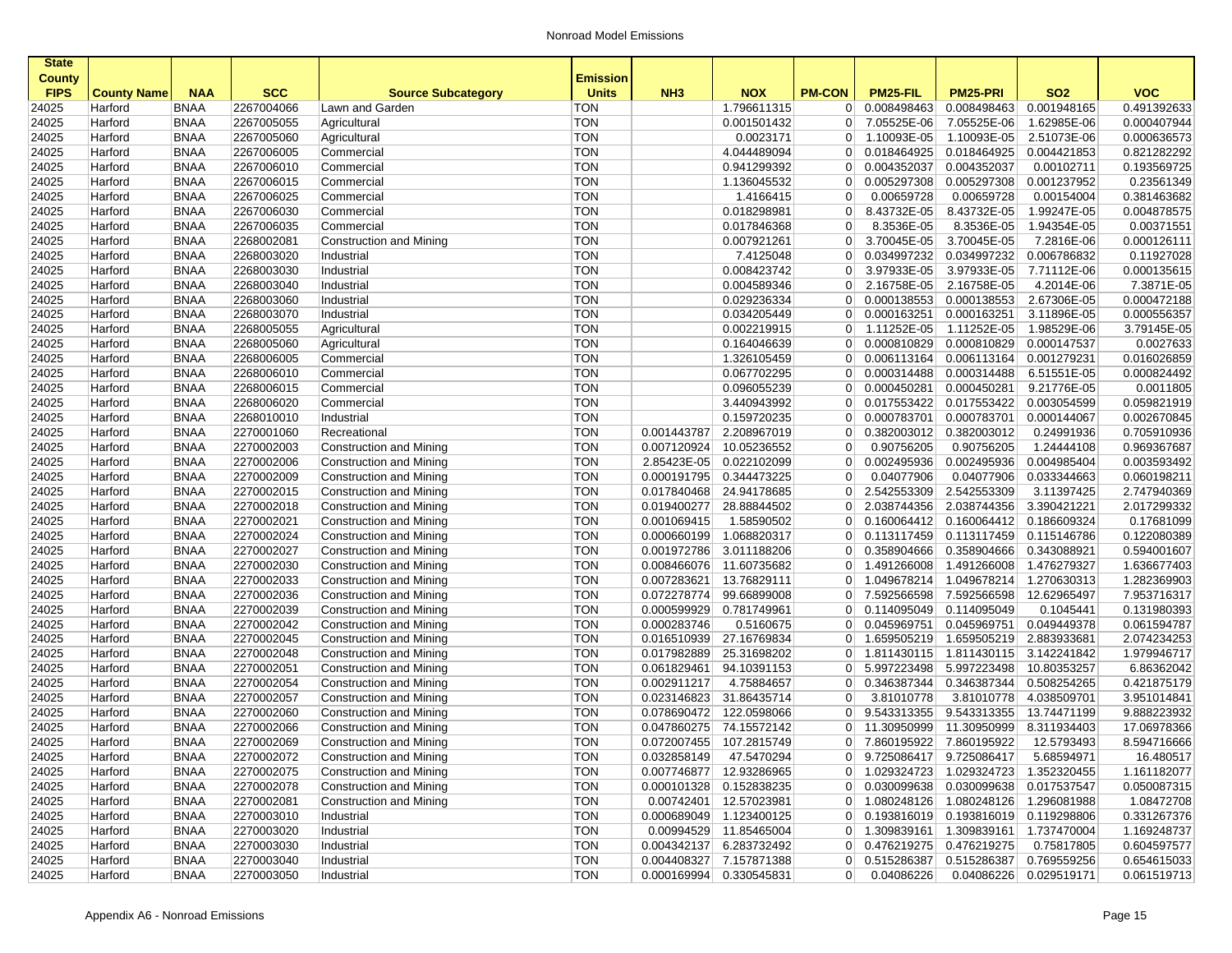| <b>State</b>   |                    |                            |                          |                           |                          |                 |                                        |                                  |                            |                                       |                            |                           |
|----------------|--------------------|----------------------------|--------------------------|---------------------------|--------------------------|-----------------|----------------------------------------|----------------------------------|----------------------------|---------------------------------------|----------------------------|---------------------------|
| <b>County</b>  |                    |                            |                          |                           | <b>Emission</b>          |                 |                                        |                                  |                            |                                       |                            |                           |
| <b>FIPS</b>    | <b>County Name</b> | <b>NAA</b>                 | <b>SCC</b>               | <b>Source Subcategory</b> | <b>Units</b>             | NH <sub>3</sub> | <b>NOX</b>                             | <b>PM-CON</b>                    | PM25-FIL                   | <b>PM25-PRI</b>                       | <b>SO2</b>                 | <b>VOC</b>                |
| 24025          | Harford            | <b>BNAA</b>                | 2270003060               | Industrial                | TON                      | 0.025286398     | 32.4364896                             | 0                                | 3.631093086                | 3.631093086                           | 4.411464645                | 4.395816804               |
| 24025          | Harford            | <b>BNAA</b>                | 2270003070               | Industrial                | <b>TON</b>               | 0.006261878     | 8.105046838                            | 0 <sup>1</sup>                   | 0.640560909                | 0.640560909                           | 1.09438204                 | 0.640262146               |
| 24025          | Harford            | <b>BNAA</b>                | 2270004031               | Lawn and Garden           | <b>TON</b>               | 8.11711E-07     | 0.00132059                             | $\overline{0}$                   | 0.000142132                | 0.000142132                           | 0.000141073                | 0.000265687               |
| 24025          | Harford            | <b>BNAA</b>                | 2270004036               | Lawn and Garden           | <b>TON</b>               | 0.000214524     | 0.35862388                             | $\overline{0}$                   | 0.026472091                | 0.026472091                           | 0.037325536                | 0.034435079               |
| 24025          | Harford            | <b>BNAA</b>                | 2270004046               | Lawn and Garden           | <b>TON</b>               |                 | 8.189242849                            | 0                                | 0.986467402                | 0.986467402                           | 0.985510385                | 1.614079397               |
| 24025          | Harford            | <b>BNAA</b>                | 2270004056               | Lawn and Garden           | <b>TON</b>               | 0.001169234     | 1.807282242                            | $\overline{0}$                   | 0.213190888                | 0.213190888                           | 0.203319075                | 0.357466062               |
| 24025          | Harford            | <b>BNAA</b>                | 2270004066               | Lawn and Garden           | <b>TON</b>               | 0.00770991      | 12.24161832                            | 0 <sup>1</sup>                   | 1.110451917                | 1.110451917                           | 1.344881781                | 1.38412273                |
| 24025          | Harford            | <b>BNAA</b>                | 2270004071               | Lawn and Garden           | <b>TON</b>               | 0.000908378     | 1.233220514                            | $\overline{0}$                   | 0.118873203                | 0.118873203                           | 0.158437636                | 0.166704756               |
| 24025          | Harford            | <b>BNAA</b>                | 2270004076               | Lawn and Garden           | <b>TON</b>               | 2.16684E-05     | 0.032321192                            | $\overline{0}$                   | 0.003800297                | 0.003800297                           | 0.003774226                | 0.005168872               |
| 24025          | Harford            | <b>BNAA</b>                | 2270005010               | Agricultural              | <b>TON</b>               | 9.50026E-07     | 0.001603818                            | 0                                | 0.000247711                | 0.000247711                           | 0.000165212                | 0.000287852               |
| 24025          | Harford            | <b>BNAA</b>                | 2270005015               | Agricultural              | <b>TON</b>               | 0.041021661     | 67.87222162                            | $\overline{0}$                   | 8.030520435                | 8.030520435                           | 7.151040927                | 8.429040155               |
| 24025          | Harford            | <b>BNAA</b>                | 2270005020               | Agricultural              | <b>TON</b>               | 0.003682197     | 6.880768502                            | 0                                | 0.847622197                | 0.847622197                           | 0.642509991                | 0.613802528               |
| 24025          | Harford            | <b>BNAA</b>                | 2270005025               | Agricultural              | <b>TON</b>               | 2.04889E-05     | 0.02930259                             | $\overline{0}$                   | 0.004848932                | 0.004848932                           | 0.003563218                | 0.00617268                |
| 24025          | Harford            | <b>BNAA</b>                | 2270005030               | Agricultural              | <b>TON</b>               | 4.20367E-06     | 0.006503568                            | $\overline{0}$                   | 0.00106685                 | 0.00106685                            | 0.000732061                | 0.001034509               |
| 24025          | Harford            | <b>BNAA</b>                | 2270005035               | Agricultural              | <b>TON</b>               | 0.000312746     | 0.487728953                            | $\overline{0}$                   | 0.067640216                | 0.067640216                           | 0.054409884                | 0.08955269                |
| 24025          | Harford            | <b>BNAA</b>                | 2270005040               | Agricultural              | <b>TON</b>               | 7.82729E-07     | 0.001253503                            | $\overline{0}$                   | 0.000126077                | 0.000126077                           | 0.000136524                | 0.000143288               |
| 24025          | Harford            | <b>BNAA</b>                | 2270005045               | Agricultural              | <b>TON</b><br><b>TON</b> | 0.000289063     | 0.481684764                            | 0                                | 0.070378498                | 0.070378498                           | 0.050408317                | 0.055250118               |
| 24025          | Harford            | <b>BNAA</b>                | 2270005055               | Agricultural              |                          | 0.000802515     | 1.41950645                             | $\overline{0}$                   | 0.190854561                | 0.190854561                           | 0.139796866                | 0.188124562               |
| 24025          | Harford            | <b>BNAA</b>                | 2270005060               | Agricultural              | <b>TON</b>               | 0.000589683     | 0.891010297                            | 0                                | 0.090185822                | 0.090185822                           | 0.102818503                | 0.115862198               |
| 24025          | Harford            | <b>BNAA</b>                | 2270006005               | Commercial                | <b>TON</b>               | 0.011387586     | 17.60972595<br>4.192752433             | $\overline{0}$                   | 1.867370771                | 1.867370771                           | 1.983687218                | 2.672576351               |
| 24025          | Harford            | <b>BNAA</b>                | 2270006010<br>2270006015 | Commercial                | <b>TON</b><br><b>TON</b> | 0.001915708     |                                        | $\overline{0}$                   | 0.452958639                | 0.452958639<br>1.075580159            | 0.468171707<br>1.298978418 | 0.587762976<br>1.32497553 |
| 24025<br>24025 | Harford<br>Harford | <b>BNAA</b><br><b>BNAA</b> | 2270006025               | Commercial<br>Commercial  | <b>TON</b>               | 0.007446467     | 10.58411199<br>0.044347628 5.124318984 | $\overline{0}$<br>0 <sup>1</sup> | 1.075580159<br>1.118471146 | 1.118471146                           | 0.656434722                | 2.016888066               |
| 24025          |                    | <b>BNAA</b>                | 2270006030               |                           | <b>TON</b>               | 4.92296E-05     | 0.587365197                            | $\overline{0}$                   | 0.052264534                | 0.052264534                           | 0.063366159                |                           |
| 24025          | Harford<br>Harford | <b>BNAA</b>                | 2270006035               | Commercial<br>Commercial  | <b>TON</b>               | 0.000285851     | 0.456688385                            | $\overline{0}$                   | 0.04773572                 | 0.04773572                            | 0.05620277                 | 0.083912207<br>0.06161251 |
| 24025          | Harford            | <b>BNAA</b>                | 2270007015               | Logging                   | <b>TON</b>               | 0.003381178     | 4.535194756                            | $\overline{0}$                   | 0.327020169                | 0.327020169                           | 0.590993525                | 0.329907842               |
| 24025          | Harford            | <b>BNAA</b>                | 2270010010               | Industrial                | <b>TON</b>               | 0.000388352     | 0.454033744                            | $\overline{0}$                   | 0.028688314                | 0.028688314                           | 0.046754727                | 0.037480048               |
| 24025          | Harford            | <b>BNAA</b>                | 2282005010               | <b>Pleasure Craft</b>     | <b>TON</b>               | 0.073598091     | 10.76495089                            | 0 <sup>1</sup>                   | 7.866758672                | 7.866758672                           | 0.420412931                | 505.6108038               |
| 24025          | Harford            | <b>BNAA</b>                | 2282005015               | <b>Pleasure Craft</b>     | <b>TON</b>               | 0.029254975     | 3.013763722                            | 0                                | 3.136240293                | 3.136240293                           | 0.169784118                | 171.1862673               |
| 24025          | Harford            | <b>BNAA</b>                | 2282010005               | <b>Pleasure Craft</b>     | <b>TON</b>               | 0.040302893     | 25.94913842                            | $\overline{0}$                   | 0.210074164                | 0.210074164                           | 0.298789974                | 43.91782722               |
| 24025          | Harford            | <b>BNAA</b>                | 2282020005               | <b>Pleasure Craft</b>     | <b>TON</b>               | 0.016978358     | 26.5720703                             | 0                                | 0.712020277                | 0.712020277                           | 3.379289675                | 0.994132829               |
| 24025          | Harford            | <b>BNAA</b>                | 2282020010               | <b>Pleasure Craft</b>     | <b>TON</b>               | 9.09244E-05     | 0.085754414                            | $\overline{0}$                   | 0.011049365                | 0.011049365                           | 0.012451705                | 0.02140556                |
| 24025          | Harford            | <b>BNAA</b>                | 2285002015               | Railroad                  | <b>TON</b>               | 0.001315471     | 1.556439291                            | $\overline{0}$                   | 0.220940526                | 0.220940526                           | 0.158356122                | 0.301971537               |
| 24025          | Harford            | <b>BNAA</b>                | 2285004015               | Railroad                  | <b>TON</b>               | 8.84138E-05     | 0.034700362                            | $\overline{0}$                   | 0.00081314                 | 0.00081314                            | 0.000642328                | 0.09803615                |
| 24025          | Harford            | <b>BNAA</b>                | 2285006015               | Railroad                  | <b>TON</b>               |                 | 0.003835771                            | $\overline{0}$                   | 1.79794E-05                | 1.79794E-05                           | 4.16562E-06                | 0.001037687               |
| 24027          | Howard             | <b>BNAA</b>                | 2260001010               | Recreational              | <b>TON</b>               | 0.00147439      | 0.061037686                            | 0                                | 0.620536809                | 0.620536809                           | 0.005570562                | 18.33499787               |
| 24027          | Howard             | <b>BNAA</b>                | 2260001030               | Recreational              | <b>TON</b>               | 0.001184827     | 0.061715716                            | $\overline{0}$                   | 0.611677363                | 0.611677363                           | 0.003455008                | 18.26815339               |
| 24027          | Howard             | <b>BNAA</b>                | 2260001060               | Recreational              | <b>TON</b>               | 0.000584308     | 0.170723654                            | 0                                | 0.004705403                | 0.004705403                           | 0.004290464                | 0.767199591               |
| 24027          | Howard             | <b>BNAA</b>                | 2260002006               | Construction and Mining   | <b>TON</b>               | 0.000685555     | 0.1059028                              | $\overline{0}$                   | 0.357402778                | 0.357402778                           | 0.003235717                | 6.34810161                |
| 24027          | Howard             | <b>BNAA</b>                | 2260002009               | Construction and Mining   | <b>TON</b>               | 3.85578E-05     | 0.001550386                            | 0 <sup>1</sup>                   | 0.015379146                | 0.015379146                           | 0.000174845                | 0.385040554               |
| 24027          | Howard             | <b>BNAA</b>                | 2260002021               | Construction and Mining   | <b>TON</b>               | 4.60665E-05     | 0.001876892                            | $\overline{0}$                   | 0.018508162                | 0.018508162                           | 0.00020864                 | 0.458472067               |
| 24027          | Howard             | <b>BNAA</b>                | 2260002027               | Construction and Mining   | <b>TON</b>               | 3.37224E-07     | 1.62555E-05                            | $\overline{0}$                   | 0.000141956                | 0.000141956                           | 1.55448E-06                | 0.003350598               |
| 24027          | Howard             | <b>BNAA</b>                | 2260002039               | Construction and Mining   | <b>TON</b>               | 0.001760348     | 0.253714884                            | $\overline{0}$                   | 0.943202791                | 0.943202791                           | 0.008062035                | 16.88208859               |
| 24027          | Howard             | <b>BNAA</b>                | 2260002054               | Construction and Mining   | <b>TON</b>               | 8.80638E-06     | 0.00041853                             |                                  | $0$ 0.003703231            | 0.003703231                           | 4.04459E-05                | 0.085091422               |
| 24027          | Howard             | <b>BNAA</b>                | 2260003030               | Industrial                | <b>TON</b>               |                 | 1.66395E-05 0.000831086                |                                  | $0$ 0.007023186            | 0.007023186 7.74229E-05               |                            | 0.161377702               |
| 24027          | Howard             | <b>BNAA</b>                | 2260003040               | Industrial                | TON                      |                 | 1.31051E-06 6.54554E-05                |                                  | $0$ 0.000553138            | 0.000553138 6.09774E-06               |                            | 0.012546965               |
| 24027          | Howard             | <b>BNAA</b>                | 2260004015               | Lawn and Garden           | <b>TON</b>               |                 | 0.000163138 0.006160933                |                                  | $0$ 0.060106308            | 0.060106308 0.000727611               |                            | 1.835830808               |
| 24027          | Howard             | <b>BNAA</b>                | 2260004016               | Lawn and Garden           | <b>TON</b>               |                 | 0.002119068 0.078783845                |                                  | $0$ 0.800306268            | 0.800306268                           | 0.009516731                | 21.88613926               |
| 24027          | Howard             | <b>BNAA</b>                | 2260004020               | Lawn and Garden           | <b>TON</b>               | 0.002211294     | 0.08035796                             |                                  | 0 0.837595563              | 0.837595563                           | 0.009991266                | 26.27376054               |
| 24027          | Howard             | BNAA                       | 2260004021               | Lawn and Garden           | <b>TON</b>               | 0.026274591     | 3.591979132                            |                                  | 0 13.85217791              | 13.85217791                           | 0.120050975                | 279.0351991               |
| 24027          | Howard             | BNAA                       | 2260004025               | Lawn and Garden           | <b>TON</b>               | 0.003061118     | 0.12331476                             |                                  | 0 1.146664506              | 1.146664506                           | 0.013574767                | 35.78720843               |
| 24027          | Howard             | BNAA                       | 2260004026               | Lawn and Garden           | <b>TON</b>               |                 | 0.020591006 1.073589383                |                                  | $0$ 8.313745911            | 8.313745911                           | 0.093980861                | 213.060059                |
| 24027          | Howard             | <b>BNAA</b>                | 2260004030               | Lawn and Garden           | <b>TON</b>               |                 | 0.001976202 0.073387105                |                                  |                            | 0 0.748185043 0.748185043 0.008874302 |                            | 22.84118825               |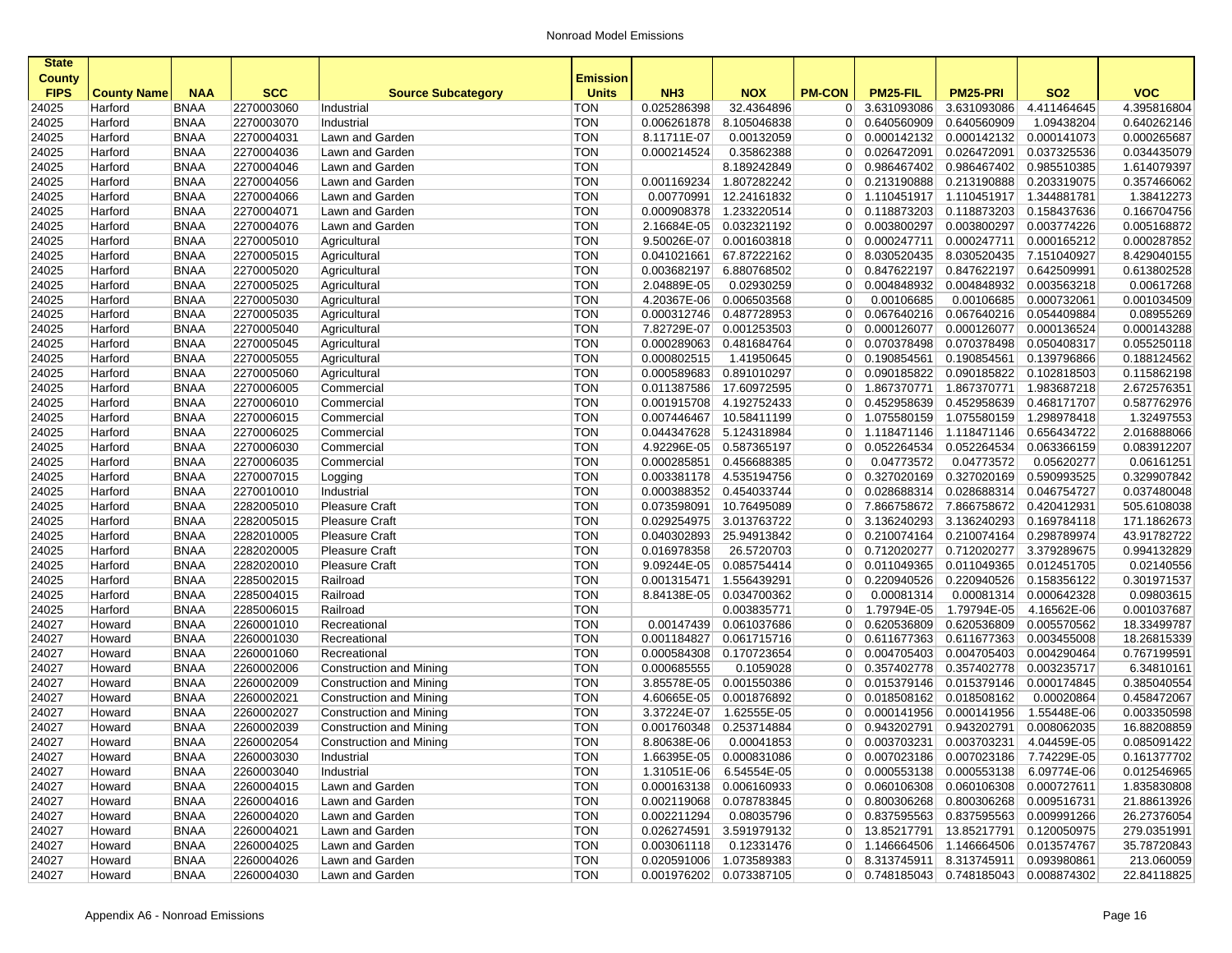| <b>State</b><br><b>County</b><br><b>FIPS</b> | <b>County Name</b> | <b>NAA</b>  | <b>SCC</b> | <b>Source Subcategory</b>      | <b>Emission</b><br><b>Units</b> | NH <sub>3</sub> | <b>NOX</b>             | <b>PM-CON</b>  | PM25-FIL        | <b>PM25-PRI</b>                       | <b>SO2</b>             | <b>VOC</b>  |
|----------------------------------------------|--------------------|-------------|------------|--------------------------------|---------------------------------|-----------------|------------------------|----------------|-----------------|---------------------------------------|------------------------|-------------|
| 24027                                        | Howard             | <b>BNAA</b> | 2260004031 | Lawn and Garden                | TON                             | 0.020044224     | 1.709420827            | 0              | 8.906333461     | 8.906333461                           | 0.092292937            | 194.0510241 |
| 24027                                        | Howard             | <b>BNAA</b> | 2260004035 | Lawn and Garden                | <b>TON</b>                      | 0.000526446     | 0.019300269            | $\overline{0}$ | 0.38359389      | 0.38359389                            | 0.002287875            | 14.30956382 |
| 24027                                        | Howard             | <b>BNAA</b> | 2260004036 | Lawn and Garden                | <b>TON</b>                      | 0.003349434     | 0.122786019            | $\overline{0}$ | 2.44025641      | 2.44025641                            | 0.014556354            | 76.88808011 |
| 24027                                        | Howard             | <b>BNAA</b> | 2260004071 | Lawn and Garden                | <b>TON</b>                      | 8.68733E-06     | 0.000329469            | $\overline{0}$ | 0.003396349     | 0.003396349                           | 3.93509E-05            | 0.084908163 |
| 24027                                        | Howard             | <b>BNAA</b> | 2260005035 | Agricultural                   | <b>TON</b>                      | 6.70145E-06     | 0.000279387            | $\overline{0}$ | 0.002585702     | 0.002585702                           | 2.9417E-05             | 0.070549823 |
| 24027                                        | Howard             | <b>BNAA</b> | 2260006005 | Commercial                     | <b>TON</b>                      | 0.000492717     | 0.019674922            | $\overline{0}$ | 0.195164636     | 0.195164636                           | 0.002230352            | 4.96049010  |
| 24027                                        | Howard             | <b>BNAA</b> | 2260006010 | Commercial                     | <b>TON</b>                      | 0.003270033     | 0.156356229            | 0              | 1.364776364     | 1.364776364                           | 0.014410311            | 33.87574194 |
| 24027                                        | Howard             | <b>BNAA</b> | 2260006015 | Commercial                     | <b>TON</b>                      | 1.23154E-06     | 6.07326E-05            | $\overline{0}$ | 0.000519305     | 0.000519305                           | 5.71096E-06            | 0.011751098 |
| 24027                                        | Howard             | <b>BNAA</b> | 2260006035 | Commercial                     | <b>TON</b>                      | 1.94197E-05     | 0.000947814            | $\overline{0}$ | 0.008182358     | 0.008182358                           | 8.98089E-05            | 0.186002075 |
| 24027                                        | Howard             | <b>BNAA</b> | 2260007005 | Logging                        | <b>TON</b>                      | 9.25886E-05     | 0.014302841            | 0              | 0.050766527     | 0.050766527                           | 0.000423293            | 0.932663046 |
| 24027                                        | Howard             | <b>BNAA</b> | 2265001010 | Recreational                   | <b>TON</b>                      | 0.000428131     | 0.082275046            | $\overline{0}$ | 0.008735729     | 0.008735729                           | 0.003123279            | 0.723409832 |
| 24027                                        | Howard             | <b>BNAA</b> | 2265001030 | Recreational                   | <b>TON</b>                      | 0.004085171     | 0.74274915             | $\overline{0}$ | 0.078760734     | 0.078760734                           | 0.029866628            | 7.444119657 |
| 24027                                        | Howard             | <b>BNAA</b> | 2265001050 | Recreational                   | <b>TON</b>                      | 0.007880988     | 2.548184               | $\overline{0}$ | 0.070945696     | 0.070945696                           | 0.057760739            | 7.434704086 |
| 24027                                        | Howard             | <b>BNAA</b> | 2265001060 | Recreational                   | <b>TON</b>                      | 0.000479958     | 0.142869698            | $\overline{0}$ | 0.003680782     | 0.003680782                           | 0.003494297            | 0.80000066  |
| 24027                                        | Howard             | <b>BNAA</b> | 2265002003 | <b>Construction and Mining</b> | <b>TON</b>                      | 0.000383182     | 0.191317332            | $\overline{0}$ | 0.003202983     | 0.003202983                           | 0.002805886            | 0.341849995 |
| 24027                                        | Howard             | <b>BNAA</b> | 2265002006 | Construction and Mining        | <b>TON</b>                      | 2.89571E-06     | 0.00105707             | $\overline{0}$ | 2.43249E-05     | 2.43249E-05                           | 2.11864E-05            | 0.002977144 |
| 24027                                        | Howard             | <b>BNAA</b> | 2265002009 | Construction and Mining        | <b>TON</b>                      | 0.00069289      | 0.227780398            | $\overline{0}$ | 0.00903933      | 0.00903933                            | 0.004850338            | 1.315362538 |
| 24027                                        | Howard             | <b>BNAA</b> | 2265002015 | Construction and Mining        | <b>TON</b>                      | 0.000674344     | 0.330328651            | $\overline{0}$ | 0.005538566     | 0.005538566                           | 0.00495313             | 0.55033231  |
| 24027                                        | Howard             | <b>BNAA</b> | 2265002021 | Construction and Mining        | <b>TON</b>                      | 0.001352643     | 0.478349248            | $\overline{0}$ | 0.013624013     | 0.013624013                           | 0.009734067            | 1.882721899 |
| 24027                                        | Howard             | <b>BNAA</b> | 2265002024 | Construction and Mining        | <b>TON</b>                      | 0.000553563     | 0.198929384            | $\overline{0}$ | 0.005713507     | 0.005713507                           | 0.003992669            | 0.677131234 |
| 24027                                        | Howard             | <b>BNAA</b> | 2265002027 | Construction and Mining        | <b>TON</b>                      | 2.83651E-05     | 0.009413249            | $\overline{0}$ | 0.000348386     | 0.000348386                           | 0.000200913            | 0.047138884 |
| 24027                                        | Howard             | <b>BNAA</b> | 2265002030 | Construction and Mining        | <b>TON</b>                      | 0.00117856      | 0.578828029            | $\overline{0}$ | 0.011380836     | 0.011380836                           | 0.008528731            | 1.339121994 |
| 24027                                        | Howard             | <b>BNAA</b> | 2265002033 | Construction and Mining        | <b>TON</b>                      | 0.000391853     | 0.182056197            | $\overline{0}$ | 0.005000018     | 0.005000018                           | 0.002740844            | 0.793376498 |
| 24027                                        | Howard             | <b>BNAA</b> | 2265002039 | Construction and Mining        | <b>TON</b>                      | 0.002417769     | 0.983798289            | $\overline{0}$ | 0.020926975     | 0.020926975                           | 0.017739868            | 1.968056788 |
| 24027                                        | Howard             | <b>BNAA</b> | 2265002042 | Construction and Mining        | <b>TON</b>                      | 0.001217587     | 0.371606246            | $\overline{0}$ | 0.012584706     | 0.012584706                           | 0.008729059            | 2.057686414 |
| 24027                                        | Howard             | <b>BNAA</b> | 2265002045 | Construction and Mining        | <b>TON</b>                      | 9.64154E-05     | 0.095265133            | $\overline{0}$ | 0.000578868     | 0.000578868                           | 0.000713974            | 0.069762944 |
| 24027                                        | Howard             | <b>BNAA</b> | 2265002054 | Construction and Mining        | <b>TON</b>                      | 0.000157055     | 0.06398059             | $\overline{0}$ | 0.001542364     | 0.001542364                           | 0.00113686             | 0.17743122  |
| 24027                                        | Howard             | <b>BNAA</b> | 2265002057 | Construction and Mining        | <b>TON</b>                      | 0.000152625     | 0.164423532            | $\overline{0}$ | 0.000861435     | 0.000861435                           | 0.001131938            | 0.103465545 |
| 24027                                        | Howard             | <b>BNAA</b> | 2265002060 | Construction and Mining        | <b>TON</b>                      | 0.000374077     | 0.407798806            | $\overline{0}$ | 0.002102495     | 0.002102495                           | 0.002774639            | 0.249123231 |
| 24027                                        | Howard             | <b>BNAA</b> | 2265002066 | Construction and Mining        | <b>TON</b>                      | 0.000801135     | 0.308406146            | $\overline{0}$ | 0.006787797     | 0.006787797                           | 0.005876866            | 0.66565132  |
| 24027                                        | Howard             | <b>BNAA</b> | 2265002072 | Construction and Mining        | <b>TON</b>                      | 0.000573777     | 0.43295574             | $\overline{0}$ | 0.003976505     | 0.003976505                           | 0.004229391            | 0.47277195  |
| 24027                                        | Howard             | <b>BNAA</b> | 2265002078 | Construction and Mining        | <b>TON</b>                      | 0.000191144     | 0.060902988            | $\overline{0}$ | 0.00167783      | 0.00167783                            | 0.001385708            | 0.295186509 |
| 24027                                        | Howard             | <b>BNAA</b> | 2265002081 | Construction and Mining        | <b>TON</b>                      | 0.000131606     | 0.142630153            | $\overline{0}$ | 0.000735823     | 0.000735823                           | 0.000976262            | 0.090519705 |
| 24027                                        | Howard             | <b>BNAA</b> | 2265003010 | Industrial                     | <b>TON</b>                      | 0.001437154     | 1.262116672            | $\overline{0}$ | 0.009468767     | 0.009468767                           | 0.010609749            | 1.157774164 |
| 24027                                        | Howard             | <b>BNAA</b> | 2265003020 | Industrial                     | <b>TON</b>                      | 0.004811135     | 5.323146073            | $\overline{0}$ | 0.027346712     | 0.027346712                           | 0.035676635            | 3.199871752 |
| 24027                                        | Howard             | <b>BNAA</b> | 2265003030 | Industrial                     | <b>TON</b>                      | 0.001176327     | 0.946574563            | $\overline{0}$ | 0.008739742     | 0.008739742                           | 0.00864275             | 0.993078982 |
| 24027                                        | Howard             | <b>BNAA</b> | 2265003040 | Industrial                     | <b>TON</b>                      | 0.00203429      | 0.84060913             | $\overline{0}$ | 0.02601505      | 0.02601505                            | 0.014327444            | 3.475906206 |
| 24027                                        | Howard             | <b>BNAA</b> | 2265003050 | Industrial                     | <b>TON</b>                      | 0.000101387     | 0.083599689            | $\overline{0}$ | 0.000691702     | 0.000691702                           | 0.000747799            | 0.08225624  |
| 24027                                        | Howard             | <b>BNAA</b> | 2265003060 | Industrial                     | <b>TON</b>                      | 7.0596E-05      | 0.026064696            | $\overline{0}$ | 0.000609665     | 0.000609665                           | 0.000516831            | 0.069950398 |
| 24027                                        | Howard             | <b>BNAA</b> | 2265003070 | Industrial                     | TON                             | 0.000502841     | 0.556707792            | $\overline{0}$ | 0.002871878     | 0.002871878                           | 0.003728378            | 0.333973706 |
| 24027                                        | Howard             | <b>BNAA</b> | 2265004010 | Lawn and Garden                | <b>TON</b>                      | 0.019615231     | 5.166091757            | $\overline{0}$ | 0.303448613     | 0.303448613                           | 0.133595533            | 72.10845291 |
| 24027                                        | Howard             | <b>BNAA</b> | 2265004011 | Lawn and Garden                | <b>TON</b>                      | 0.03997486      | 11.55868797            | $\overline{0}$ | 0.661539649     | 0.661539649                           | 0.270498645            | 112.7416929 |
| 24027                                        | Howard             | <b>BNAA</b> | 2265004015 | Lawn and Garden                | <b>TON</b>                      | 0.001673133     | 0.438405939            | $\overline{0}$ | 0.022670667     | 0.022670667                           | 0.011379154            | 6.211814926 |
| 24027                                        | Howard             | <b>BNAA</b> | 2265004016 | Lawn and Garden                | <b>TON</b>                      | 0.02079187      | 5.82644669             | 01             | 0.362725706     | 0.362725706                           | 0.141705607            | 56.90972614 |
| 24027                                        | Howard             | BNAA        | 2265004025 | Lawn and Garden                | TON                             | 0.000106115     | 0.029685415            | $\mathbf{0}$   | 0.00158577      |                                       | 0.00158577 0.000722588 | 0.41895505  |
| 24027                                        | Howard             | <b>BNAA</b> | 2265004026 | Lawn and Garden                | <b>TON</b>                      | 0.000958351     | 0.29973285             |                |                 | 0 0.012578713 0.012578713 0.006717131 |                        | 2.136130324 |
| 24027                                        | Howard             | <b>BNAA</b> | 2265004030 | Lawn and Garden                | TON                             | 0.000204091     | 0.056965975            |                |                 | 0 0.003117195 0.003117195 0.001386367 |                        | 0.746031452 |
| 24027                                        | Howard             | <b>BNAA</b> | 2265004031 | Lawn and Garden                | <b>TON</b>                      | 0.041193804     | 19.78400344            |                | $0$ 0.341851542 | 0.341851542 0.301700861               |                        | 42.1789889  |
| 24027                                        | Howard             | <b>BNAA</b> | 2265004035 | Lawn and Garden                | <b>TON</b>                      | 0.002023416     | 0.626925073            |                | 0 0.011694912   | 0.011694912 0.014821936               |                        | 6.678054562 |
| 24027                                        | Howard             | <b>BNAA</b> | 2265004036 | Lawn and Garden                | <b>TON</b>                      | 0.012864465     | 3.98843586             | 0              | 0.07439327      |                                       | 0.07439327 0.094296007 | 14.47672359 |
| 24027                                        | Howard             | <b>BNAA</b> | 2265004040 | Lawn and Garden                | <b>TON</b>                      | 0.00400447      | 1.347549293            | 0              | 0.031338024     | 0.031338024                           | 0.029327282            | 7.183634329 |
| 24027                                        | Howard             | <b>BNAA</b> | 2265004041 | Lawn and Garden                | <b>TON</b>                      | 0.004654861     | 1.60351015             | $\overline{0}$ | 0.03914783      |                                       | 0.03914783 0.034113336 | 4.246362292 |
| 24027                                        | Howard             | <b>BNAA</b> | 2265004046 | Lawn and Garden                | <b>TON</b>                      |                 | 0.00563255 1.691736227 |                |                 | $0$ 0.044702851 0.044702851           | 0.04111637             | 7.182926407 |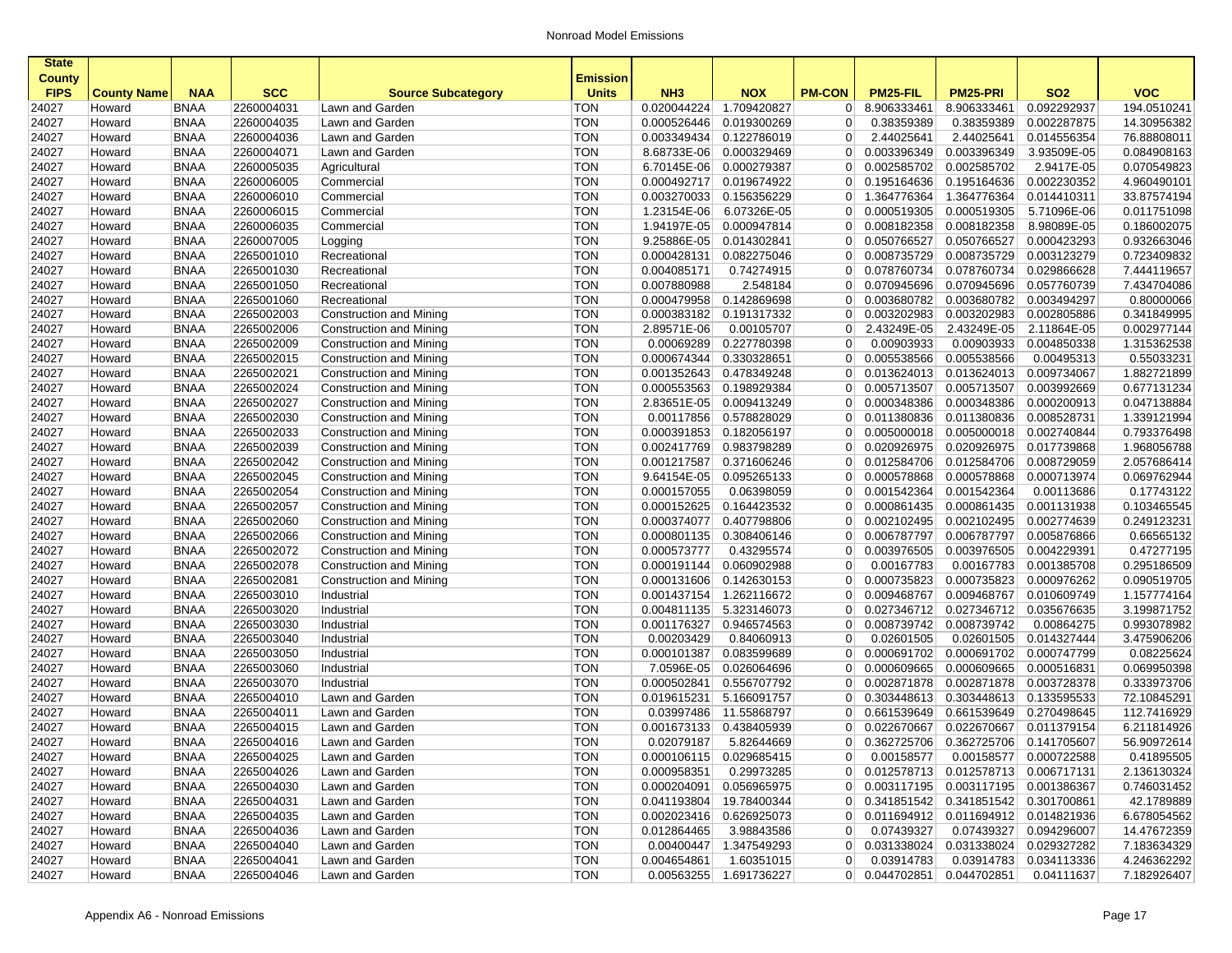| <b>State</b>   |                    |                            |                          |                              |                          |                            |                            |                                  |                           |                                       |                            |                            |
|----------------|--------------------|----------------------------|--------------------------|------------------------------|--------------------------|----------------------------|----------------------------|----------------------------------|---------------------------|---------------------------------------|----------------------------|----------------------------|
| <b>County</b>  |                    |                            |                          |                              | Emission                 |                            |                            |                                  |                           |                                       |                            |                            |
| <b>FIPS</b>    | <b>County Name</b> | <b>NAA</b>                 | <b>SCC</b>               | <b>Source Subcategory</b>    | <b>Units</b>             | NH <sub>3</sub>            | <b>NOX</b>                 | <b>PM-CON</b>                    | <b>PM25-FIL</b>           | <b>PM25-PRI</b>                       | <b>SO2</b>                 | <b>VOC</b>                 |
| 24027          | Howard             | <b>BNAA</b>                | 2265004051               | Lawn and Garden              | <b>TON</b>               | 0.002417729                | 0.662714889                | $\overline{0}$                   | 0.045815439               | 0.045815439                           | 0.016447178                | 6.959668519                |
| 24027          | Howard             | <b>BNAA</b>                | 2265004055               | Lawn and Garden              | <b>TON</b>               | 0.05460014                 | 18.51412461                | $\overline{0}$                   | 0.434303415               | 0.434303415                           | 0.399458216                | 83.45403102                |
| 24027          | Howard             | <b>BNAA</b>                | 2265004056               | Lawn and Garden              | <b>TON</b>               | 0.064306392                | 22.39509736                | $\overline{0}$                   | 0.54903614                | 0.54903614                            | 0.470935192                | 56.88368458                |
| 24027          | Howard             | <b>BNAA</b>                | 2265004066               | Lawn and Garden              | <b>TON</b>               | 0.011024047                | 7.153841634                | $\overline{0}$                   | 0.080860475               | 0.080860475                           | 0.081229377                | 8.264032302                |
| 24027          | Howard             | <b>BNAA</b>                | 2265004071               | Lawn and Garden              | <b>TON</b>               | 0.198460004                | 78.43264972                | $\overline{0}$                   | 1.785072102               | 1.785072102                           | 1.442967677                | 200.0415321                |
| 24027          | Howard             | <b>BNAA</b>                | 2265004075               | Lawn and Garden              | <b>TON</b>               | 0.001900866                | 0.507676322                | $\overline{0}$                   | 0.027735604               | 0.027735604                           | 0.01335927                 | 4.120467498                |
| 24027          | Howard             | <b>BNAA</b>                | 2265004076               | Lawn and Garden              | <b>TON</b>               | 0.006440598                | 1.740257545                | $\overline{0}$                   | 0.09373749                | 0.09373749                            | 0.045274738                | 13.98899519                |
| 24027          | Howard             | <b>BNAA</b>                | 2265005010               | Agricultural                 | <b>TON</b>               | 1.1648E-05                 | 0.00400119                 | $\overline{0}$                   | 0.000100784               | 0.000100784                           | 8.53033E-05                | 0.010395361                |
| 24027          | Howard             | <b>BNAA</b>                | 2265005015               | Agricultural                 | <b>TON</b>               | 4.86553E-05                | 0.044113667                | $\overline{0}$                   | 0.000300799               | 0.000300799                           | 0.000360046                | 0.033248919                |
| 24027          | Howard             | <b>BNAA</b>                | 2265005020               | Agricultural                 | <b>TON</b>               | 2.82154E-07                | 0.000292939                | $\overline{0}$                   | 1.55128E-06               | 1.55128E-06                           | 2.09384E-06                | 0.000221198                |
| 24027          | Howard             | <b>BNAA</b><br><b>BNAA</b> | 2265005025<br>2265005030 | Agricultural<br>Agricultural | <b>TON</b><br><b>TON</b> | 3.04551E-05<br>1.00422E-05 | 0.031619565                | $\overline{0}$                   | 0.000167457               | 0.000167457<br>8.26228E-05            | 0.000226004                | 0.027434123<br>0.010967295 |
| 24027          | Howard             |                            |                          |                              | <b>TON</b>               |                            | 0.003274686                | $\overline{0}$                   | 8.26228E-05               |                                       | 7.33739E-05                |                            |
| 24027          | Howard             | <b>BNAA</b>                | 2265005035<br>2265005040 | Agricultural                 | <b>TON</b>               | 0.000105942                | 0.051401052                | $\overline{0}$                   | 0.000980055               | 0.000980055                           | 0.000764412                | 0.158993526<br>0.323004222 |
| 24027          | Howard             | <b>BNAA</b>                |                          | Agricultural                 | <b>TON</b>               | 0.000227646<br>4.83291E-05 | 0.049353807                | $\overline{0}$<br>$\overline{0}$ | 0.001316451               | 0.001316451                           | 0.001660662                | 0.039060664                |
| 24027          | Howard             | <b>BNAA</b>                | 2265005045<br>2265005055 | Agricultural                 | <b>TON</b>               | 7.09951E-05                | 0.050176915<br>0.059973246 | $\overline{0}$                   | 0.000265736<br>0.00044407 | 0.000265736<br>0.00044407             | 0.000358645<br>0.000524318 | 0.06043697                 |
| 24027          | Howard<br>Howard   | <b>BNAA</b><br><b>BNAA</b> | 2265005060               | Agricultural<br>Agricultural | <b>TON</b>               | 8.607E-05                  | 0.087349799                | $\overline{0}$                   | 0.000512462               | 0.000512462                           | 0.000636827                | 0.061091665                |
| 24027<br>24027 | Howard             | <b>BNAA</b>                | 2265006005               | Commercial                   | <b>TON</b>               | 0.075060357                | 25.55868666                | $\overline{0}$                   | 0.641092241               | 0.641092241                           | 0.545143956                | 102.8004479                |
| 24027          | Howard             | <b>BNAA</b>                | 2265006010               | Commercial                   | <b>TON</b>               | 0.018006684                | 7.733677997                | $\overline{0}$                   | 0.213237881               | 0.213237881                           | 0.127776738                | 29.82836166                |
| 24027          | Howard             | <b>BNAA</b>                | 2265006015               | Commercial                   | <b>TON</b>               | 0.009655135                | 5.32865446                 | $\overline{0}$                   | 0.095290744               | 0.095290744                           | 0.06975739                 | 11.88877509                |
| 24027          | Howard             | <b>BNAA</b>                | 2265006025               | Commercial                   | <b>TON</b>               | 0.020732849                | 9.626447199                | $\overline{0}$                   | 0.172687021               | 0.172687021                           | 0.152053453                | 19.57611377                |
| 24027          | Howard             | <b>BNAA</b>                | 2265006030               | Commercial                   | <b>TON</b>               | 0.032448754                | 11.27447433                | $\overline{0}$                   | 0.367245189               | 0.367245189                           | 0.231010162                | 53.10867811                |
| 24027          | Howard             | <b>BNAA</b>                | 2265006035               | Commercial                   | <b>TON</b>               | 0.001518739                | 0.562571228                | $\overline{0}$                   | 0.014949181               | 0.014949181                           | 0.010999447                | 1.797328551                |
| 24027          | Howard             | <b>BNAA</b>                | 2265007010               | Logging                      | <b>TON</b>               | 0.000136251                | 0.041148499                | $\overline{0}$                   | 0.001056556               | 0.001056556                           | 0.000994538                | 0.186263012                |
| 24027          | Howard             | <b>BNAA</b>                | 2265007015               | Logging                      | <b>TON</b>               | 1.43763E-06                | 0.000464703                | $\overline{0}$                   | 2.10169E-05               | 2.10169E-05                           | 9.9577E-06                 | 0.002854698                |
| 24027          | Howard             | <b>BNAA</b>                | 2265010010               | Industrial                   | <b>TON</b>               | 0.000103874                | 0.034842638                | $\overline{0}$                   | 0.000935004               | 0.000935004                           | 0.00076313                 | 0.080575392                |
| 24027          | Howard             | <b>BNAA</b>                | 2267001060               | Recreational                 | <b>TON</b>               |                            | 0.042698113                | $\overline{0}$                   | 0.000200068               | 0.000200068                           | 4.63715E-05                | 0.011568214                |
| 24027          | Howard             | <b>BNAA</b>                | 2267002003               | Construction and Mining      | <b>TON</b>               |                            | 0.088978334                | $\overline{0}$                   | 0.000419468               | 0.000419468                           | 9.65376E-05                | 0.024254204                |
| 24027          | Howard             | <b>BNAA</b>                | 2267002015               | Construction and Mining      | <b>TON</b>               |                            | 0.152377808                | $\overline{0}$                   | 0.000723387               | 0.000723387                           | 0.000165134                | 0.041827221                |
| 24027          | Howard             | <b>BNAA</b>                | 2267002021               | Construction and Mining      | <b>TON</b>               |                            | 0.02354362                 | 0 <sup>1</sup>                   | 0.000110116               | 0.000110116                           | 2.55766E-05                | 0.006367055                |
| 24027          | Howard             | <b>BNAA</b>                | 2267002024               | Construction and Mining      | <b>TON</b>               |                            | 0.015539974                | $\overline{0}$                   | 7.34251E-05               | 7.34251E-05                           | 1.6854E-05                 | 0.00424554                 |
| 24027          | Howard             | <b>BNAA</b>                | 2267002030               | Construction and Mining      | <b>TON</b>               |                            | 0.273524124                | $\overline{0}$                   | 0.0012892                 | 0.0012892                             | 0.000296772                | 0.074543281                |
| 24027          | Howard             | <b>BNAA</b>                | 2267002033               | Construction and Mining      | <b>TON</b>               |                            | 0.090212054                | $\overline{0}$                   | 0.000419218               | 0.000419218                           | 9.81038E-05                | 0.024239773                |
| 24027          | Howard             | <b>BNAA</b>                | 2267002039               | Construction and Mining      | <b>TON</b>               |                            | 0.260182303                | $\overline{0}$                   | 0.001246864               | 0.001246864                           | 0.000281525                | 0.072095345                |
| 24027          | Howard             | <b>BNAA</b>                | 2267002045               | Construction and Mining      | <b>TON</b>               |                            | 0.096304281                | $\overline{0}$                   | 0.000450637               | 0.000450637                           | 0.000104612                | 0.026056458                |
| 24027          | Howard             | <b>BNAA</b>                | 2267002054               | Construction and Mining      | <b>TON</b>               |                            | 0.015584968                | $\overline{0}$                   | 7.29611E-05               | 7.29611E-05                           | 1.69282E-05                | 0.004218709                |
| 24027          | Howard             | <b>BNAA</b>                | 2267002057               | Construction and Mining      | <b>TON</b>               |                            | 0.174103494                | $\overline{0}$                   | 0.000818503               | 0.000818503                           | 0.00018898                 | 0.047326982                |
| 24027          | Howard             | <b>BNAA</b>                | 2267002060               | Construction and Mining      | <b>TON</b>               |                            | 0.434369521                | $\overline{0}$                   | 0.002053202               | 0.002053202                           | 0.000471067                | 0.118718896                |
| 24027          | Howard             | <b>BNAA</b>                | 2267002066               | Construction and Mining      | <b>TON</b>               |                            | 0.045640968                | $\overline{0}$                   | 0.000216517               | 0.000216517                           | 4.94677E-05                | 0.012519303                |
| 24027          | Howard             | <b>BNAA</b>                | 2267002072               | Construction and Mining      | <b>TON</b>               |                            | 0.357245849                | $\overline{0}$                   | 0.001674691               | 0.001674691                           | 0.000387951                | 0.096832929                |
| 24027          | Howard             | <b>BNAA</b>                | 2267002081               | Construction and Mining      | <b>TON</b>               |                            | 0.144645765                | $\overline{0}$                   | 0.000675719               | 0.000675719                           | 0.000157166                | 0.039070979                |
| 24027          | Howard             | <b>BNAA</b>                | 2267003010               | Industrial                   | <b>TON</b>               |                            | 1.467735088                | $\overline{0}$                   | 0.006837587               | 0.006837587                           | 0.001595495                | 0.395358572                |
| 24027          | Howard             | <b>BNAA</b>                | 2267003020               | Industrial                   | <b>TON</b>               |                            | 138.2855285                | 0 <sup>1</sup>                   | 0.652097637               | 0.652097637                           | 0.150026881                | 37.7051715                 |
| 24027          | Howard             | <b>BNAA</b>                | 2267003030               | Industrial                   | <b>TON</b>               |                            | 1.05275647                 | $\overline{0}$                   | 0.00501086                | 0.00501086                            | 0.001140397                | 0.289734722                |
| 24027          | Howard             | BNAA                       | 2267003040               | Industrial                   | TON                      |                            | 0.325296899                |                                  | $0$ 0.001538255           | 0.001538255 0.000352756               |                            | 0.088943991                |
| 24027          | Howard             | <b>BNAA</b>                | 2267003050               | Industrial                   | <b>TON</b>               |                            | 0.079196065                |                                  | 0 0.000369322             | 0.000369322 8.60755E-05               |                            | 0.021354699                |
| 24027          | Howard             | <b>BNAA</b>                | 2267003070               | Industrial                   | TON                      |                            | 0.643455434                |                                  | 0 0.003069945             | 0.003069945                           | 0.00069675                 | 0.177508391                |
| 24027          | Howard             | <b>BNAA</b>                | 2267004066               | Lawn and Garden              | TON                      |                            | 5.286705707                |                                  | $0$ 0.025007563           | 0.025007563 0.005732667               |                            | 1.445971206                |
| 24027          | Howard             | <b>BNAA</b>                | 2267005055               | Agricultural                 | <b>TON</b>               |                            | 0.000681106                |                                  | 0 3.20053E-06             | 3.20053E-06                           | 7.39359E-07                | 0.000185059                |
| 24027          | Howard             | <b>BNAA</b>                | 2267005060               | Agricultural                 | <b>TON</b>               |                            | 0.001051124                | 0                                | 4.99423E-06               | 4.99423E-06                           | 1.13896E-06                | 0.000288773                |
| 24027          | Howard             | <b>BNAA</b>                | 2267006005               | Commercial                   | <b>TON</b>               |                            | 10.74935341                |                                  |                           | 0 0.049075668 0.049075668 0.011752304 |                            | 2.18278583                 |
| 24027          | Howard             | <b>BNAA</b>                | 2267006010               | Commercial                   | <b>TON</b>               |                            | 2.501764678                |                                  |                           | 0 0.011566745 0.011566745 0.002729831 |                            | 0.514465297                |
| 24027          | Howard             | <b>BNAA</b>                | 2267006015               | Commercial                   | <b>TON</b>               |                            | 3.019356508                |                                  |                           | 0 0.014079067 0.014079067 0.003290202 |                            | 0.626208285                |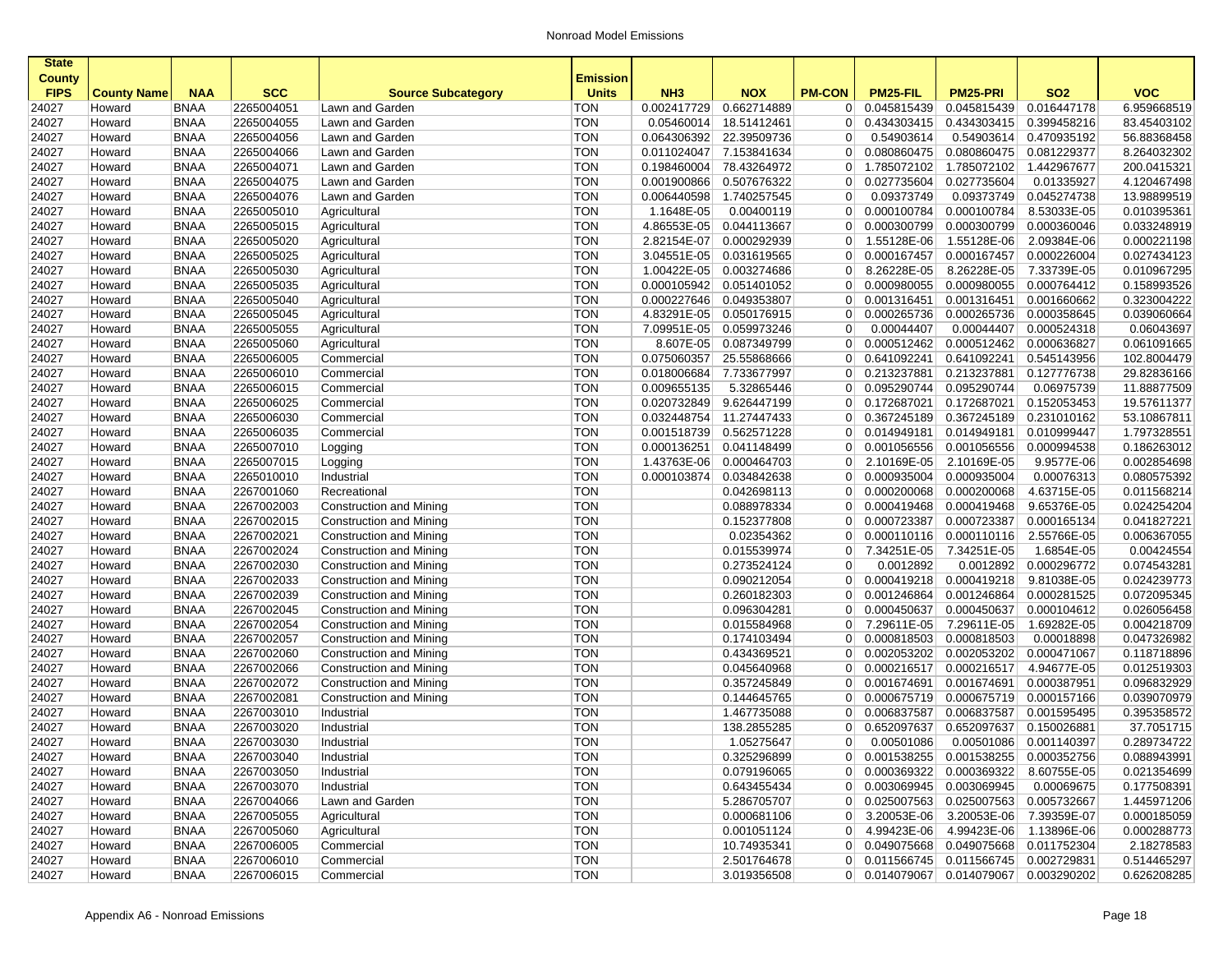| <b>State</b>  |                    |             |            |                                |                 |                         |             |                |                                       |                                         |                        |             |
|---------------|--------------------|-------------|------------|--------------------------------|-----------------|-------------------------|-------------|----------------|---------------------------------------|-----------------------------------------|------------------------|-------------|
| <b>County</b> |                    |             |            |                                | <b>Emission</b> |                         |             |                |                                       |                                         |                        |             |
| <b>FIPS</b>   | <b>County Name</b> | <b>NAA</b>  | <b>SCC</b> | <b>Source Subcategory</b>      | <b>Units</b>    | NH <sub>3</sub>         | <b>NOX</b>  | <b>PM-CON</b>  | PM25-FIL                              | <b>PM25-PRI</b>                         | <b>SO2</b>             | <b>VOC</b>  |
| 24027         | Howard             | <b>BNAA</b> | 2267006025 | Commercial                     | <b>TON</b>      |                         | 3.76511836  | $\overline{0}$ | 0.017534104                           | 0.017534104                             | 0.004093084            | 1.013845706 |
| 24027         | Howard             | <b>BNAA</b> | 2267006030 | Commercial                     | <b>TON</b>      |                         | 0.048634629 | $\overline{0}$ | 0.000224245                           | 0.000224245                             | 5.29553E-05            | 0.012966168 |
| 24027         | Howard             | <b>BNAA</b> | 2267006035 | Commercial                     | <b>TON</b>      |                         | 0.047431679 | 0              | 0.00022202                            | 0.00022202                              | 5.16551E-05            | 0.009875001 |
| 24027         | Howard             | <b>BNAA</b> | 2268002081 | Construction and Mining        | <b>TON</b>      |                         | 0.00568576  | $\overline{0}$ | 2.65613E-05                           | 2.65613E-05                             | 5.22662E-06            | 9.05206E-05 |
| 24027         | Howard             | <b>BNAA</b> | 2268003020 | Industrial                     | <b>TON</b>      |                         | 10.067314   | 0              | 0.047531588                           | 0.047531588                             | 0.009217556            | 0.161987274 |
| 24027         | Howard             | <b>BNAA</b> | 2268003030 | Industrial                     | <b>TON</b>      |                         | 0.01144073  | $\overline{0}$ | 5.40454E-05                           | 5.40454E-05                             | 1.04729E-05            | 0.000184186 |
| 24027         | Howard             | <b>BNAA</b> | 2268003040 | Industrial                     | <b>TON</b>      |                         | 0.006233034 | $\overline{0}$ | 2.94391E-05                           | 2.94391E-05                             | 5.70614E-06            | 0.000100328 |
| 24027         | Howard             | <b>BNAA</b> | 2268003060 | Industrial                     | <b>TON</b>      |                         | 0.033420648 | $\overline{0}$ | 0.000158383                           | 0.000158383                             | 3.05563E-05            | 0.000539768 |
| 24027         | Howard             | <b>BNAA</b> | 2268003070 | Industrial                     | <b>TON</b>      |                         | 0.046456232 | $\overline{0}$ | 0.000221719                           | 0.000221719                             | 4.23602E-05            | 0.000755617 |
| 24027         | Howard             | <b>BNAA</b> | 2268005055 | Agricultural                   | <b>TON</b>      |                         | 0.001007037 | $\overline{0}$ | 5.04679E-06                           | 5.04679E-06                             | 9.00602E-07            | 1.71994E-05 |
| 24027         | Howard             | <b>BNAA</b> | 2268005060 | Agricultural                   | <b>TON</b>      |                         | 0.074417708 | $\overline{0}$ | 0.000367823                           | 0.000367823                             | 6.69283E-05            | 0.001253536 |
| 24027         | Howard             | <b>BNAA</b> | 2268006005 | Commercial                     | <b>TON</b>      |                         | 3.524493675 | $\overline{0}$ | 0.016247432                           | 0.016247432                             | 0.003399911            | 0.04259583  |
| 24027         | Howard             | <b>BNAA</b> | 2268006010 | Commercial                     | <b>TON</b>      |                         | 0.179937657 | 0              | 0.00083584                            | 0.00083584                              | 0.000173168            | 0.002191318 |
| 24027         | Howard             | <b>BNAA</b> | 2268006015 | Commercial                     | <b>TON</b>      |                         | 0.255293476 | $\overline{0}$ | 0.001196747                           | 0.001196747                             | 0.000244988            | 0.003137507 |
| 24027         | Howard             | <b>BNAA</b> | 2268006020 | Commercial                     | <b>TON</b>      |                         | 9.145264444 | $\overline{0}$ | 0.046653092                           | 0.046653092                             | 0.008118446            | 0.158993364 |
| 24027         | Howard             | <b>BNAA</b> | 2268010010 | Industrial                     | <b>TON</b>      |                         | 0.127776182 | $\overline{0}$ | 0.000626961                           | 0.000626961                             | 0.000115254            | 0.002136676 |
| 24027         | Howard             | <b>BNAA</b> | 2270001060 | Recreational                   | <b>TON</b>      | 0.000288757             | 0.441793384 | 0              | 0.076400598                           | 0.076400598                             | 0.049983869            | 0.141182177 |
| 24027         | Howard             | <b>BNAA</b> | 2270002003 | Construction and Mining        | <b>TON</b>      | 0.00511129              | 7.215434448 | $\overline{0}$ | 0.651434183                           | 0.651434183                             | 0.893240802            | 0.695797314 |
| 24027         | Howard             | <b>BNAA</b> | 2270002006 | Construction and Mining        | <b>TON</b>      | 2.04873E-05             | 0.015864549 | $\overline{0}$ | 0.001791545                           | 0.001791545                             | 0.003578447            | 0.002579353 |
| 24027         | Howard             | <b>BNAA</b> | 2270002009 | Construction and Mining        | <b>TON</b>      | 0.000137668             | 0.247257628 | $\overline{0}$ | 0.029270587                           | 0.029270587                             | 0.02393429             | 0.043209358 |
| 24027         | Howard             | <b>BNAA</b> | 2270002015 | Construction and Mining        | <b>TON</b>      | 0.012805617             | 17.90283461 | $\overline{0}$ | 1.825006046                           | 1.825006046                             | 2.235163244            | 1.972429728 |
| 24027         | Howard             | <b>BNAA</b> | 2270002018 | Construction and Mining        | <b>TON</b>      | 0.013925223             | 20.73568516 | $\overline{0}$ | 1.463379603                           | 1.463379603                             | 2.433592633            | 1.447986684 |
| 24027         | Howard             | <b>BNAA</b> | 2270002021 | Construction and Mining        | <b>TON</b>      | 0.00076761              | 1.138338347 | $\overline{0}$ | 0.114891786                           | 0.114891786                             | 0.133945317            | 0.126912224 |
| 24027         | Howard             | <b>BNAA</b> | 2270002024 | Construction and Mining        | <b>TON</b>      | 0.000473881             | 0.767182902 | $\overline{0}$ | 0.081193986                           | 0.081193986                             | 0.082650606            | 0.087627441 |
| 24027         | Howard             | <b>BNAA</b> | 2270002027 | Construction and Mining        | <b>TON</b>      | 0.001416036             | 2.16138484  | $\overline{0}$ | 0.257616281                           | 0.257616281                             | 0.246263978            | 0.426365265 |
| 24027         | Howard             | <b>BNAA</b> | 2270002030 | Construction and Mining        | <b>TON</b>      | 0.00607682              | 8.331583277 | 0              | 1.070407948                           | 1.070407948                             | 1.059650757            | 1.174782053 |
| 24027         | Howard             | <b>BNAA</b> | 2270002033 | Construction and Mining        | <b>TON</b>      | 0.005228072             | 9.882669351 | $\overline{0}$ | 0.753443017                           | 0.753443017                             | 0.912039069            | 0.920465565 |
| 24027         | Howard             | <b>BNAA</b> | 2270002036 | Construction and Mining        | <b>TON</b>      | 0.051880599             | 71.54087685 | $\overline{0}$ | 5.449828252                           | 5.449828252                             | 9.065373017            | 5.709055904 |
| 24027         | Howard             | <b>BNAA</b> | 2270002039 | Construction and Mining        | <b>TON</b>      | 0.00043062              | 0.561128189 | $\overline{0}$ | 0.081895684                           | 0.081895684                             | 0.075040159            | 0.09473351  |
| 24027         | Howard             | <b>BNAA</b> | 2270002042 | Construction and Mining        | <b>TON</b>      | 0.000203668             | 0.370425376 | $\overline{0}$ | 0.032996385                           | 0.032996385                             | 0.035494008            | 0.044211797 |
| 24027         | Howard             | <b>BNAA</b> | 2270002045 | <b>Construction and Mining</b> | <b>TON</b>      | 0.0118513               | 19.50055932 | $\overline{0}$ | 1.191167495                           | 1.191167495                             | 2.070043538            | 1.488853668 |
| 24027         | Howard             | <b>BNAA</b> | 2270002048 | Construction and Mining        | <b>TON</b>      | 0.012907843             | 18.1721434  | 0              | 1.30021689                            | 1.30021689                              | 2.255453223            | 1.421175538 |
| 24027         | Howard             | <b>BNAA</b> | 2270002051 | Construction and Mining        | <b>TON</b>      | 0.044380244             | 67.54635182 | $\overline{0}$ | 4.304715605                           | 4.304715605                             | 7.754610976            | 4.926601957 |
| 24027         | Howard             | <b>BNAA</b> | 2270002054 | Construction and Mining        | <b>TON</b>      | 0.002089627             | 3.415827269 | $\overline{0}$ | 0.248631539                           | 0.248631539                             | 0.36481714             | 0.302815553 |
| 24027         | Howard             | <b>BNAA</b> | 2270002057 | Construction and Mining        | <b>TON</b>      | 0.016614436             | 22.87174858 | $\overline{0}$ | 2.734837164                           | 2.734837164                             | 2.898780578            | 2.835978138 |
| 24027         | Howard             | <b>BNAA</b> | 2270002060 | Construction and Mining        | <b>TON</b>      | 0.056482818             | 87.61266435 | 0              | 6.850044703                           | 6.850044703                             | 9.865744372            | 7.097616181 |
| 24027         | Howard             | <b>BNAA</b> | 2270002066 | Construction and Mining        | <b>TON</b>      | 0.034353374             | 53.22784425 | 0              | 8.117793393                           | 8.117793393 5.966179626                 |                        | 12.25242995 |
| 24027         | Howard             | <b>BNAA</b> | 2270002069 | Construction and Mining        | <b>TON</b>      | 0.051685851             | 77.00507505 | $\overline{0}$ | 5.641928573                           | 5.641928573                             | 9.029264599            | 6.169156229 |
| 24027         | Howard             | <b>BNAA</b> | 2270002072 | Construction and Mining        | <b>TON</b>      | 0.023585078             | 34.12853265 | 0              | 6.980518598                           | 6.980518598                             | 4.081287918            | 11.82946351 |
| 24027         | Howard             | <b>BNAA</b> | 2270002075 | Construction and Mining        | <b>TON</b>      | 0.00556059              | 9.283016498 | $\overline{0}$ | 0.738833584                           | 0.738833584                             | 0.970674983            | 0.833478781 |
| 24027         | Howard             | <b>BNAA</b> | 2270002078 | Construction and Mining        | <b>TON</b>      | 7.27318E-05             | 0.109704952 | 0              | 0.02160506                            | 0.02160506                              | 0.012588183            | 0.035951909 |
| 24027         | Howard             | <b>BNAA</b> | 2270002081 | Construction and Mining        | <b>TON</b>      | 0.005328841             | 9.022726493 | $\overline{0}$ | 0.775385626                           | 0.775385626                             | 0.930307884            | 0.778600564 |
| 24027         | Howard             | <b>BNAA</b> | 2270003010 | Industrial                     | <b>TON</b>      | 0.000935834             | 1.525749287 | $\overline{0}$ | 0.263231816                           | 0.263231816                             | 0.162026029            | 0.449911758 |
| 24027         | Howard             | <b>BNAA</b> | 2270003020 | Industrial                     | <b>TON</b>      | 0.013507226             | 16.10042877 | $\Omega$       |                                       | 1.778961914 1.778961914 2.359750041     |                        | 1.588018611 |
| 24027         | Howard             | BNAA        | 2270003030 | Industrial                     | $\top$ on       | 0.005897286 8.534269926 |             | $\sigma$       | 0.64677862                            |                                         | 0.64677862 1.029721778 | 0.821136009 |
| 24027         | Howard             | <b>BNAA</b> | 2270003040 | Industrial                     | <b>TON</b>      | 0.005987182 9.721484049 |             | 0 <sup>1</sup> |                                       | 0.699837727   0.699837727   1.045179143 |                        | 0.88906733  |
| 24027         | Howard             | <b>BNAA</b> | 2270003050 | Industrial                     | <b>TON</b>      | 0.000230878 0.448931826 |             |                | $0$ 0.055497201                       | 0.055497201 0.040091552                 |                        | 0.083553182 |
| 24027         | Howard             | <b>BNAA</b> | 2270003060 | Industrial                     | <b>TON</b>      | 0.028905397             | 37.07881067 |                | 0 4.150776335                         | 4.150776335 5.042834958                 |                        | 5.024947759 |
| 24027         | Howard             | <b>BNAA</b> | 2270003070 | Industrial                     | <b>TON</b>      | 0.008504588             | 11.0078932  |                | 0 0.869979685                         | 0.869979685 1.486338199                 |                        | 0.869573911 |
| 24027         | Howard             | <b>BNAA</b> | 2270004031 | Lawn and Garden                | <b>TON</b>      | 2.38854E-06             | 0.003885964 |                | 0 0.000418238                         | 0.000418238 0.000415123                 |                        | 0.00078181  |
| 24027         | Howard             | <b>BNAA</b> | 2270004036 | Lawn and Garden                | <b>TON</b>      | 0.000631258             | 1.055285915 |                | 0 0.077896728 0.077896728 0.109834047 |                                         |                        | 0.101328599 |
| 24027         | Howard             | <b>BNAA</b> | 2270004046 | Lawn and Garden                | <b>TON</b>      |                         | 24.09765036 |                | 0 2.902777112 2.902777112 2.899960989 |                                         |                        | 4.749586971 |
| 24027         | Howard             | BNAA        | 2270004056 | Lawn and Garden                | <b>TON</b>      | 0.003440587 5.318106085 |             |                | 0 0.627335158 0.627335158 0.59828637  |                                         |                        | 1.051879026 |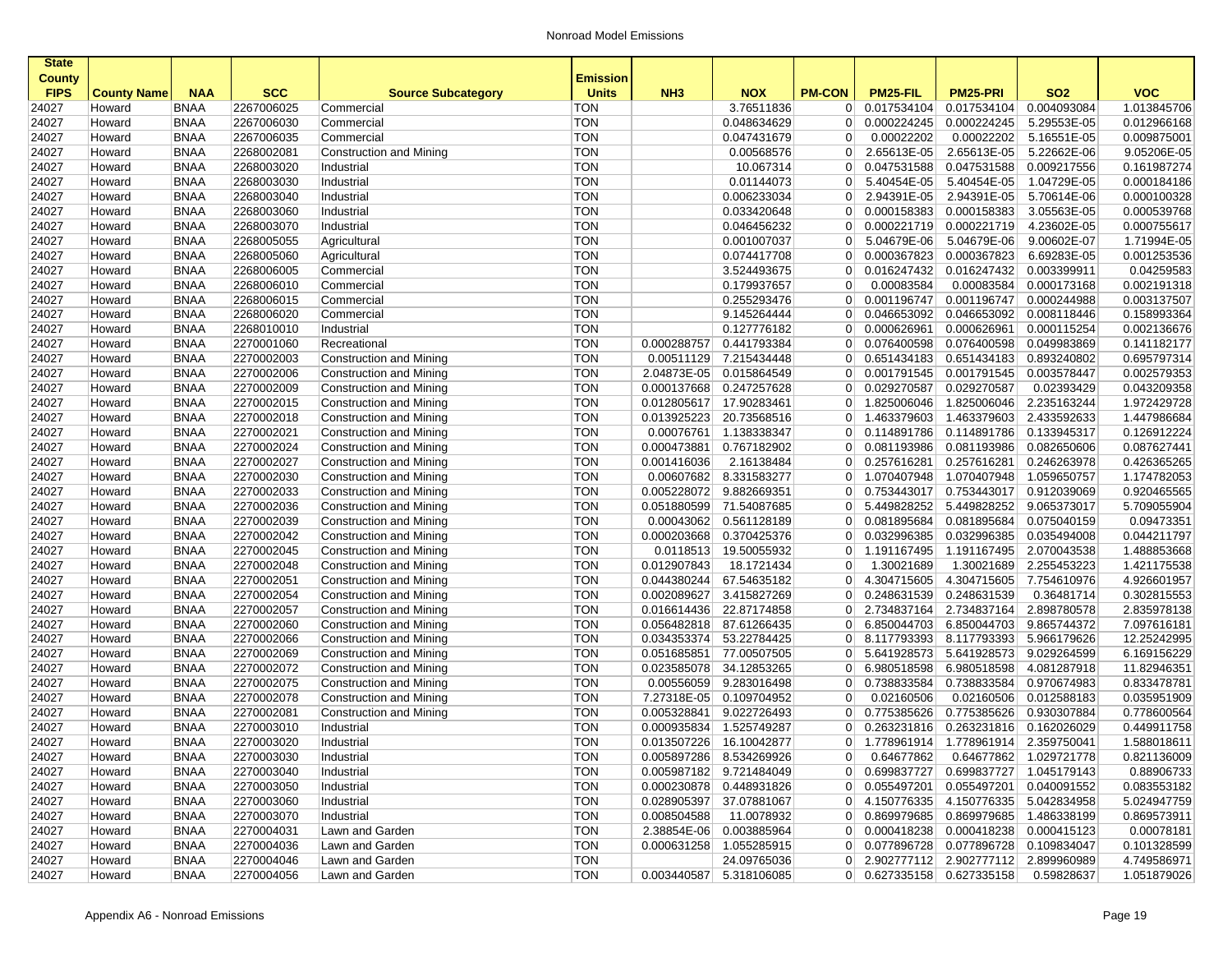| <b>State</b>                 |                       |             |            |                           |                                 |                 |                         |                |               |                                       |             |             |
|------------------------------|-----------------------|-------------|------------|---------------------------|---------------------------------|-----------------|-------------------------|----------------|---------------|---------------------------------------|-------------|-------------|
| <b>County</b><br><b>FIPS</b> | <b>County Name</b>    | <b>NAA</b>  | <b>SCC</b> | <b>Source Subcategory</b> | <b>Emission</b><br><b>Units</b> | NH <sub>3</sub> | <b>NOX</b>              | <b>PM-CON</b>  | PM25-FIL      | <b>PM25-PRI</b>                       | <b>SO2</b>  | <b>VOC</b>  |
| 24027                        | Howard                | <b>BNAA</b> | 2270004066 | Lawn and Garden           | TON                             | 0.022687168     | 36.02216308             | $\overline{0}$ | 3.267613668   | 3.267613668                           | 3.957446519 | 4.072916902 |
| 24027                        | Howard                | <b>BNAA</b> | 2270004071 | Lawn and Garden           | <b>TON</b>                      | 0.002672992     | 3.628872406             | 0 <sup>1</sup> | 0.349796071   | 0.349796071                           | 0.466218298 | 0.49054512  |
| 24027                        | Howard                | <b>BNAA</b> | 2270004076 | Lawn and Garden           | <b>TON</b>                      | 6.37615E-05     | 0.095108279             | $\overline{0}$ | 0.011182746   | 0.011182746                           | 0.01110603  | 0.015209913 |
| 24027                        | Howard                | <b>BNAA</b> | 2270005010 | Agricultural              | <b>TON</b>                      | 4.30967E-07     | 0.000727552             |                | 0 0.000112371 | 0.000112371                           | 7.49463E-05 | 0.000130581 |
| 24027                        | Howard                | <b>BNAA</b> | 2270005015 | Agricultural              | <b>TON</b>                      | 0.018608964     | 30.78938445             | 0              | 3.642945177   | 3.642945177                           | 3.243980276 | 3.823728591 |
| 24027                        | Howard                | <b>BNAA</b> | 2270005020 | Agricultural              | <b>TON</b>                      | 0.001670383     | 3.121374541             | $\overline{0}$ | 0.384513214   | 0.384513214                           | 0.291466616 | 0.278443835 |
| 24027                        | Howard                | <b>BNAA</b> | 2270005025 | Agricultural              | <b>TON</b>                      | 9.29452E-06     | 0.013292754             | $\overline{0}$ | 0.002199658   | 0.002199658                           | 0.001616409 | 0.002800159 |
| 24027                        | Howard                | <b>BNAA</b> | 2270005030 | Agricultural              | <b>TON</b>                      | 1.90694E-06     | 0.002950262             | $\overline{0}$ | 0.000483963   | 0.000483963                           | 0.00033209  | 0.000469292 |
| 24027                        | Howard                | <b>BNAA</b> | 2270005035 | Agricultural              | <b>TON</b>                      | 0.000141873     | 0.22125214              | 0 <sup>1</sup> | 0.030684138   | 0.030684138                           | 0.024682364 | 0.040624457 |
| 24027                        | Howard                | <b>BNAA</b> | 2270005040 | Agricultural              | <b>TON</b>                      | 3.55075E-07     | 0.000568636             | 0              | 5.71934E-05   | 5.71934E-05                           | 6.19323E-05 | 6.50009E-05 |
| 24027                        | Howard                | <b>BNAA</b> | 2270005045 | Agricultural              | <b>TON</b>                      | 0.00013113      | 0.218510269             | $\overline{0}$ | 0.031926326   | 0.031926326                           | 0.022867102 | 0.025063525 |
| 24027                        | Howard                | <b>BNAA</b> | 2270005055 | Agricultural              | <b>TON</b>                      | 0.000364051     | 0.64394134              | $\overline{0}$ | 0.086578784   | 0.086578784                           | 0.063417102 | 0.085340354 |
| 24027                        | Howard                | <b>BNAA</b> | 2270005060 | Agricultural              | <b>TON</b>                      | 0.000267502     | 0.404195676             | $\overline{0}$ | 0.04091167    | 0.04091167                            | 0.046642329 | 0.052559437 |
| 24027                        | Howard                | <b>BNAA</b> | 2270006005 | Commercial                | <b>TON</b>                      | 0.030265673     | 46.80273748             | $\overline{0}$ | 4.963056325   | 4.963056325                           | 5.272199664 | 7.103113901 |
| 24027                        | Howard                | <b>BNAA</b> | 2270006010 | Commercial                | <b>TON</b>                      | 0.005091525     | 11.1434038              | $\overline{0}$ | 1.203863385   | 1.203863385                           | 1.244296348 | 1.56214331  |
| 24027                        | Howard                | <b>BNAA</b> | 2270006015 | Commercial                | <b>TON</b>                      | 0.019791054     | 28.13021752             | 0 <sup>1</sup> | 2.858653021   | 2.858653021                           | 3.452395934 | 3.521490539 |
| 24027                        | Howard                | <b>BNAA</b> | 2270006025 | Commercial                | <b>TON</b>                      | 0.117866142     | 13.61930102             | 0              | 2.972647644   | 2.972647644                           | 1.744657606 | 5.3604404   |
| 24027                        | Howard                | <b>BNAA</b> | 2270006030 | Commercial                | <b>TON</b>                      | 0.000130841     | 1.56108617              | $\overline{0}$ | 0.138907516   | 0.138907516                           | 0.168413159 | 0.223019989 |
| 24027                        | Howard                | <b>BNAA</b> | 2270006035 | Commercial                | <b>TON</b>                      | 0.000759727     | 1.213776244             | $\overline{0}$ | 0.126870932   | 0.126870932                           | 0.149374476 | 0.163752358 |
| 24027                        | Howard                | <b>BNAA</b> | 2270007015 | Logging                   | <b>TON</b>                      | 0.001525074     | 2.045591055             | $\overline{0}$ | 0.147501831   | 0.147501831                           | 0.266566514 | 0.148804306 |
| 24027                        | Howard                | <b>BNAA</b> | 2270010010 | Industrial                | <b>TON</b>                      | 0.000310681     | 0.363226995             | 0 <sup>1</sup> | 0.022950651   | 0.022950651                           | 0.037403782 | 0.029984039 |
| 24027                        | Howard                | <b>BNAA</b> | 2282005010 | <b>Pleasure Craft</b>     | <b>TON</b>                      | 0.003978275     | 0.581889221             | $\overline{0}$ | 0.425230195   | 0.425230195                           | 0.022725023 | 27.33031378 |
| 24027                        | Howard                | <b>BNAA</b> | 2282005015 | <b>Pleasure Craft</b>     | <b>TON</b>                      | 0.00158135      | 0.162906143             |                | 0 0.169526497 | 0.169526497                           | 0.00917752  | 9.253311594 |
| 24027                        | Howard                | <b>BNAA</b> | 2282010005 | <b>Pleasure Craft</b>     | <b>TON</b>                      | 0.000965339     | 0.62153623              | 0 <sup>1</sup> | 0.005031716   | 0.005031716                           | 0.007156646 | 1.051923993 |
| 24027                        | Howard                | <b>BNAA</b> | 2282020005 | <b>Pleasure Craft</b>     | <b>TON</b>                      | 0.000406667     | 0.636456753             | $\overline{0}$ | 0.017054377   | 0.017054377                           | 0.080941069 | 0.023811564 |
| 24027                        | Howard                | <b>BNAA</b> | 2282020010 | <b>Pleasure Craft</b>     | <b>TON</b>                      | 4.91483E-06     | 0.004635373             | 0              | 0.000597263   | 0.000597263                           | 0.000673065 | 0.001157057 |
| 24027                        | Howard                | <b>BNAA</b> | 2285002015 | Railroad                  | <b>TON</b>                      | 0.001651892     | 1.954486148             | $\overline{0}$ | 0.277444287   | 0.277444287                           | 0.19885443  | 0.379198337 |
| 24027                        | Howard                | <b>BNAA</b> | 2285004015 | Railroad                  | <b>TON</b>                      | 0.000111025     | 0.043574701             | 0 <sup>1</sup> | 0.001021093   | 0.001021093                           | 0.000806599 | 0.12310811  |
| 24027                        | Howard                | <b>BNAA</b> | 2285006015 | Railroad                  | <b>TON</b>                      |                 | 0.004816739             | $\overline{0}$ | 2.25774E-05   | 2.25774E-05                           | 5.23094E-06 | 0.001303067 |
| 24510                        | <b>Baltimore City</b> | <b>BNAA</b> | 2260003030 | Industrial                | <b>TON</b>                      | 4.13009E-05     | 0.002062839             | $\overline{0}$ | 0.017432252   | 0.017432252                           | 0.000192172 | 0.40055569  |
| 24510                        | <b>Baltimore City</b> | <b>BNAA</b> | 2260003040 | Industrial                | <b>TON</b>                      | 3.25281E-06     | 0.000162467             | $\overline{0}$ | 0.001372944   | 0.001372944                           | 1.51352E-05 | 0.031142825 |
| 24510                        | Baltimore City BNAA   |             | 2260004015 | Lawn and Garden           | <b>TON</b>                      | 0.000500154     | 0.018888343             | $\overline{0}$ | 0.184275417   | 0.184275417                           | 0.002230729 | 5.628336009 |
| 24510                        | Baltimore City   BNAA |             | 2260004016 | Lawn and Garden           | <b>TON</b>                      | 0.00039379      | 0.01464053              | 0 <sup>1</sup> | 0.148722212   | 0.148722212                           | 0.001768509 | 4.067136633 |
| 24510                        | Baltimore City BNAA   |             | 2260004020 | Lawn and Garden           | <b>TON</b>                      | 0.006779439     | 0.246363432             | 0 <sup>1</sup> | 2.567921259   | 2.567921259                           | 0.030631472 | 80.55075035 |
| 24510                        | Baltimore City BNAA   |             | 2260004021 | Lawn and Garden           | <b>TON</b>                      | 0.00488265      | 0.667503304             |                | 0 2.574172582 | 2.574172582                           | 0.022309267 | 51.8535626  |
| 24510                        | Baltimore City BNAA   |             | 2260004025 | Lawn and Garden           | <b>TON</b>                      | 0.009384853     | 0.378061462             | $\overline{0}$ | 3.515472716   | 3.515472716                           | 0.041617859 | 109.717319  |
| 24510                        | Baltimore City BNAA   |             | 2260004026 | Lawn and Garden           | <b>TON</b>                      | 0.00382646      | 0.199506843             | $\overline{0}$ | 1.544956846   | 1.544956846                           | 0.017464615 | 39.59329562 |
| 24510                        | Baltimore City   BNAA |             | 2260004030 | Lawn and Garden           | <b>TON</b>                      | 0.006058691     | 0.224992019             | $\overline{0}$ | 2.293804387   | 2.293804387                           | 0.027207059 | 70.02708328 |
| 24510                        | <b>Baltimore City</b> | <b>BNAA</b> | 2260004031 | Lawn and Garden           | <b>TON</b>                      | 0.003724851     | 0.317664456             | $\overline{0}$ | 1.655078352   | 1.655078352                           | 0.017150946 | 36.06081657 |
| 24510                        | Baltimore City   BNAA |             | 2260004035 | Lawn and Garden           | TON                             | 0.001613991     | 0.059171252             | 0 <sup>1</sup> | 1.176031814   | 1.176031814                           | 0.007014226 | 43.87061896 |
| 24510                        | Baltimore City BNAA   |             | 2260004036 | Lawn and Garden           | <b>TON</b>                      | 0.000622431     | 0.022817525             | 0 <sup>1</sup> | 0.453476804   | 0.453476804                           | 0.002705031 | 14.28823605 |
| 24510                        | <b>Baltimore City</b> | <b>BNAA</b> | 2260004071 | Lawn and Garden           | <b>TON</b>                      | 1.61438E-06     | 6.12258E-05             | $\overline{0}$ | 0.000631149   | 0.000631149                           | 7.31265E-06 | 0.015778622 |
| 24510                        | <b>Baltimore City</b> | <b>BNAA</b> | 2260006005 | Commercial                | <b>TON</b>                      | 0.000524027     | 0.020925169             | 0 <sup>1</sup> | 0.207566411   | 0.207566411                           | 0.00237208  | 5.275705961 |
| 24510                        | Baltimore City BNAA   |             | 2260006010 | Commercial                | <b>TON</b>                      |                 | 0.003477828 0.166291899 |                |               | 0 1.451501156 1.451501156 0.015326015 |             | 36.02837934 |
| 24510                        | Baltimore City   BNAA |             | 2260006015 | Commercial                | TON                             |                 | 1.3098E-06 6.45919E-05  |                |               | $0$ 0.000552305 0.000552305           | 6.07386E-06 | 0.012497823 |
| 24510                        | Baltimore City BNAA   |             | 2260006035 | Commercial                | <b>TON</b>                      |                 | 2.06537E-05 0.001008043 |                |               | 0 0.008702306 0.008702306 9.55158E-05 |             | 0.19782161  |
| 24510                        | Baltimore City   BNAA |             | 2265001050 | Recreational              | TON                             | 0.005629277     | 1.82013145              |                |               | 0 0.050675499 0.050675499 0.041257672 |             | 5.310502939 |
| 24510                        | Baltimore City BNAA   |             | 2265003010 | Industrial                | <b>TON</b>                      |                 | 0.003567159 3.132700447 |                |               | 0 0.023502432 0.023502432 0.026334462 |             | 2.873711761 |
| 24510                        | Baltimore City BNAA   |             | 2265003020 | Industrial                | <b>TON</b>                      |                 | 0.011941722 13.21258294 |                |               | 0 0.067877284 0.067877284             | 0.08855299  | 7.942402841 |
| 24510                        | Baltimore City BNAA   |             | 2265003030 | Industrial                | <b>TON</b>                      | 0.002919761     | 2.34949316              |                |               | 0 0.021692917 0.021692917 0.021452174 |             | 2.464921808 |
| 24510                        | Baltimore City BNAA   |             | 2265003040 | Industrial                | <b>TON</b>                      |                 | 0.005049313 2.086476321 |                |               | 0 0.064571966 0.064571966 0.035562156 |             | 8.627548169 |
| 24510                        | Baltimore City BNAA   |             | 2265003050 | Industrial                | <b>TON</b>                      |                 | 0.000251653 0.207502828 |                |               | 0 0.001716875 0.001716875 0.001856113 |             | 0.204168248 |
| 24510                        | Baltimore City BNAA   |             | 2265003060 | Industrial                | <b>TON</b>                      |                 | 0.000172793 0.063796684 |                |               | $0$ 0.001492234 0.001492234           | 0.00126501  | 0.171212565 |
|                              |                       |             |            |                           |                                 |                 |                         |                |               |                                       |             |             |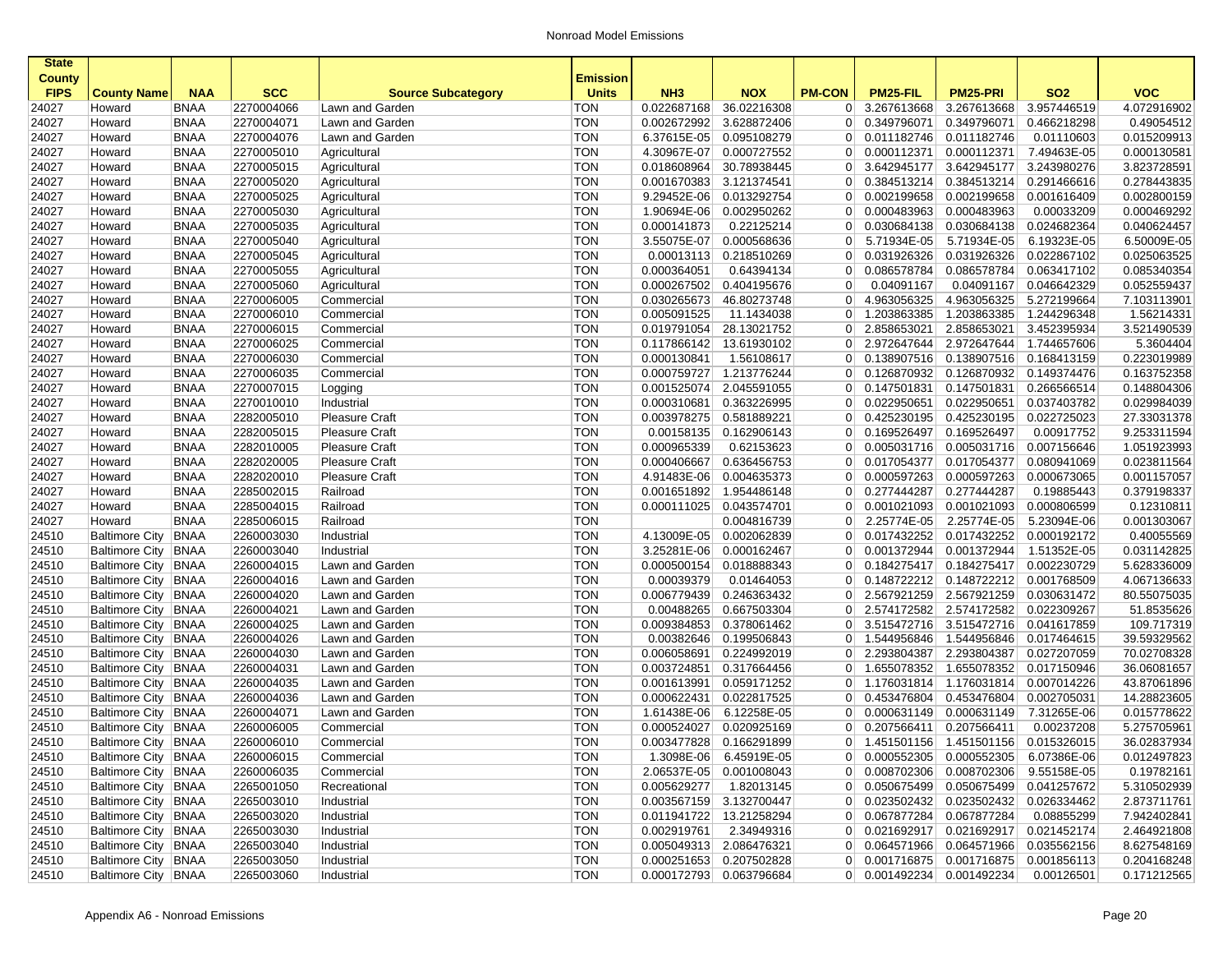| <b>State</b>                 |                                              |             |                          |                           |                                 |                         |                            |                      |                                                 |                            |                           |                           |
|------------------------------|----------------------------------------------|-------------|--------------------------|---------------------------|---------------------------------|-------------------------|----------------------------|----------------------|-------------------------------------------------|----------------------------|---------------------------|---------------------------|
| <b>County</b><br><b>FIPS</b> | <b>County Name</b>                           | <b>NAA</b>  | <b>SCC</b>               | <b>Source Subcategory</b> | <b>Emission</b><br><b>Units</b> | NH <sub>3</sub>         | <b>NOX</b>                 | <b>PM-CON</b>        | PM25-FIL                                        | <b>PM25-PRI</b>            | <b>SO2</b>                | <b>VOC</b>                |
| 24510                        | Baltimore City   BNAA                        |             | 2265003070               | Industrial                | TON                             | 0.001248102             | 1.381804635                | $\overline{0}$       | 0.007128289                                     | 0.007128289                | 0.009254208               | 0.828956285               |
| 24510                        | Baltimore City   BNAA                        |             | 2265004010               | Lawn and Garden           | TON                             | 0.060136864             | 15.83833325                | $\overline{0}$       | 0.93032031                                      | 0.93032031                 | 0.409580519               | 221.0718957               |
| 24510                        | Baltimore City BNAA                          |             | 2265004011               | Lawn and Garden           | <b>TON</b>                      |                         | 0.007428593 2.147969675    | $\overline{0}$       | 0.12293499                                      | 0.12293499                 | 0.050267199               | 20.95097121               |
| 24510                        | Baltimore City BNAA                          |             | 2265004015               | Lawn and Garden           | <b>TON</b>                      | 0.005129534             | 1.34407588                 | 0 <sup>1</sup>       | 0.069504299                                     | 0.069504299                | 0.034886493               | 19.04433712               |
| 24510                        | Baltimore City   BNAA                        |             | 2265004016               | Lawn and Garden           | <b>TON</b>                      | 0.003863787             | 1.082738015                | 0                    | 0.067405906                                     | 0.067405906                | 0.026333383               | 10.5756267                |
| 24510                        | Baltimore City   BNAA                        |             | 2265004025               | Lawn and Garden           | <b>TON</b>                      | 0.000325329             | 0.091010284                | 0 <sup>1</sup>       | 0.004861694                                     | 0.004861694                | 0.00221533                | 1.284442838               |
| 24510                        | Baltimore City   BNAA                        |             | 2265004026               | Lawn and Garden           | TON                             |                         | 0.000178092 0.055699842    | $\overline{0}$       | 0.002337523                                     | 0.002337523                | 0.001248255               | 0.396960556               |
| 24510                        | Baltimore City BNAA                          |             | 2265004030               | Lawn and Garden           | TON                             | 0.000625708             | 0.174647705                | $\overline{0}$       | 0.009556773                                     | 0.009556773                | 0.004250358               | 2.287201827               |
| 24510                        | Baltimore City BNAA                          |             | 2265004031               | Lawn and Garden           | <b>TON</b>                      |                         | 0.007655111 3.676493458    |                      | $0$ 0.063526825                                 | 0.063526825                | 0.05606556                | 7.838189742               |
| 24510                        | Baltimore City BNAA                          |             | 2265004035               | Lawn and Garden           | <b>TON</b>                      | 0.006203439             | 1.92204263                 | $\overline{0}$       | 0.035854553                                     | 0.035854553                | 0.045441461               | 20.47374767               |
| 24510                        | Baltimore City BNAA                          |             | 2265004036               | Lawn and Garden           | <b>TON</b>                      | 0.002390624 0.741177487 |                            | 0 <sup>1</sup>       | 0.013824622                                     | 0.013824622                | 0.01752318                | 2.690233006               |
| 24510                        | Baltimore City BNAA                          |             | 2265004040               | Lawn and Garden           | <b>TON</b>                      |                         | 0.012277005 4.131350257    | 0                    | 0.096076894                                     | 0.096076894                | 0.089912312               | 22.02376511               |
| 24510                        | Baltimore City   BNAA                        |             | 2265004041               | Lawn and Garden           | <b>TON</b>                      |                         | 0.00086502 0.297982894     | 0 <sup>1</sup>       | 0.007274905                                     | 0.007274905                | 0.006339336               | 0.789108388               |
| 24510                        | Baltimore City   BNAA                        |             | 2265004046               | Lawn and Garden           | <b>TON</b>                      |                         | 0.001046706 0.314378087    |                      | $0$ 0.008307203                                 | 0.008307203                | 0.007640722               | 1.334814838               |
| 24510                        | Baltimore City   BNAA                        |             | 2265004051               | Lawn and Garden           | <b>TON</b>                      | 0.000449291             | 0.123153381                | 0 <sup>1</sup>       | 0.008513957                                     | 0.008513957                | 0.003056406               | 1.293326501               |
| 24510                        | Baltimore City   BNAA                        |             | 2265004055               | Lawn and Garden           | <b>TON</b>                      |                         | 0.167394478 56.76106783    |                      | 0 1.331498278                                   | 1.331498278                | 1.22466901                | 255.8554573               |
| 24510                        | Baltimore City BNAA                          |             | 2265004056               | Lawn and Garden           | <b>TON</b>                      |                         | 0.011950162 4.161717245    | 0                    | 0.102028277                                     | 0.102028277                | 0.087514652               | 10.57078748               |
| 24510                        | Baltimore City BNAA                          |             | 2265004066               | Lawn and Garden           | <b>TON</b>                      | 0.002048616 1.329409901 |                            | $\overline{0}$       | 0.015026433                                     | 0.015026433                | 0.015094986               | 1.535718477               |
| 24510                        | Baltimore City   BNAA                        |             | 2265004071               | Lawn and Garden           | <b>TON</b>                      |                         | 0.036880145 14.57526652    | 0 <sup>1</sup>       | 0.331722836                                     | 0.331722836                | 0.268149023               | 37.17404238               |
| 24510                        | Baltimore City BNAA                          |             | 2265004075               | Lawn and Garden           | <b>TON</b>                      |                         | 0.005827721 1.556446798    | $\overline{0}$       | 0.085032507                                     | 0.085032507                | 0.040957185               | 12.63263245               |
| 24510                        | Baltimore City   BNAA                        |             | 2265004076               | Lawn and Garden           | <b>TON</b>                      |                         | 0.001196867 0.323394873    | $\overline{0}$       | 0.01741939                                      | 0.01741939                 | 0.008413478               | 2.5995976                 |
| 24510                        | Baltimore City   BNAA                        |             | 2265006005               | Commercial                | <b>TON</b>                      | 0.079830077             | 27.18281648                | $\overline{0}$       | 0.68183054                                      | 0.68183054                 | 0.579785204               | 109.3329167               |
| 24510                        | Baltimore City   BNAA                        |             | 2265006010               | Commercial                | <b>TON</b>                      |                         | 0.019150922 8.225115668    | 0 <sup>1</sup>       | 0.226788115                                     | 0.226788115                | 0.13589633                | 31.72380812               |
| 24510                        | Baltimore City BNAA                          |             | 2265006015               | Commercial                | <b>TON</b>                      | 0.010268671             | 5.667264274                | 0                    | 0.101346001                                     | 0.101346001                | 0.074190129               | 12.64424795               |
| 24510                        | Baltimore City   BNAA                        |             | 2265006025               | Commercial                | <b>TON</b>                      | 0.02205032              | 10.23816103                | $\overline{0}$       | 0.18366044                                      | 0.18366044                 | 0.161715707               | 20.82008005               |
| 24510                        | Baltimore City   BNAA                        |             | 2265006030               | Commercial                | TON                             |                         | 0.034510713 11.99091248    | $\overline{0}$       | 0.39058184                                      | 0.39058184                 | 0.245689731               | 56.48347623               |
| 24510                        | Baltimore City BNAA                          |             | 2265006035               | Commercial                | <b>TON</b>                      | 0.001615248             | 0.598319889                | 0                    | 0.015899129                                     | 0.015899129                | 0.011698409               | 1.911540013               |
| 24510                        | Baltimore City   BNAA                        |             | 2265010010               | Industrial                | <b>TON</b>                      | 0.000285652             | 0.095817256                |                      | $0$ 0.002571262                                 | 0.002571262                | 0.002098607               | 0.221582331               |
| 24510                        | Baltimore City   BNAA                        |             | 2267003010<br>2267003020 | Industrial                | <b>TON</b><br><b>TON</b>        |                         | 3.643065876<br>343.2385824 | $\overline{0}$       | 0.016971579<br>1.618571824                      | 0.016971579<br>1.618571824 | 0.00396018<br>0.372381793 | 0.98131974<br>93.58802475 |
| 24510                        | Baltimore City BNAA                          |             |                          | Industrial                | <b>TON</b>                      |                         |                            | 0 <sup>1</sup>       |                                                 | 0.012437458                |                           | 0.719150699               |
| 24510<br>24510               | Baltimore City   BNAA<br>Baltimore City BNAA |             | 2267003030<br>2267003040 | Industrial<br>Industrial  | <b>TON</b>                      |                         | 2.613047247<br>0.807419578 | 0 <br>$\overline{0}$ | 0.012437458<br>0.003818103                      | 0.003818103                | 0.00283058<br>0.000875575 | 0.22076792                |
|                              | Baltimore City   BNAA                        |             | 2267003050               | Industrial                | TON                             |                         | 0.19657258                 |                      | 0 0.000916694                                   | 0.000916694                | 0.000213648               | 0.053004508               |
| 24510<br>24510               | Baltimore City BNAA                          |             | 2267003070               | Industrial                | <b>TON</b>                      |                         | 1.597121031                | 0 <sup>1</sup>       | 0.007619912                                     | 0.007619912                | 0.001729403               | 0.440593643               |
| 24510                        | Baltimore City   BNAA                        |             | 2267004066               | Lawn and Garden           | <b>TON</b>                      |                         | 0.982436973                | 0 <sup>1</sup>       | 0.004647196                                     | 0.004647196                | 0.001065311               | 0.268707154               |
| 24510                        | Baltimore City BNAA                          |             | 2267006005               | Commercial                | <b>TON</b>                      |                         | 11.43242221                | 0                    | 0.052194186                                     | 0.052194186                | 0.012499105               | 2.321491217               |
| 24510                        | Baltimore City BNAA                          |             | 2267006010               | Commercial                | <b>TON</b>                      |                         | 2.660739565                | 0                    | 0.012301756                                     | 0.012301756                | 0.002903298               | 0.54715707                |
| 24510                        | Baltimore City   BNAA                        |             | 2267006015               | Commercial                | <b>TON</b>                      |                         | 3.211222004                | 0 <sup>1</sup>       | 0.014973724                                     | 0.014973724                | 0.003499278               | 0.666000792               |
| 24510                        | Baltimore City   BNAA                        |             | 2267006025               | Commercial                | <b>TON</b>                      |                         | 4.004373484                | $\overline{0}$       | 0.018648312                                     | 0.018648312                | 0.00435318                | 1.07827063                |
| 24510                        | Baltimore City BNAA                          |             | 2267006030               | Commercial                | <b>TON</b>                      |                         | 0.051725118                |                      | 0 0.000238495                                   | 0.000238495                | 5.63203E-05               | 0.013790105               |
| 24510                        | Baltimore City   BNAA                        |             | 2267006035               | Commercial                | <b>TON</b>                      |                         | 0.050445733                |                      | $0$ 0.000236128                                 | 0.000236128                | 5.49375E-05               | 0.010502509               |
| 24510                        | Baltimore City BNAA                          |             | 2268003020               | Industrial                | <b>TON</b>                      |                         | 24.9880868                 | 0 <sup>1</sup>       | 0.117978176                                     | 0.117978176                | 0.022878898               | 0.402068678               |
| 24510                        | <b>Baltimore City</b>                        | <b>BNAA</b> | 2268003030               | Industrial                | <b>TON</b>                      |                         | 0.02839704                 | $\overline{0}$       | 0.000134146                                     | 0.000134146                | 2.59947E-05               | 0.000457169               |
| 24510                        | Baltimore City   BNAA                        |             | 2268003040               | Industrial                | TON                             |                         | 0.015471016                |                      | 0 7.30707E-05                                   |                            | 7.30707E-05 1.41632E-05   | 0.000249024               |
| 24510                        | Baltimore City BNAA                          |             | 2268003060               | Industrial                | TON                             |                         | 0.081801316                |                      | 0 0.000387663 0.000387663 7.47904E-05           |                            |                           | 0.001321152               |
| 24510                        | Baltimore City BNAA                          |             | 2268003070               | Industrial                | <b>TON</b>                      |                         | 0.115309036                |                      | $\boxed{0}$ 0.000550329 0.000550329 0.000105142 |                            |                           | 0.001875518               |
| 24510                        | Baltimore City   BNAA                        |             | 2268006005               | Commercial                | <b>TON</b>                      |                         | 3.74845808                 |                      | 0 0.017279877 0.017279877 0.003615959           |                            |                           | 0.045302588               |
| 24510                        | Baltimore City BNAA                          |             | 2268006010               | Commercial                | <b>TON</b>                      |                         | 0.191371822                |                      | $\boxed{0}$ 0.000888953 0.000888953 0.000184172 |                            |                           | 0.002330565               |
| 24510                        | Baltimore City BNAA                          |             | 2268006015               | Commercial                | <b>TON</b>                      |                         | 0.271516144                |                      | 0 0.001272795 0.001272795 0.000260555           |                            |                           | 0.003336881               |
| 24510                        | Baltimore City BNAA                          |             | 2268006020               | Commercial                | <b>TON</b>                      |                         | 9.726401812                |                      | 0 0.049617671 0.049617671 0.008634333           |                            |                           | 0.169096623               |
| 24510                        | Baltimore City   BNAA                        |             | 2268010010               | Industrial                | <b>TON</b>                      |                         | 0.351384519                |                      | 0 0.001724142 0.001724142 0.000316948           |                            |                           | 0.00587586                |
| 24510                        | Baltimore City   BNAA                        |             | 2270003010               | Industrial                | <b>TON</b>                      |                         | 0.002322835 3.787062967    |                      | 0 0.653367752 0.653367752 0.402164871           |                            |                           | 1.116726194               |
| 24510                        | Baltimore City BNAA                          |             | 2270003020               | Industrial                | <b>TON</b>                      |                         | 0.033526291 39.96288095    |                      | 0 4.415562133 4.415562133 5.857136549           |                            |                           | 3.941621779               |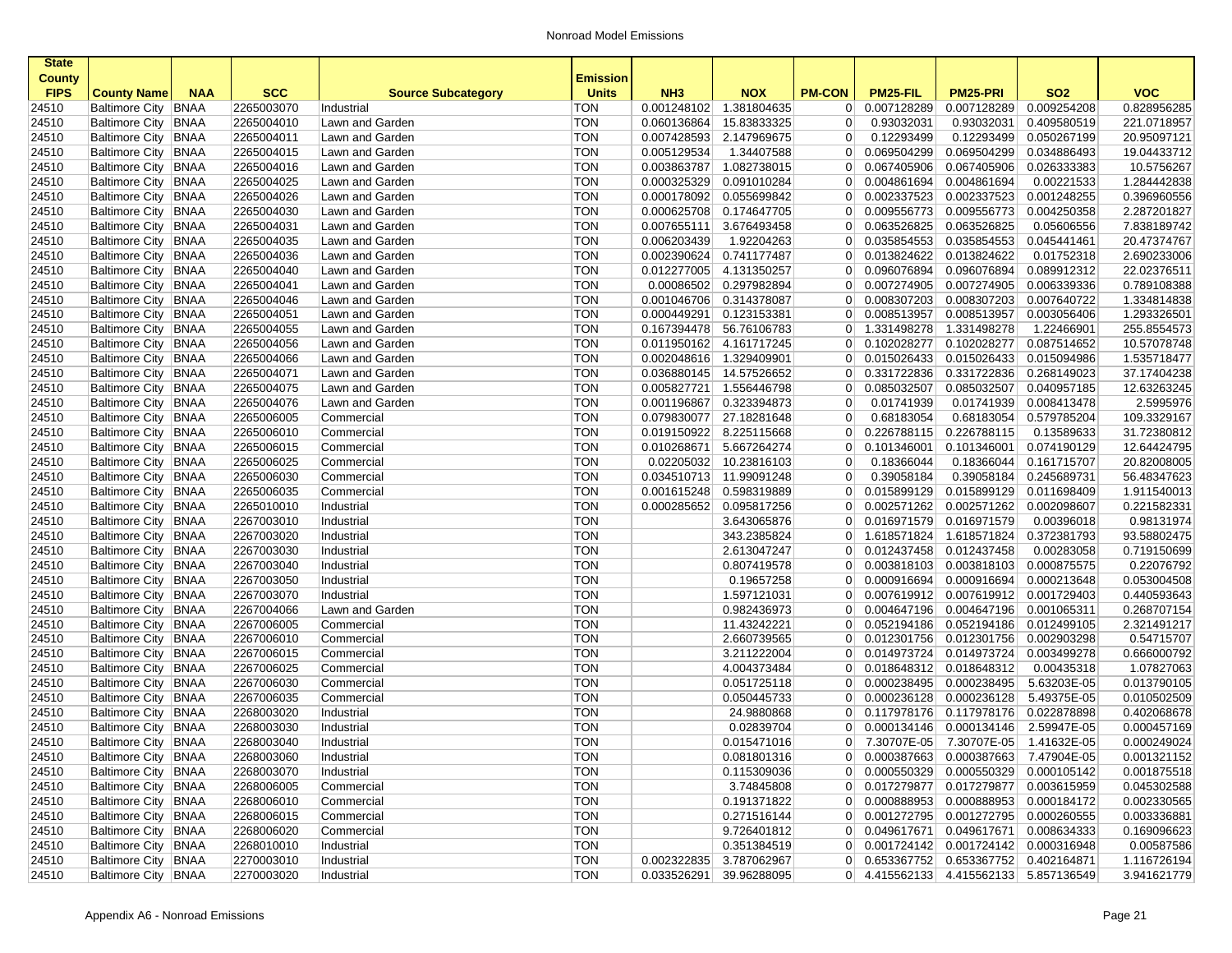| <b>State</b>  |                       |             |            |                           |                 |                 |             |                |             |                       |             |             |
|---------------|-----------------------|-------------|------------|---------------------------|-----------------|-----------------|-------------|----------------|-------------|-----------------------|-------------|-------------|
| <b>County</b> |                       |             |            |                           | <b>Emission</b> |                 |             |                |             |                       |             |             |
| <b>FIPS</b>   | <b>County Name</b>    | <b>NAA</b>  | <b>SCC</b> | <b>Source Subcategory</b> | <b>Units</b>    | NH <sub>3</sub> | <b>NOX</b>  | <b>PM-CON</b>  | PM25-FIL    | PM25-PRI              | <b>SO2</b>  | <b>VOC</b>  |
| 24510         | <b>Baltimore City</b> | <b>BNAA</b> | 2270003030 | Industrial                | <b>TON</b>      | 0.014637657     | 21.18291521 | $\overline{0}$ | 1.605369478 | 1.605369478           | 2.555872898 | 2.038142035 |
| 24510         | <b>Baltimore City</b> | <b>BNAA</b> | 2270003040 | Industrial                | <b>TON</b>      | 0.014860788     | 24.12970062 | 01             | 1.737067554 | 1.737067554           | 2.594239626 | 2.206754414 |
| 24510         | <b>Baltimore City</b> | <b>BNAA</b> | 2270003050 | Industrial                | <b>TON</b>      | 0.000573062     | 1.11429385  | 0              | 0.137749624 | 0.137749624           | 0.099511256 | 0.207387389 |
| 24510         | <b>Baltimore City</b> | <b>BNAA</b> | 2270003060 | Industrial                | <b>TON</b>      | 0.070749663     | 90.75514524 |                | 10.15955734 | 10.15955734           | 12.34298543 | 12.29920377 |
| 24510         | <b>Baltimore City</b> | <b>BNAA</b> | 2270003070 | Industrial                | <b>TON</b>      | 0.021109242     | 27.32269659 |                | 2.159377011 | 2.159377011           | 3.689240827 | 2.158369941 |
| 24510         | <b>Baltimore City</b> | <b>BNAA</b> | 2270004031 | Lawn and Garden           | <b>TON</b>      | 4.43866E-07     | 0.000722135 | $\overline{0}$ | 7.77218E-05 | 7.77218E-05           | 7.71429E-05 | 0.000145285 |
| 24510         | <b>Baltimore City</b> | <b>BNAA</b> | 2270004036 | Lawn and Garden           | <b>TON</b>      | 0.000117308     | 0.196105493 | 0              | 0.014475675 | 0.014475675           | 0.020410639 | 0.018830057 |
| 24510         | Baltimore City   BNAA |             | 2270004046 | Lawn and Garden           | <b>TON</b>      |                 | 4.478105456 | 0              | 0.539427769 | 0.539427769           | 0.538904453 | 0.882623442 |
| 24510         | <b>Baltimore City</b> | <b>BNAA</b> | 2270004056 | Lawn and Garden           | <b>TON</b>      | 0.00063937      | 0.988272251 |                | 0.116578708 | 0.116578708           | 0.111180524 | 0.19547239  |
| 24510         | <b>Baltimore City</b> | <b>BNAA</b> | 2270004066 | Lawn and Garden           | <b>TON</b>      | 0.004215993     | 6.69405694  | 0              | 0.607225944 | 0.607225944           | 0.735418696 | 0.756876743 |
| 24510         | <b>Baltimore City</b> | <b>BNAA</b> | 2270004071 | Lawn and Garden           | <b>TON</b>      | 0.000496726     | 0.674359244 | $\overline{0}$ | 0.065003171 | 0.065003171           | 0.086638102 | 0.091158793 |
| 24510         | <b>Baltimore City</b> | <b>BNAA</b> | 2270004076 | Lawn and Garden           | <b>TON</b>      | 1.18489E-05     | 0.017674126 | 0              | 0.002078108 | 0.002078108           | 0.002063852 | 0.002826483 |
| 24510         | Baltimore City BNAA   |             | 2270006005 | Commercial                | <b>TON</b>      | 0.032188909     | 49.7768228  | 0              | 5.278434372 | 5.278434372           | 5.60722222  | 7.554482154 |
| 24510         | Baltimore City BNAA   |             | 2270006010 | Commercial                | <b>TON</b>      | 0.005415067     | 11.85151295 |                | 1.280363054 | 1.280363054           | 1.32336535  | 1.661409948 |
| 24510         | <b>Baltimore City</b> | <b>BNAA</b> | 2270006015 | Commercial                | <b>TON</b>      | 0.021048678     | 29.91775547 | 0              | 3.040306544 | 3.040306544           | 3.671778875 | 3.745264135 |
| 24510         | <b>Baltimore City</b> | <b>BNAA</b> | 2270006025 | Commercial                | <b>TON</b>      | 0.125355964     | 14.48474067 | $\overline{0}$ | 3.161545008 | 3.161545008           | 1.855522042 | 5.701070254 |
| 24510         | <b>Baltimore City</b> | <b>BNAA</b> | 2270006030 | Commercial                | <b>TON</b>      | 0.000139156     | 1.660285545 | 0              | 0.147734408 | 0.147734408           | 0.179114996 | 0.237191819 |
| 24510         | Baltimore City   BNAA |             | 2270006035 | Commercial                | <b>TON</b>      | 0.000808004     | 1.290905832 | 0              | 0.134932961 | 0.134932961           | 0.158866494 | 0.174158022 |
| 24510         | <b>Baltimore City</b> | BNAA        | 2270010010 | Industrial                | <b>TON</b>      | 0.000854374     | 0.998874249 |                | 0.063114293 | 0.063114293           | 0.102860403 | 0.082456108 |
| 24510         | <b>Baltimore City</b> | <b>BNAA</b> | 2282005010 | <b>Pleasure Craft</b>     | <b>TON</b>      | 0.030831632     | 4.509641267 | 0              | 3.295533795 | 3.295533795           | 0.176118919 | 211.8099234 |
| 24510         | <b>Baltimore City</b> | <b>BNAA</b> | 2282005015 | <b>Pleasure Craft</b>     | <b>TON</b>      | 0.012255462     | 1.262522571 | 0 <sup>1</sup> | 1.313830316 | 1.313830316           | 0.07112578  | 71.71316443 |
| 24510         | <b>Baltimore City</b> | <b>BNAA</b> | 2282010005 | <b>Pleasure Craft</b>     | <b>TON</b>      | 0.011101395     | 7.147666624 | 0              | 0.057864736 | 0.057864736           | 0.082301423 | 12.09712535 |
| 24510         | Baltimore City BNAA   |             | 2282020005 | <b>Pleasure Craft</b>     | <b>TON</b>      | 0.004676673     | 7.319252718 | 0              | 0.196125336 | 0.196125336           | 0.93082228  | 0.273832991 |
| 24510         | <b>Baltimore City</b> | <b>BNAA</b> | 2282020010 | <b>Pleasure Craft</b>     | <b>TON</b>      | 3.809E-05       | 0.035924143 | 0              | 0.004628788 | 0.004628788           | 0.005216254 | 0.008967193 |
| 24510         | Baltimore City BNAA   |             | 2285002015 | Railroad                  | <b>TON</b>      | 0.001280347     | 1.514881988 | 0              | 0.215041343 | 0.215041343           | 0.154127963 | 0.293908808 |
| 24510         | <b>Baltimore City</b> | <b>BNAA</b> | 2285004015 | Railroad                  | <b>TON</b>      | 8.60531E-05     | 0.033773853 | 0              | 0.000791428 | 0.000791428           | 0.000625178 | 0.095418559 |
| 24510         | Baltimore City BNAA   |             | 2285006015 | Railroad                  | <b>TON</b>      |                 | 0.003733355 | 01             | 1.74993E-05 | 1.74993E-05           | 4.05439E-06 | 0.001009981 |
|               |                       |             |            |                           |                 | 11.25           | 11,599.63   | 0.00           | 1,124.76    | $\overline{1,124.76}$ | 994.68      | 16,735.49   |